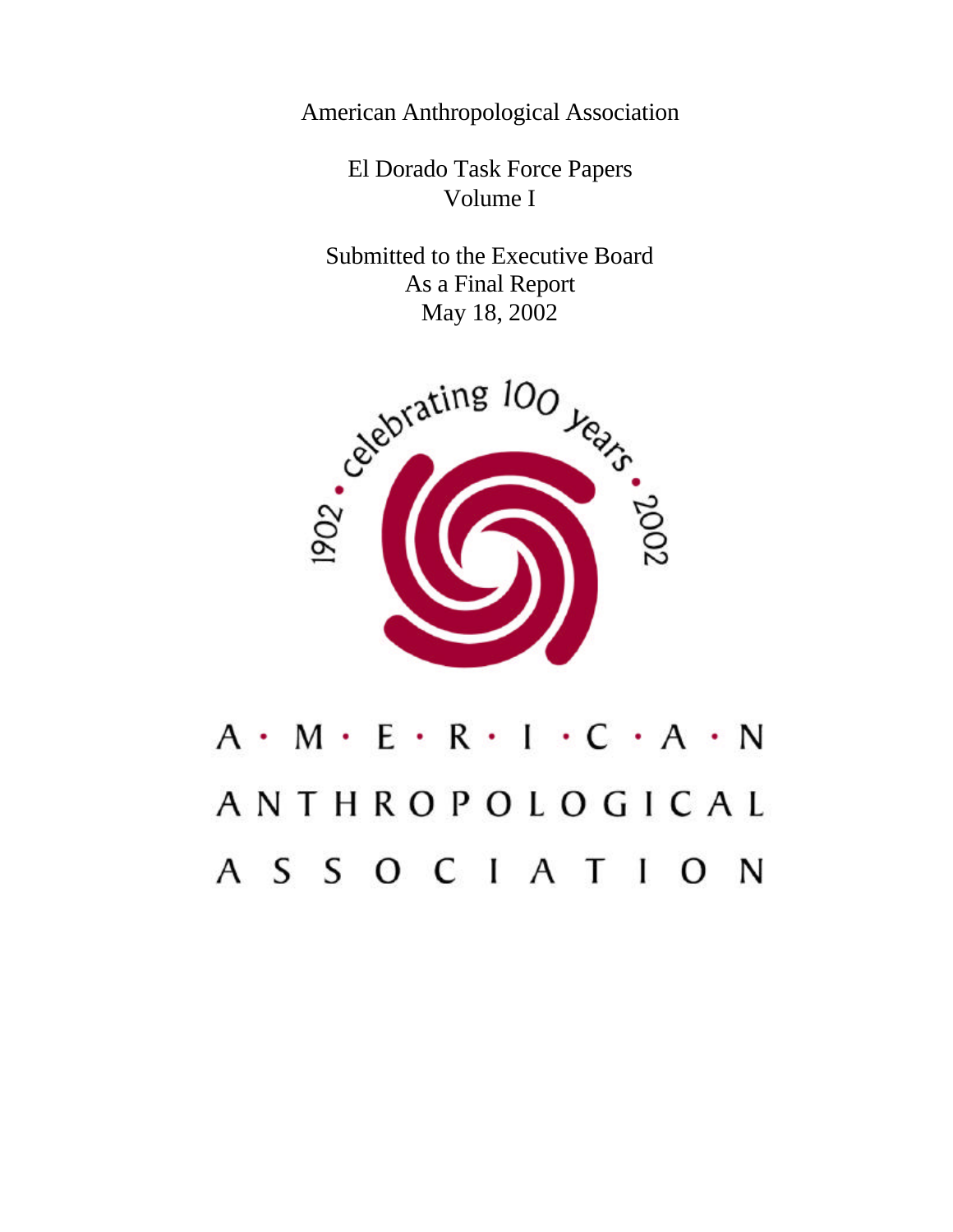# PAPERS OF THE AMERICAN ANTHROPOLOGICAL ASSOCIATION EL DORADO TASK FORCE

# SUBMITTED AS A FINAL REPORT TO THE EXECUTIVE BOARD OF THE ASSOCIATION MAY 18, 2002

VOLUME I.

# TABLE OF CONTENTS A NOTE ON THE STRUCTURE OF THE REPORT

## PART I: BACKGROUND ON THE TASK FORCE AND THE INQUIRY (May 1, 2002) 1.1. STATEMENT OF THE CHARGE TO THE TASK FORCE

- 1.2. INTERPRETING THE CHARGE
- 1.3. STATEMENT OF MEMBERSHIP AND PROCEDURES

## PART II: INTRODUCTORY STATEMENTS (May 1, 2002)

- 2.1. Informed Consent and the work of James V. Neel
- 2.2. Some major allegations against Napoleon Chagnon

2.3. Deepening and moving beyond informed consent: Toward collaborative models of anthropological research.

APPENDIX TO VOLUME I: 4.4.b Commentary by José Antonio Kelly

# CURRICULUM VITAE OF THE MEMBERS OF THE TASK FORCE Janet Chernela Fernando Coronil Ray Hames Jane H. Hill Trudy Turner Joe Watkins

VOLUME II.

TABLE OF CONTENTS A NOTE ON THE STRUCTURE OF THE REPORT

PART III. BACKGROUND DOCUMENTS 3.1. THE ROLE OF THE ASSOCIATION (February 8, 2002)\* 3.2. BACKGROUND ON THE YANOMAMI (Janet Chernela, (Ray Hames), Jane Hill) (February 8, 2002) 3.3. YANOMAMI UPDATES (Janet Chernela) 3.3 (1) Human Rights Issues Concerning the Yanomami in 2002. (February 8, 2002)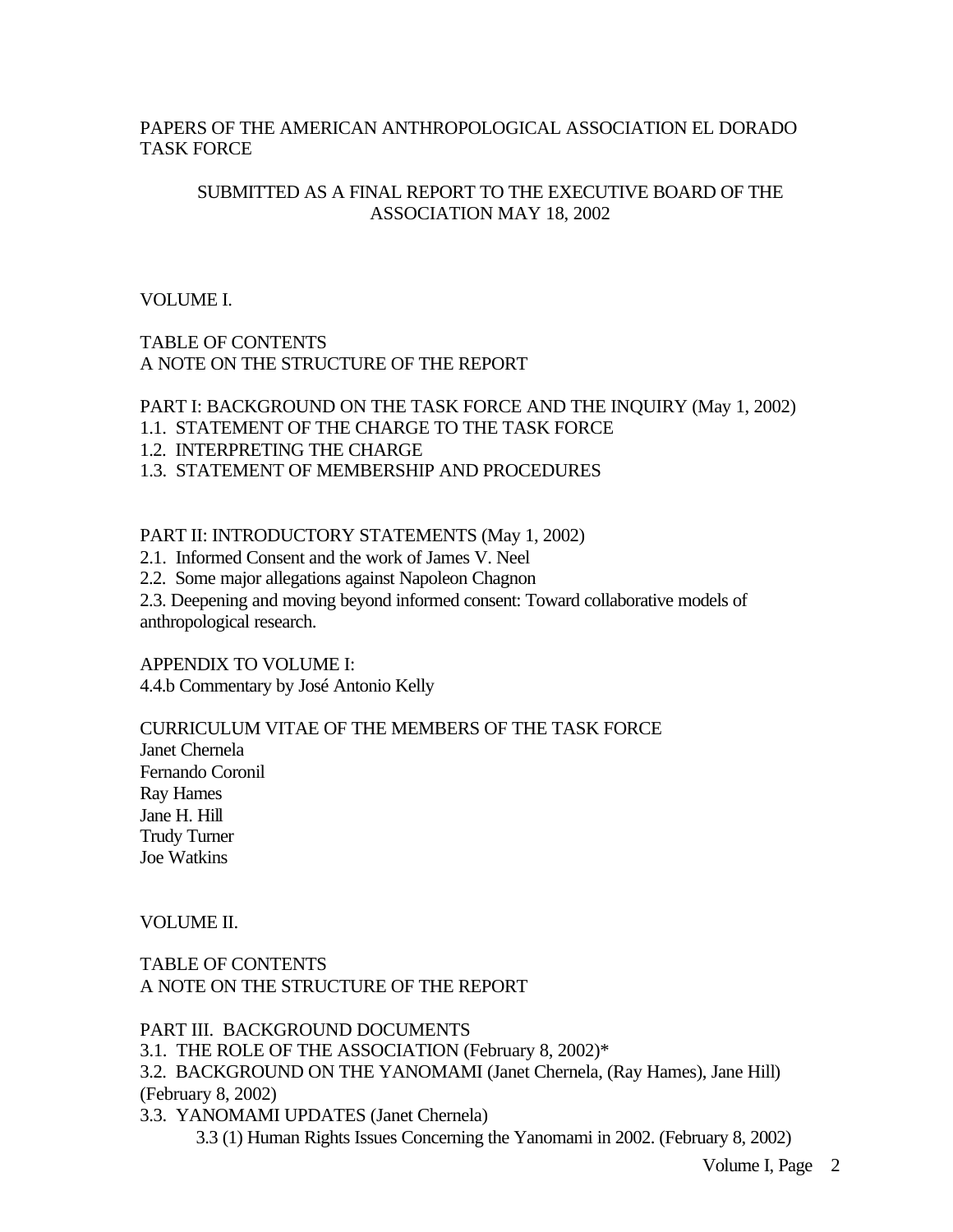3.3 (2) Translation Yanomami Bulletin #25 (April 3, 2002)

PART IV: YANOMAMI STATEMENTS (Collected, transcribed, and translated by Janet Chernela)

4.1. Interview with Davi Kopenawa June 10, 2000

4.2. Interview with Davi Kopenawa June 7, 2001

4.3. Presentation by José Seripino Sep. 7, 2001

4.4.a Interview with Julio Wichato, José Antonio Kelly, and Guillermo Domingo Torres

4.5. Presentation by Toto Yanomami, April 2002

# PART V: CASE STUDIES

5.1. The Measles Epidemic of 1968 (Trudy Turner and Jane Hill, February 14, 2002)

5.2. Informed consent and its contexts in the 1968 Neel Expedition (Trudy Turner, February 8, 2002)

5.3. Collection of Bodily Samples and Informed Consent (Janet Chernela, February 8, 2002)

5.4. Yanomami Names and Photographic Identification (Jane Hill (Ray Hames), February 8, 2002)

5.5. Involvement in Yanomami Political Affairs (Jane Hill (Ray Hames), February 8, 2002)

5.6. Engagement of Anthropologists in Public Dialogue with Members of Study Communities (Jane Hill, February 8, 2002)

5.7. The Yanomami Survival Fund (Jane Hill, May 1, 2002)

5.8. GIFTING:\* A commentary, based on allegations in Tierney's *Darkness in El Dorado* (Janet Chernela, February 8, 2002)

5.9. Allegations of inappropriate sexual relationships with Yanomami (Jane Hill, April 8, 2002)

5.10. Warriors of the Amazon (Jane Hill (Ray Hames), February 8, 2002)

# PART VI: REPORTS AND ESSAYS

6.1. REPORTS

6.1.1 Turner Point by Point (Trudy Turner and Jeffrey Nelson, February 8, 2002) 6.1.1.a. Neel Journal Database 6.1.1.b. Neel Field Map

6.1.2. Tierney's use of Asch Sound Tapes (Jane Hill, February 20, 2002)

6.2. ESSAYS

6.2.1. The Case for Collective Responsibility and Reparations (Janet Chernela, April 5, 2002)

6.2.2. Re Chernela's "The Case for Collective Responsibility and Reparations" (Joe Watkins, May 2, 2002)

6.2.3. Freedom and comprehension: Deciphering ethical, genetic, and linguistic codes (a minority opinon) (Janet Chernela, April 5, 2002)

6.2.4. Roles, responsibilities, and relationships between anthropologists and indigenous people in the anthropological enterprise (Joe Watkins, May 1, 2002)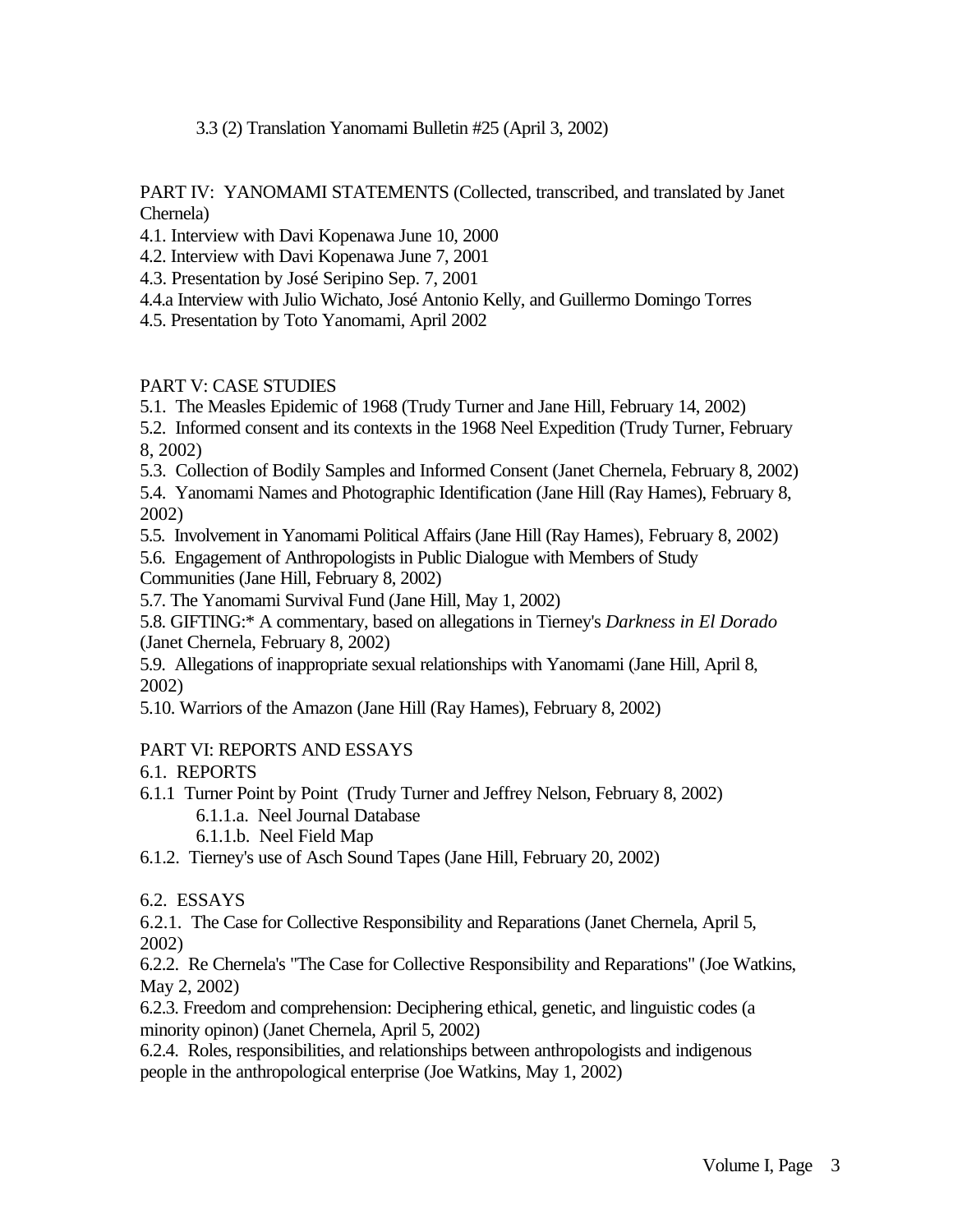\*NOTE: The dates are original dates of posting. Revisions were made in many documents through May 1, 2002. The dates prior to May 1 help to identify documents where the original versions were part of the Working Papers posted as a preliminary report.

#### PART VII: References Cited

PART VIII: Appendix: Comments regarding the Working Papers of the El Dorado Task Force, submitted by anthropologists to the AAA web site February 10, 2002-April 19, 2002.

The Task Force includes here comments by anthropologists on the Working Papers that make a substantive contribution to issues within the scope of the charge to the Task Force. These comments are included here with the permission of the authors.

These comments were submitted before the completion of the final report, "Papers of the El Dorado Task Force." In some cases, issues raised in the comments are addressed in the final report. Note that the numbered sections of the working papers have been changed in the final report, but the documents still have similar (and in some cases the same) titles.

 All comments submitted, in addition to those included here, can be found on the AAA web web site. The Task Force thanks all those who have participated in the web site dialogue.

Readers who read the final report on the web site should seek the comments referenced below on the site, using the "Search Comments" button and searching by the last name of the author.

Bruce Albert , 2.3 Yanomami Names: "Comments on Napoleon Chagnon's methods of identification and name collecting among the Yanomami (03/10/02)

Bruce Albert, 2.2. Informed consent and the 1968 Neel Expedition": Yanomami Rights to Informed

Consent: Inverting the Perspective (2 parts) (04/19/02)

Bruce Albert , 2.2. Informed consent and the 1968 Neel Expedition: " Federal Attorney General Office of

Brazil launches investigation into Yanomami Blood Samples held in U.S. (04/19/02) Manuela Carneiro da Cunha , General Comment (04/13/02)\*

R. Brian Ferguson, 2.4. Involvement in Yanomami Political Affairs (03/20/02)

Michael Fischer, General Comment (04/13/02)

Michael Fischer, General Comment (04/18/02)

Michael Fischer, 2.3 Yanomami Names (04/18/02)

- John Frechione, 2.1. The Measles Epidemic of 1968: "Interview with Dr. Brandon S. Centerwall" (04/19/02)
- Kenneth Good, 2.2 Informed Consent and the 1968 Neel Expedition (04/19/02)

Kenneth Good, General Comment (04/19/02)

Kenneth Good, 2.1. The Measles Epidemic of 1968 (04/19/02)

- Gail Goodwin Gomez, General Comment: "General Comments to the AAA El Dorado Task Force Submitted by Gale Goodwin Gomez, Ph.D." (03/07/02)
- Thomas Gregor , 3. Yanomami Statements "Comments on Yanomami Interviews and 'The Case for Collective Responsibility and Reparations'" (04/19/02)
- Edward Hagen, General Comment (04/19/02)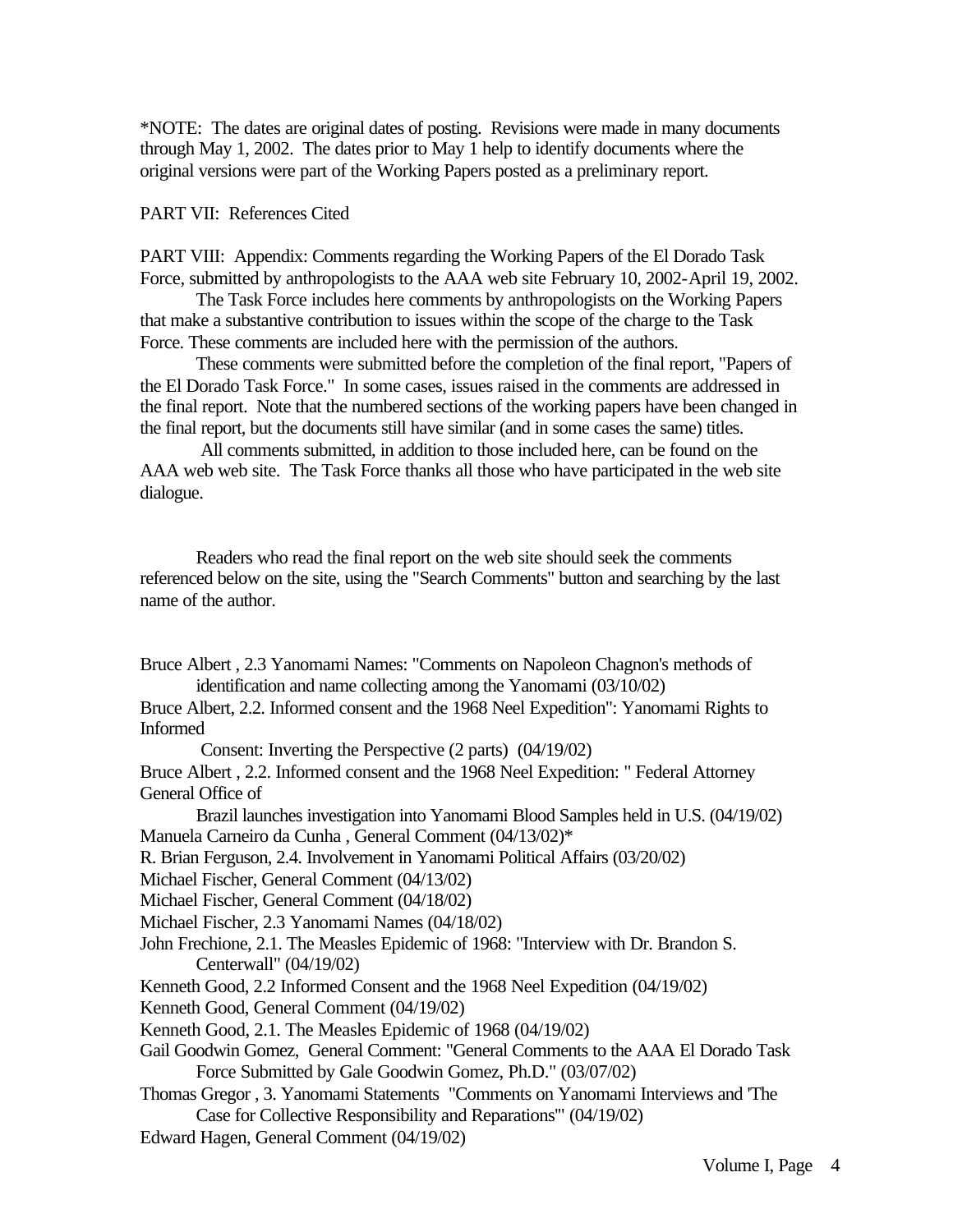- Catherine Howard, 2.6 Allegations of Inappropriate Sexual Relationships: "The Sexual Life of Savants, or Putting Hill's Argument to Bed" (03/10/02)
- William Irons, 3.3. Interview with Davi Kopenawa: "Comment on Chernela's Interview with Davi Kopenawa" (03/08/02)
- William Irons, 4.1. Turner Point by Point (03/13/02)
- Jean Jackson, 2.5 Engagement of Anthros in Public Dialogue (03/10/02)
- Jean Jackson, 2.4. Involvement in Yanomami Political Affairs (03/10/02)
- Barbara Rose Johnston , 4. Essays and Reflections: "Elements of the Professional Life of James V. Neel as Reflected in the Declassified Literature on Human Radiation Experimentation" (04/12/02)
- Davi Kopenawa Yanomami, 3.3. Interview with Davi Kopenawa: "Davi Kopenawa Responds to William Irons" (04/15/02)
- Lêda Martins. 2.2 Informed Consent and the 1968 Neel Expedition (03/21/02)
- Leslie Sponsel, 1. Introduction (03/12/02)
- Leslie Sponsel, 2.7 Warriors of the Amazon (04/12/02)
- Leslie Sponsel, 2.6 Allegations of Inappropriate Sexual Relationships (4/17/02)
- Leslie Sponsel, General Comment (4/19/02)
- Terrence Turner, 4.1, Turner Point by Point: "Turner on Turner\* on Turner , Point by Point by Point" (Parts 1 and 2) (3/21/02)
- Terence Turner, 2.1. The Measles Epidemic of 1968 (4/19/02)
- Juan J. R. Villarías-Robles, General Comment (02/27/02)

\*Carneira da Cunha's comment was posted during the period for comment on the Working Papers, which did not include a section on "Representations and portrayals of the Yanomami that may have had a negative impact." That section is now included in the summary statement "Some major allegations against Napoleon Chagnon." However her comment complements the remarks made there.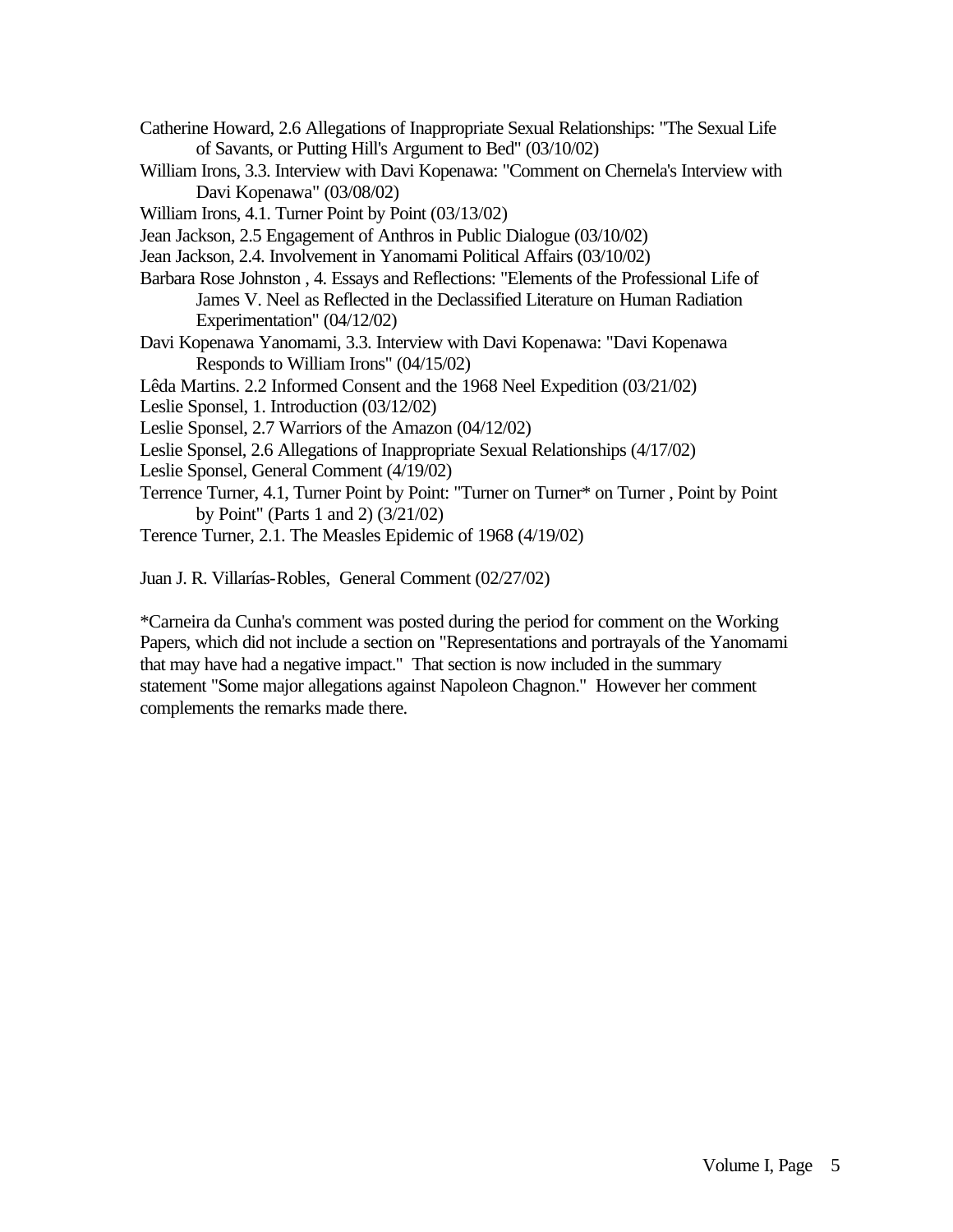# PAPERS OF THE AMERICAN ANTHROPOLOGICAL ASSOCIATION EL DORADO TASK FORCE SUBMITTED AS A FINAL REPORT TO THE EXECUTIVE BOARD OF THE ASSOCIATION

#### **A Note on the Structure of the Report**

The report includes the following sections in two volumes. In Volume I, Part I, in addition to this overview note, there are:

1) A statement of the charge to the El Dorado Task Force

2) The Task Force's interpretation of the charge

3) Membership and procedures of the Task Force

In Volume I, Part II, we present three introductory statements under the collective authorship of the members of the Task Force.

In Volume II, we include the following sections:

Part III offers some background materials on 1) The role of the American Anthropological Association in issues related to the Yanomami 2) Background information on the Yanomami

3) Yanomami Updates

In Part IV, we present a set of interviews with and statements by Yanomami, collected, transcribed, and translated by Janet Chernela.

In Part V there are 10 case studies. The case studies vary in length and represent the results of research conducted into the issues indicated by members of the Task Force. Many of the case studies are individually authored by members of the Task Force, who have undertaken the research necessary to complete the case study. Where a case study has only one or two authors, other members felt that they simply did not have the expertise to either confirm or deny the results reported in the case study.

In Part VI, there are two reports and four essays. The Task Force decided to use this section to provide opportunities for members to advance minority opinions (especially in the essays) or develop details that are outside the main charge of the Task Force, but that became part of its deliberations (see the reports).

Part VII enumerates the references cited in Parts I-V.

A preliminary report under the title "Working Papers of the AAA El Dorado Task Force" was posted on the AAA Web Site from February 10 until the date of posting of the final report on May 1, with an invitation for comments open between February 10 and April 19. We incorporate as appendices, with the permission of their authors, comments by anthropologists that bore on issues within the scope of the charge of the task force. Many of these include useful citations of reference materials. These appendices will permit readers to have immediate access to important dimensions of the remarkable dialogue that took place during the period when comments were posted. All of the comments received, and comments received in future, will continue to be accessible on the AAA web site. Members of the Task Force thank all those who submitted comments. We assume that comments and discussion will continue. This "final" report is simply one contribution to an ongoing dialogue that the AAA will facilitate.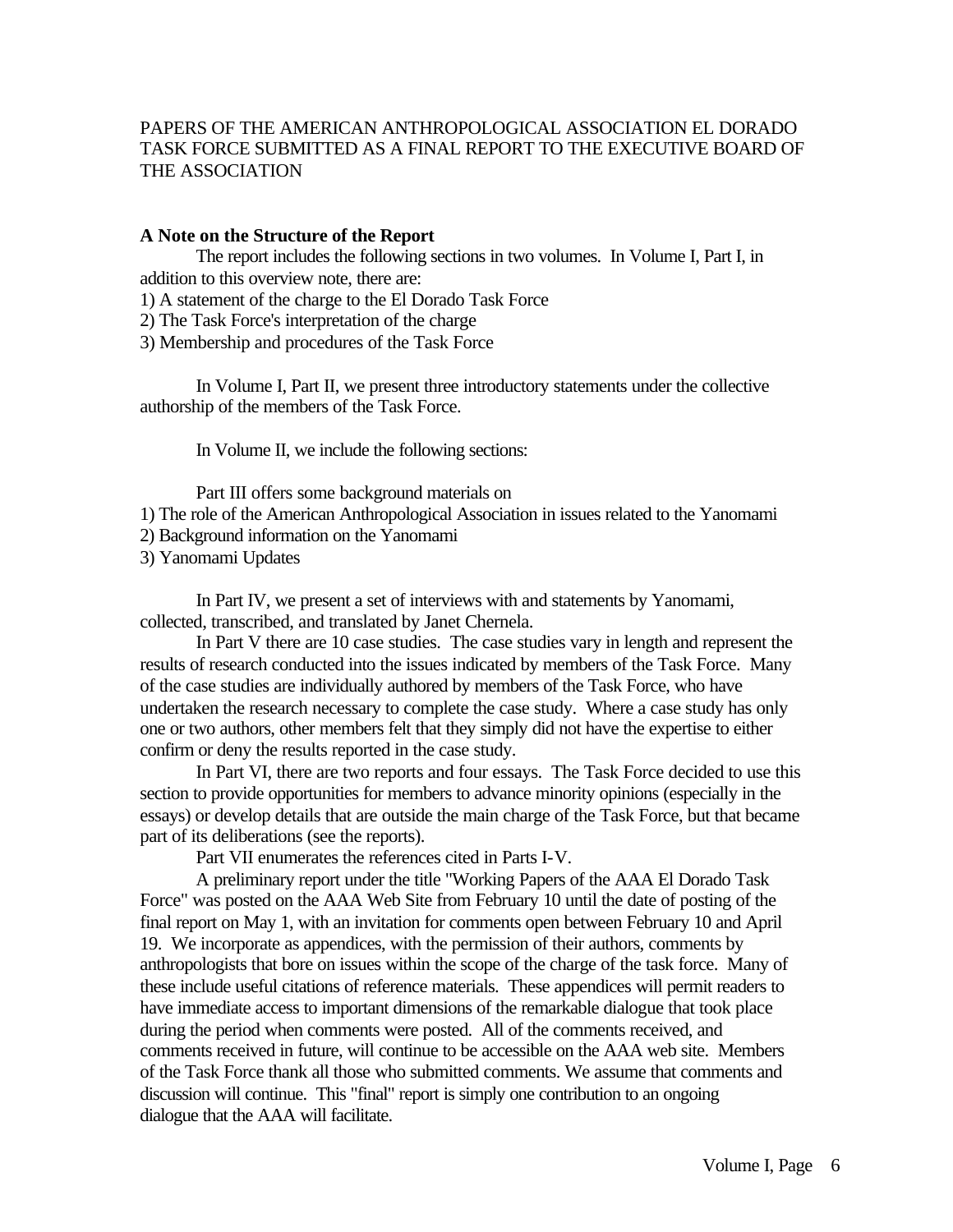# PART I. BACKGROUND ON THE TASK FORCE AND THE INQUIRY

## **1.1. The Charge to the Task Force.**

 The AAA El Dorado Task Force was constituted by the Executive Board of the AAA at its meeting of February 3 & 4 2001 (see http://www.aaanet.org/press/eldoradoupdate.htm). The motion was as follows:

## **Motion on setting up an Inquiry**

At the February 3 & 4 2001 Meeting of the American Anthropological Association Executive Board the following motion was passed.

1) The AAA Executive Board will establish a task force of five members of the American Anthropological Association, four to be appointed by the AAA President, to conduct an inquiry on the allegations contained in *Darkness in El Dorado* by Patrick Tierney. The El Dorado Task Force will be chaired by AAA past President Jane Hill and will make its report to the Executive Board at its November 2001 meeting. The Task Force inquiry is intended to contribute to the Committee on Ethics' efforts to extend guidelines and create materials concerning field research conducted wherever anthropologists work.

2) Using the report of the Task Force chaired by Jim Peacock as background, the El Dorado Task Force will consider the allegations concerning (1) fieldwork practices of anthropologists, (2) representations and portrayals of the Yanomami that may have had a negative impact, (3) efforts to create organizations to represent the interests of Yanomami or efforts to contribute to Yanomami welfare that may have actually undermined their wellbeing, (4) activities that may have resulted in personal gain to scientists, anthropologists and journalists while contributing harm to the Yanomami, and (5) activities by anthropologists, scientists and journalists that may have contributed to malnutrition, disease and disorganization.

3) The El Dorado Task Force may wish to consider allegations relating to medical research and medical emergencies among the Yanomami (e.g. the measles epidemic of 1968, research using radioactive iodine in the 1960's) The Task Force should note earlier findings in their report where they feel that there is already sufficient evidence to refute such allegations, unless new information or questions emerge.

4) The El Dorado Task Force should be mindful of the evolution of various codes of ethics and ethical guidelines existing during the time a particular set of actions occurred. It is expected that the Task Force will seek information from AAA members, the author, and key anthropologists mentioned in the book. The Task Force should also contact anthropologists and others in Brazil and Venezuela in order to share information and become apprised of parallel investigations. The Task Force may also utilize the expertise of outside experts (medical researchers, epidemiologists) where necessary.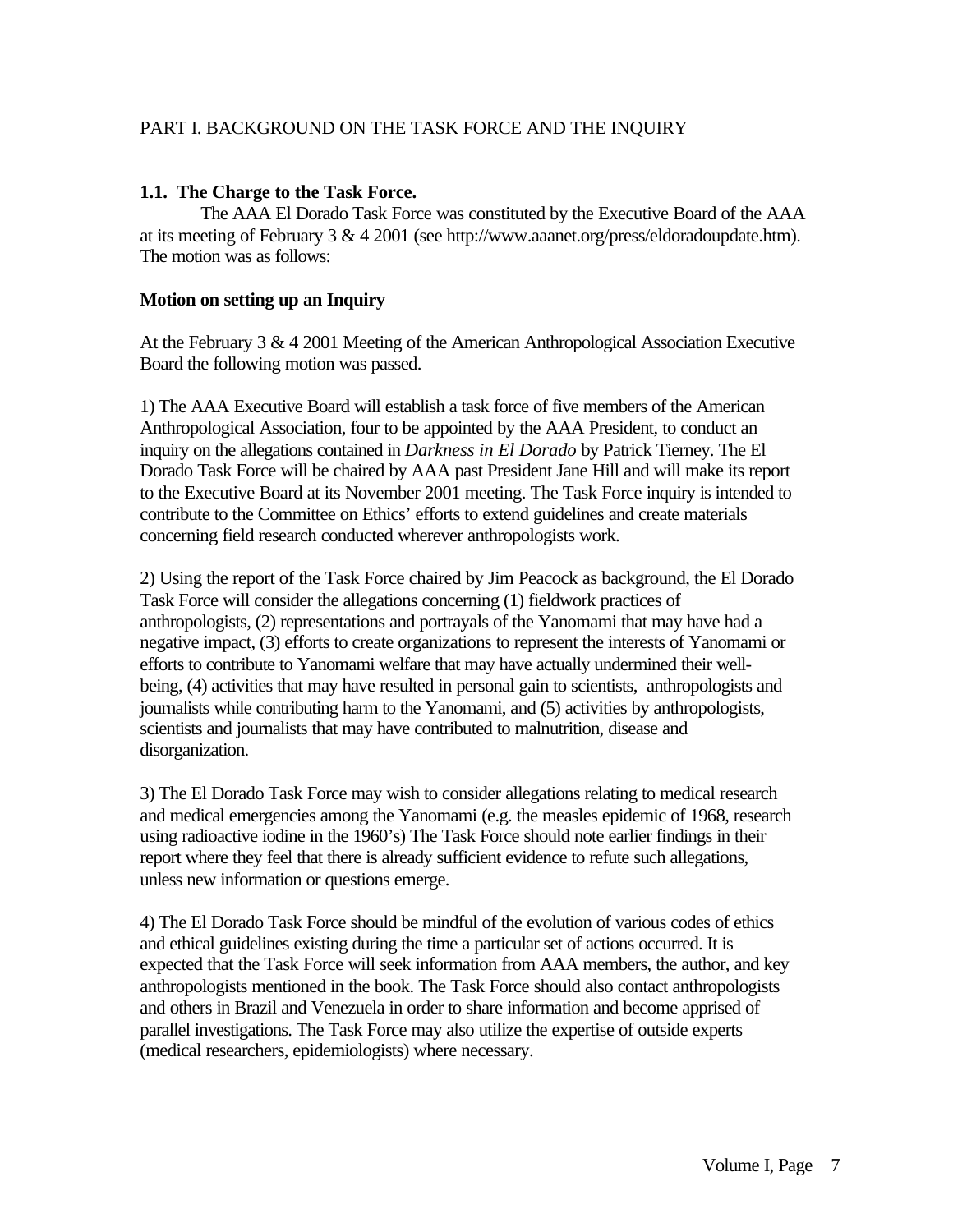## **1.2. Interpreting the Charge.**

In taking *Darkness in El Dorado* as a framework, one of the first tasks for the group was to develop a set of priorities for inquiry. The book includes hundreds of specific allegations, and the Peacock Committee found that many of them deserved attention. Following the Board resolution referenced above, the Task Force grouped the allegations into five major sets, and has focussed on a few instances in each set that seemed most amenable to inquiry. The sets are (1) fieldwork practices of anthropologists, (2) representations and portrayals of the Yanomami that may have had a negative impact (3) efforts to create organizations to represent the interests of Yanomami or efforts to contribute to Yanomami welfare that may have actually undermined their well-being, (4) activities that may have resulted in personal gain to scientists, anthropologists and journalists while contributing harm to the Yanomami, and (5) activities by anthropologists, scientists and journalists that may have contributed to malnutrition, disease, and disorganization. In addition, we have considered allegations relating to medical research and medical emergencies among the Yanomami.

We have used several types of reports on our inquiries. The first are the introductory statements under the authorship of the entire task force. These are found in Part II of Volume I. In Volume II, Part III develops background material, on previous actions of the AAA on matters related to the Yanomami. A section with geographical, historical, ethnographic, and human rights background on the Yanomami is included in order to assist those who are not closely familiar with these people. Supplemental to these background materials, Janet Chernela provides updated information on human rights anre related issues that arose while the work of the Task Force was under way.

Part IV presents several interviews and statements by Yanomami collected by Janet Chernela. These are referenced in the introductory statements and in the case studies in Part V, as well as in the essays in Part VI. Part V consists of case studies under the authorship of one or more members of the Task Force. These report research into a specific topic. Task force members assigned as researcher/authors lay out the relevant texts and other information, such as personal communication information, that were collected, and summarize the results of their inquiry and the lessons that might be learned from it. In Part VI are found reports and essays. Like the case studies, these have authors. They develop lines of inquiry that may be tangential to the main charge, and also permit the presentation of minority opinions. In the case of the reports, the focus is on data, while the essays are more wide-ranging.

The final papers of the Task Force were compiled in the context of an unprecedented dialogue about the preliminary working papers, conducted on the AAA web site between February 10 and April 19, 2002, and involving both anthropologists and their students, not only from the U.S., but from other countries as well. Some of the comments submitted on the working papers of the Task Force were very substantial research papers compiled by specialists in the field. It was impossible for the Task Force to respond in point-by-point detail to all of these comments. Some, but not all, are referenced directly in various sections of the final report. However, this dialogic character of our work became very important to the Task Force, and permitted us to present our collective and individual views as part of an ongoing exchange with one another and with our critics.

In interpreting the charge, members of the Task Force had to reflect on the central place in our inquiry of Patrick Tierney's *Darkness in El Dorado* (New York: W.W. Norton, 2000). Tierney's book provided the impetus for the Association to set up a Task Force for the unprecedented purpose of inquiry into the conduct of anthropology in a specific field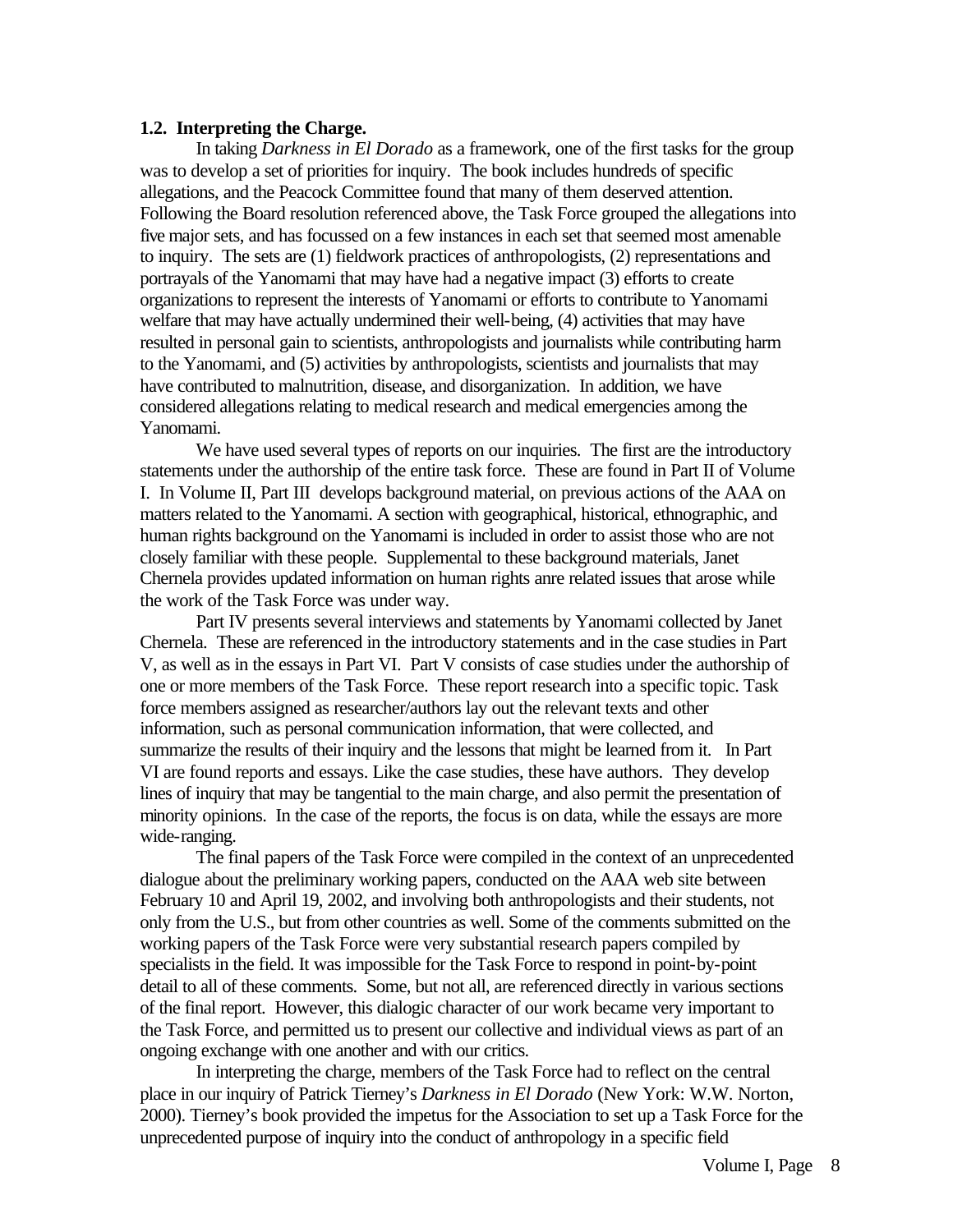situation over more than 30 years. We regard the work with profound ambivalence, finding the book deeply flawed, but nevertheless highlighting ethical issues that we must confront.

Many reviews of the work have been published . Among the major reviews are Arvelo-Jiménez 2001, Geertz 2001, Grandin 2000, Proctor 2000, Sahlins 2000, Stoll 2001, Tooby 2000, Van Arsdale 2001, to mention only a few. One very detailed critique of the book can be found at the website of the University of California at Santa Barbara ("Preliminary Report", Department of Anthropology, University of California, Santa Barbara" (http://www.anth.ucsb.edu/chagnon.html); see also

http://www.psych.ucsb.edu/research/cep/eldorado. Extensive discussions of the book can also be found at http://www.publicanthropology.org.

An exceptionally complete collection of documents regarding the book and debates about it was for a time found at http://www.anth.uconn.edu/gradstudents/dhume/Dark/darkness; a good deal of work cites papers on the site. Much of the site was inaccessible at the time of completion of the final report.

We concur with the findings of the AAA Executive Board , based on the report of the Peacock Committee, that the allegations in *Darkness in El Dorado* must be taken seriously. *Darkness in El Dorado* has served anthropology well in that it has opened a space for reflection and stocktaking about what we do and our relationships with those among whom we are privileged to study. But the required reflection goes beyond these matters. For instance, we must attend carefully to the responses of colleagues internationally, who have asked why American anthropologists are moved to action by an attack from outside the profession, but not by the collegial inquiry and concerns of our fellow anthropologists in other countries. We are aware that many of the allegations raised by Tierney's book have been raised before by other scholars and journalists, including Brazilian and Venezuelan colleagues. We are thus moved to reflection about our relationships with our colleagues around the world and especially in Venezuela and Brazil.

The charge to the El Dorado Task Force to conduct an "inquiry" is unprecedented in the history of the Association, so that the Task Force had to think about what an "inquiry" might be. The term implies reflection on the truth or falsity of allegations -- and also of reflection of a moral and theoretical kind as well. In no sense did we consider our work to be an "investigation." Nor did we consider the materials that we developed to be "evidence." Where we found that it was possible to suggest something about the truth or falsity of allegations (or of the approximate location of an allegation in the large zone that exists between these two poles) we have done so. However, we present the various points of view that our interlocutors shared with us as important in their own right, as worthy of attention and reflection, but not as "evidence" revealing that some event did or did not occur.

We have had to reflect, not simply on the implications of some specific moments of anthropological work among the Yanomami, but on anthropological practice more generally. Both historically and today anthropology retains a central location in those relatively enduring regimes of knowledge and power which we can refer to in shorthand as the confrontation of Western elites with "others" whose presence requires classification, explanation, and incorporation into the systems of knowledge through which that power is in part constituted. These regimes do more than merely shape anthropological practice; they make it possible. However, at the same time, it is possible to use anthropology to interrupt these very regimes, to expose their contradictions, and to open within them spaces within which new voices can be heard. By locating the work of our Task Force partly in the space of reflection, we hope to accomplish such an interruption. But at the very minimum we hope to inspire a movement in anthropological exchange beyond the relatively narrow zones in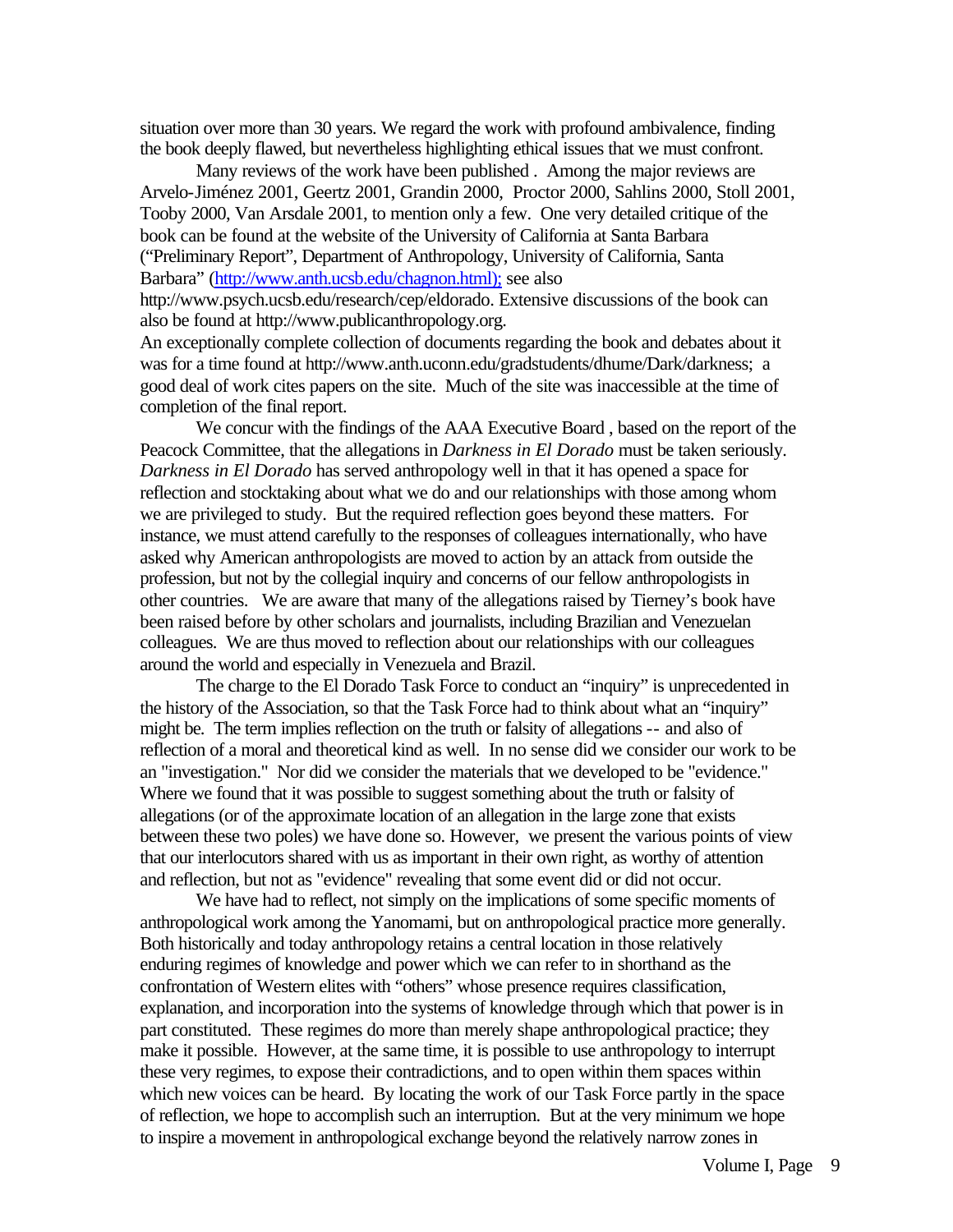which debate over the meaning of *Darkness in El Dorado* has too often been restricted: Beyond a spurious distinction between value-free "science" and value-involved "humanities", and, especially, beyond individuals and personalities. All anthropological practice is implicated in what went wrong in research conducted among the Yanomami – and members of the Task Force believe that things did go wrong. Some of these involved styles of anthropological investigation that are taken for granted or even explicitly advocated by many colleagues.

Members of the Task Force wish to be clear that they do not wish to rule out any kind of anthropological research. Our goal is rather to urge, consistent with developing international rules governing research with human subjects, that the use of any method or style of research be accompanied by careful reflection on its potential costs and benefits to the people under study.

Should the kinds of specific conjunctions of politics and personalities that developed around Yanomami anthropology take shape around other challenging field situations, the AAA may have to commission new task forces. However, we believe that such discussions should not take place only at moments when our discipline is threatened by scandal. Instead, "inquiry" –on the history of practice in our discipline and on our own current practices -- should be part of the everyday work of all anthropologists. To make such reflection possible, we urge the use, at every level of every anthropological practice, of forms of presentation that will make that practice relatively transparent to ourselves, to those among whom we study, and to those who come after us, so that our own practices, as much, at least, as the lives of our subjects, can be targets of inquiry. We hope that the work of the Task Force and, especially, the open debate and dialogue that has taken place on the AAA web site during its work, will provide an exemplary framework for such reflection in the future.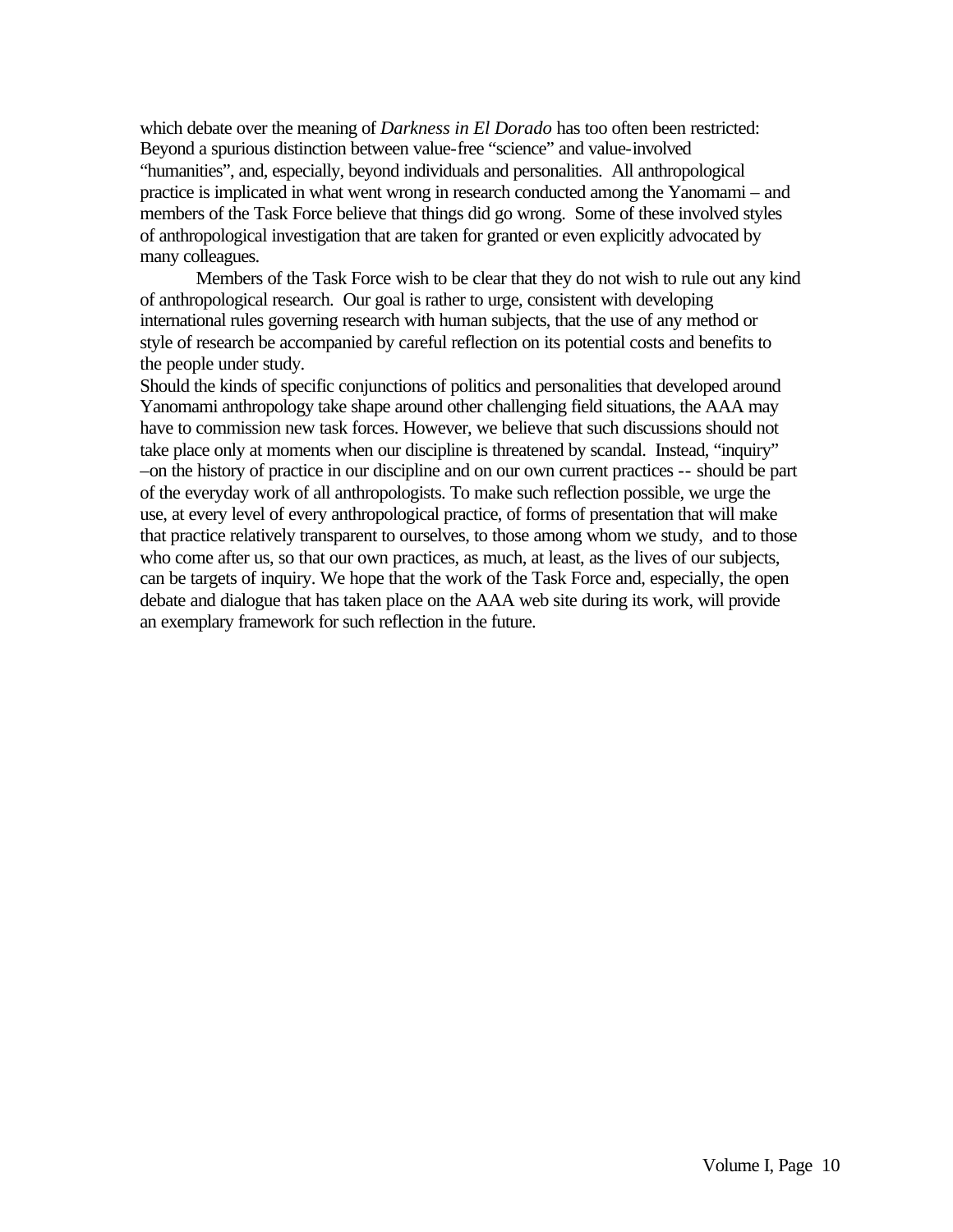#### **1.3. Membership and Procedures of the El Dorado Task Force**.

#### **1.3.1. Meetings and Procedures**

The AAA El Dorado Task Force was constituted by the Executive Board of the AAA at its meeting of February 3 & 4 2001 (see http://www.aaanet.org/press/eldoradoupdate.htm). The Task Force has held five face-to-face meetings; four at the AAA offices in Arlington, Virginia (April 20-21, 2001, October 26-28, 2001, February 8-10, 2002, and April 12-14, 2002), and one at the Annual Meeting in Washington, DC Friday, Nov. 30, 2001. The Task Force held a final conference call April 30, 2002. Members have also conducted exchanges by e-mail and telephone (many of these did not involve all members of the group). The meetings and other work of the Task Force were staffed by Kim Guthrie, Executive Secretary of the Association, to whom the Task Force is greatly indebted.

Each member of the Task Force has had specific tasks and obligations. To the extent possible, members have tried to become acquainted with the anthropological literature on the Yanomami in the specific area that they were assigned. Especially those members who were not previously experts in the field apologize for the many gaps in our knowledge and understanding that must remain. In addition to the anthropological literature, we have consulted other materials including newspapers, films, grant proposals, and correspondence. Members have conducted a number of interviews, emphasizing interviews of persons with first-hand knowledge of the Yanomami fieldwork that is the object of the major allegations in *Darkness in El Dorado*, and with Yanomami themselves. Hill has held conversations with Ernesto Migliazza, Ryk Ward, and Jesus Cardozo. Chernela has conducted interviews with Davi Kopenawa Yanomami in Demini Village, Amazonas State, Brazil, with Jose Seripino, a representative of the Yanomami from Venezuela, at the Latin American Studies Association meetings in Washington DC, with Julio Wichato, a Yanomami nurse of Platanal, Upper Orinoco, Venezuela. Chernela has also held conversations with medical professionals, Venezuelan anthropologists, state officials, human rights workers, and other representatives at the First Yanomami Conference at Shakita (Upper Bisaasi-teri), Venezuela. In addition Chernela has interviewed leaders of COIAB and CIR, indigenous organizations that represent the Yanomami; and with members and leaders of CCPY and URIHI, NGOs that bring services to the Yanomami and work on behalf of Yanomami defense. Chernela was one of two representatives of the Task Force during the meetings with the Yanomami held November 20-23 in Shakita (Upper Bisaasi-Teri), Upper Orinoco, Venezuela. Fernando Coronil served as liason to the Venezuelan anthropological community and to the Yanomami Commission, a Venezuelan government commission established to investigate the allegations in *Darkness in El Dorado*. Coronil made two visits to Venezuela for this purpose and conducted many conversations with government officials and anthropologists at IVIC (Instituto Venezolano de Investigaciones Cientificas), the Universidad Central, and the Venezuelan Yanomami Commission. Coronil was one of two Task Force representatives at the meetings November 20-23 in Shakita, and there conducted discussions with José Seripino and with other representatives of the Yanomami, as well as with with government officials, activists, medical doctors, and representatives of indigenous organizations. Trudy Turner undertook interviews and correspondence with 16 anthropologists and biologists who have undertaken research that involved the collection of biological samples in indigenous populations. Turner surveyed literature on research ethics and informed consent, and conducted research in the James V. Neel Archives at the American Philosophical Society, and located and reviewed James V. Neel's grant proposals to the Atomic Energy Commission and other funding agencies from the relevant period. Hill's work has primarily been to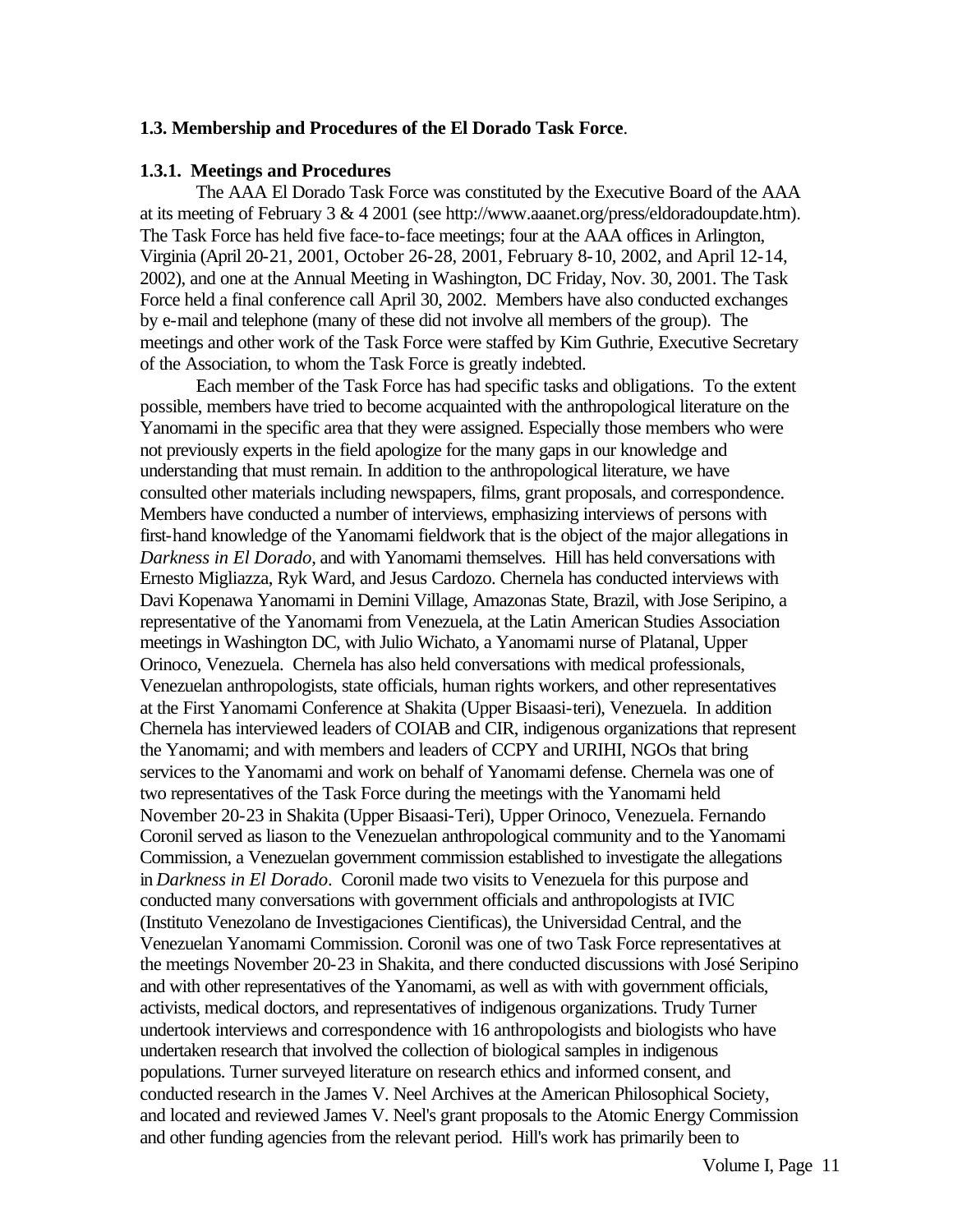organize and chair Task Force meetings, and to coordinate the work of the members, but she also undertook several primary research tasks.

All interviews, both with Yanomami and non-Yanomami, were made in the name of the Association. Members explained the work of the Task Force to the interviewees, and received explicit authorization from the interviewees for dissemination as contributions to the task of inquiry. Most of the Yanomami statements presented in Section IV are by Yanomami who are public figures, who have spoken out on the issues touched on in many venues. The statements from Jose Seripino and Toto Yanomami were made in public meetings in the United States. We have accompanied all transcriptions with relevant contextual information, to ensure that the interviews are not considered "evidentiary" of "events" but rather of a "point of view." So that the exact circumstances of the collection of the Yanomami statements will be understood, Janet Chernela has provided the following materials.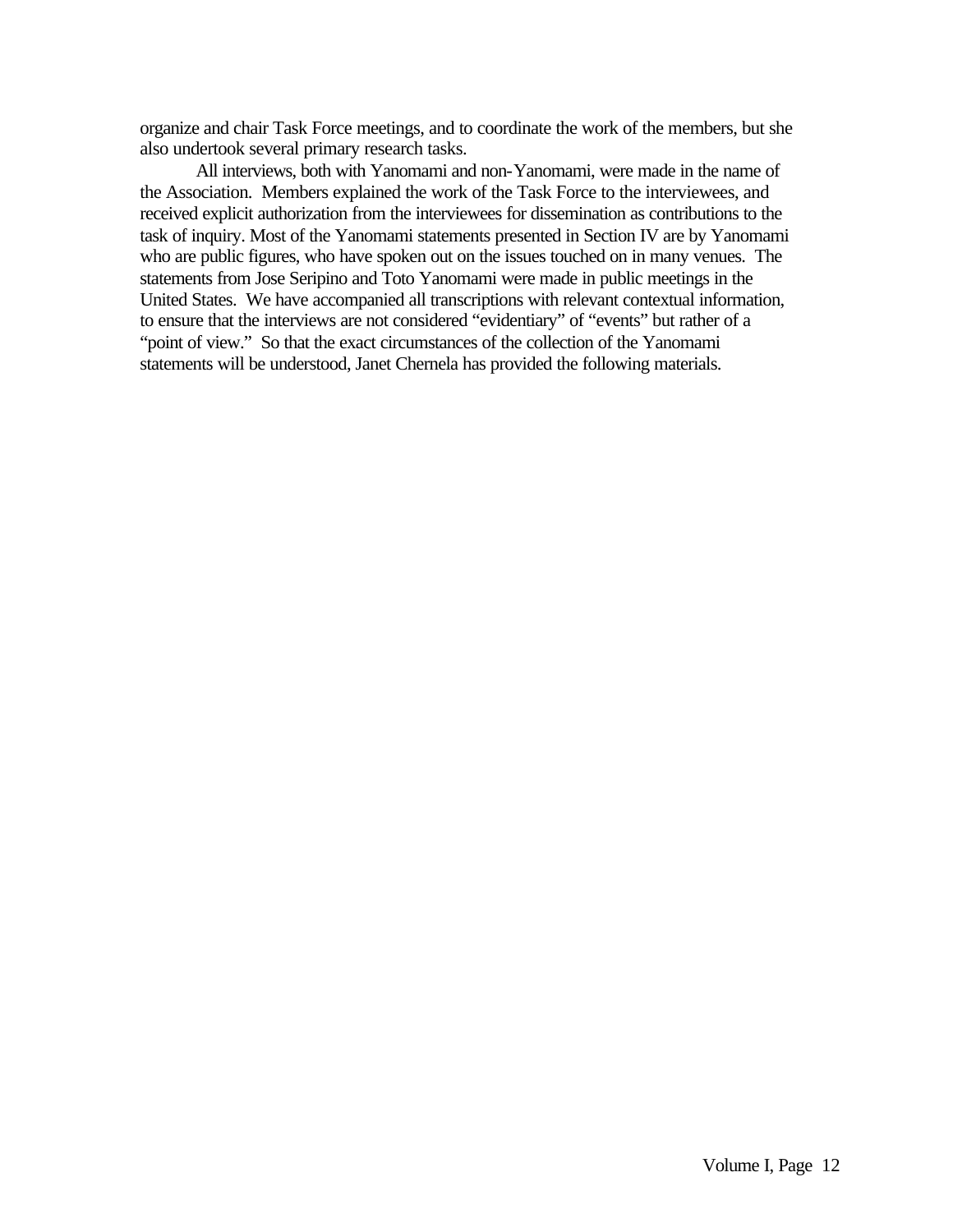**1.3.1.1 The Interview Process** (Janet Chernela) I met with and interviewed three Yanomami spokespersons: Davi Kopenawa (Demini village, Brazil, June 7, 2001); José Seripino, (Washington DC, October 2001); and Julio Wichato (Shakita, Venezuela, November 22, 2001). I also attended, taped, and transcribed public addresses by Toto Yanomami (Ithaca, N.Y., April 6) and José Seripino (Washington D.C., October 2001).

Here I describe the conditions of each transcription:

**Davi Kopenawa** is a prominent Yanomami spokesperson who has presented the case of the Yanomami internationally for over twenty years. I have met with Davi Kopenawa 4 times, once at an international conference in New York, twice in the city of Boa Vista, and once in his village, Demini, in the Parima highlands of Brazil. I arranged the interview through contacts at CCPY, an NGO with offices in Boa Vista and radio contact with Davi. CCPY acted as intermediaries in obtaining Davi's permission to interview him on behalf of the Task Force of the American Anthropological Association.

In addition to being a prominent spokesperson, Davi was relevant to the charge of the Task Force insofar as he was raised near Toototobi, where he lost his mother and other relatives to the measles epidemic and where he and his family were among those whose blood was collected by the Neel/Chagnon expedition.

I invited Davi to participate in what I call "reciprocal" interviewing -- that is, he could interview me as I could interview him. He understood that he was invited to speak to the AAA in this interview, and refers to the Association in the course of his talk. He also knew that this interview would be widely disseminated.

A number of anthropologists had discussed the Tierney book with Davi before my arrival. Among these were Bruce Albert, Leda Martins, and a third anthropologist whose name Davi could not recall. Davi and I spoke in Portuguese. The interview was recorded on audio and video-tape, and later translated from tapes into English.

**José Seripino** is a Yanomami spokesperson who works closely with the Venezuelan Commission charged with examining allegations raised in Tierney's book Darkness in El Dorado. In October of 2001 José visited the United States with Jesus Ignacio Cardozo Hernandez, head of the Venezuelan Commission, in order to participate in a meeting of the Latin American Studies Association. (I was a discussant in the same session.) While in Washington DC, José made a separate public address at George Washington University. It is the latter that is translated and transcribed here.

Unlike Davi Kopenawa, who is Brazilian, José Seripino is a leader of the Venezuelan village, Koparima, in the Upper Orinoco. He represents his village in SUYAO (Shabonos Unidos de los Yanomami del Alto Orinoco) and the Yanomami people in the Venezuelan National Indian Council, CONIVE. He was appointed Commissioner for the Upper Orinoco by the governor of Amazonas state. I was pleased to have the opportunity to record, translate and transcribe the comments of a key figure among the Venezuelan Yanomami.

**Julio Wichato**. The interviews and presentations of Davi Kopenawa and José Seripino showed strong concerns regarding the state of blood samples collected during the Neel expeditions and currently stored in the United States. When I attended the November meetings in Shakita, Venezuela, I brought statements to the Yanomami from US physical anthropologists Ken Weiss and Andy Merriwether, regarding the full status of Yanomami bodily samples in their curation (see Case Study 5.3, "Collection of Bodily Samples").

I was given no opportunity to present these statements. In part this was due to the concern among Venezuelan medical personnel that the mention of the bloods might create problems in blood extraction used in diagnosing diseases such as malaria.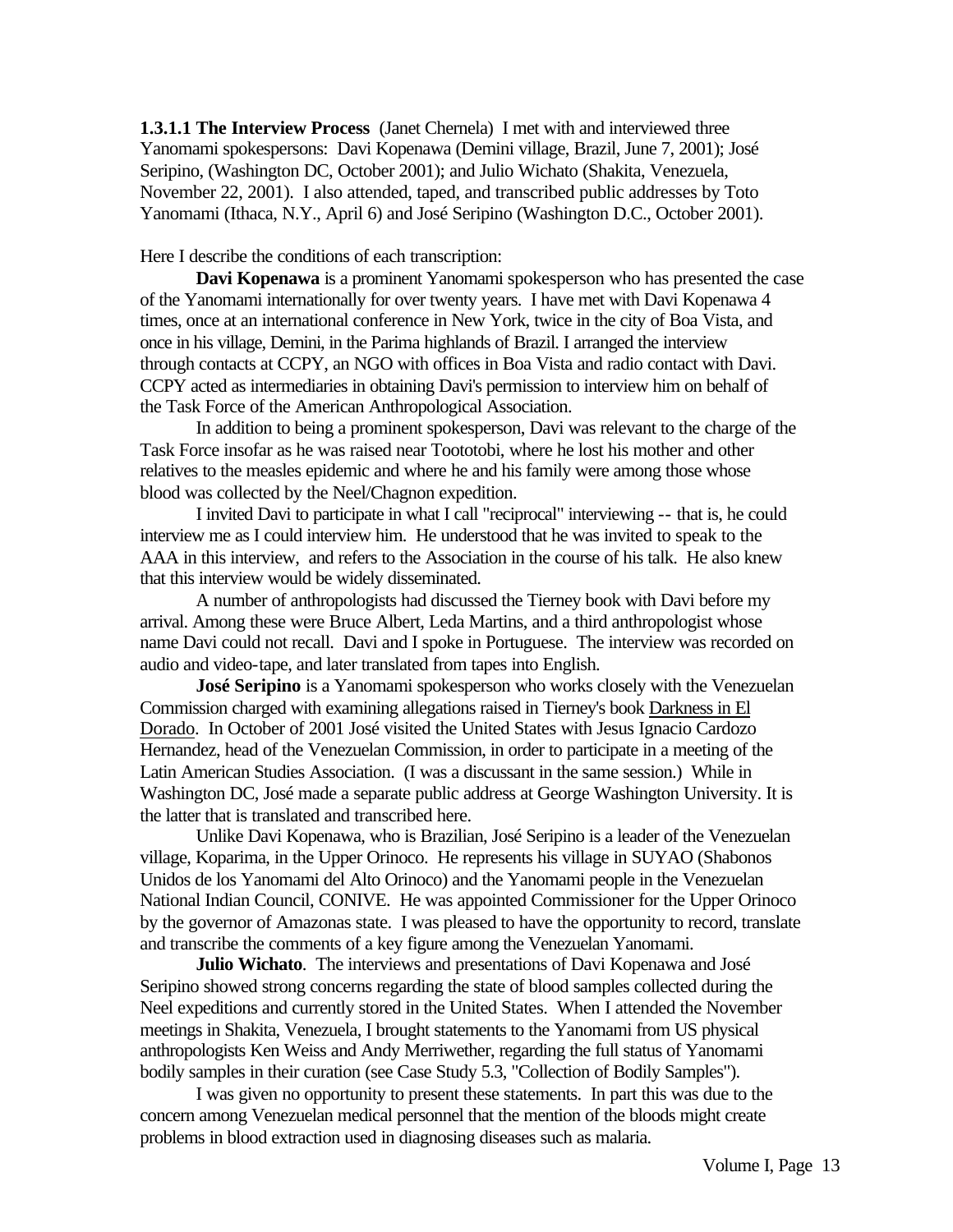At Shakita I met with a number of health practitioners working among the Yanomami. Among these was José Antonio Kelly, a Venezuelan medical anthropologist from Cambridge University. Kelly had worked in the area for over 18 months and appeared to be well acquainted with both Yanomami and non-Yanomami health workers and practices. Thinking to obtain an opinion from a Yanomami health practitioner regarding the medical uses of blood sampling, I asked Kelly to introduce me to a Yanomami nurse who, I specified, had no partisan position in the Tierney debate. Kelly introduced me to the elderly nurse from Platanal, Julio Wichato. To my surprise Wichato, who collects blood samples routinely, maintains and stores blood for diagnosis, and is familiar with the exercise of medical research, took a position regarding the US samples similar to those of the previous spokespersons. When I realized this, I asked Wichato if I might formally interview him with taperecorder. He agreed. We were forced to await a recording device. During the waiting period Wichato, Kelly, and I discussed the Task Force, its role, and the uses of the taped interview. I believe that Julio Wichato fully consented to this interview, when, at last, we were provided with a video camera by Fernando Coronil.

**Toto Yanomami** was an invited speaker at the conference, "Tragedy in the Amazon: Yanomami Voices, Academic Controversy, and the Ethics of Research," at Cornell University, April 5-7, 2002. I translated and transcribed one of several public addresses he made at that conference.

Toto's views are relevant to the charge of the Task Force since he is headman of Toototobi, a community that, under his father's leadership, was one of the main sites where the research team headed by James Neel and Napoleon Chagnon collected blood. Toto is a known Yanomami spokesperson in his own right. In April 2001 he acted as representative of the Yanomami communities of Toototobi, Patawaio, and Demini, at the Third Conference on Indigenous Health that took place in Boa Vista and Brasilia. Still in 2001 he was nominated to the Special Council of Yanomami Health Districts. Toto's presentation was delivered in Yanomami, then translated into Portuguese by Davi Kopenawa and into English by Gale Goodwin Gomez. My transcription represents my own translation from Mr. Kopenawa's Portuguese with some bracketed commentary derived from Goodwin's translation.

#### **Attempts to Obtain Additional Interviews**

The meeting at Shakita took place between Nov. 20-23, 2001. According to the Venezuelan Commission, this was the first-ever all Yanomami meeting in the Upper Orinoco of Venezuela. Terence Turner (an independent visitor), Fernando Coronil, and myself may have been the only representatives of non-Venezuelan institutions at the meeting. Events were tightly scheduled and divided between plenary sessions, with various speakers, and workshops. We three were invited to briefly introduce ourselves. My explanation that I represented the North American association of anthropologists, and would be happy to transmit any comments to them, drew no would-be interviewees. My methods were quite obvious, involving a tripod, a video camera, and an audio tape recorder. I never turned away any Yanomami or non-Yanomami wishing to speak to me. If my colleagues were approached by Yanomami speakers, I am not aware of it.

Approximately six weeks after the Shakita meeting, I was contacted through e-mail by the missionary, Mike Dawson, who served as Yanomami translator at the meeting. Dawson reported a meeting among Venezuelan Yanomami in which they elected to request compensation in the form of collective health benefits (correspondence, Jan. 2002). Dawson writes that he was asked to transmit this decision to the Association. Although I asked for details on this meeting, I have not yet received them.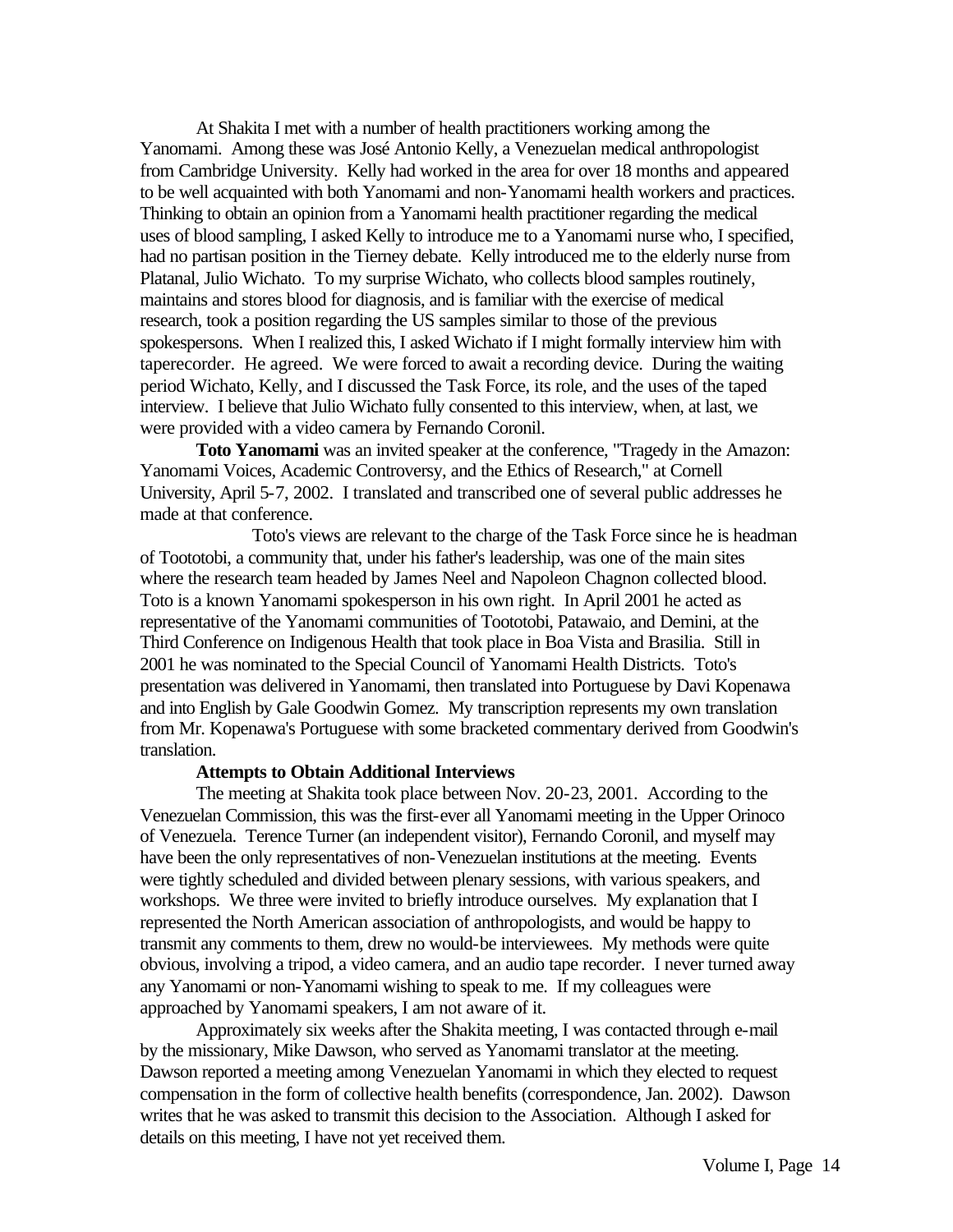## **1.3.1.2. The Preliminary Report**

The charge to the Task Force required the posting of a preliminary report in time for the meeting of the Executive Board November 29, 2001. This deadline coincided with the attendance of Chernela and Coronil at the Yanomami Conference at Shakita, Alto Orinoco. The final language of some documents reached Chernela and Coronil after their departure for the conference, so that they were not able to read it before it was posted to the AAA web site. They disagreed with the wording of some of the posted documents, and declined to sign the preliminary report. The Society for Latin American Anthropology at its business meeting November 31, 2001 resolved to ask that the document be removed from the AAA web site because it was not approved by all members of the Task Force. Coronil, building on this resolution, proposed that the document be withdrawn as such, and be replaced by working papers, indicating authorship, with comments invited on the documents. This proposal was approved by the Task Force at its meeting of November 31, 2001. Prior to the reposting some editing was done on the documents. At its meeting of February 8-10, 2002, members consulted with the AAA webmaster, Lorie Van Olst, about how to post the preliminary report so that people could submit comments on the report and post them on the AAA web site. Under the title "Working Papers of the AAA El Dorado Task Force", the preliminary was reposted immediately after the meeting, with a deadline for comments of April 19, 2002. Task Force members have from time to time posted additional documents on the site. At its meeting of April 12-14, 2002, members determined that the very useful dialogue on the site should continue indefinitely, although responses to comments could not be incorporated into the final report after April 19. The second volume of the final report was submitted to the Executive Board of the AAA May 1, 2002, for consideration at their meeting of May 17-19. It incorporates much of the preliminary report, some of it considerably revised, and adds new materials.The first volume, which includes collectively authored materials requiring exacting revision, was submitted May 7, 2002 for consideration by the Executive Board.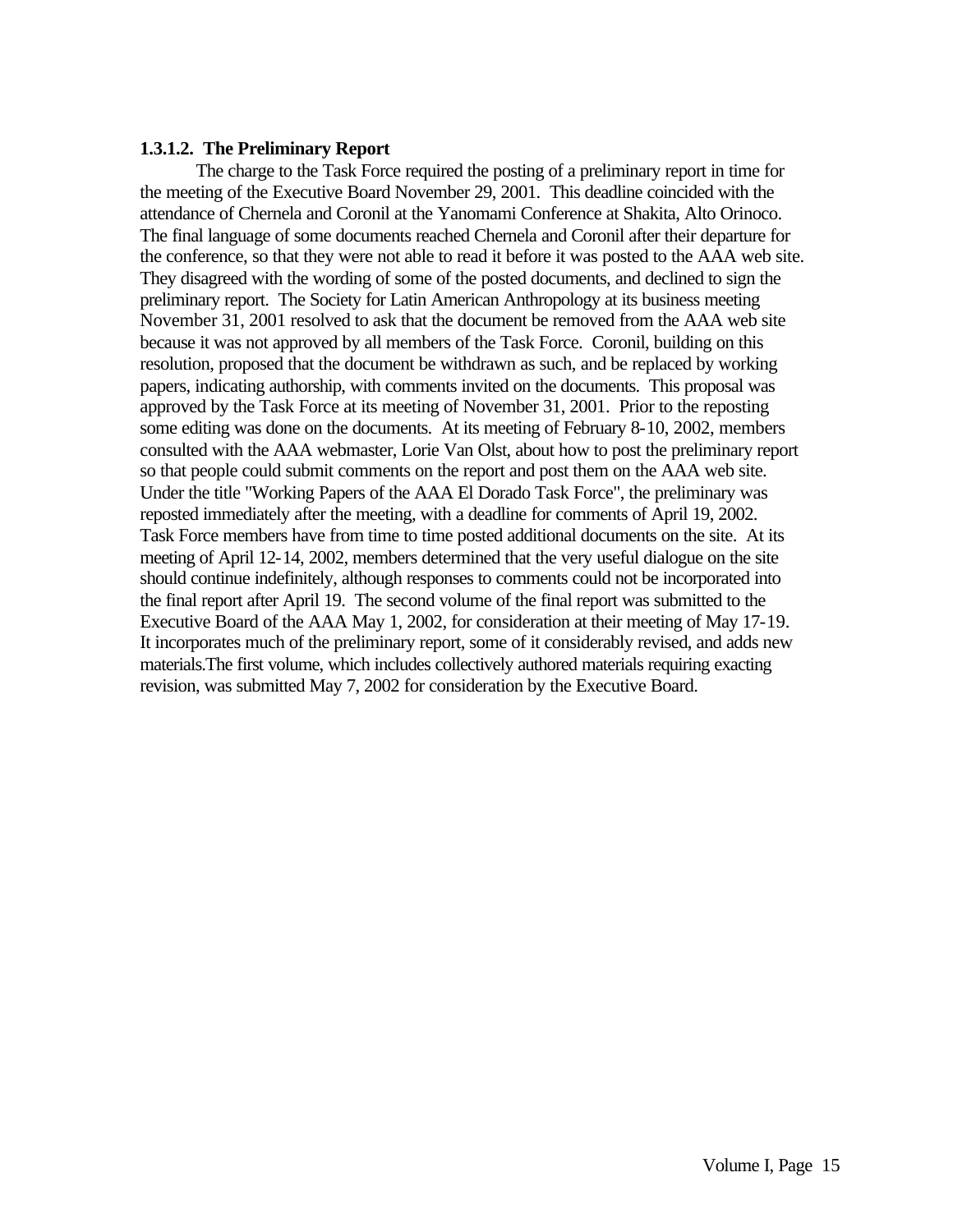## **1.3.2. Membership**

Louise Lamphere, President of the Association, originally named 5 members to the Task Force, following the text of the Board motion. These are Jane H. Hill (Chair), Janet Chernela (Chair, AAA Committee for Human Rights and liason to that committee), Fernando Coronil, Trudy Turner, and Joe Watkins (Chair, AAA Committee on Ethics and liason to that committee).

The expertise that led to these appointments is as follows: Fernando Coronil is a specialist on the Venezuelan state. Coronil, as Director of the Doctoral Program in Anthropology and History, helped organize a three-part colloquium series entitled *"Science/Ethics/Power: Controversy over the Production of Knowledge and Indigenous Peoples*", held at the University of Michigan during March and April, 2001. He participated in a *Current Anthropology* forum on the *Darkness in El Dorado* (Coronil 2001). Janet Chernela is a specialist on Amazonian fieldwork and peoples with a primary research interest in Tukanoan speakers (located, like the Yanomami, in the Upper Rio Negro area of Brazil). In 2000 Chernela worked among the Brazilian Yanomami in developing a proposal (with the NGOs TNC and CCPY) to restore lands devastated by goldminers. Her 2001 article, "Fractured Lands", analyzes the struggle for demarcation of Yanomami lands in Brazil; an earlier article (1998) reviews recent Yanomami literature and considers the English gloss 'fierce' in historic context. Chernela has worked for over 20 years with Brazilian indigenous organizations and advocacy NGOs. Joe Watkins is an archaeologist with extensive publication on relationships between anthropologists and indigenous peoples. Trudy Turner is a biological anthropologist specializing in population genetics, who has also worked on research ethics. Jane Hill, a linguist specializing in Native American languages, was appointed to lead the group as a former president of AAA. In addition, both Chernela and Watkins were members of the Peacock Committee and so provided continuity between the Committee and the Task Force. Chernela was a member (and is now chair) of the AAA Committee for Human Rights, and Watkins is chair of the Committee on Ethics; in addition to their immediate Task Force duties, they served as liasons to those committees.

Ray Hames was appointed to the Task Force in August 2001, and resigned in March 2002. Hames is an evolutionary ecologist specializing in the Yanomami and nearby Venezuelan indigenous groups.

No member of the Task Force has received compensation from the AAA, or release time from their home institution, for service on the Task Force. We have received reimbursement for the expense of travel to meetings in Arlington, and, in the case of Chernela and Coronil, for travel to Brazil and Venezuela. A research assistant for Turner, Jeffrey Nelson, was funded for a fractional-time appointment.

We find it necessary to address fully and frankly, according to our understanding, the appointment to, service on, and resignation from the Task Force of Ray Hames.

Throughout the period between the initial appointment of members and the middle of the summer of 2001, President Lamphere told Jane Hill and Fernando Coronil that she was under pressure from supporters of Neel and Chagnon to appoint a sixth member to the Task Force. President Lamphere assured members of the Task Force that she would not succumb to this pressure. As the pressure intensified, she came to feel that a sixth member had to be added. Lamphere discussed this matter with Coronil, who offered his resignation to solve the problem. She did not accept it. We believe that President Lamphere felt that she was acting with the best interests of the discipline in mind when, in August 2001, she appointed Raymond Hames as a sixth member.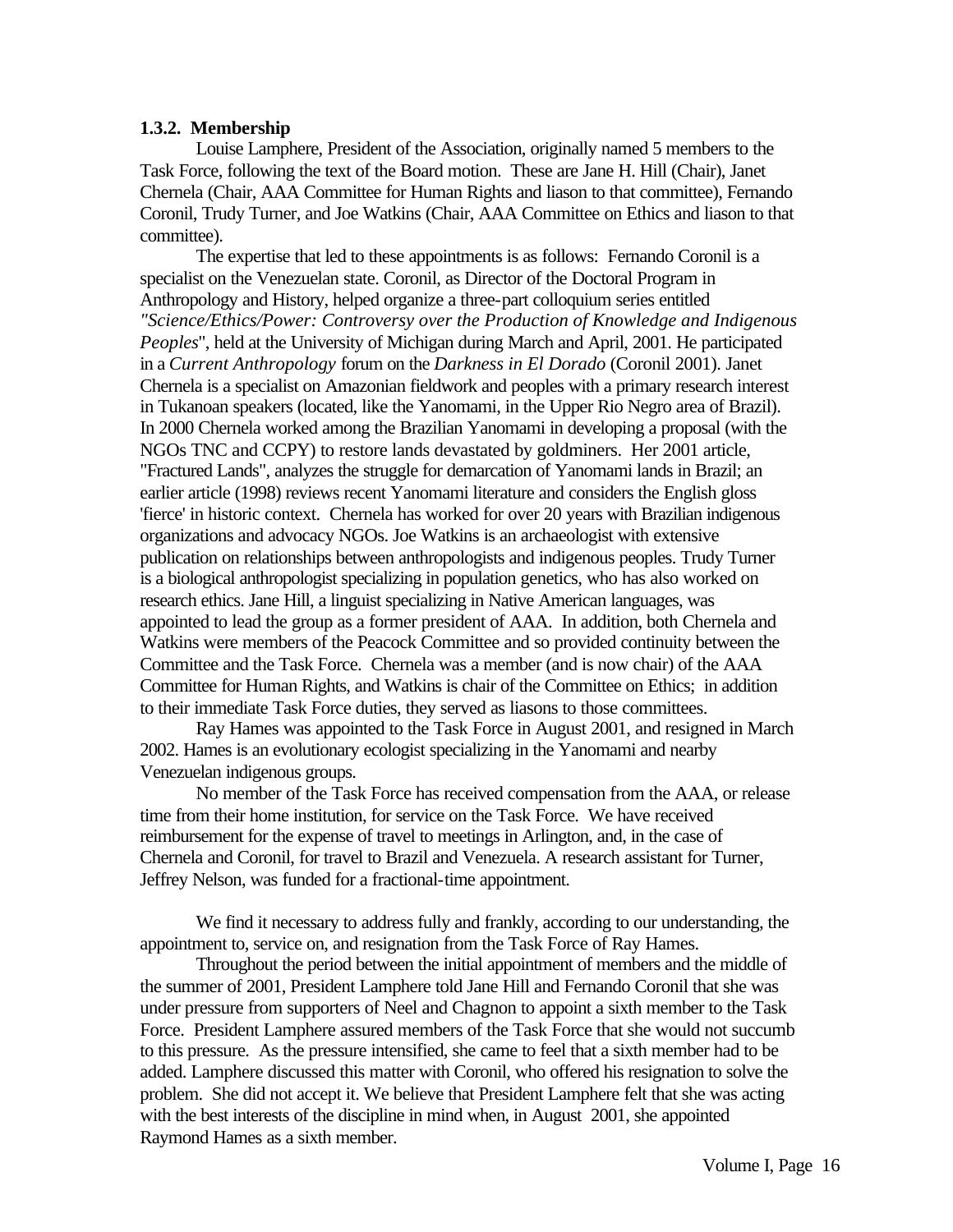Coronil had told Lamphere that he would stay on the Task Force under two conditions. First, Coronil insisted that the sixth member not be directly identified with the Chagnon faction, for this would change the nature of the Task Force and would transform him into a representative of a faction. Second, he asked to be informed of the choice beforehand (see his e-mail of 26 June 2001 in Note 1). These conditions were not met. Coronil decided not to resign because it would undermine the Task Force, but requested that the recomposition of the Task Force be discussed in its next meeting. In that meeting he raised objections about Hames's inclusion on both formal and substantial grounds (see his email of 29 August 2001 in Note 1). Facing a difficult dilemma, the Task Force decided to continue as reconstituted, with the commitment by Hames that he would be willing to engage in a critical evaluation of the allegations against Chagnon despite his personal links to him.

The Task Force was concerned that the appointment of Hames, a student and longtime professional associate and defender of Napoleon Chagnon, would give rise to a perception that its membership consisted of representatives of purported factions. The Task Force has consistently rejected accusations that Fernando Coronil represented a "faction" led by Professor Terence Turner; while Coronil did his dissertation under Turner's direction, his work is quite unrelated to Turner's. Before accepting an appointment, Coronil did require assurance that the Task Force would not be inquiring into allegations against Turner's participation in the e-mail warning sent to President Lamphere the summer before the publication of *Darkness in El Dorado*. This has never been part of the charge to the Task Force, so Coronil was willing to be a member. The Task Force also rejects accusations that Trudy Turner somehow represents a faction. Trudy Turner held a post-doctoral appointment in the Department of Human Genetics at the University of Michigan Medical School in 1981- 82, while James V. Neel was head of the department. She informed President Lamphere and Jane Hill of this before accepting the appointment. During Turner's post-doctoral years she seldom even saw Neel, and was not under his direct supervision at any time, except in the loose sense that he was Principal Investigator on grants to the department that funded some of the work of Turner and other postdocs. She worked under the supervision of Prof. Harvey Mohrenweiser and Prof. Miriam Meisler.

Hames resigned from the Task Force in March 2002, having attended two meetings. He did not consult with any member of the Task Force before submitting his letter of resignation, which came as a great surprise to the other members. The Task Force has missed his specific expertise about the Yanomami, which prevents the Task Force from completing its work in at least one important area, an inquiry into the allegations that Napoleon Chagnon instigated violence among the Yanomami; there was not enough time between Hames' resignation and our deadline for another member to undertake research on this matter. Since Hames participated in a great deal of the work of the Task Force, attending two of its four meetings and undertaking research and drafting several case studies and contributing to the background section of the report (3.2), the Task Force does not believe that his resignation will have the effect, as his resignation letter suggests, of reassuring those who have opposed his membership. Instead, we are aware that speculation about the reasons for his resignation run very high. Hames was not pushed from the Task Force by any member or by the chair. While Hames was a member of the Task Force he participated in several vigorous verbal exchanges, but every member has so participated.

Hames indicated in his letter of resignation that he does not wish his name to remain on any of its documents. Unfortunately we cannot accept this request. Our commitment to openness about our procedures and operations requires that we make his contribution clear. Thus, where Hames contributed to documents, his contribution is indicated as part of the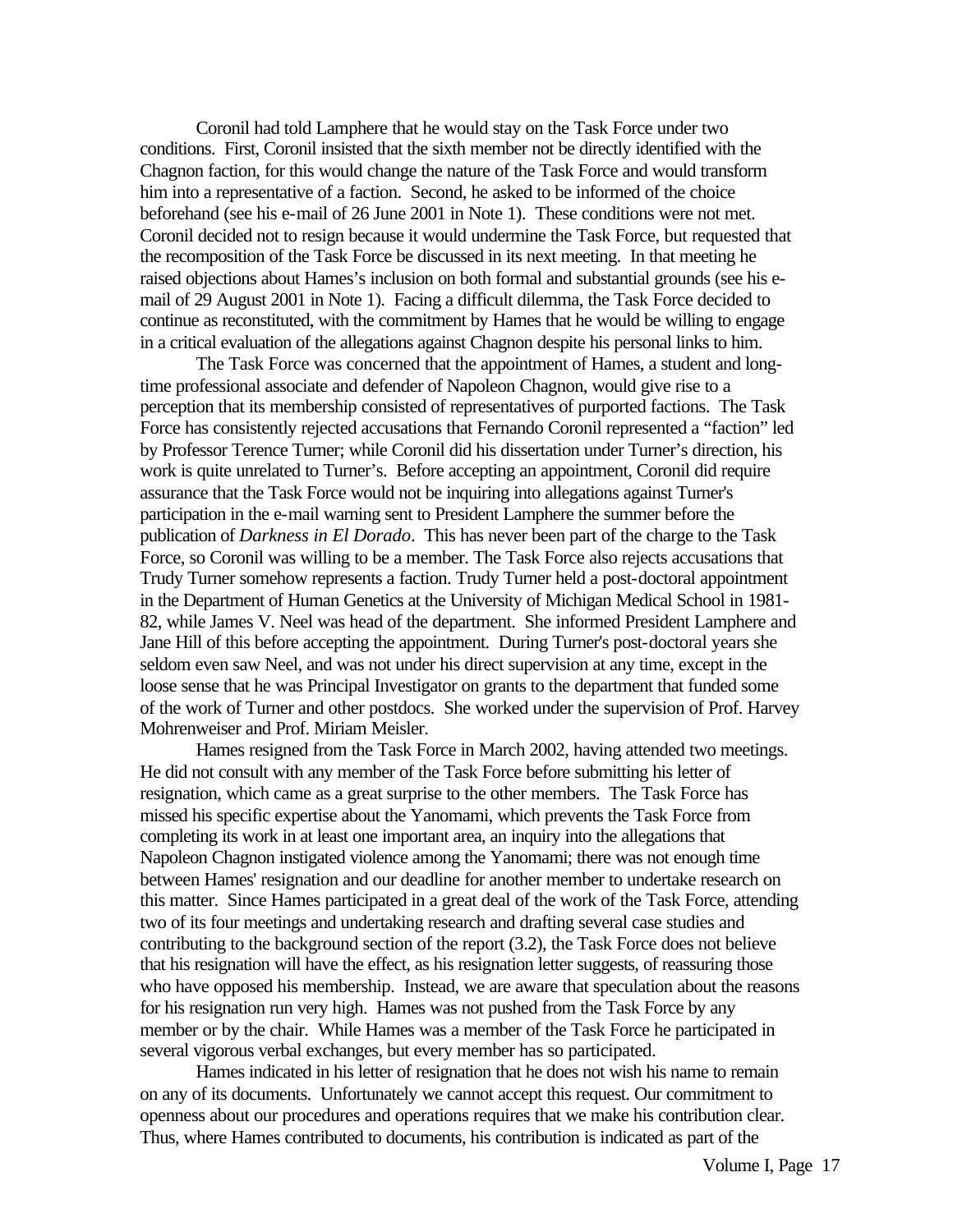history of a document. All of the documents to which Hames contributed have been revised since his resignation. Of course, he did not participate in these revisions.

#### **NOTES**

1. The following e-mails were sent by Fernando Coronil to members of the Task Force regarding the appointment of an additional member (e-mail of 26 June 2001) and, specifically, of Hames (e-mail of 29 August 2001).

---------- Forwarded message ---------- Date: Tue, 26 Jun 2001 09:50:23 -0400 (EDT) From: Fernando Coronil <coronil@umich.edu> To: Jane H. Hill <jhill@azstarnet.com> Cc: bdavis@aaanet.org, kguthrie@aaanet.org, chernela@solix.fiu.edu, trudy@uwm.edu, jwatkins@telepath.com, lamphere@unm.edu Subject: Re: Who wants to go to the Upper Orinoco?

Dear Jane and members of El Dorado task force,

(In the first paragraph of the message, Coronil volunteers to check his schedule to see if he can represent the Task Force at a proposed meeting with the Yanomami in Venezuela).

 Concerning the inclusion of a new member, I totally share Jane's position (" I feel strongly that bowing to this group is almost like an admission of imbalance and I personally resent it, but I think also that Louise has the broader interest of the discipline very much in mind and I support her in this effort."). This means that I feel ambivalent; I don't want to to do anything that could be interpreted as an admission that there was "imbalance" and resent to have to make efforts to create the appearance of "balance," since I think we are balanced and have proceeded with integrity. On the other hand, given the politics of the situation ( I had a long phone talk with Louise before she left to Brazil), it seems to me that it may be wise, as much as we may dislike to have to do so, to include a new person in order to give our report wider acceptance. I just want to make sure that a) the inclusion of this person would serve this purpose; b) it would not undermine our work. My understanding from our conversation is that Louise would let me (I assume us) know about this new member before making a final decision and that this person would accept the work we have already done. I am particularly concerned about this since the issue of "balance" came up in part because according to some folks my

presence in the commission does not ensure its impartiality (since I was a student of Terry Turner). In my phone talk with Louise we contemplated various options, among them my resignation, which I offered, but she did not

accept. My original understanding was that the members of El Dorado were chosen because of

their scholarly competence and personal integrity as well as because of their ability to contribute to the task at hand. It is my understanding that the same criteria would be applied now, and the issue of "balance" responds not

to affiliations concerning the various positions in this debate, but to subdisciplinary orientations within anthropology. In this respect, the inclusion of someone who represents the "Evolutionary Ecology end of anthropology" may make sense, given the situation we face. Best,

Fernando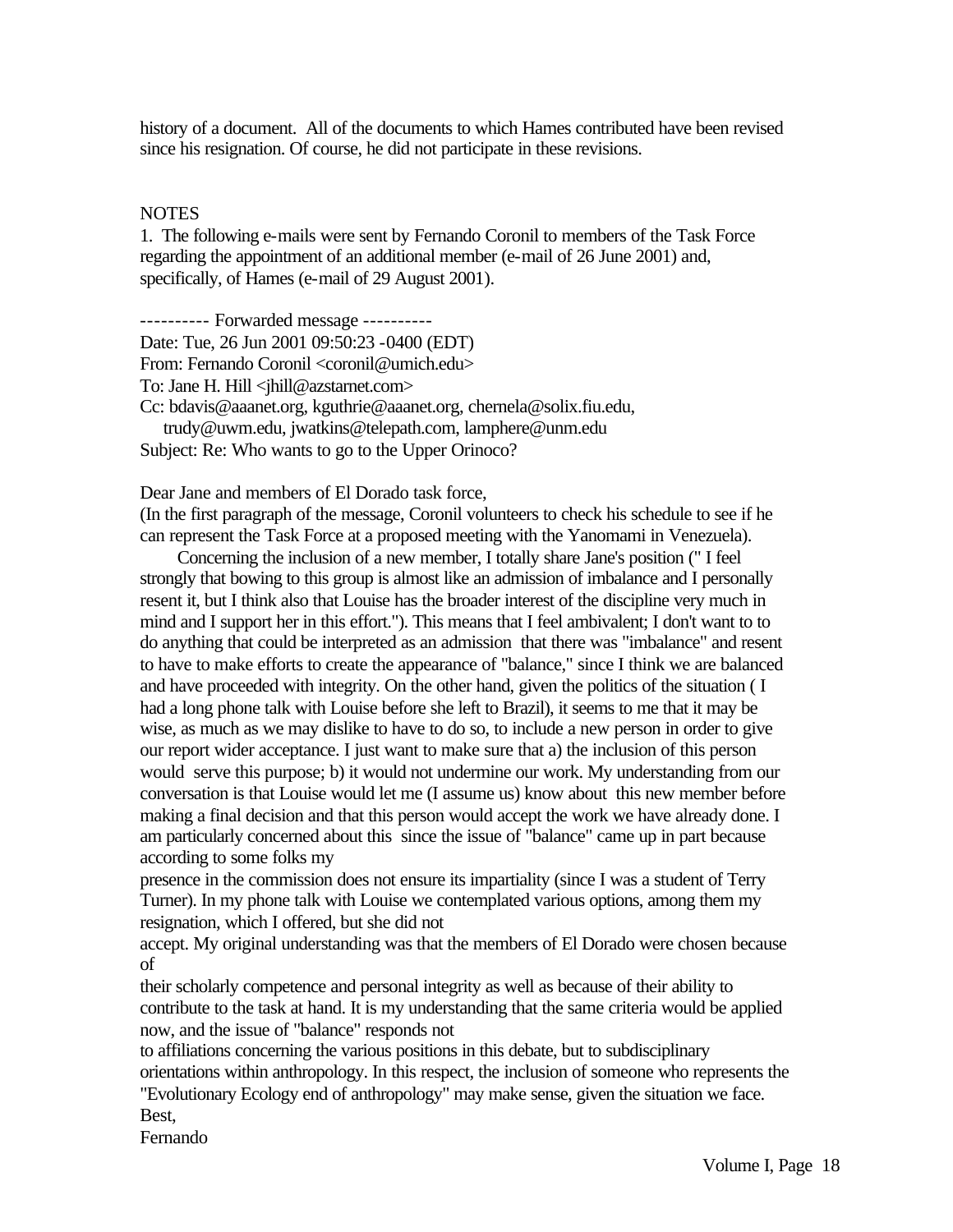---------- Forwarded message ---------- Date: Wed, 29 Aug 2001 01:47:21 -0400 (EDT) From: Fernando Coronil <coronil@umich.edu> To: lamphere@unm.edu, jhill@azstarnet.com Subject: Dorado

Dear Louise and Jane,

I wish time had changed my mind, but my visit to Venezuela has only confirmed my concern about the decision to include Raymond Hames as a member of the El Dorado Task Force.

 It is not just that his inclusion violates the agreement we had reached about procedural and, arguably, substantive matters concerning the inclusion of a sixth member. I may leave this behind. What is important is that this person is recognized as a close collaborator of Chagnon's and as a researcher whose research is criticized by Tierney.

I believe that it is inappropriate for a person to be, as I was told in Venezuela by members of the Yanomami Governmental Commission, "juez y parte," that is, judge and judged.

 His inclusion in the El Dorado Task Force has placed our Venezuelans counterparts in a very difficult position

and has already affected our ability to do our work in Venezuela. I understand that our task is not to "judge" but to carry out an inquiry into the allegations presented in Tierney's book. But evaluators should seek to avoid a direct conflict of interest. Hames is implicated in the book through his own research among the Yanomami and his close collaboration with Chagnon. Moreover, his review of the book totally condemns it. According to him, the book is "comparable to a legal brief prepared by a rogue district attorney prosecuting scientists for alleged crimes against humanity." Since for Hames the central claims of the book are false, the only reason to bother with the rest of the book,

according to him, is "that anthropology as objective witness and supporter of indigenous rights is threatened." I don't think this is the position of the Peacock Report or of El Dorado Task Force, or is it? It is my understanding that we are concerned with evaluating a book that raises issues that may concern not only the reputation of anthropology, but also the lives of the Yanomami.

I'm afraid that his inclusion places not just me, but, most importantly, the El Dorado Task Force in a very difficult position. Intentions aside,the goals of the commission may not be furthered, but undermined by this decision. I don't think we have an easy solution, but a possible solution may be to go back to our original agreement, perhaps with Hames's help and consent. Feel free to call me if you wish to talk about this (phone number).

Yours, Fernando

In addition to this constituting motion, Task Force members were provided with a copy of a preliminary report prepared by a committee headed by James Peacock, former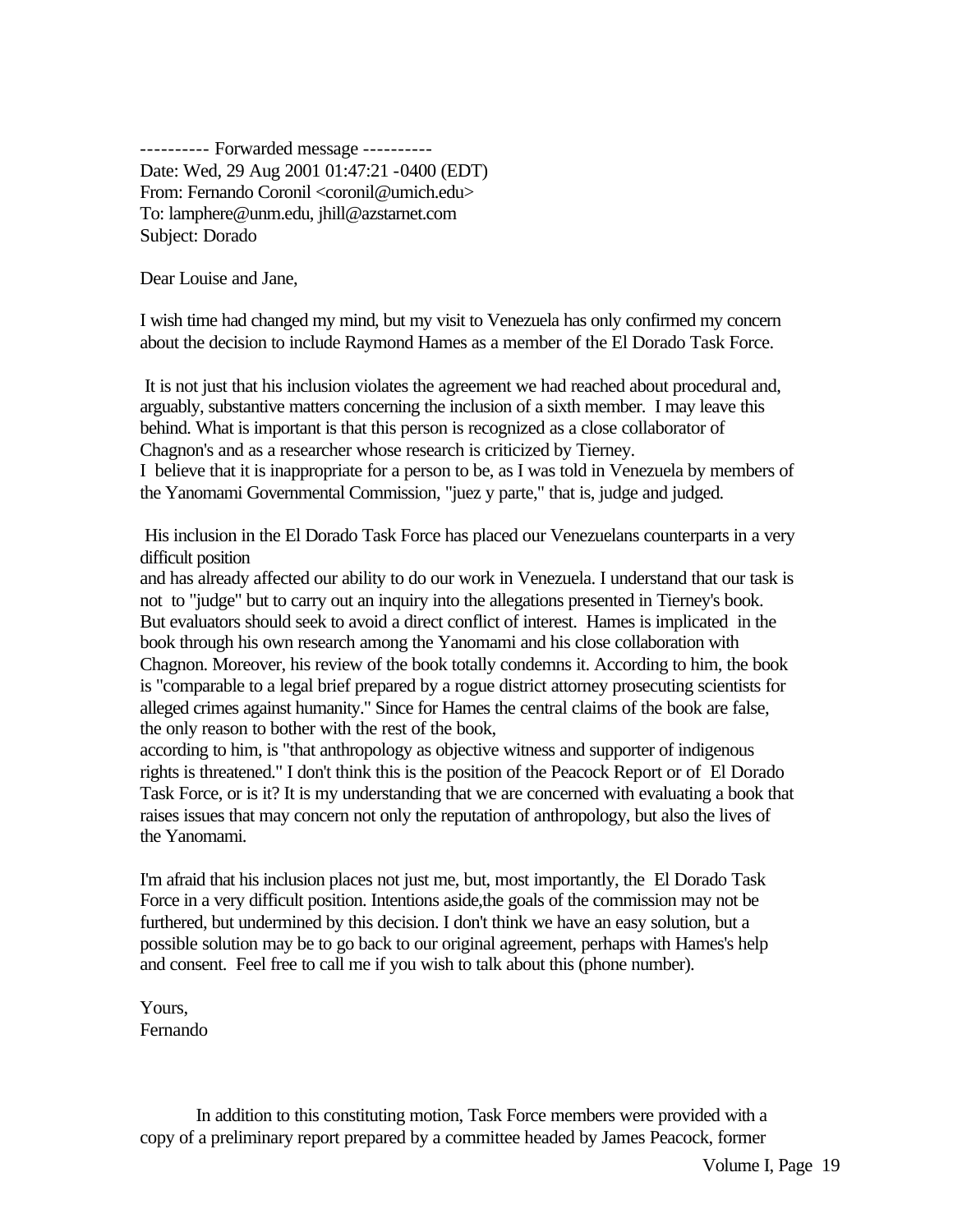President of the AAA, and for that reason called "The Peacock Report." The Peacock Report was intended strictly for internal distribution; it is a summary of the allegations in Tierney's book that singles out those which the members of the Peacock Committee found to be most significant. Even these "most significant" allegations were numerous, and the Task Force has not been able to inquire into all of them. The members apologize for the gaps that remain.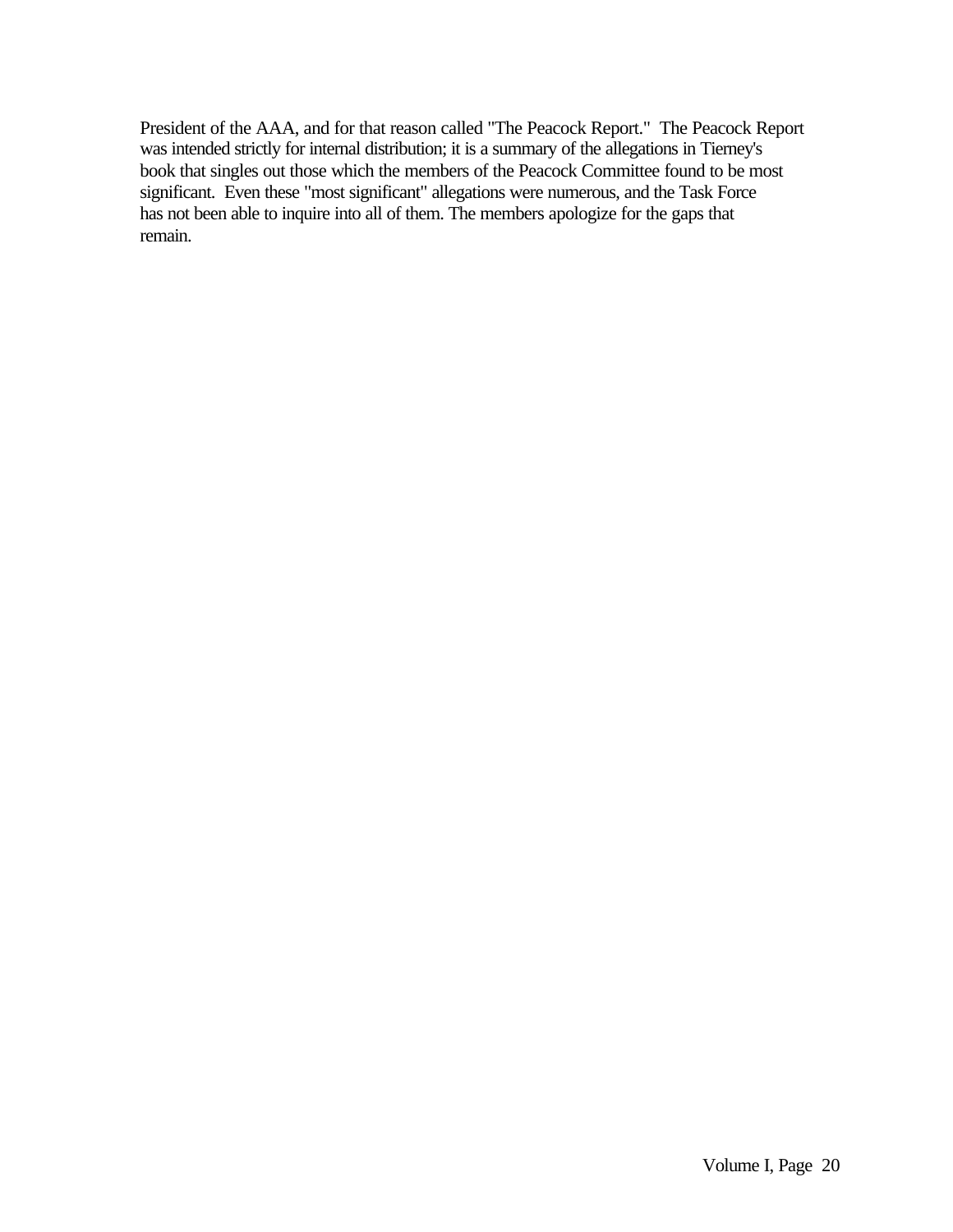# **2.1. REFLECTIONS ON INFORMED CONSENT, RESEARCH, AND THE 1968 NEEL EXPEDITION**

This introductory statement constitutes a general reflection drawn from the various case studies, reports from outside contributors, and our many discussions as a Task Force. In recognition of the complexity of the issues discussed, of the benefits of having multiple perspectives on them, and to encourage the dialogical character of our inquiry, we decided to produce a comprehensive report that includes not just the work produced by the Task Force as a whole or by its members, but by outside contributors as well. This report also incorporates material originally posted in essays and reports by members of the Task Force (especially case studies, reports and essays submitted by Turner (5.1, 5.2, 6.1.1) and Chernela (5.3, 6.2.1, 6.2.3)), and in comments submitted on the posting of the preliminary working papers. Attached as part of the appendix to this volume following the introductory statements, is a comment on Yanomami views submitted to the Task Force May 1, 2002 by José Antonio Kelly, a post-graduate student at Cambridge University currently working on Yanomami medical care. The comment was invited by Janet Chernela. We recommend that readers consult papers by Task Force members as well as the contributions of commentators to this report, because they explore in greater depth many of the subjects touched briefly in this statement, and offer other perspectives on some issues.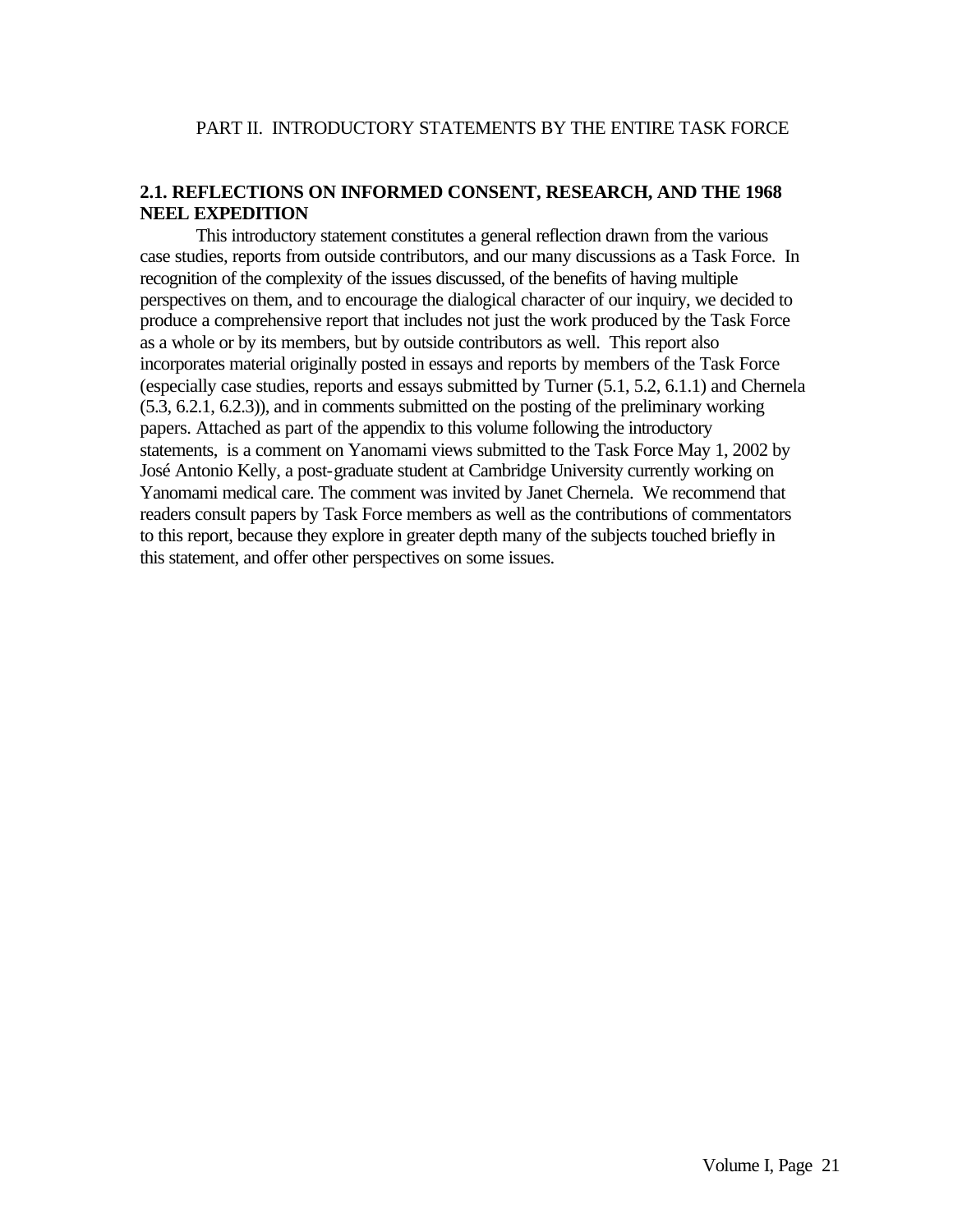# **2.1.1. Consent, Research and Humanitarianism: James V. Neel and the Yanomami Then and Now**

In the case study entitled "Informed consent on the 1968 Neel Expedition", authored by Trudy Turner, we have attempted to detail the contexts of the development of Neel's consent procedures. These contexts include codes in force at the time, Neel's own international leadership role in work on consent, the practices of other researchers collecting biological samples from indigenous populations during the same time period, and the exact details of what was told the Yanomami on the 1968 expedition, as described by Yanomamispeaking members of the expedition who presented the information and requested consent. Chernela's case study 4.3, "Collection of bodily samples and informed consent: A discussion with recommendations," reviews the status of the Neel samples and contains excerpts of interviews with Yanomami and correspondence with U.S. researchers in whose laboratories the samples are stored. Chernela finds a contrapuntal alignment between Yanomami recollections of sample taking and purpose with those described by contemporary researchers. This overview aims at a synthesis of Turner's and Chernela's research results.

## **Consent: The Explanation Offered to the Yanomami and the Goals of Neel's Research**

 The consent procedures of the Neel expedition were not in compliance with official standards for informed consent in force at the time of the expedition (and would not, of course, meet today's standards). In this failure, however, they reflect practices that were then common. Those in charge of explaining the research carried out by the Neel team in 1968 to the Yanomami indicated that its goal was to look inside their blood to find infectious diseases (see 5.2). This was misleading, as it suggested that the research would yield immediate health benefits to the Yanomami. This suggestion was reinforced by the fact that the Yanomami had received such benefits when health-care workers of the government antimalaria campaign had tested their blood prior to this. The samples of blood, feces, urine, and sputum obtained from the Yanomami were studied for various traits related to health (such as the presence of intestinal parasites or hepatitis B. Neel filed a report on Yanomami health needs with the Venezuelan government, and published extensively on health-related findings in international journals. Medical treatment was provided by the expedition both in 1968 and in two follow-up years, 1969 and 1970, and Neel continued to send medications to missionaries working among the Yanomami for several years. However these efforts are beside the point of the misleading consent procedure.

It would have been possible and desirable to explain to the Yanomami in understandable language

that the main goal of the expedition involved improving understanding of geneticallyinherited differences between Yanomami individuals and villages, and between Yanomami and other people around the world.

Dr. Neel and his colleagues wanted to know how genetic variation arises and how village life spreads variation around, over the generations, as people move during their lives, marry, and have children of their own (Ken Weiss, Letter to the Yanomami Conference at Shakita, October, 2001, cited in its entirety in Chernela's case study 4.3. "Collection of bodily samples...").

While this research goal was potentially of general benefit to humanity, it would yield no immediate health benefit to the Yanomami. Yet the Yanomami might very well have been interested in these broader scientific goals of the expedition and even been willing to participate in them for their own sake, had they been given information that would have permitted them to make an informed decision.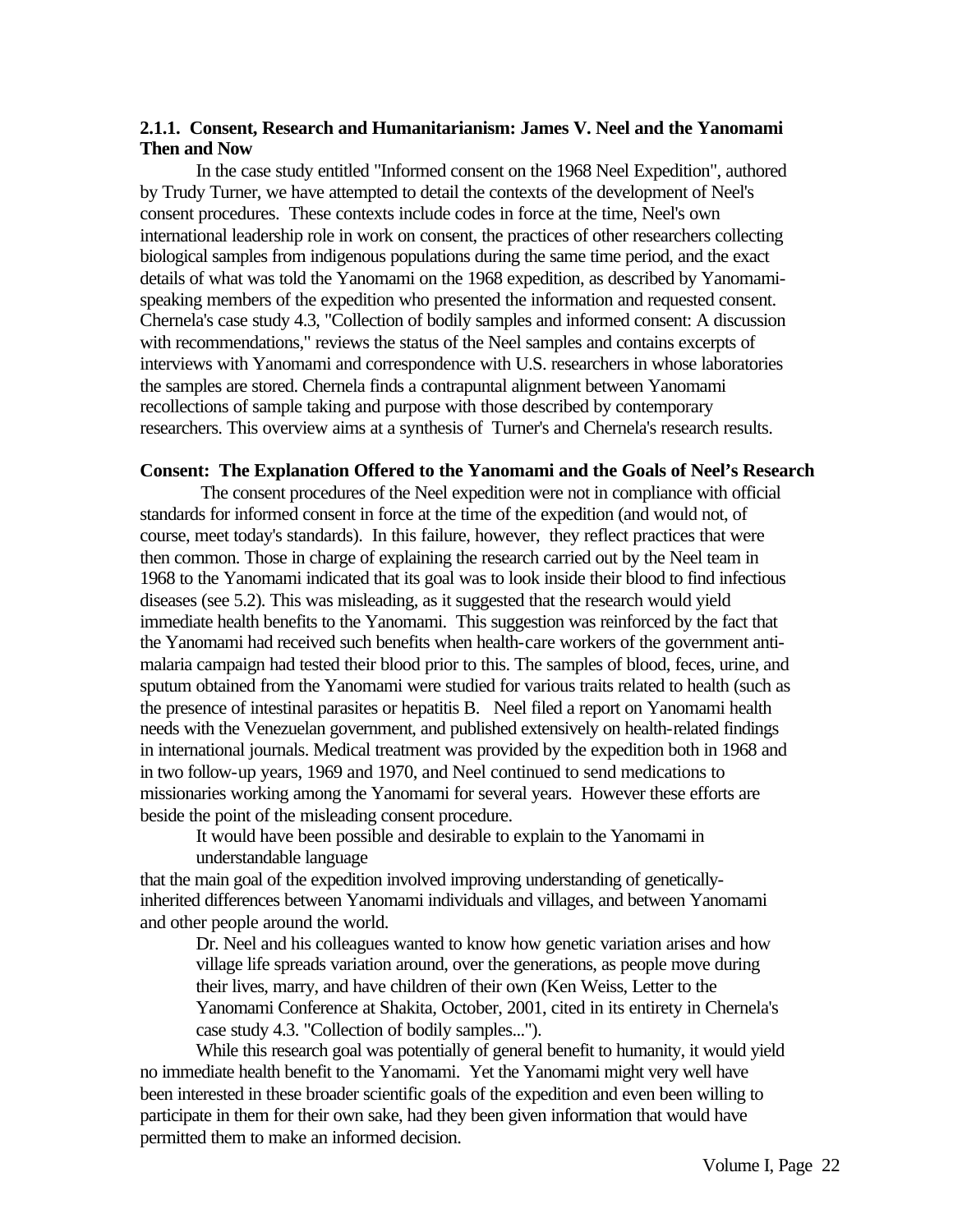Had Neel's team undertaken discussions of these goals with the Yanomami in order to obtain informed consent, a right of the Yanomami as human subjects, the ways in which the Yanomami remember these expeditions might be very different.

#### **The Contexts for Consent in 1968**

The official codes accepted internationally by researchers in the late 1960's included the Nuremberg Code of 1947, the Declaration of Helsinki of 1964, and the WHO standards of 1964 (drafted by a committee led by Neel himself; see 5.2; see also Chernela's essay "Freedom and comprehension", 6.2.3.). The Nuremberg Code refers to "experiment"; we discuss below whether any dimension of Neel's work should be considered to fall within this category. The Declaration of Helsinki was more broadly worded, specifying "research" and dividing the latter into therapeutic and non-therapeutic types. The WHO standards (see 5.2) were similarly broad, and these official standards should have governed Neel's consent procedure. They all require informed consent of subjects. It is also important, however, to understand the unofficial contexts, those of custom in the medical and scientific community of the time, within which the Neel team was working. Researchers who were active at the time confirm that consent procedures were seldom the focus of much attention, even where research did pose some risks to subjects. Researchers often assumed that participation by subjects implied consent (see 5.2). Neel's expedition collected samples of bodily materials (blood, sputum, urine, feces), using standard procedures that had proven over many years with many populations to have an extremely low risk of complication. They had no reason at the time to suppose that these procedures would pose risk to Yanomami donors, and they had reason to believe that the minimal risks were balanced by benefit, medical care provided by physicians on the research team to a disastrously under-served population. The Task Force has found no evidence that Neel and his team were unusual in the cursory and misleading nature of their consent procedure. Nonetheless it cannot be condoned.

 The research procedures did, however, pose another kind of risk, which we can identify today in the sense of betrayal and injustice shared by many Yanomami. The kind of suffering that we perceive today among the Yanomami has, we believe, hardly been anticipated by efforts in improving consent procedures -- and full understanding of it continues to be absent from most official efforts to regulate consent procedures in the humanities and the social and behavioral sciences. Anthropologists currently conducting research in genetics, skeletal biology and human variation have engaged with communities around the world in collaborative research models that address this issue. This new work not only innovates new forms of consent, but includes examples of technology transfer, educational enrichment, and museum representation that have been negotiated with communities who will, as a result, enjoy a sense of autonomy and empowerment.

#### **Did Neel's Research Fall under the Nuremberg Code as an "Experiment"**

The Nuremberg Code of 1947 consistently speaks of "experiment." How might this language have been understood? According to Cook and Campbell (1979:5) "All experiments involve at least a treatment, an outcome measure, units of assignment, and some comparison from which change can be inferred and hopefully attributed to the treatment." Neel's expedition administered no "treatment" to the Yanomami population (we discuss the measles vaccination campaign below). However, while the work of the Neel expedition did not constitute an experiment in this narrow sense, it might be considered in broader terms to constitute a "natural" experiment. Bernard (1979:63) distinguishes "true experiments"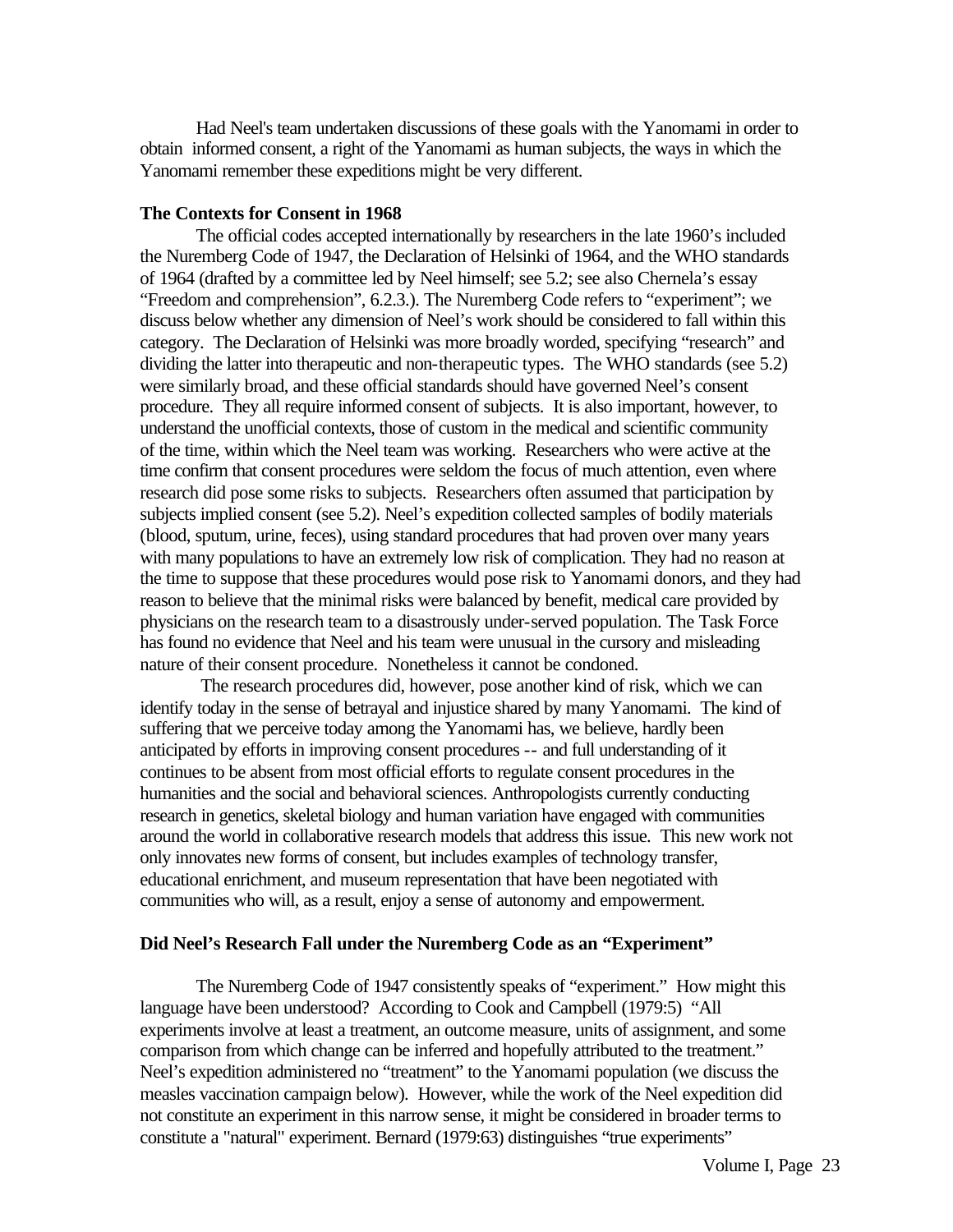(undertaken in the laboratory), "quasi-experiments" (which take place in the field but involve a treatment designed by the researcher), and "natural experiments." Natural experiments are constituted by differences between populations that arise without the intervention of the researcher. For instance, in the case of Neel's work, he confronted different human populations with different exposure to the mutation-inducing effects of radiation: the Japanese of Hiroshima and Nagasaki, with high exposure, and the Yanomami with almost none. At this level, the Yanomami were indeed a part of an "experiment", a natural experiment offered to the researchers by the use of atomic weapons against some populations, but not others (see the comment by Johnston for a fuller discussion of this issue, which we have abbreviated here for reasons of space).

While not using the "natural experiment" language, Neel does observe (as in Neel et al. 1970) that naturally-occurring phenomena (rather than investigator-controlled treatments) provide research opportunities. In any case this opportunity, which we would now call a "natural experiment," should have been discussed with the Yanomami, to see if they were willing to be one of the populations participating in a global comparative study of factors shaping genetic variation.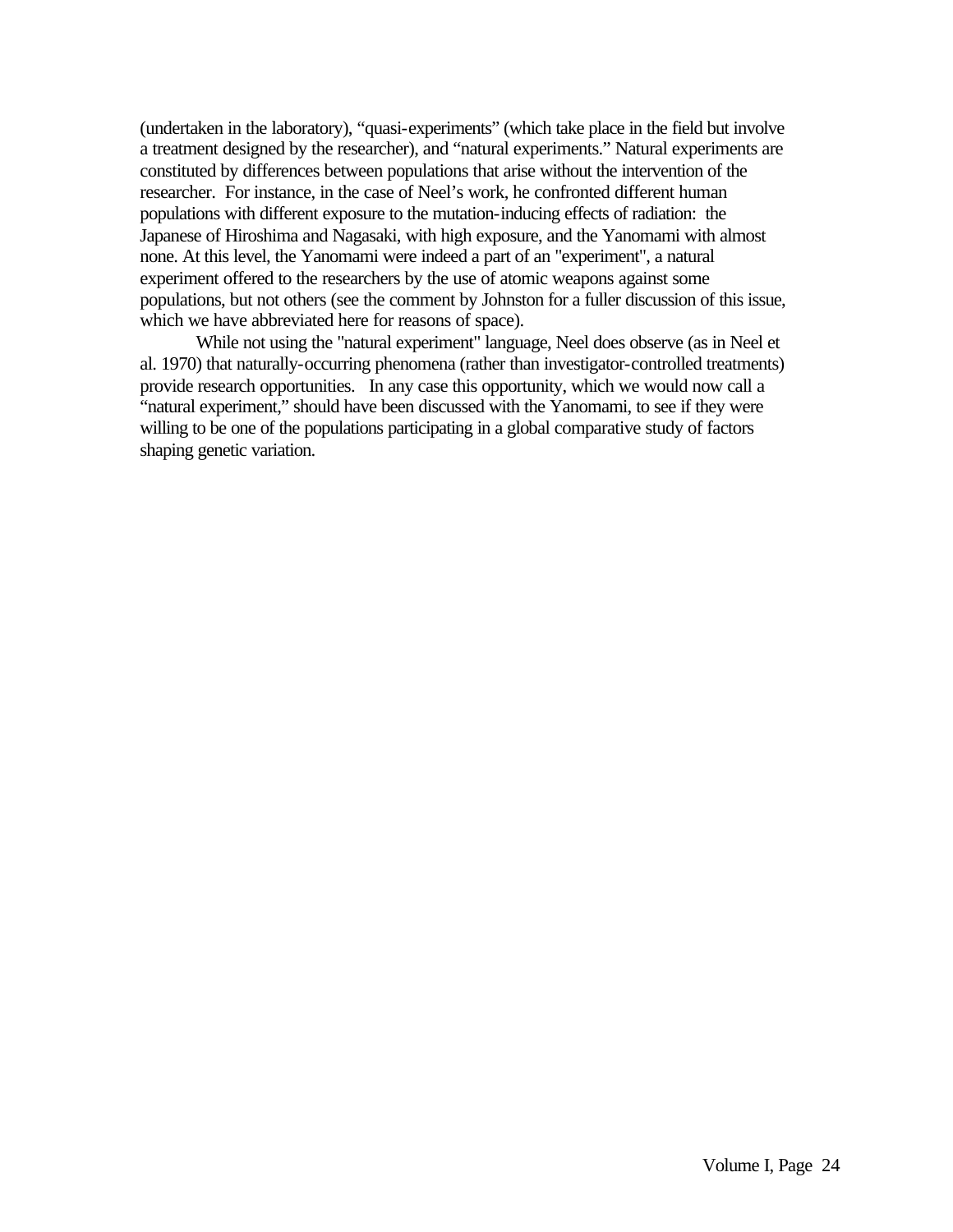# **2.1.2. Was the 1968 vaccination campaign organized for research, as a humanitarian program, or both?**

Tierney hints that the program of vaccinations against measles administered to the Yanomami might have constituted an "experiment". He is led to this idea by the fact that Neel used the Edmonston B vaccine, which Tierney considered a "dinosaur" (Tierney 2000:59). Tierney observes that "opting for the Edmonston vaccine was a bold decision from a research perspective. Obviously, the Edmonston B, precisely because it was primitive, provided a model much closer to real measles than other, safer vaccines in the attempt to resolve the great genetic question of selective adaptation" (Tierney 2000:59).

 Tierney advances one explanation for the use of Edmonston B. Before proceeding, we note that there are several others. Turner's research, summarized in 5.1 "The measles epidemic of 1968" shows that the manufacturer of the Schwarz vaccine, the main alternative, did not provide it to Neel. Ryk Ward, a biological anthropologist who was a member of the 1968 expedition, provides a different explanation. He states (conversation with Hill April 29, 2002) that Neel had originally planned a public-health campaign, of prophylatic vaccination among those Yanomami communities most likely to face early exposure to new epidemic diseases. In a meeting in late October, 1967, before the measles epidemic had begun, Ward recalls that the team decided to use Edmonston B because they believed that it gave a longer immunity than the Schwarz vaccine, and, when administered with gamma globulin, did not have more serious side effects.

Tierney suggested that vaccine reactions might be a site where Neel could observe differential fitness of headmen and other members of the Yanomami population. Neel was definitely interested in the possibility that the differential reproductive rate of headmen constituted a positive selective pressure in their populations (Neel 1980). Nobody questions this fact about Neel. However, we find no evidence that he developed or submitted a research protocol to test this idea through looking at vaccine reactions.

 More recently, Terence Turner (2001), while not insisting that Neel's vaccination campaign constituted an "experiment," has argued that the campaign should be represented as having both a humanitarian and a research dimension. The El Dorado Task Force has debated this issue extensively. In trying to understand the campaign, we have stuck as close as we could to the documentary ground, which we summarize here.

Long before the expedition, Neel was interested in disease pressures, as noted in the essay 6.1.1 "Turner Point by Point," and discussed measles and measles vaccination with experts. We know that during the measles epidemic and the vaccination campaign Neel made research observations of the course of the disease in victims (as when he had Tim Asch film Rerebawa (see Report 6.1.2)), and observed vaccination reactions. We know that he was very interested in disease burdens on populations, and, more specifically, that he was advancing a cultural theory about the reason for the high mortality from measles among Native Americans, in opposition to the biological theories held by many scholars at the time (see 6.1.1, "Turner Point by Point.") The measles epidemic gave him an opportunity to make observations in reference to this theoretical work. Neel had analyzed Yanomami blood samples from the 1966 expedition for antibody titres. He had in this way identified Yanomami vulnerability to measles, and planned the prophylactic vaccination campaign accordingly. He returned in 1969 to one of the 28 Yanomami villages where he had vaccinated in 1968, and collected new titres. He produced a publication (Neel, Centerwall, Chagnon and Casey 1970), based on observations made during the measles campaign and on the follow-up analyses. All of these facts suggest that we should recognize a research dimension to the vaccination campaign, even though it was not planned as an experiment.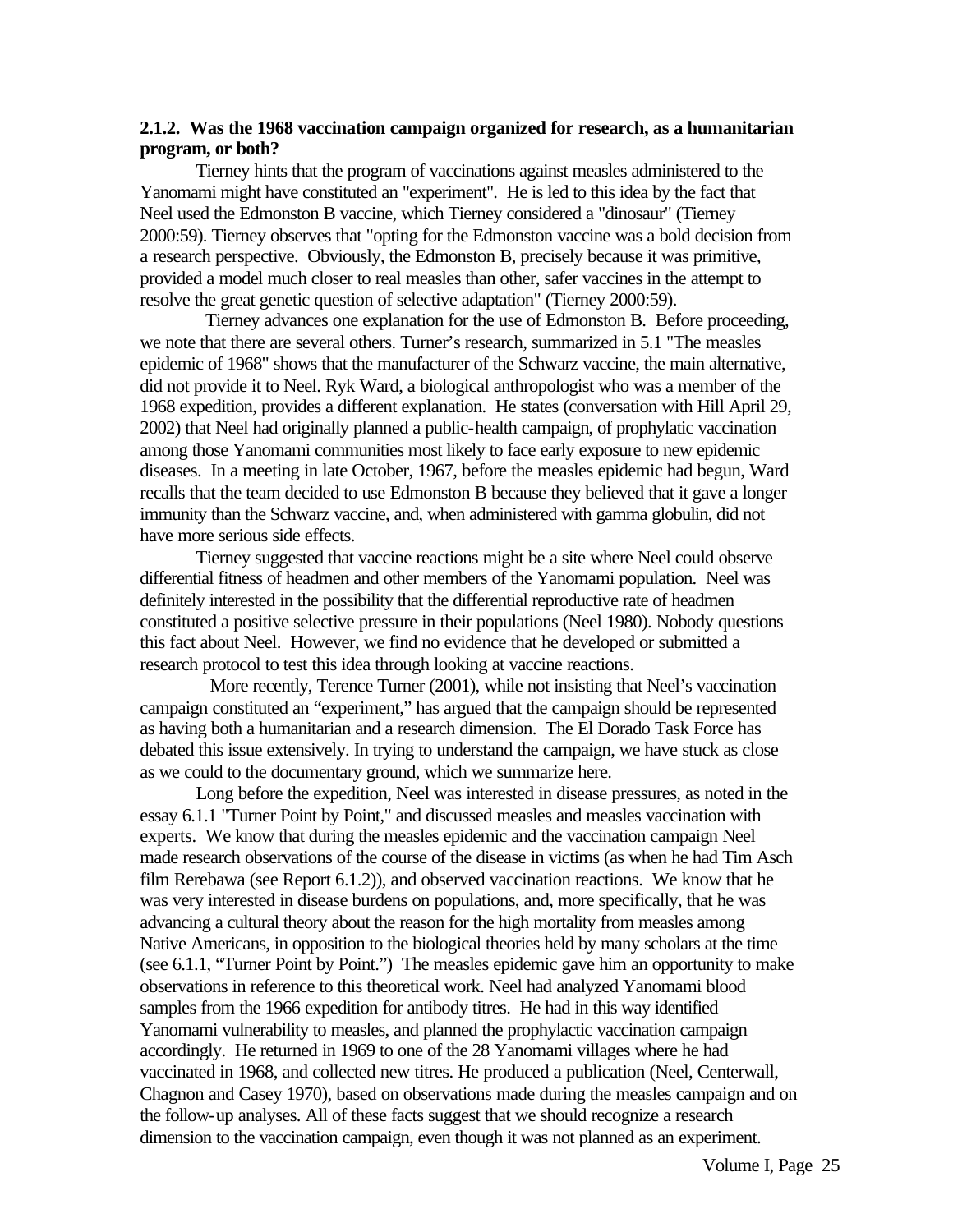The *Report* of the Federal University of Rio de Janeiro (UFRJ) is often cited as evidence in favor of a conclusion that Neel's vaccination program was planned with a research dimension. The *Report* (Lobo et al. 2001:7) cites as its own evidence for this Ryk Ward's comments on the Hume website (now unavailable) (http://www.anth.uconn.edu/gradstudents/dhume/Dark/darkness/0161.htm). which state that Neel was interested in returning to the Yanomami after vaccination to determine an immunological response. However Ward (conversation with Hill April 29, 2002) insists that this quotation misrepresents his own position, which is that Neel's vaccination plans constituted a "public health" campaign, not a research project. The UFRJ report, concludes that "the principal research objectives of Neel associated with the Yanomami vaccination in 1968 and the protocol of this research can be evaluated only after obtaining the original research statement presented to the AEC..." (Lobo et al. 2001:7). Trudy Turner has examined Neel's research proposal to the Atomic Energy Commission for the 1968 expedition, and there is no reference in it to a research procedure involving the measles vaccines. Although Neel had apparently selected Edmonston B as the vaccine of choice in a meeting in October 1967 (Ryk Ward, conversation with Hill, April 29, 2002), the vaccines Neel used in the 1968 campaign were assembled at the last minute. They were administered on a very tight schedule. Gamma globulin doses were administered based on very rough estimates of body weight. While Neel et al. 1970 compare reactions in people who were vaccinated with and without immunoglobulin, the opportunity for this comparison came not from an investigatorcontrolled research design, but from the fact that Roche vaccinated without immunoglobulin at Ocamo prior to Neel's arrival (the comparison also used data from Brazil and from previously published materials). These facts support the claim that there was no research plan shaping the 1968 vaccination campaign, and that its purpose was humanitarian. Any research results derived secondarily from opportunities that the vaccination program provided for observation.

All members of the Task Force recognize that Neel, out of years of scientific habit, would have been constantly observing, noticing, and documenting what he saw on the expedition, whether undertaking activities related to the AEC-funded grant or administering clinical care. For some members, there is a very important moral dimension to the procedural distinction between this habit, and the publications and results to which it led "after the fact", versus a program of research planned around the vaccination campaign and in advance of it. These members prefer to insist on this distinction, finding no evidence for a research plan, and much evidence for Neel's humanitarian goals (see 5.1, 6.1.1). For other members, it is very important to recognize the complexity and ambiguity of Neel's project, and to keep open the idea that it is difficult to establish the interplay between the humanitarian and research goals of the expedition and to evaluate how its potentially conflicting goals affected the activities carried out in 1968. We have learned that the former members are unlikely to convince the latter, and vice versa. This is one of the reasons that we support the suggestion that an independent international team of specialists in research ethics carefully examine all the documentation.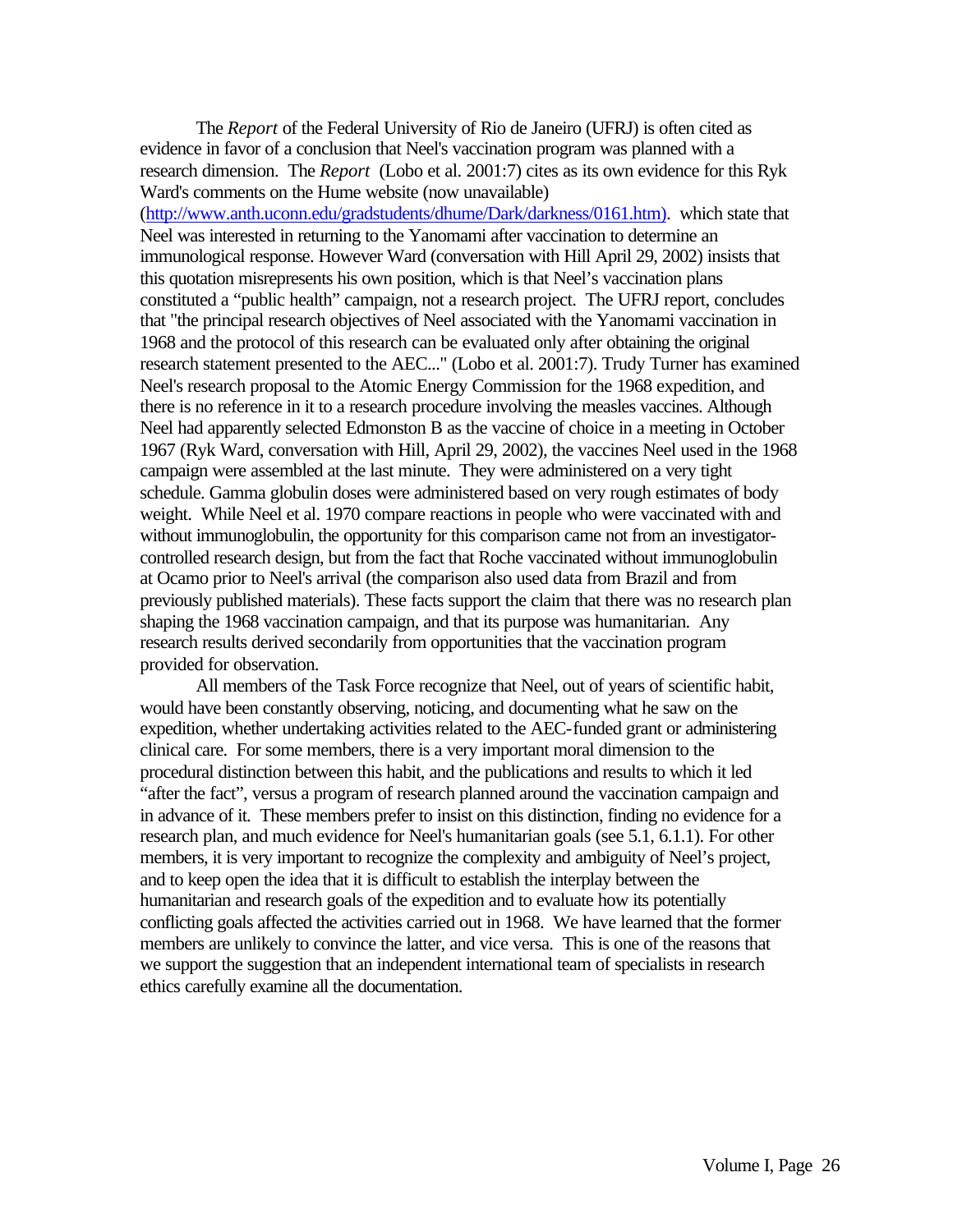## **2.1.3. Other Issues**

#### **Did Neel's AEC-funded research interfere with the vaccination program?**

The Task Force recognizes that Neel faced a structural conflict between his research program as approved and funded by the AEC, and the vaccination campaign. His notes are full of his frustrations in this regard. See Trudy Turner's case study 4.1, "The Measles Epidemic of 1968" for a fuller enumeration of the steps Neel took in response. Neel's team administered 1000 doses of vaccine, all that they had, and also provided antibiotics and analgesics to measles victims and to people suffering from vaccine reactions. Case study 5.1 and report 6.1.1 argue that there is no evidence that the research program hindered the vaccination campaign. Indeed, some members of the Task Force argue that the research program, by funding the team's presence in the region, made the vaccination program possible. Other members of the Task Force, however, argue that the question must be kept open, given the possibility that the vaccination program might have been more efficient had it been uncomplicated by the many dimensions of the AEC-funded research that Neel continued to pursue. We are unable to reach agreement on this matter.

#### **Did the Vaccination Program Harm the Yanomami?**

Tierney suggested (cf. Tierney 2000:63, 69) that the reaction to the vaccine might itself have led to deaths. He argues that the Neel expedition should never have vaccinated vulnerable Yanomami, who, in Tierney's view, resembled immunocompromised individuals (cf. Tierney 2000:59-60, and 66-69). The UFRJ report rejects this comparison (Lobo et al. 2001:9). Most Yanomami were appropriate candidates for vaccination. Migliazza (Letter 2001) stated that no vaccinations were given to young infants. In addition to its conceptual errors, Tierney's account obscures the fact that wild measles had already arrived in the Upper Orinoco before the Neel expedition began. The choice was a high risk of death from infection with the wild virus in the "explosive environment"(Lobo et al. 2001:3) of a virginsoil epidemic, versus the likelihood of several days of discomfort from the vaccine reaction that, according to the UFRJ report, is "without the risk of death" (Lobo et al. 2001:9).

Tierney was especially concerned with harm that might have been done by not administering gamma globulin with the doses of Edmonston B vaccine. Turner (5.1) has shown that the team ran short of gamma globulin because the gamma globulin dosages, provided by the Michigan Department of Public Health, were "standard" doses calculated for use with children only. We assume that the UFRJ report is correct when they state that any side effects of the vaccine, with or without gamma globulin, are highly unlikely to have been fatal.

While the death rate among the Yanomami in the 1968 epidemic is a great tragedy, unquestionably the vaccination program of the Neel expedition saved many lives. The UFRJ suggests that Neel's vaccination program was "a beneficial measure" (Lobo et al. 2001: 7). The Task Force agrees.

## **Did Neel Plan Carefully Enough for the Epidemic?**

#### The UFRJ report suggests that

 "given that Neel was already aware of the risk of the epidemic during his preparations for the trip (having received information on the epidemic in Brazil in the border regions with Venezuela in late 1967) some additional precautions could have been included or foreseen in his work plans. Some precautions that would have reduced the difficulties encountered in the field include the training of those administering vaccinations, information on complications and treatments, provisions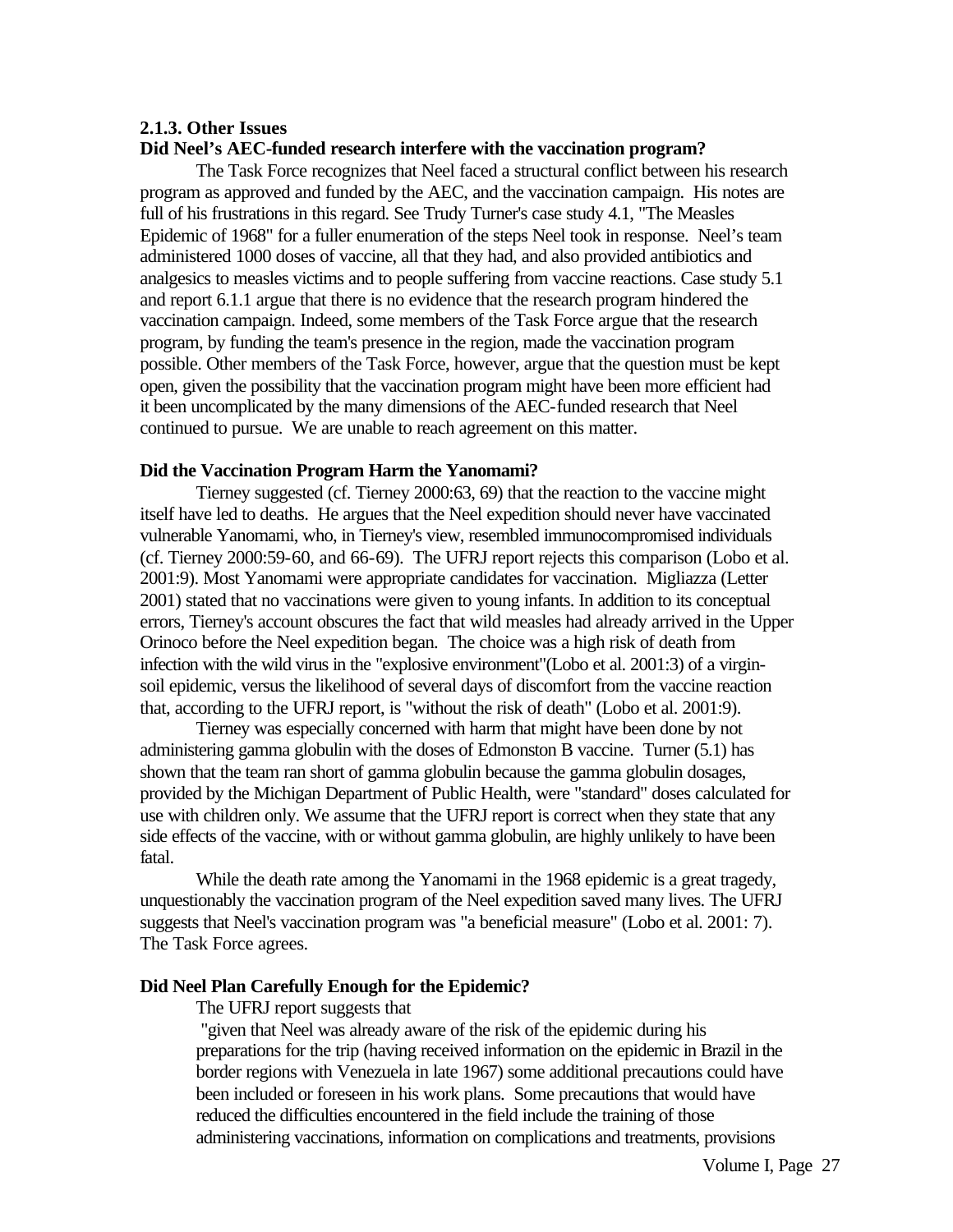of medications and antibiotics, an itinerary and schedule of villages to visit, etc." (Lobo et al. 2001:11)

Turner's case study 4.1, "The Measles Epidemic of 1968" finds that Neel learned on November 28 that the measles epidemic had appeared in Brazil, and on December 11, 1967 that it had reached Venezuela. On the very same day Neel began telephoning and writing to round up vaccine doses, and that same day wrote Miguel Layrisse in Venezuela to get permission to bring in vaccine. 2000 doses of Edmonston B vaccine were delivered to Neel on December 19. On January 11 he sent 1000 of these doses with Ryk Ward to Georgetown, Guyana, where the Pan American Health Organization saw to their delivery to missionaries working among the Yanomami in Brazil. Accompanying these doses was a copy of the Centerwall vaccination protocol, written January 9, 1968. Neel and the others reached Caracas a few days later and left for the field January 20, with part of the team going to Mavaca/Ocamo on the Orinoco and the group with Neel going to the Ventuari River (see 6.1). These dates suggest a highly compressed schedule of activity. Migliazza (Letter July 23, 2001) reports that members of the team did receive training in basic first aid. Neel's notes, as pointed out in 5.1 and 6.1.1, indicate that "plans and replans" were made in Caracas while he waited for transportation. Indeed, the epidemic was not confirmed, or the "All-Orinoco Plan" developed, until the team had already used 700 of their 1000 vaccine doses. The team had hoped for government assistance, and made urgent radio calls to Caracas for additional doctors and medicine. Venezuelan government doctors did arrive in the Upper Orinoco about 3 weeks after the last member of the expedition (other than Chagnon) had left the region (Chagnon 1977:146; Ward, conversation with Hill April 29, 2002).

The experience of the 1968 expedition merits study in more detail than is possible for the Task Force, to see how planning might be improved so that future emergencies can be handled with maximum efficiency.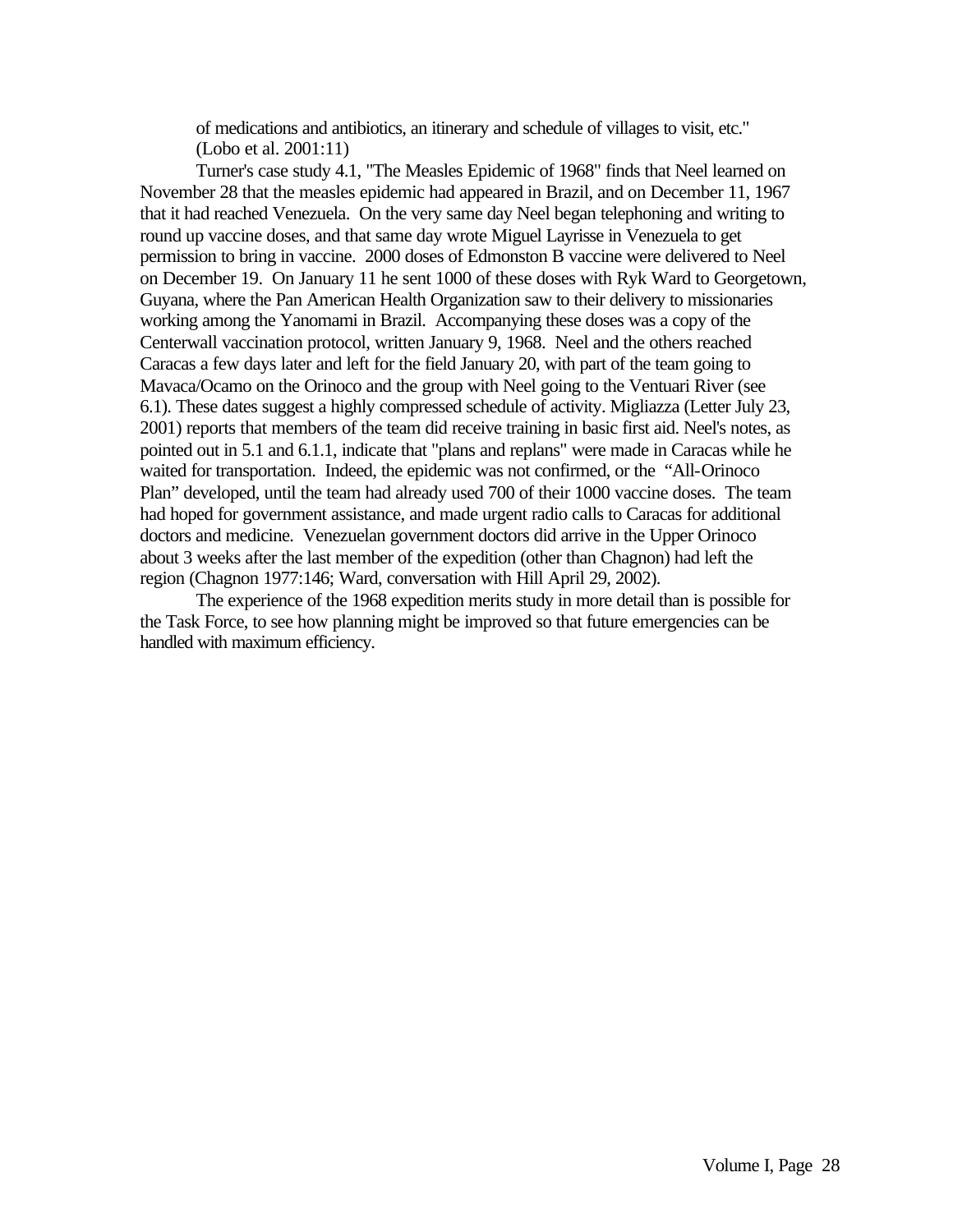#### **2.1.4. Beginning to mend the damage**

The Task Force takes seriously the evidence that there has been long-term social and psychological suffering among the Yanomami as a result of the 1968 Neel expedition. According to independent interviews conducted among bilingual Yanomami by Janet Chernela (see the "Yanomami Statements" 4.1-5, and see also the commentary by José Kelly in the appendix to this section), there was consensus that the Yanomami were misled by the promise of health benefits in the "consent procedure" of the Neel expeditions and this promise was not fulfilled. Although Turner has pointed out in the case study 5.1, "The measles epidemic of 1968", that the fault probably lay in many places, this is beside the point of the unfulfilled promise.

Obviously many Yanomami who report feeling betrayed by this unfulfilled promise were barely touched by the expedition or were not even alive when it occurred. However, the sense of having suffered an injustice is no less real among them. This sense of injustice comes from the fact that the Neel expedition treated the Yanomami as if they were less than fully capable of understanding and of determining their own destiny. We do not believe that at the time anyone on the Neel expedition ever contemplated such an unfortunate result. Nonetheless, the result is real, and indeed for the Yanomami it is a very significant component of their reality. It cannot be denied or minimized.

One way to address this reality to reopen the matter of the disposition of the biological samples, especially blood and derived genetic materials, collected by the Neel expeditions. Such a reopening has been urged by Chernela, who has throughout her participation in the Taxk Force pointed to the wording "dynamic and continuous," found in the Association's Code of Ethics to describe informed consent as an ongoing process. This wording is also foregrounded in the Committee on Ethics' most recent briefing paper on informed consent. The Task Force concurs that this understanding of the consent process is correct and that such a reopening is appropriate (see 5.3).

Janet Chernela and Fernando Coronil have spoken to Yanomami representatives who want the sample materials that were collected by the Neel expeditions, especially those that were collected from people now deceased, to be destroyed or returned to them for appropriate disposition. Yanomami spokespersons from Brazil have investigated the possibilities of legal proceedings in both Brazil and the U.S. (see Chernela's translation of *Boletim Yanomami* No. 25 (April 2, 2002), in 1.7.2 of the current report, and Albert's comment posted April 19, 2002, "Federal Attorney General's Office of Brazil launches investitation into Yanomami blood samples held in the U.S."). Unfortunately, such legal proceedings may obstruct the very process of information exchange that the Task Force has been attempting to broker and that some members of the biological anthropological community wish to initiate. Chernela points out that the Yanomami are not yet properly informed about the condition or uses of their own bodily samples, and publicly demand such information. The Task Force urges a full disclosure in an accessible form of the information, so that the Yanomami may, indeed, come to a truly informed position about the disposition of these samples. We have not been able to arrange any meeting between Yanomami representatives and representatives of the biological anthropological community, but members of the Task Force, especially Chernela, continue to try to broker such a meeting. Such brokering has been fraught with obstacles, in part due to the difficulties of communication, but there is no unwillingness on the part of researchers or Yanomami to enter into dialogue. Ken Weiss, curator of the Neel sample collection at Pennsylvania State University, is fully willing to return samples or to invite Yanomami to visit his lab and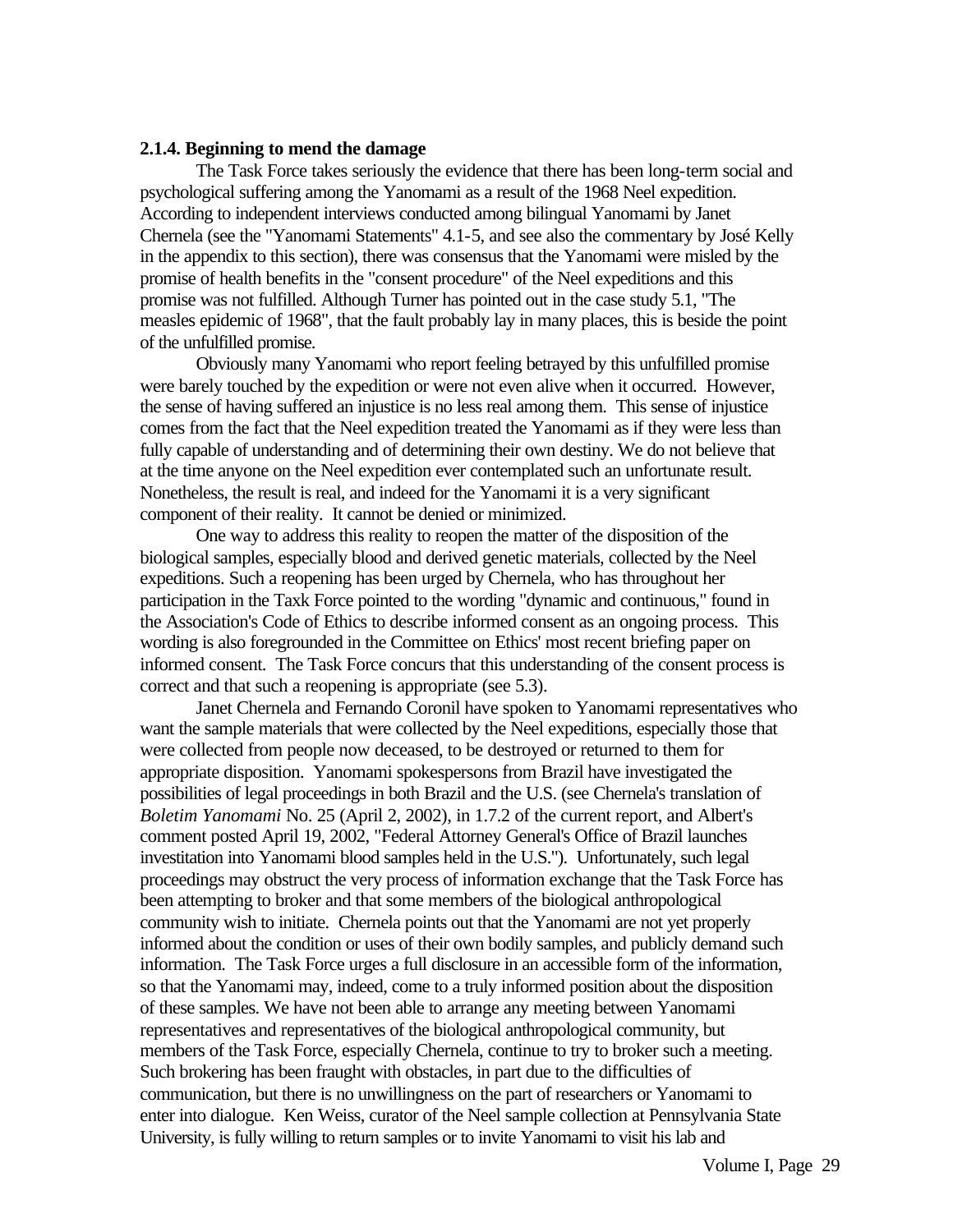examine the specimens so that they may make practical decisions regarding their return or destruction (see 5.3).

Weiss has voluntarily declared a moratorium on any study of those samples under his curation (see Chernela's discussion in Case Study 5.3). The Task Force recommends that other scholars follow Weiss in imposing an immediate moratorium on scientific work with materials collected from the Yanomami during the Neel expeditions. The moratorium should remain in place until new agreements can be worked out between the scholarly community and the Yanomami under contemporary procedures of informed consent. One of the results of such new agreements may very well be return of the original biological materials under terms specified by the Yanomami. Ultimately, though, we believe that better communication and informed decisions expand possibilities and lay the beginnings for new collaborations between the Yanomami and the research community, in which the Yanomami are full decision-makers. Moreover, we believe that these agreements should include a commitment by the anthropological community to full collaboration with the Yanomami to see that adequate medical care is provided to Yanomami communities, especially in Venezuela where the need is greatest. This effort should not take the form of vague promises that, for instance, genetic research may ultimately facilitate finding cures or prophylactics for infectious diseases. Instead, it should take the form of working with colleagues internationally toward immediate and material benefit in the form of training, equipment, medical supplies and medicines, clinical access and personnel, and other benefits that will be accessible to Yanomami throughout their homeland. Many barriers to the success of such efforts exist, but the effort must be sincerely made.

Finally, members of the Task Force are in full agreement with the authors of the UFRJ Report (Lobo et al. 2001) and Bruce Albert (in his contribution to the "Borofsky Rounds", http://www.publicanthropology.org/Journals/Engaging-Ideas/RT(YANO)/Albert) who have suggested that an ethics committee composed of independent specialists be assembled to make a final judgement on the procedures of the Neel Expeditions. We support the convening of such a committee, which might well be able to refine and develop further our understanding of the nature of informed consent by looking in detail at the challenges posed by this case.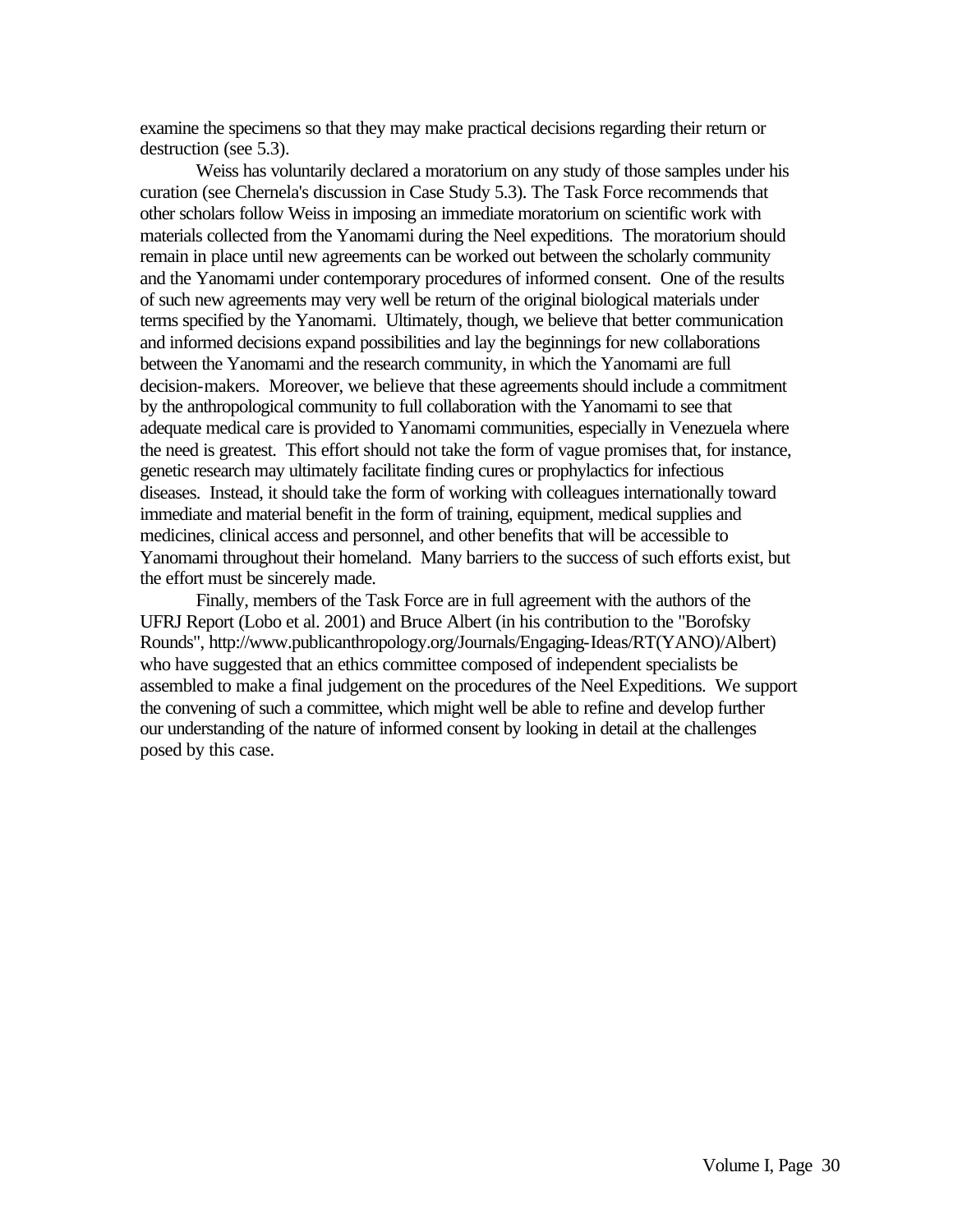# 2.2. REPORT OF THE TASK FORCE INQUIRY INTO SOME MAJOR ALLEGATIONS AGAINST NAPOLEON CHAGNON

#### **2.2.1. Introduction**

Napoleon Chagnon is interested in the large-scale structure of Yanomami social organization and geographical distribution and the place of violence in the evolution of that structure. The Task Force has not been asked to take a position on the purely anthropological debates about his work, and does not do so. To the degree that "ethical" questions can be untangled from "anthropological" questions, we try to address only the former.

Professor Chagnon has refused to talk to any member of the Task Force, which we regret. Colleagues (Irons, Hames) who have talked to him have from time to time shared his views with the Task Force. We know that he objects to this inquiry in the strongest terms. We hope that we have proceeded in the spirit of trying to learn from mistakes that he has often modelled in his own work.

Chagnon has been exceptionally frank in discussing his mistakes in his textbooks, and we believe that criticism of his work should give proper credit to his openness in matters such as his mistakes in collecting Yanomami names (see the case study 5.4, "Yanomami names and photographic identification"), or in becoming involved in Yanomami factions (see case study 5.5 "Involvement in Yanomami political affairs"). Members of the Task Force know how easy it is to make mistakes in the field, and we recognize that most careers do not come under such close scrutiny.

Among the case studies are several reviews, some very short, of dimensions of Chagnon's work that are not referenced, or only minimally referenced, in this statement. These include 5.4 "Yanomami names and photographic identification", 5.5 "Involvement in Yanomami political affairs", 5.6 "Engagement of anthropologists in public dialogue with members of study communities", and 5.7 "The Yanomami Survival Fund". We recommend that readers consult these case studies.

A major allegation against Chagnon is that he exacerbated violence among the Yanomami through his practices of distributing gifts. This is a major argument of Ferguson (1995), and it is adopted by Tierney 2000. The Task Force finds this to be a very complex matter, and one that it could not address fully without Hames' expertise. Chernela discusses some of the general issues in the case study 5.8 "Gifting: A commentary...".

We treat in this section two major sets of allegations against Chagnon: First, allegations that his representations of Yanomami ways of life were damaging to them and that he made insufficient effort to undo this damage, and second that his association in the early 1990's with FUNDAFACI, a Venezuelan foundation that sponsored his research, represented an unethical prioritizing of his own research concerns over the well-being of the Yanomami. We concur with both these allegations.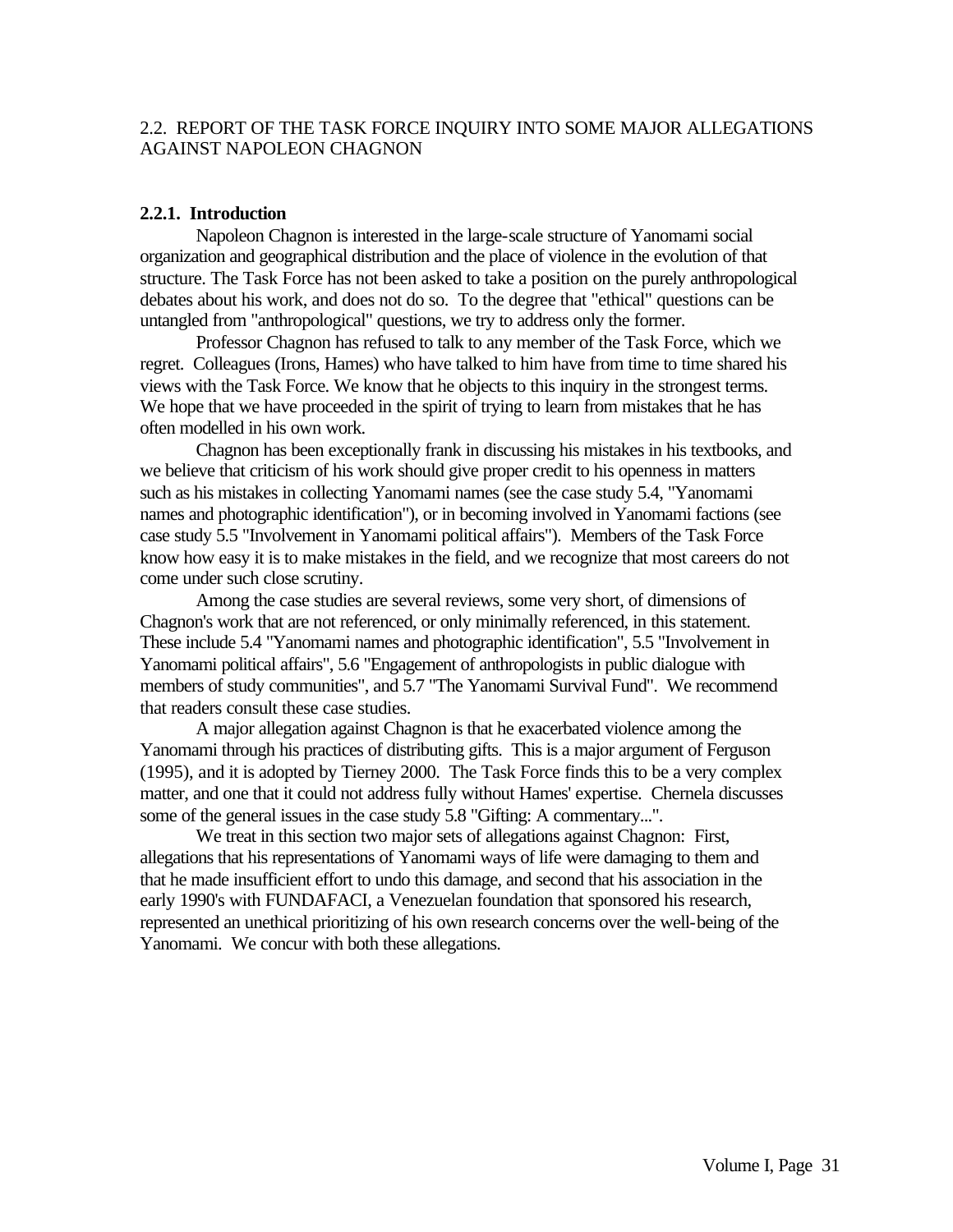**2.2.2.The Problem of Representation** (Ray Hames contributed some notes to this section before his resignation from the Task Force, but did not participate as an author.)

In considering the allegation that Chagnon's representations of the Yanomami were damaging to them, we consider primarily what is in the published record of the many editions of his books, and those public statements by Chagnon about the Yanomami that we have seen.

The first edition of Napoleon Chagnon's *Y<sup>1</sup>nomamö: The Fierce People* was published in 1968 as a contribution to a popular series of short ethnographic treatments, *Case Studies in Cultural Anthropology*, intended for use in introductory classes and edited by George and Louise Spindler for Holt, Rinehart and Winston. Chagnon's text rapidly became the leading seller in the series, and has gone through five editions (the last two with a new publisher, Harcourt Brace).

In addition to the subtitle, "The Fierce People," this first edition emphasized Yanomami violence in many other ways, ranging from the choice of photographs to many details of the text. This book takes as its major task to permit students "to appreciate the effects of warfare on Y<sup>1</sup>nomamö culture in general and on their social organization and politics in particular" (Chagnon 1968:3). The Spindler's introduction to the book especially emphasized violence, including sentences such as "Y<sup>1</sup>nomamö culture, in its major focus, reverses the meanings of "good" and "desirable" as phrased in the ideal postulates of the Judaic-Christian tradition (Spindler and Spindler 1968:vii). The ethnography opens with the famous scene in which Chagnon, entering Bisaasi-Teri with the missionary James Barker, encounters a group of men taking hallucinogenic drugs that produce a prolific flow of green nasal mucus. While there are many ethnographic details in the book that have nothing to do with warfare, and while Chagnon explains the logic of many  $Y<sup>1</sup>$ nomamö social arrangements and beliefs, many students took from the book primarily a strong impression of violence, filth, and irrationality. Chagnon's choice of a technical orthography for the representation of the word *Y<sup>n</sup>nomamö* also meant that the book was usually cited by its subtitle, "The Fierce" People." In summary, the die was cast: The Yanomami became "The Fierce People", famous above all else for warfare and violence, and more complex readings of Chagnon's work received little attention.

 The accuracy of this image of the Yanomami was challenged as early as 1976 by Sheldon Davis, who argued that to characterize the Yanomami as "fierce" masked another reality: That the Yanomami were in fact almost helpless victims of aggressive expansion by Whites into their traditional lands. Since Davis's work many other anthropologists working among the Yanomami have argued that Chagnon's characterization was incorrect ethnographically, that it reflected specifically North American concerns about the place of violence in human nature at the height of the Viet Nam War, or that it reflected preoccupations with violence and aggression emanating from Chagnon's own personality and background.

Of special importance for many of Chagnon's critics is an article he published in 1988 in *Science*, where he attempts to show that Yanomami men who have killed an enemy enjoy higher rates of reproductive success. The *Science* article is important for two reasons: First, its publication coincided with a disastrous moment in the long history of the struggle for Yanomami land rights in Brazil, the reduction and division of Yanomami lands into a set of Bantustan-like island reserves by Brazilian president Sarney (Chernela 2001). Second, the article received extensive coverage in the popular press. Albert and Ramos (1988) and Carneiro da Cunha (1989) point out that the article was covered in *The Washington Post* and in the *Los Angeles Times* (February 19, 1988 and February 26, 1988, as cited in Carneiro da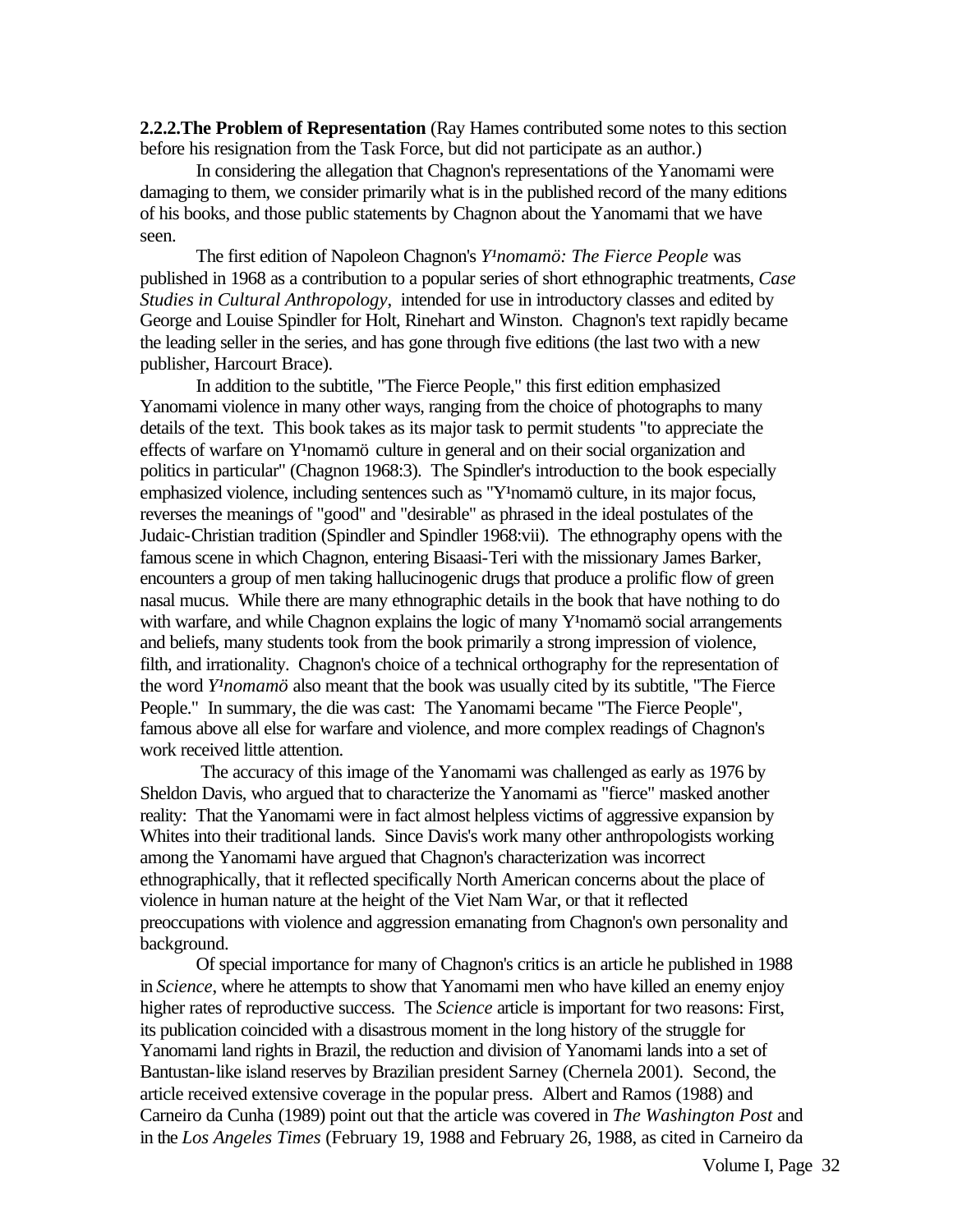Cunha 1989)), and picked up as well in two major Brazilian papers, *O Estado de S. Paulo* (March 1, 1988) and *O Globo* (March 1, 1988). The Brazilian anthropologists, in a letter from Manuela Carneiro da Cunha to the American Anthropological Association sent in 1988, but not published until 1989, urged the North American anthropological community to reflect carefully on the consequences and contexts of representations (see 3.1, "The Role of the American Anthropological Association in Advocacy for the Yanomami and Debates on Yanomami Anthropology ").

The charge to the Task Force does not relate to the technical anthropological debates regarding the extent, origins, functions, etc., of Yanomami violence, or to any relationships that might exist between characterizations of Yanomami violence and the ideologies of anthropologists over the last 35 years. Insofar as Chagnon's role in these debates has affected the Yanomami, the important question for the Task Force is, were Chagnon's representations damaging to the Yanomami, and, when the possibility of such damage was brought to his attention, did he respond adequately to this concern? The conclusion of the Task Force is that it is likely that these representations have been damaging to the Yanomami, and that Chagnon has not adequately addressed his responsibility to try to undo this damage.

Despite changing the characterizations of the Yanomami in his published works, Chagnon has never spoken out clearly and unequivocally to attack misuses of his work by journalists. Instead he has repeatedly used precious opportunities provided by contexts like *New York Times* op-ed essays and interviews in major magazines to attack professional enemies rather than to render clear support to the Yanomami. The Task Force is concerned by the fact that Chagnon has never found it possible to speak out effectively and unequivocally in support of Yanomami human rights in a context where such statements would receive wide circulation. Rather than allying himself with groups with an established record of advocacy for the Yanomami, he has repeatedly attacked such groups as romanticists who manipulate the Yanomami for their own purposes. His public statements consist primarily in defensive attacks on his critics that bypass the issue of Yanomami human rights, or that even undermined efforts in their support (as in his attacks on Davi Kopenawa Yanomami, discussed in 5.6).

In an interview with the Brazilian magazine *Veja* in 1994, we believe that Chagnon did try to produce a "sound bite" that would constitute an unequivocal defense of Yanomami rights. Unfortunately, the language that he chose was regarded as inappropriate, vulgar, and unhelpful by at least some scholars active in pro-Yanomami advocacy, and was eclipsed by an attack on his professional enemies that dominated the interview as published. We return to the *Veja* interview below.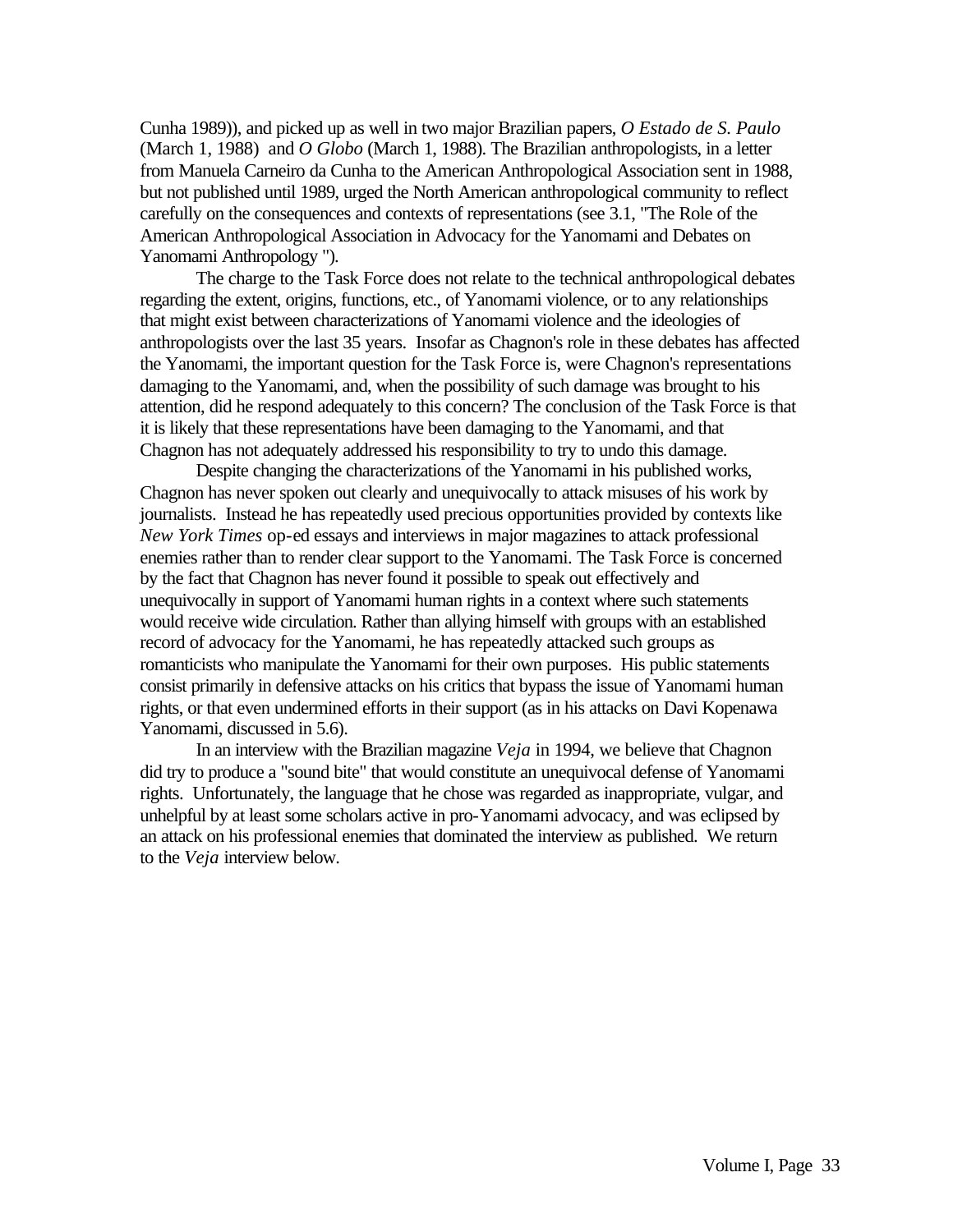## **2.2.2.1. Changes in Chagnon's textbooks**

Although he has not often directly acknowledged his critics, Chagnon has modified his representations of the Yanomami through the various editions of his textbook and in other writings, which we take to demonstrate his understanding of their potentially damaging character in their original form. The impression a student would get from reading the fifth edition of  $Y<sup>1</sup>nomamö$  is different from what would be taken away from the first edition.

We review a number of changes in Chagnon's monographs that support the conjecture that he was indeed responding to the widespread perception among his colleagues that there was a potentially damaging overemphasis on violence in the first edition of his textbook. As the editions of his textbook are revised he increasingly tries to balance his discussions of Yanomami warfare and violence with attention to more cooperation-oriented forms of Yanomami politics. In the fourth (1992) edition of his textbook he eliminates the subtitle *The Fierce People*. Furthermore, the more stereotypical characterizations in the prefaces to his books by his editors, George and Louise Spindler, and other authors, are softened and eliminated.

1. *Yanomamö: The Fierce People*: First edition (1968). The first edition of Chagnon's textbook presents the Yanomami as untouched by outside forces, with barely a mention of missionaries or the work of Venezuelan government agencies such as the malaria patrols. The first edition is focussed around warfare and has extensive discussions of other forms of violence including a section on infanticide. George and Louise Spindler, editors of the Holt Rinehart Winston series "Case Studies in Anthropology" have written forewords to every edition of *Yanomamö: The Fierce People* and later *Yanomamö*. In the first edition they strongly emphasize Yanomamö violence and aggression. They say for example (with minor qualification) that "Much of the behavior of the Yanomamö can be described as brutal, cruel, and treacherous, in the value-ladened terms of our own vocabulary." (viii). The editors go on to describe chronic warfare, fear of annihilation, treachery, and dispute settlement. Very similar language appears in the preface to the second edition of 1977. What is troubling here is the almost one-dimensional characterization of Yanomamö life and the fact that Chagnon allowed such a sensationalistic portrayal of the Yanomamö to introduce his ethnography of the group.

#### 2. *Studying the Y<sup>1</sup>nomamö* (1974)

This work was intended to introduce students to ethnographic methodology. It opens with a preface by Morton H. Fried that emphasizes the theme of the "exotic" and includes mention of warfare, wifebeating, and infanticide. Fried raises the question of whether the Yanomami, in a period "when many victimized peoples are asserting rights to a say in their own destiny," would want to be "in a class by themselves in the didactic literature of ethnography" (ix). Fried concludes that the Yanomami enjoyed considerable sovereignty and could easily have repelled Chagnon's attentions "with minimal consequences."

*Studying the Y<sup>1</sup>nomamö* is dominated by an account of Chagnon's work in the village of Mishimishimaböwei-teri, and his difficult personal relationship with its headman. A problematic aspect of the book is Chagnon's discussion of his use of identification photographs as part of his genealogical method, in spite of his own admission that the Yanomami often object to being photographed (see the discussion in the case study 4.4., "Yanomami names and photographic identification"). The book includes many photographs of individual Yanomami, including women with young babies, an image that was especially objectionable to them.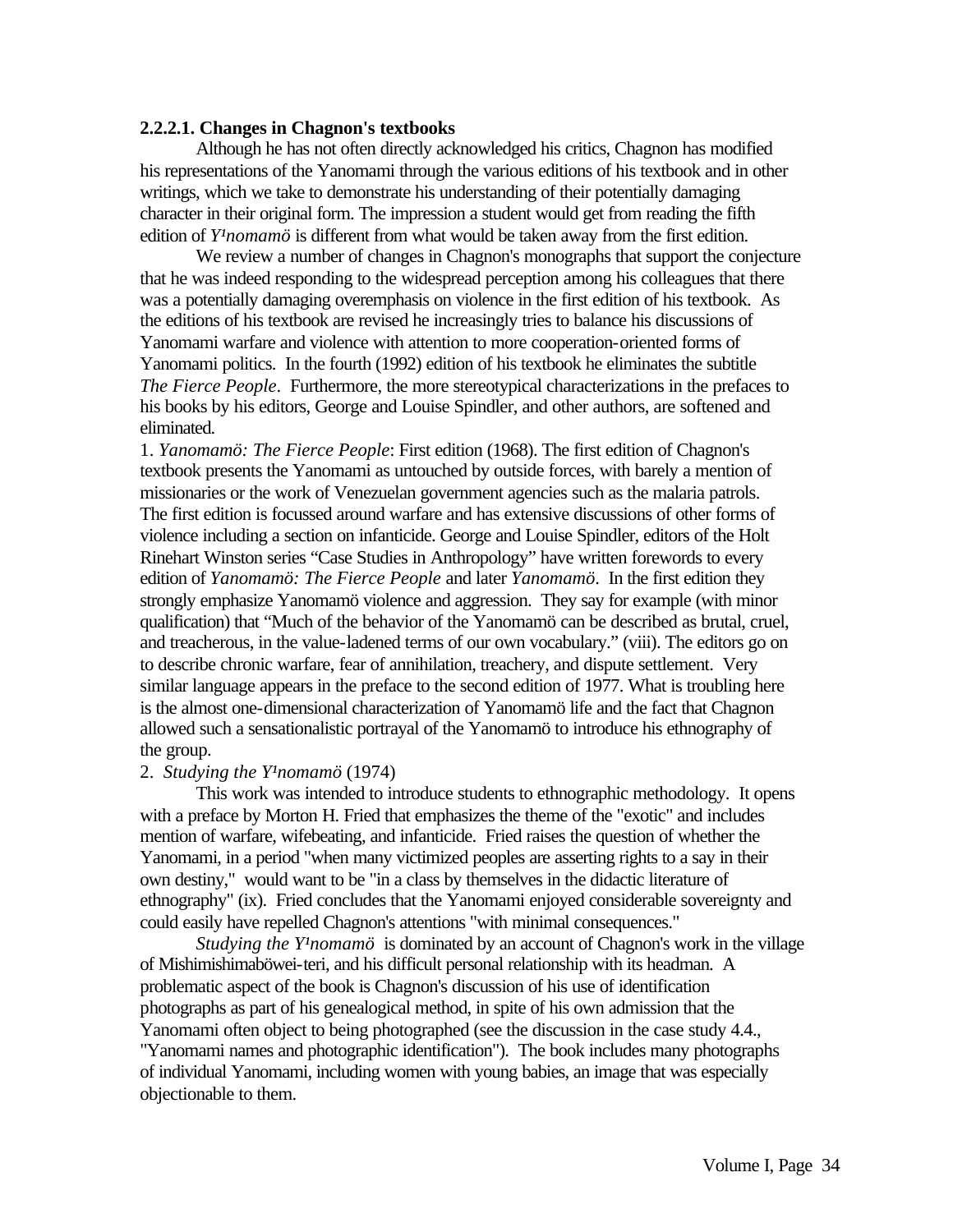3. *Yanomamö: The Fierce People*, Second edition (1977). In the second edition of the textbook Chagnon begins to document the impact of trade goods and the presence of missionaries. He addresses the moral responsibility of the Venezuelan government to protect the Yanomami, and begins to balance his portrayal of fierceness.

The major new material in the second edition is a new Chapter 6 entitled "The Beginning of Western Acculturation", in which Chagnon addresses the impact of missionaries and his fear of challenging missionaries because it might compromise access to research permits by himself and his students.

About two pages at the end of the new Chapter 6 are entitled "Balancing the Image of Fierceness" where Chagnon says he wants "…to correct some misunderstandings and false impressions that have crept in some of the literature contains summaries of their culture base, allegedly, on my descriptions of it" (1977:162). He emphasizes the following points:

(1) The Yanomamö do not spend major fractions of their time making war or abusing their wives (1977:162).

(2) Variation in warfare is considerable. In some places warfare is "almost nonexistent" (1977:162) and even where warfare is intense villages there have long periods of tranquil and happy village life.

(3) The Yanomamö "…are not aberrant or unusual in having sovereignty and the warfare that sovereignty implies or entails (1977:163)."

(4) Yanomamö warfare is not a recent historical event and to understand its characteristics it must be described accurately (1977:163)

(5) The films he has made with Tim Asch are designed "to balance the "hyper-fierce" image that is emerging as the exclusive characteristics of the Yanomamö." (Chagnon 1977:163).

4. *Yanomamö: The Fierce People*, Third Edition (1983). Most notably, the third edition includes a new section on Yanomami practice regarding the regulation and control of violence, which continues to be developed in later editions and balances the emphasis on fighting and warfare elsewhere in the book. In the preface, Chagnon also addresses the possibility that the patterns that he has described may be regionally specific: "I would like it to be clearly understood by both the students who read this book and my colleagues who have done field research in other regions of the Yanomamö tribe that this case study does *not* purport to describe all Yanomamö villages everywhere or suggest that there is no variation among villages and regions" (Chagnon 1983:ix).

The third edition adds a prologue entitled "The Killing of Ruwähiwä", which continues through the fifth edition of the text. This account of a specific murder, which occurred 15 years before Chagnon's fieldwork began, is intended to demonstrate how historical events structure political relations among the Yanomamö. While this chapter adds historical specificity to the discussion of warfare which might, for the thoughtful student, challenge the impression that Yanomami violence is somehow innate, it also means that the book opens on this theme.

#### 5**.** *Yanomamö*, Fourth Edition (1992).

With the publication of the fourth edition of his ethnography on the Yanomamö, the title changed from *Yanomamö: The Fierce People* to simply *Yanomamö*. In the "Author's Preface to the Fourth Edition" Chagnon gives several reasons for this change (Chagnon, 1994:xii). The first is that the term *fierce* when translated directly to some foreign languages carries a connotation that it does not have in English. He claims that the translation of fierce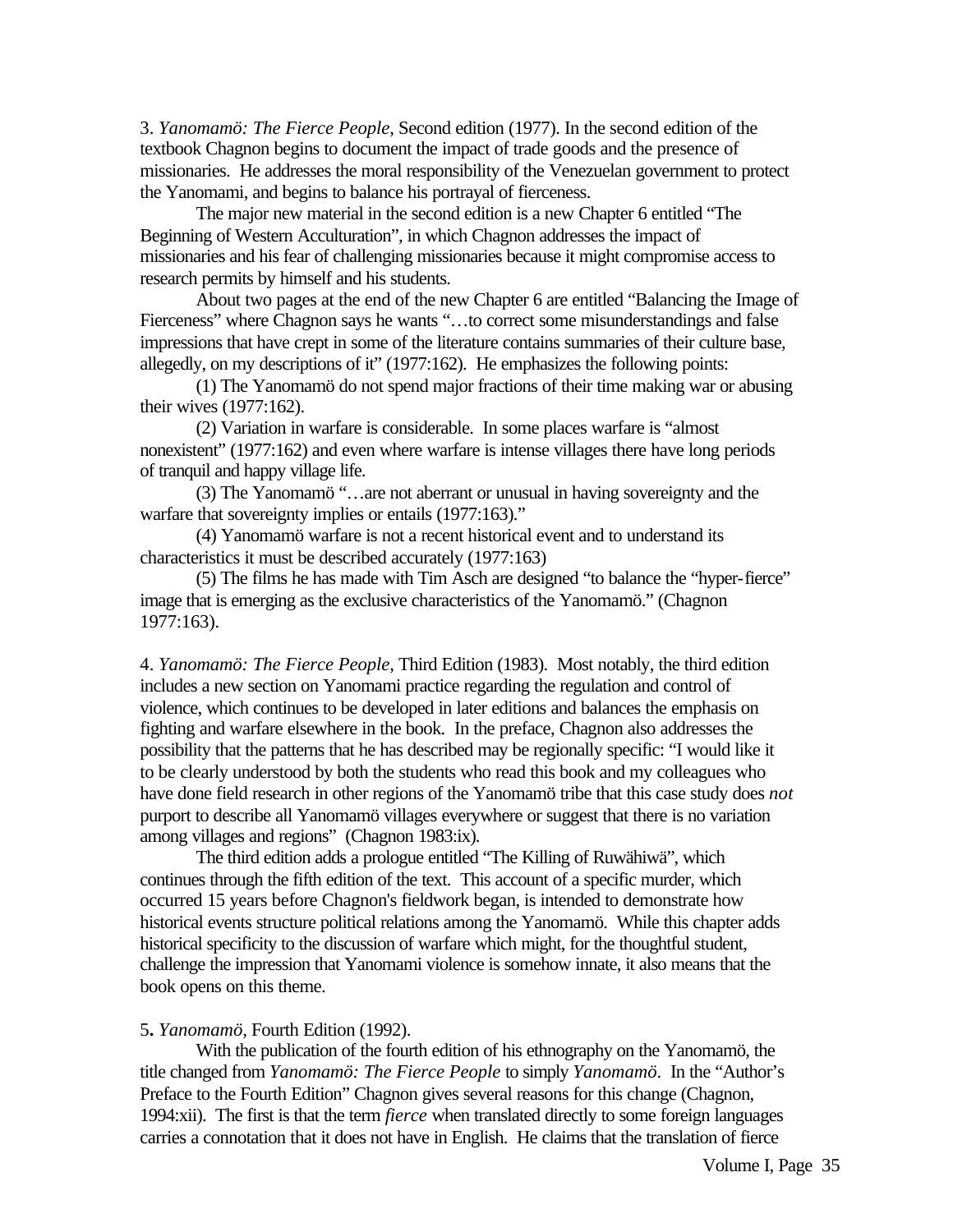in English, Spanish *feroz*, connotes animalness, viciousness, and savagery and therefore is pejorative. The second is that some students or instructors might think that the value of fierceness might be incompatible with other moral sentiments such as compassion, fairness, and valor. And thirdly, that "…government officials in, for example, Brazil might try to justify oppressive polices against them on the argument that they are "fierce" and, therefore, 'animal-like' (Chagnon 1994:xii).. He then justifies the title change in these words "I would rather drop the word 'fierce' that have its continued use be a reason to not make the monograph available to students because they might falsely conclude that the Yanomamö are 'animal-like'.

This title change and discussion appears to directly address the concerns of the Association of Brazilian Anthropologists (cf. Carneiro da Cunha 1989) that the image of fierceness can be used against the Yanomamö.

This edition of the textbook contains only minimal notes on infanticide. Chagnon states (1992a:114, 1992b:93; 1997:94) that he stopped publishing on this matter after he learned that a Venezuelan congressperson wanted to try for murder any Yanomami found guilty of this practice.

6. *Y'nomamö: The Last Days of Eden* (1992). In 1992 Harcourt Brace issued a version of Chagnon's monograph aimed at a general audience, under the title noted. This edition is prefaced with a foreword by E. O. Wilson, who emphasizes Yanomami primordiality and briefly reviews sociobiological themes of interest to Wilson. In Chagnon's own preface he spends several pages defending himself against charges that he has overemphasized Yanomami warfare.

This work concludes in its final chapter with vigorous attacks on the missions and on unnamed Venezuelan anthropologists who are said to be jealous of Chagnon's success. It also includes Chagnon's attack on the legitimacy of Davi Kopenawa as a Yanomami spokesperson, discussed in more detail in the case study entitled "Engagement of anthropologists in public dialogue with members of study communities". The chapter also has extensive discussions of threats to Yanomami health and well-being from a variety of forces, and discusses the invasions by gold miners of Yanomami lands in Brazil and their illegal transgressions across the international border into Venezuela.

The Task Force notes that most of the photographs in this work are from the 1960's and 1970's. That is, the photographic documentation reflects a period of Yanomami history that is long past, and undercuts the accounts of change, which are not visually documented.

#### 6. *Y<sup>1</sup>nomamö*: Fifth Edition (1997).

This edition of the textbook continues many of the themes found in the fourth edition and in *Y<sup>n</sup>nomamö: The Last Days of Eden*. As in the former work, Chagnon develops sharp attacks on the missions. It adds a brief discussion of the Haximu massacre of 1993. As a representative of a commission appointed by President Caldera headed by Charles Brewer Carias, Chagnon was briefly involved in an investigation of the massacre. Chagnon here presents his views on why his involvement was terminated by his expulsion from the region on the orders of a Venezuelan judge, which he argues occurred because of unethical machinations on the part of his political enemies.

In this late edition the introductory remarks by the Spindlers have been greatly changed, eliminating stereotyping statements about Yanomami violence and instead emphasizing the dangers to them from outside pressures.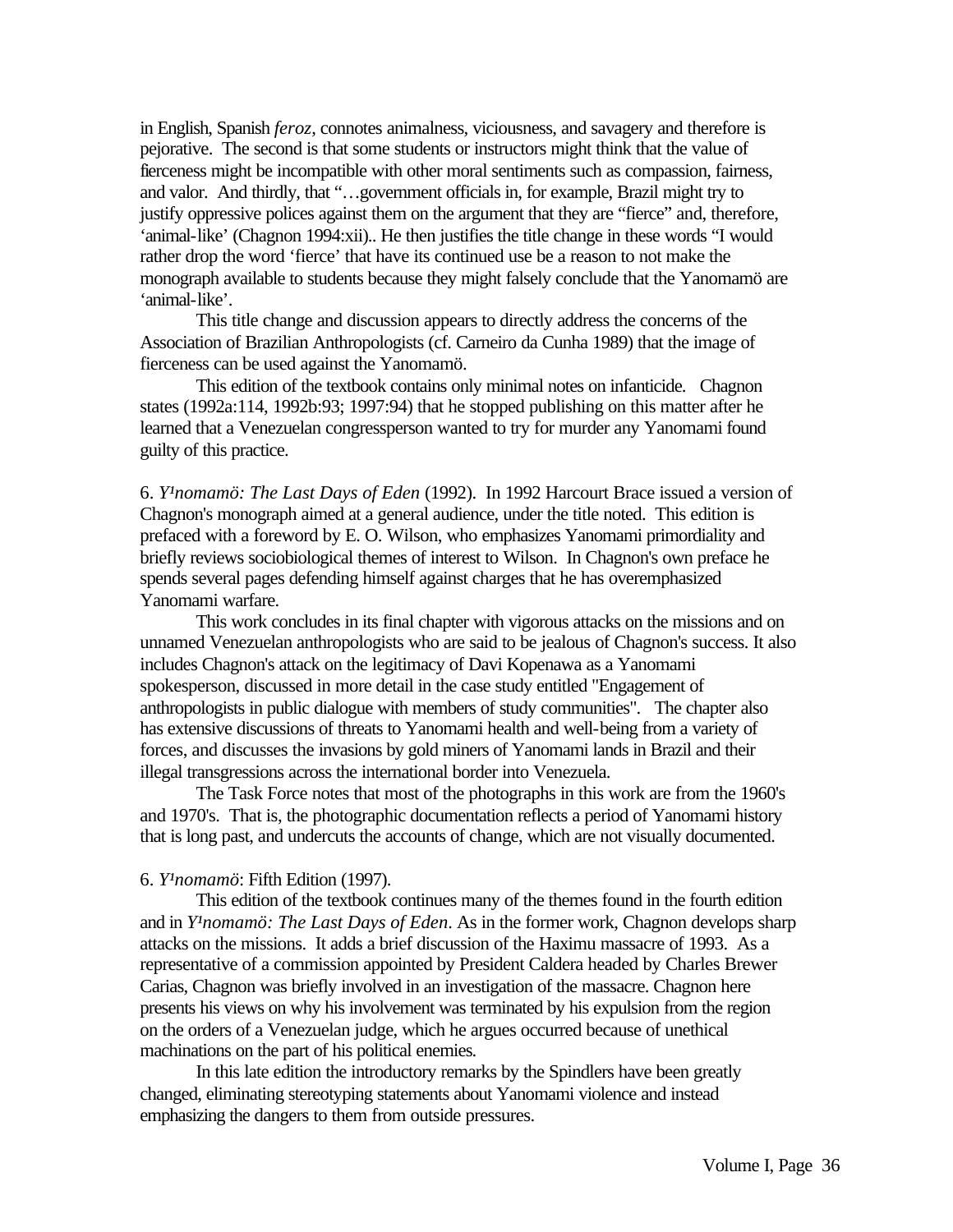#### **2.2.2.2. Chagnon's interview in Veja**

Of special concern because of their public impact are vulgarized representations of Chagnon's findings that have appeared in the popular press, including in major Brazilian newspapers. Chagnon has from time to time had the opportunity to discredit these representations, and unfortunately has not used these opportunities effectively. One example of such a missed opportunity is Chagnon's 1995 interview in the important Brazilian magazine *Veja*. In *Veja*, December 6, 1995 (6-10), the journalist Eurípedes Alcântara published an interview with Chagnon under the title *Índio também é gente* (The Indian is a person too). The subtitle points to a theme that has been important to Chagnon: *O antropólogo americano diz que é errado transformar os indígenas em seres angelicas e sem defeitos e acusa ONGs e missionários de manipular os ianomâmis brasileiros* ("An American anthropologists says that it is a mistake to turn indigenous people into angelic beings without faults, and accuses NGOs and missionaries of manipulating the Brazilian Yanomami"). This theme dominates the interview..

In the interview, Alcântara quotes Chagnon as saying that "Nobody is interested in the real Indian. Western society needs an imaginary Indian, an idealization." When Alcântara asks Chagnon, "What is a real Indian like?", Chagnon is quoted as replying: *Os índios reais se sujam, cheiram mal, tomam alucinógenos, arrotam depois de comer, cobiçam e às vezes roubam a mulher do próximo, fornicam e fazem a guerra. São seres humanos normais. É razão bastante para que mereçam cuidado e atenção*." (Real Indians sweat, they smell bad, they take hallucinogenic drugs, they belch after they eat, they covet and at times steal their neighbor's wife, they fornicate, and they make war. They are normal human beings. This is reason enough for them to deserve care and attention.") An extract from this quotation is used as the boldface caption under the photograph on the first page of the article.

This statement could be read as a strong statement in defense of Indians, tough, realistic, and sympathetic. It is clearly related to a similar statement in *Y<sup>n</sup>nomamö*: *The Last Days of Eden* (1992:245): "For my part, I think the Yanomamö warrant our sympathy and our help just as they are." It is probably an attempt to create a quotable "sound bite" that will convey sympathy for the Yanomami -- and *Veja* did extract a part of it, including the last sentence, for a boldface caption, as noted above. However the statement could also be read in quite a different way. Thus Martins (2001: 4; also at http://www.publicanthropology.org)) characterizes it as "essentializing ... a mere Rousseauian notion with inverted content."

The problem faced by advocates of the Yanomami in Venezuela and especially Brazil is, unfortunately, not to combat romantic images of Indians, but to deal with a public -- and, most importantly, powerful national and regional politicians and businessmen -- that sees Indians as worthless savages who block the development of Brazil. Chagnon's remarks about sweating, smelling, belching, and fornicating, in this context used precisely the terms of this popular image, which can be found reproduced in films, television programs, cartoons, and other sites where the most vulgar images of Indian "savagery" are reproduced for public consumption. And, most unfortunately, much of the rest of the interview attacked NGOs, other anthropologists, and missionaries who have advocated for the Yanomami. About them, Chagnon is quoted as saying that their motives are ignoble, aimed at recruiting the fame of the Yanomami -- derived (he notes "without false modesty" (p. 8)) in part from his own work -- for purposes that have nothing to do with their well-being. It is unclear on what basis Chagnon founds these attacks.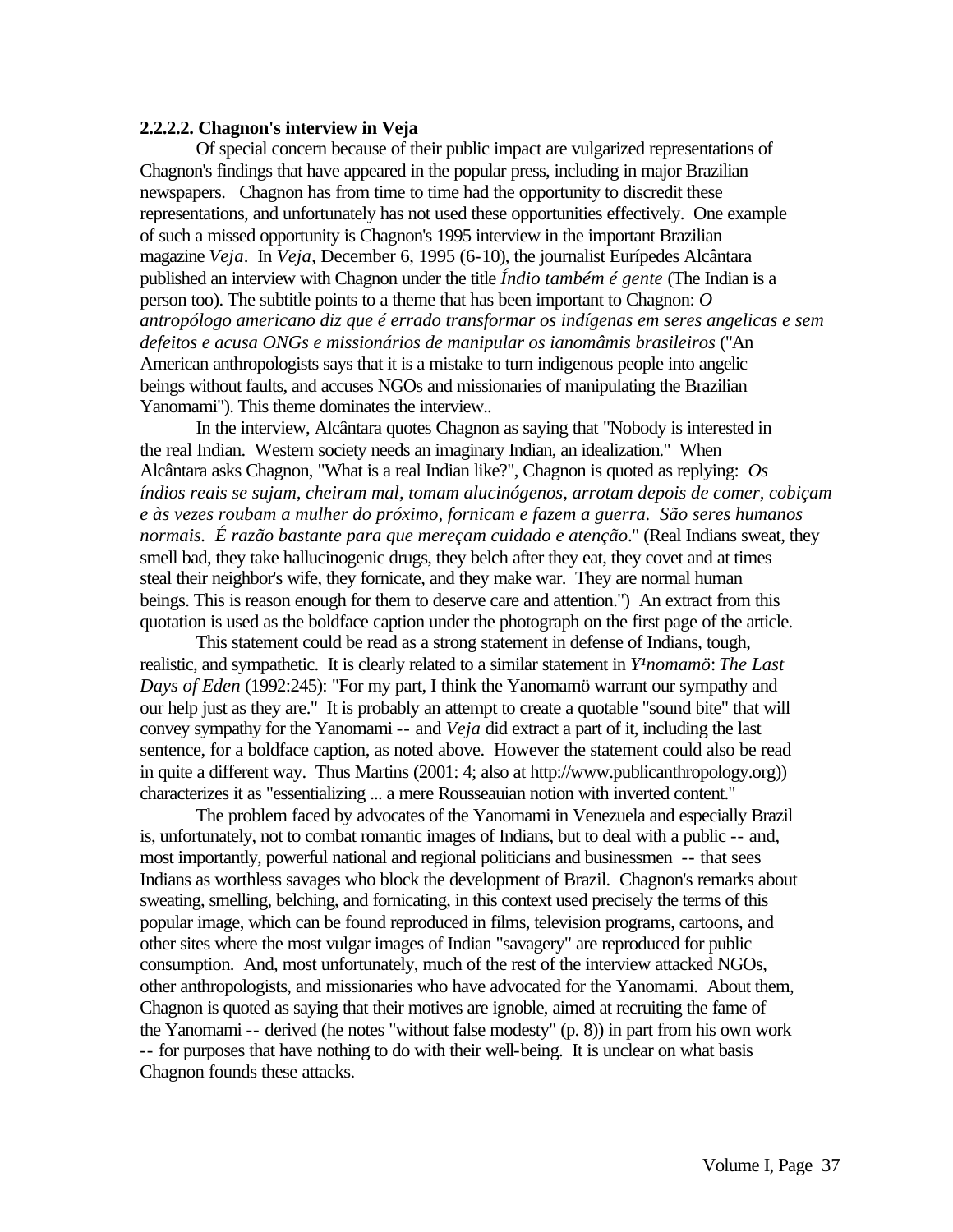## **2.2.b.3. The denial of coevalness and the image of the Yanomamö as an endangered people**

While questions about the impact of Chagnon's representations of the Yanomami have centered on his attention to violence and warfare among them, the Task Force believes that there is another discourse in Chagnon's work that is also problematic. This is the representation of the Yanomami as a "Stone Age" people. It is certainly not surprising to find statements to this effect in Chagnon's early work, when the idea that certain contemporary societies might constitute survivals of earlier stages of human history was very widespread in the discipline. Chagnon did his graduate work at the University of Michigan, a center for the development of the theory of sociocultural evolution, and had Leslie White, a leading proponent of this school of thought, on his doctoral committee.

In the 1968 edition of the textbook, we find Chagnon characterizing the Yanomami as "unacculturated" and "primitive" (the latter term was already disappearing from much anthropological discourse in 1968 but was used frequently in this work). The notion that the Yanomami represent a survival from the past is implicit in the observation on the first page of the text that they are "*still* [italics inserted] actively conducting warfare" -- as if warfare were necessarily a survival. This discourse that represents the Yanomami as survivors from antiquity is elaborated over the several years of Chagnon's publications. In the preface to the second edition of 1977, we find Chagnon characterizing his fieldwork as a "race against time" to document the features of "a truly primitive cultural adaptation ". He observes that the twentieth century "would witness the end -- the extinction -- of particular varieties of culture that had endured for thousands of years..."(Chagnon 1977:xi). Especially in the new sixth chapter, devoted to "change" and "acculturation," it is clear that Chagnon believes that "change" is something new for the Yanomami. He increasingly seeks out villages that have had little direct contact with Whites, and clearly believes that what is "noble" in Yanomami culture is more likely to be found in such places (Chagnon 1977:164).

Perhaps the most egregious examples of this discourse were probably not written by Chagnon, but were apparently approved by him. These appear on the cover of *Yanomamö: The Last Days of Eden* (Chagnon 1992a). On the cover of the paperback edition the Yanomami are characterized as "our contemporary ancestors", "cleaving to their ancient patters of culture and organization ... they have yet to invent the wheel, and they use a number system that knows no refinements beyond 'one,' 'two,' and 'many.'" *Newsweek* (of all sources) is quoted here as saying "the Yanomamo had the good fortune to live their Stone Age lives on land no one else wanted."

The elaboration of the discourse of "antiquity" of the Yanomami sometimes takes startling forms. For instance, in the fifth edition, Chagnon amends his discussion of of personal cleanliness among the Yanomami as follows: "It is difficult to blow your nose gracefully when you are stark naked and the invention of handkerchiefs is millennia away" (1997:13).

Members of the Task Force do believe that anthropological comparisons between contemporary human groups, such as the Yanomami (and every other human group) and peoples from earlier periods of human history about whom we recover evidence from archaeology, are appropriate. But such comparisons, given their implications, should be made with enormous care and detail, with the most exacting attention to context. The Yanomami live today. In the 1960's they were certainly relatively isolated. However, Chagnon himself documents that Yanomami even then were aware of the "White" world, of *Caraca-teri* and of outboard motors and guns. They had been in contact with that world and had formed ideas about it during hundreds of years. They were hosts to missionaries,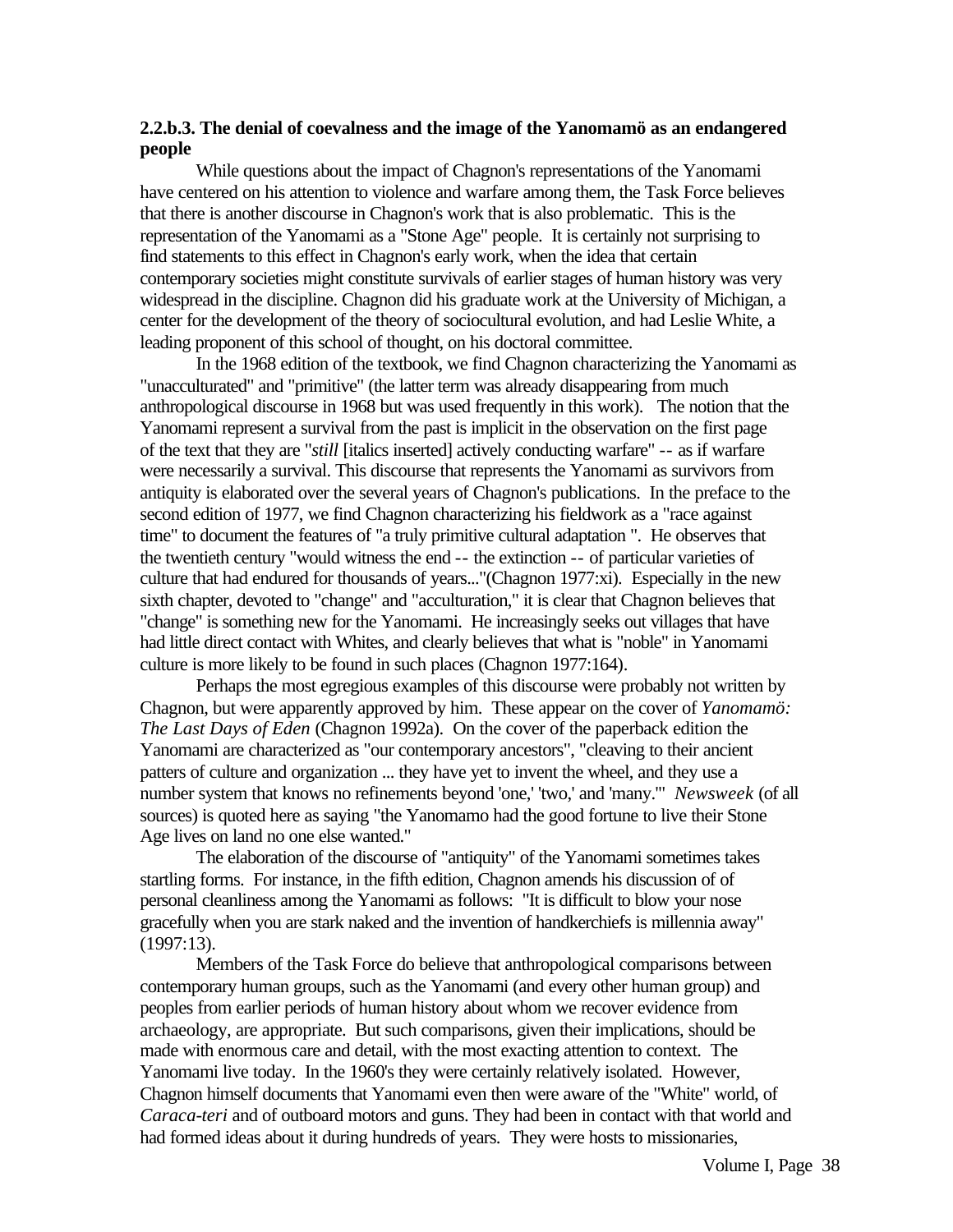military personnel, traders, miners, and others from it. Artifacts from this world circulated in their communities. They were also deeply involved with other groups of Indians, who often took advantage of their own "down-river" locations to marginalize and stigmatize Yanomami, preventing them engaging in trade and other social relationships that were controlled by communities such as Ye'kuana and Baniwa.

Chagnon began his work at a time when the sort of detailed history of "people without history" (Wolf 1982) was not a major trend in anthropology -- although the kinds of points well-known from the work of Wolf and Fabian had been raised long before by Ortiz (1994 [1940], 1946). However, the systems of classification and metaphors that Chagnon uses into the 1990's fall directly into the discursive system that Fabian (1983) has called the "denial of coevalness." Fabian and others have clearly demonstrated the objectifying and racializing implications of this discursive system. Promoting critical understanding of the limitations of these ideas should be a major goal of any introductory course. Any use of Chagnon's books in anthropology courses should include, in our view, a full discussion of these usages and their implications with this goal of critical understanding in mind.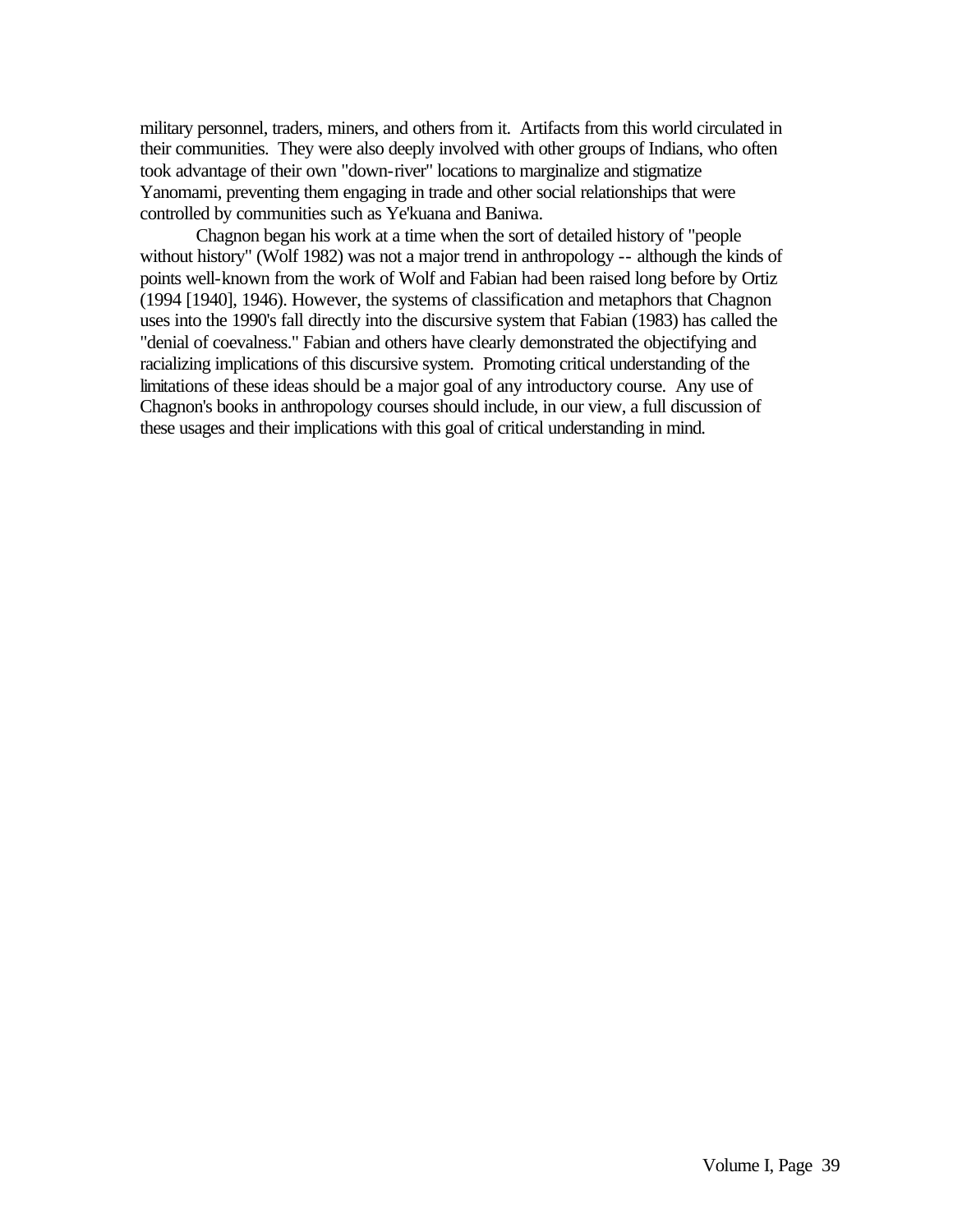#### **2.2.b.4 Responsibility and Representation: A Reflection**

Anthropologists must write the truth as they see it. Yet anthropologists are accountable for what they write, and we must acknowledge the effects of our words. Anthropological truth, especially when it deals with very vulnerable people, must be treated carefully, with the utmost attention to balance, to the full complexity and contradiction and ambiguity and variability of human life. Anthropologists working with indigenous people face many temptations to neglect this attention to balance. Publishers, who want to make money on books, detest ambiguity and complexity and prefer marketable essentialism of the sort that can be condensed into an attractive cover blurb. Journalists also know that simple messages that resonate with the preconceptions of the media marketplace are more likely to survive the passage across the editor's desk than is a piece that is filled with questions rather than easy answers. However, the goal of anthropology is not to sell books or to advance a career by media mention. The goal of anthropology is to advance knowledge and human well-being. Anthropologists have a responsibility to resist the siren call of simplifying essentialism and to work to create public appreciation for the world in its full complexity. Anthropologists will not always be able to control the forces that work against such appreciation. However, they have a responsibility also to speak out when publishers and journalists advance simplistic and damaging stereotypes, and they especially have this responsibility when their own work may be the unintended source of these. In this case, they enjoy special intellectual and moral weight as "authorities", and should not hesitate to use that. In such cases, they should speak clearly and resolutely, and not permit that clarity to be complicated or diverted by the details of professional -- or personal -- disputes that may be irrelevant to the basic issue of stereotyping and the damage it does to vulnerable people. Media workshops and other training in "public" anthropology will prepare anthropologists to better fulfil this responsibility.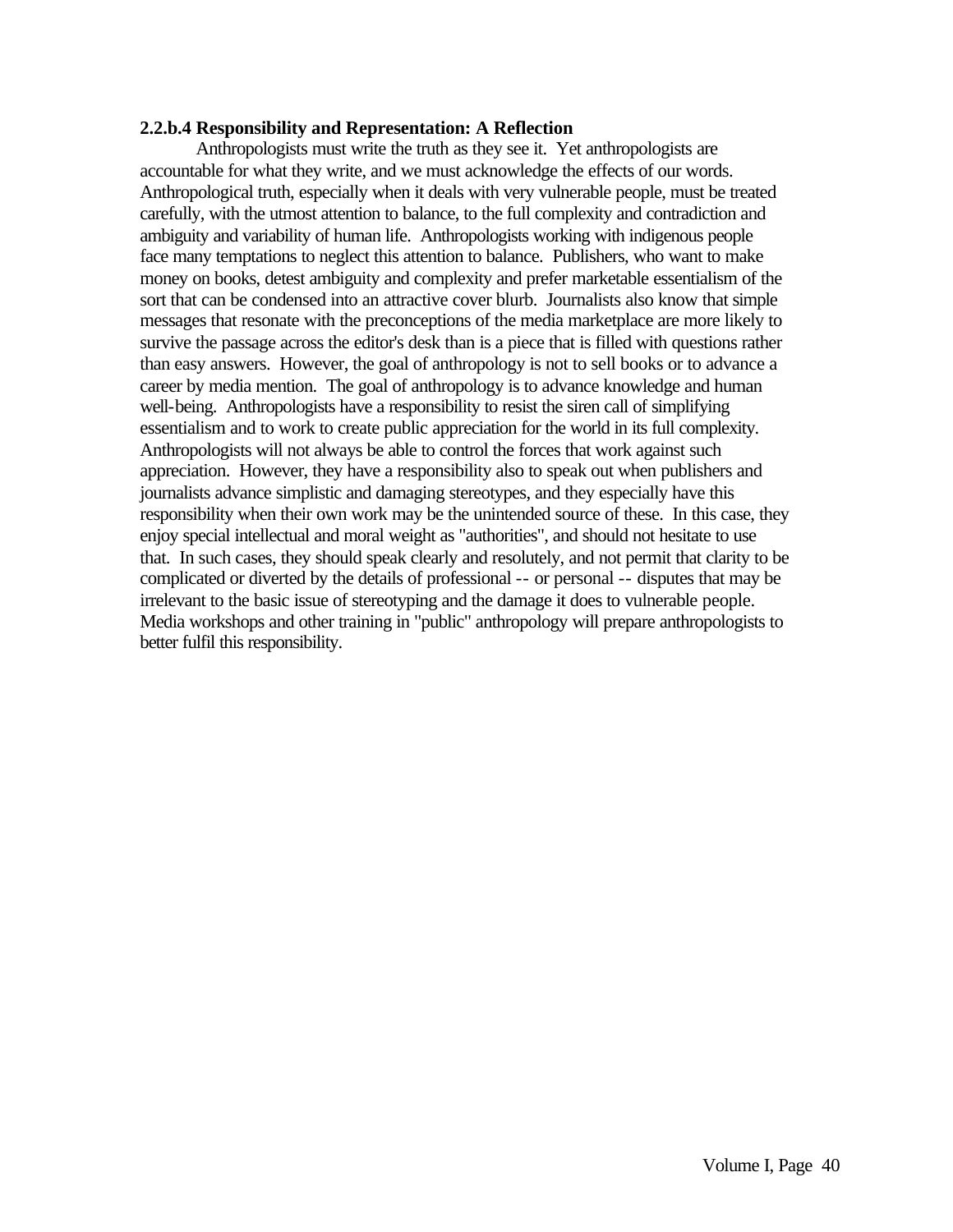#### **2.2.C. FUNDAFACI**

We turn now to the inquiry into the critique in *Darkness in El Dorado* of Napoleon Chagnon's participation in FUNDAFACI (*Fundación para la Ayuda de la Familia Campesina e Indígena*, Foundation to Aid Peasant and Indigenous Families), a foundation created in Venezuela in 1989 ostensibly to protect indigenous and peasant families. This discussion is one of the most serious and better supported allegations of the book. Although it stands by itself, it must be placed within the context of Tierney's comprehensive critique of Chagnon's longstanding involvement with the Yanomami.

Tierney claims that throughout his career Chagnon took advantage of his professional status, personal connections and material resources to gain access to the Yanomami and to advance his own career as their major ethnographer. While scholars have disagreed concerning the validity of many of these claims, they are in fundamental agreement about the impropriety of Chagnon's involvement in FUNDAFACI. In a field deeply divided by critics and supporters of Chagnon's work, this remarkable consensus suggests that this allegation may be well founded in this particular case. The evidence the Task Force has gathered thus far supports this consensus. On the basis of the evidence we have gathered we feel that Tierney's account of Chagnon's participation in FUNDAFACI is accurate.

Tierney's discussion of FUNDAFACI begins in the introduction (p. xxv, including a detailed account in footnote 25, p. 329) and is developed in Chapter 11, "A Kingdom of Their Own." On the basis of numerous interviews, newspaper articles, letters, and court and congressional records, Tierney weaves together a story that had already circulated in Venezuela in fragmentary form, largely through the press, but in official records as well.

The basic outline of this story is well established. FUNDAFACI was founded in 1989, during the second presidency of Carlos Andrés Pérez (1989-93). The foundation had enormous political and logistical support, as it was under the leadership of Cecilia Matos (whose official title was "*Coordinadora Nacional;*" its General Director was Milagros Mendoza de Parra ). FUNDAFACI was coordinated by Charles Brewer Carías, a prominent naturalist and businessman. The inclusion of Chagnon in the research program of the Foundation sought to give it respectability. It linked its research project to a famous anthropologist and to the University of California at Santa Barbara, which was listed as a supporter, along with FUNDAFACI, in the publication, *Proyecto El Bosque Tropical como Habitat del Hombre* (p. 1)

In Venezuela it was widely known that Pérez's first administration (1974-79) had led to the intensification of state corruption and that Cecilia Matos was a key mediator between Pérez and many questionable business associates (Coronil 1997:334-8, 351). Matos's position as de facto head of FUNDAFACI tarnished its public image; it was widely believed that the foundation was merely a smokescreen behind which Matos concealed corrupt business activities (Coronil, interviews in Venezuela 2001).

The involvement of Brewer Carías and Chagnon as its two lead researchers also raised questions about its objectives. Brewer Carías, whom Chagnon had known at least since the 1968 Neel expedition in which both participated, was a controversial but influential public figure who had been denounced numerous times for his participation in illegal mining activities in Venezuela. While a 1972 decree (1.019, June 28, 1972) issued by President Caldera restricted mining in the Territory of Amazonas and in certain districts of Bolivar State, with the only exception being diamond mining, Brewer Carías had attempted to start a cassiterite mining enterprise in Amazonas (in Yanomami territory) in 1984 through a company called MAVA C.A. (the acronym spelled out the name of a well-known mission station in Yanomami territory); this venture was stopped in 1984 by the intervention of the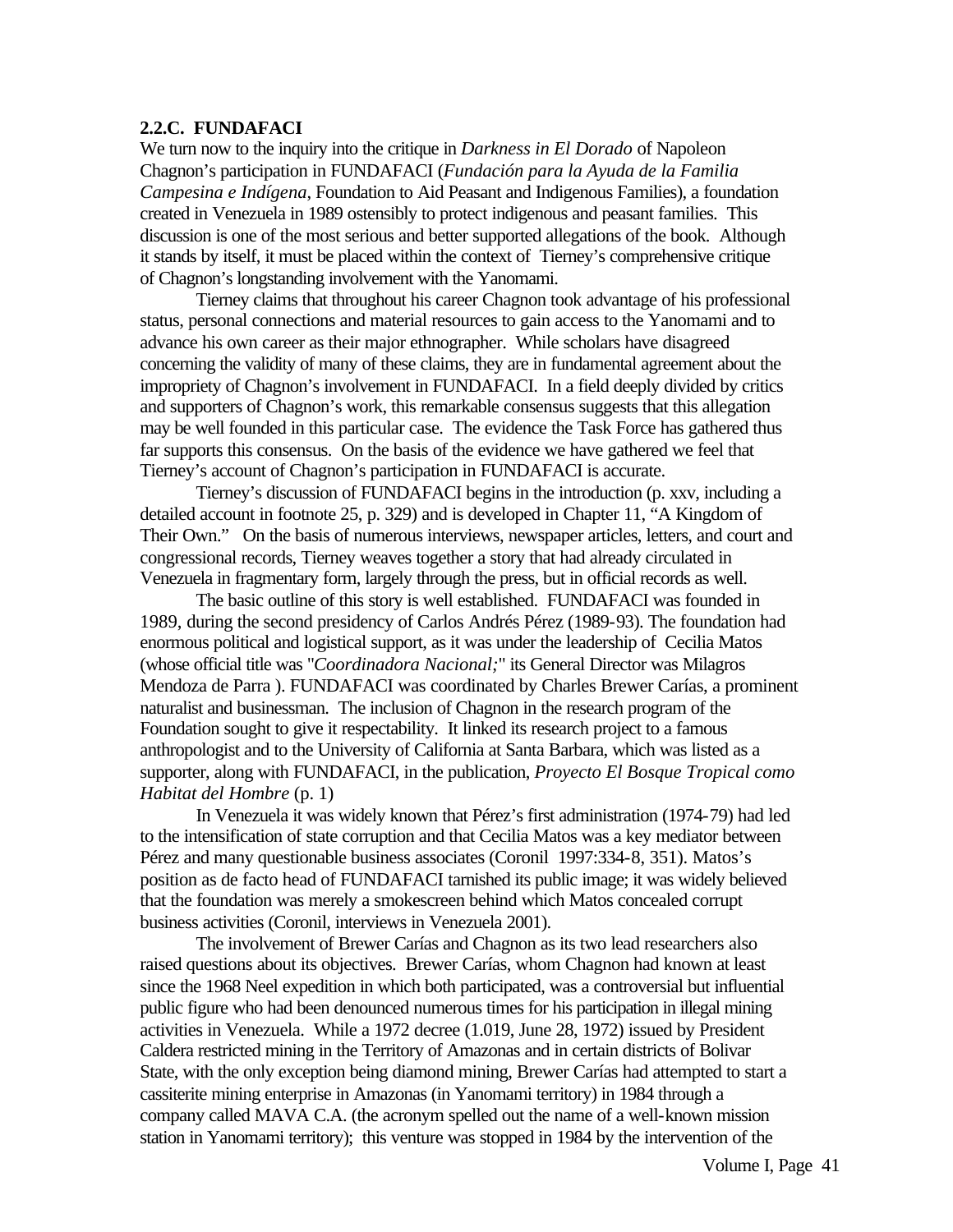Salesian Bishop of Amazonas. In 1984 Brewer Carías was accused of illegal gold-mining in Amazonas, specifically of diverting airforce planes supposedly being used for scientific research at Cerro La Neblina to illegal mining sites where he employed indigenous people as miners. He was accused of covering up the illegal flights that went to mines on the upper Ventuari River by altering flight plans (*El Diario de Caracas* August 4, 1984 "Denunciaron ante el fiscal al ex ministro Brewer Carías"; Deposition of April 20 1984 by Ricardo Antonil Trivisi Muñoz, commercial helicopter pilot)). In addition, Venezuelan Air Force officers assigned to this work complained that foreign scientists were working at Cerro La Neblina illegally, without the Venezuelan participation required by law (Statement by Lt. Col. Milano and Lt. Godoy, Puerto Ayacucho, 18 April 1984 to the Regional Command). In defending himself against these charges, Brewer Carías revealed that his company, Minas Guariche C.A., held legal mining concessions in Bolivar State, so there is no question of his involvement in mining. The background here is that there was national concern about abuse of indigenous labor and land rights, pollution of river headwaters, and the despoiling of unique landscapes such as the famous table mountains of the Guyana Highlands, by mining concessions that during the 1980's were "handed out liberally by the Ministry of Energy and Mines, taking little or no account of existing indigenous communities, titles or land claims" (Colchester and Watson 1995:19).

Brewer Carías, however, claimed that his enemies -- including those who were trying to create a biosphere reserve and national park that included Yanomami lands -- were not disinterested supporters of indigenous people or of environmental concerns, but leftists who were trying to found an independent indigenous movement in order to establish a new nation in the border regions with Brazil ("Brewer denuncia el 'Plan Gadhafi'", *El Diario de Caracas* August 15, 1984). Brewer Carías was also notorious for statements like one in an article in a leading newspaper in which he argued that mining development in the Sierra Parima, a Yanomami region, was important for national development and that the few Yanomami living there could "be relocated without damage to nearby territories" if "scholars" decided that it was not appropriate to involve them in the changes that the mining would bring (Brewer Carías 1987, Una futura zona en reclamación, *El Universal* May 10, 1987),.

Napoleon Chagnon, who by the late 1980's was a polemical figure in anthropological circles in Venezuela and Brazil, had been unable to obtain stable institutional backing for his research among the Yanomami in Venezuela for many years (Venezuelan law since 1975 required foreign scholars working in border areas such as Amazonas to have an affiliation with a Venezuelan institution). In 1989 he had a research permit through a Venezuelan group with the acronym FUDECI to make a documentary film. However, the Director of Indigenous Affairs received requests that the permit be suspended from CONIVE, the national indigenous organization, and from César Dimanawa, then president of SUYAO, the Yanomami cooperative founded with Salesian help. The Director wrote Chagnon requesting that he consult with CONIVE, with SUYAO and the Yanomami communities, and with the Salesians before the permit could be restored (letter from Maria Luisa Allais to Napoleon Chagnon, February 21, 1990). Chagnon insisted that the requested consultation would be futile and that the campaign against him was a sham organized by leftist anthropologists in league with the missionaries, so did not follow the Director's request. However through his association with Brewer Carías in FUNDAFACI, Chagnon managed to gain access to the Yanomami through FUNDAFACI. Thus, while technically Chagnon had Venezuelan support for his research, this support overrode the objections of the government agency and officials directly charged with regulating research access to indigenous groups in Venezuela.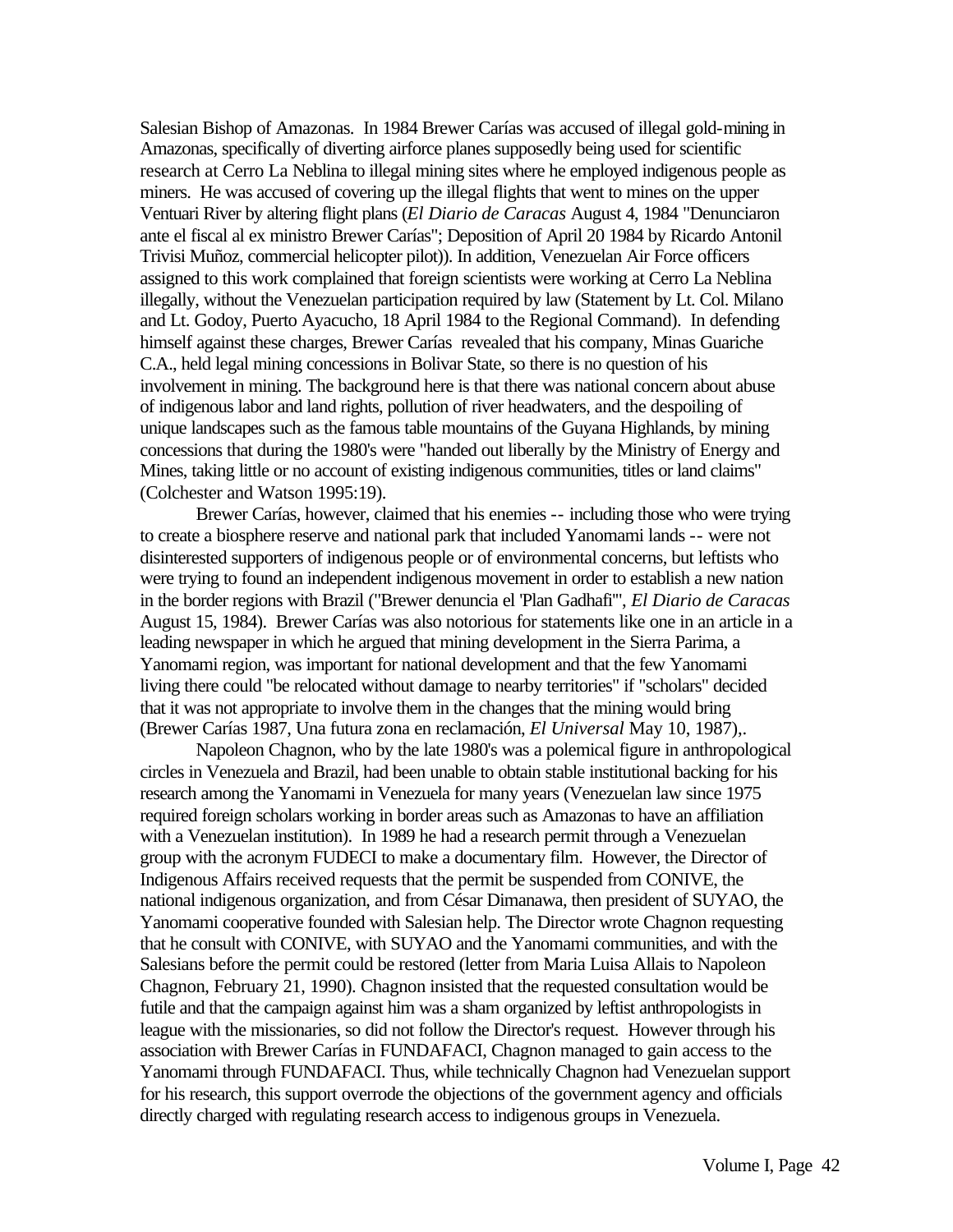The form of this access through FUNDAFACI is objectionable at three levels. First, it involved the development of a plan to create a biosphere in the Upper Orinoco controlled by FUNDAFACI that would grant privileged rights over this area -- a part of the Guyana Highlands known to be rich in minerals -- to the individuals involved in the foundation. (It should be noted that previous proposals to develop a protected status for Yanomami lands in the Venezuelan Amazonian territory dating back to at least 1980(cf. Arvelo Jiménez 1984, Arvelo Jiménez and Cousins 1992) had been supported by local anthropologists but were opposed by Brewer Carías, as noted above). The plan promoted by FUNDAFACI proposed the creation of a small reserve of around 6,000 square miles, that would have included only about one-sixth of the Venezuelan Yanomami population, those communities that were judged by Chagnon (1992a, 1997) to be the least influenced by external contacts (Chagnon (1992:70) describes the proposed biosphere as the relatively "untouched" lands in the Siapa River basin). In contrast to the FUNDAFACI proposal, President Pérez in 1991 followed the advice of the Venezuelan anthropological community, decreeing a National Park and Biosphere Reserve that included essentially all Yanomami lands in Venezuela, an area of 32,000 square miles. Tierney's (2000:188) claim that the FUNDAFACI proposal would have established a "private biosphere [that] would have given Brewer and Chagnon a scientific monopoly over an area the size of Connecticut" cannot be proven, since the plan was eventually aborted. Yet the evidence suggests that their aim was indeed to develop significant personal control over this area through FUNDAFACI. By placing this area under the control of the foundation, Brewer Carías would have been able to pursue his mining interests and Chagnon to advance his anthropological research unhampered by their lack of local support and or by professional or governmental controls. The activities that they carried out in preparation of this project lend support to this assessment.

Second, in developing this project Chagnon and Brewer Carías made many visits to isolated Yanomami villages, bringing journalists and state officials from Venezuela and other countries. Their own report about their activities, titled "*Proyecto El Bosque Tropical como Habitat del Hombre, Caso Etnia Yanomami*," co-authored by Charles Brewer Carías and Napoleon Chagnon, describes this research project as involving anthropological, ecological, medicinal, biological, cartographic and educational goals. According to their report, over the course of eight months (August 1990-March 1991) they carried out eight expeditions, visited many communities, employed fifty hours of helicopter use, identified "fully" ("*plenamente*") 4,400 individuals, took 3,000 photographs, and produced eleven hours of film (*Proyecto*, p. 14). They claim to have lived among Yanomami groups that "had never been contacted by any person" in the Siapa region, and explain that they sought to contact twelve other groups ("pueblos") for research purposes (*Proyecto*, p. 6). A central aim of the anthropological dimension of this project was to "prove a theory through which it can be explained how, from a society based merely on familial links, similar to those that can be observed now in the Siapa river, there developed in the past the agricultural and cooperative society which originated in Mesopotamia our civilization ten thousand years ago" (*Proyecto*, p. 11)

Tierney's account builds on the reports of Venezuelan authorities (state officials and military officers) as well as on accounts by academics and journalists who have criticized FUNDAFACI's activities on various grounds. Among the most serious charges, these reports indicate that no quarantine precautions were taken to protect the Yanomami from exposure to diseases that might be carried by these outsiders to their region. According to the foundation's own report, a medical doctor accompanied its members on only two of the seven expeditions for which a list of participants is included in the Chagnon-Brewer Carías report (*Proyecto*, pp. 8-10). It has been established that military planes and resources were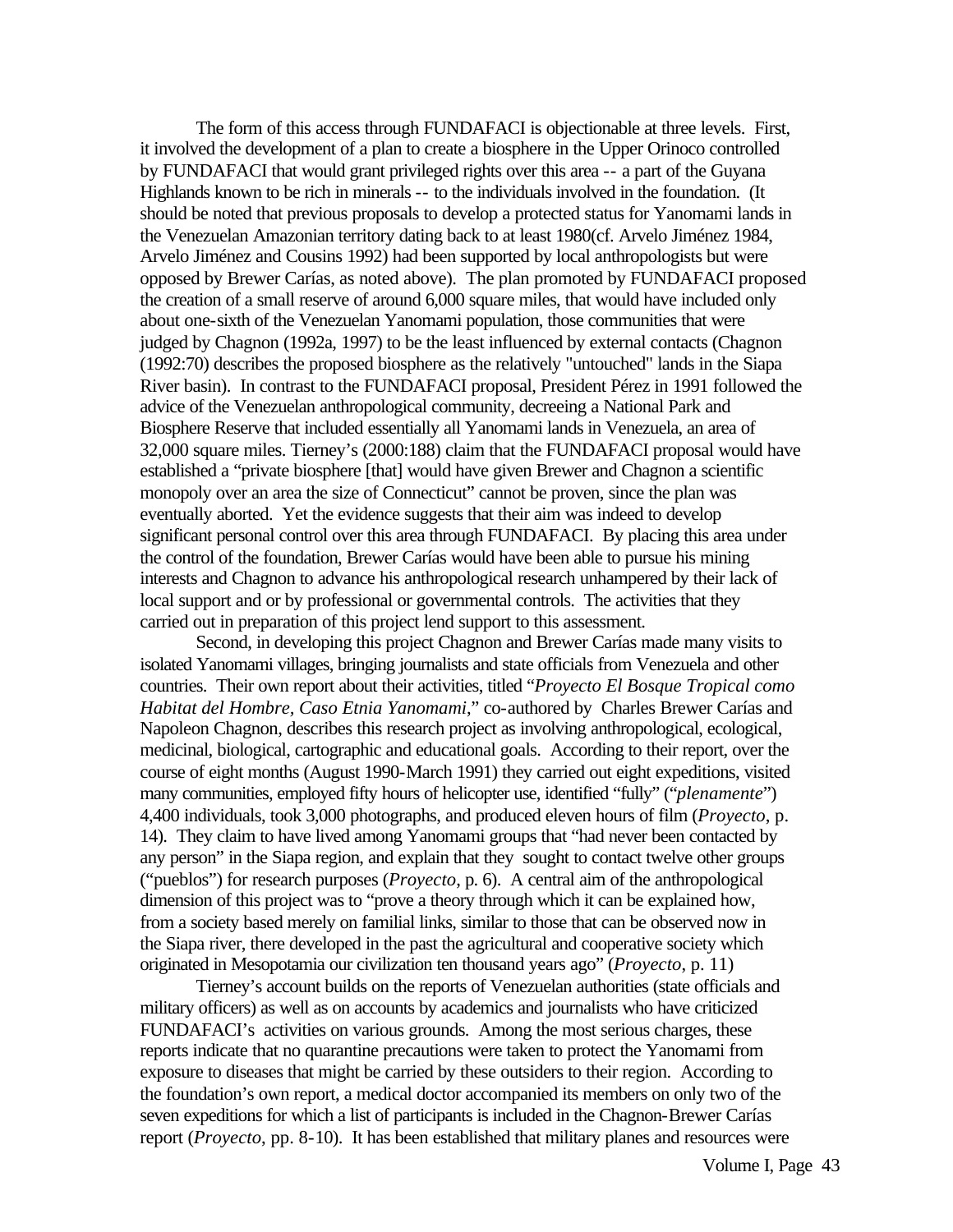deployed without following legal protocols. It was also widely reported, as Tierney documents, that containers with biological samples were taken out of the region without required permission, and that there was speculation that gold samples were carried in the sealed containers. Military officers who were involved in the 27 November 1992 military coup attempt against President Pérez stated that one of their reasons for the coup was the misuse of state resources to support these illegal activities.

Third, Chagnon's access to the Yanomami during this period was made possible because of his association with individuals who were widely known to have been involved in illegal and corrupt activities. Any anthropologist with even minimal familiarity with Venezuelan politics should have known of the accusations against them, and been able to assess the consequent dangers to anthropology and to the Yanomami of becoming involved with Cecilia Matos and Brewer Carías in a project of this character.

Public opposition finally halted FUNDAFACI's project. President Pérez was impeached in 1993 on charges of corruption and he was removed from office. An arrest order was issued for Cecilia Matos, who fled the country, on several counts of corruption and misuse of state funds. Some of the charges against her involved the illegal use of state resources to support FUNDAFACI activities, including the deployment of military airplanes and helicopters.

#### **Is There a Pattern?**

Was Chagnon's involvement in FUNDAFACI an exception to his research procedures and political ties, or part of a pattern? An answer to this question would require a more extensive examination of Chagnon's earlier use of highly suspect means to gain access to the Yanomami. By "suspect means" we have in mind the following. After 1975, Venezuelan law required non-Venezuelan researchers to be sponsored by a Venezuelan institution. At a time when his NSF funding was for research on Yanomami adoption and descent, Chagnon was sponsored as a member of an investigation of rural and indigenous housing sponsored by the Center of Historical and Aesthetic Investigations of the Architecture Department of the Central University of Venezuela in 1984-87. A second example is his effort to obtain blood samples illegally in Brazil in 1995 under the guise of his participation in a journalistic project (see Martins 2001a:5). The third is his effort to obtain support from the U.S. State Department to investigate what he claimed were Yanomami subversive activities in the area in 1998 (an effort that seems to continue the theme first raised by Brewer Carías in 1984; see above). A State Department team did indeed visit the Yanomami region to conduct an inquiry, but Chagnon himself was not permitted to leave Caracas (Jesús Cardozo, interviews with Hill and Coronil).

Whether part of a pattern or an exception, Chagnon's involvement in FUNDAFACI was unacceptable on both ethical and professional grounds. It violated Venezuelan laws, associated his research with the activities of corrupt politicians, and involved him in activities that endangered the health and well-being of the Yanomami. Chagnon apparently chose to overlook these problems in order to pursue his own research questions. For this reason the Task Force believes that a charge of a breach of ethics is proper under the AAA Principles of Professional Responsibility, the code of ethics then in effect, which required that the best interests of the study population should always be the first consideration of the anthropologist. It would also constitute a breach of the current Code of Ethics, which states that "anthropologists must do everything in their power to ensure that their research does not harm the safety, dignity or privacy of the people with whom they work..."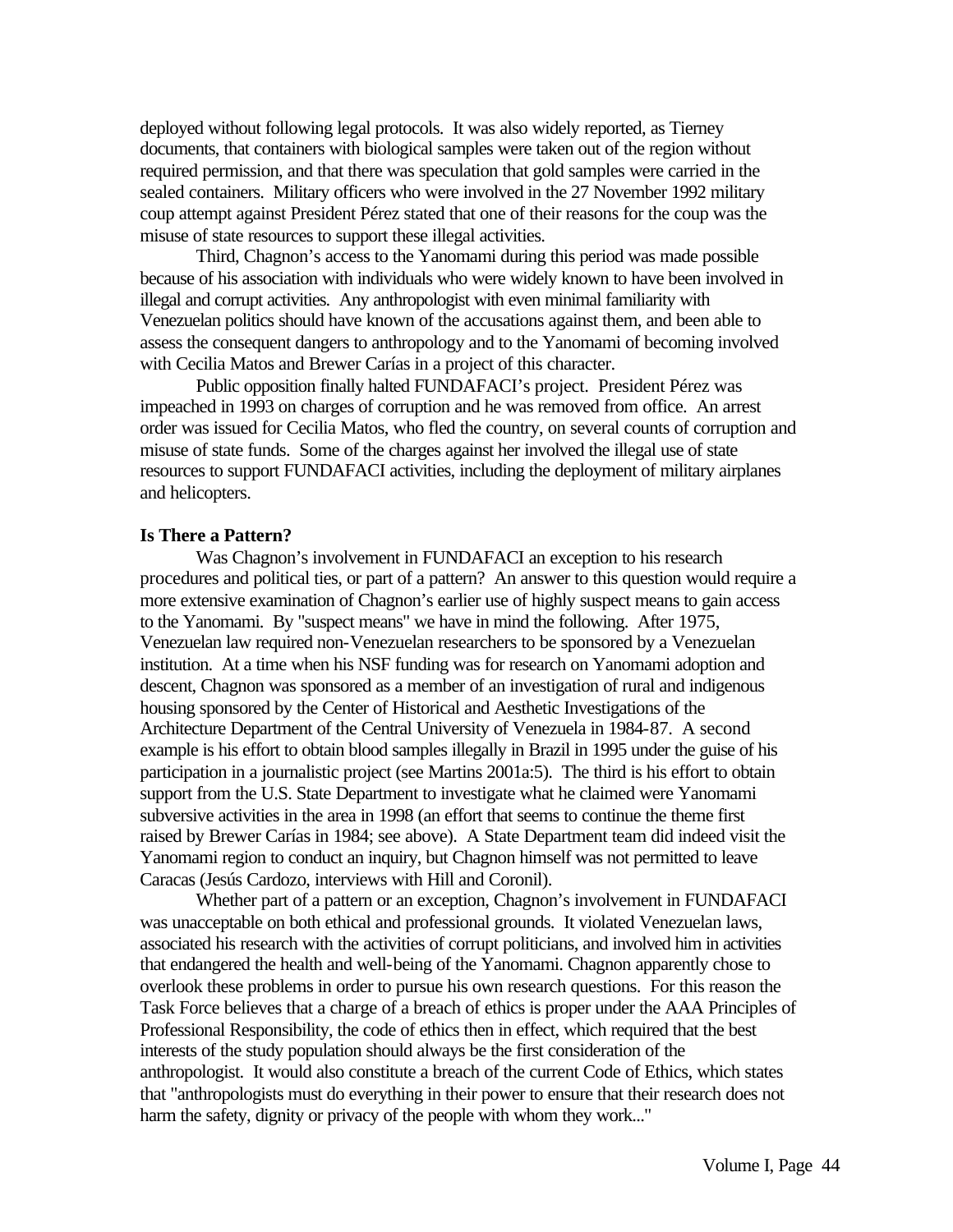### **2.3. DEEPENING AND MOVING BEYOND INFORMED CONSENT: TOWARD COLLABORATIVE MODELS OF ANTHROPOLOGICAL RESEARCH.**

As part of his contribution to the work of the Task Force, Joe Watkins, building on work by Zimmerman (2001), has contributed an essay (6.2.4) entitled "Roles, responsibilities, and relationships between anthropologists and indigenous people in the anthropological enterprise." The essay reviews four styles of research: colonial, consensual, covenantal, and collaborative. The El Dorado Task Force insists that the anthropology of indigenous peoples and related communities must move toward "collaborative" models, in which anthropological research is not merely combined with advocacy, but inherently advocative in that research is, from its outset, aimed at material, symbolic, and political benefits for the research population, as its members have helped to define these.

By "colonial" research is meant research carried out without attention to the wishes, desires, or feelings of the study population, with research questions and design being shaped entirely by the concerns of the researchers. The most egregious examples of "colonial" research, which saw anthropologists impose themselves on unwilling communities through the use of physical force, are perhaps in the past. Yet many anthropologists even today see indigenous communities mainly as a source of "knowledge" that will be of benefit to anthropology, but not necessarily to the communities themselves. This does not, of course, preclude a genuine humanitarian concern for the well-being of the subject populations. The research undertaken by the Neel expeditions in 1968 and later, and the research undertaken by Chagnon, falls mainly within this "colonial" paradigm.

"Consensual" research refers to "research carried out by one party merely with the consent of the other... Restrictive terms or conditions may become a part of the consent process, but once consent is obtained, the researcher is generally free to proceed with minimal interference" (Watkins, 6.2.4, this report). Watkin's definition of "consensual" research is not identical to the notion of informed consent in the AAA Code of Ethics. As Chernela (in case study 5.3, "Collection of bodily samples...") points out, the Code of Ethics restricts researcher freedom by defining the informed consent process as "dynamic and continuous", continuing throughout the conduct of the research. "Consensual" research often retains from the "colonial" model one very important element: The presupposition that research questions and research designs will originate in the research community, and that the community from which subjects are drawn need have no role in developing these.

In the most favorable contexts for "consensual" research, human subjects will share with the researchers, at least in a very general way, the cultural understandings that regulate and generate knowledge and power. In such a context, while we may debate the fine details of whether individual human subjects fully understand their role in a research project, or even fully understand the balance of risks and benefits that comes with this role, we may assume that they share a general view. This is that the goal of research should be to advance knowledge, and the goal of the advancement of knowledge should be to benefit humanity, with the corollary that, the more knowledge we have, the more benefit humanity will enjoy. However, all anthropologists will be aware that even where such shared understandings prevail, conflicts will arise.

Many indigenous groups do not share this understanding about research, knowledge, and benefit. In such cases, to achieve a level of consent that is even loosely "informed" may be very difficult. In such cases, subjects may agree to participate in research for reasons that are not at all understood by the researchers, and that will later come to seem inauthentic to both sides. Thus the Task Force believes, as outlined in the introductory statement on informed consent (2.1, this report) and in Turner's case study 5.2. "Informed consent and its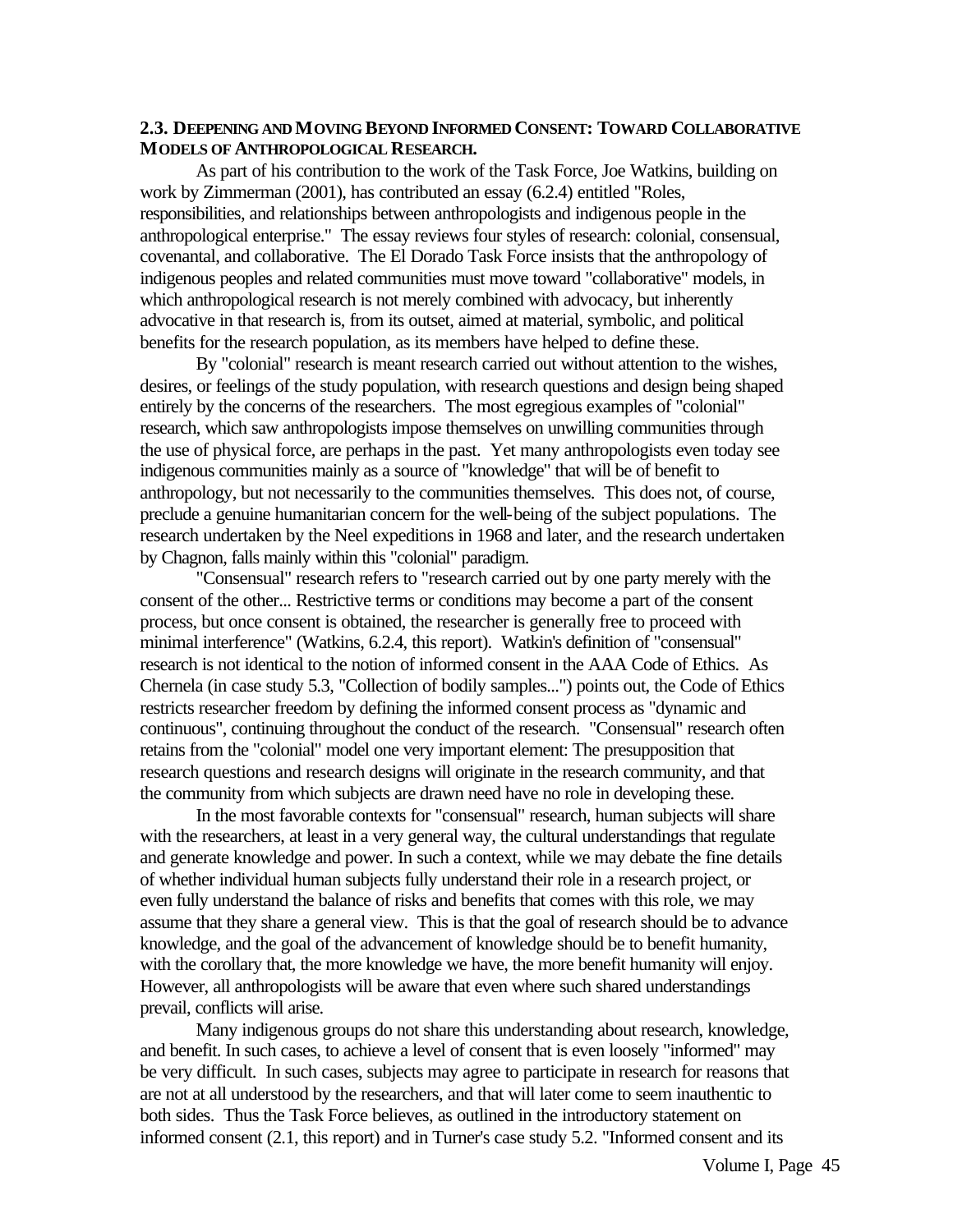contexts ...", that Neel's research with the Yanomami in 1968 was not fully "consensual". However, even had the expedition made great effort to explain the full purposes of the research, members probably would not have been able to fully understand the reasons for Yanomami consent or lack thereof. Chernela's work with Yanomami consultants (see 3.1-4 in this report) reveals that a sense of betrayal and injustice is now pervasive among Yanomami spokespersons. This carries for us an important lesson about the weaknesses and problems in the "consensual" model of research.

A sense of violation developed where "consensual" models, with their colonialist presuppositions, are in effect is not restricted to members of indigenous groups. People everywhere are insisting on increasing levels of collaboration and autonomy. Lay community representatives now appear on review boards at all levels of the research process in every branch of science, charged to question research questions, designs, and selections of populations made by professional researchers.

Members of the Task Force believe that anthropological research with indigenous peoples should deepen the informed consent model in the direction of fully "collaborative" models of research. Collaborative research involves the side-by-side work of all parties in a mutually beneficial research program. All parties are equal partners in the enterprise, participating in the development of the research design and in other major aspects of the program as well, working together toward a common goal. Collaborative research involves more than "giving back" in the form of advocacy and attention to social needs. Only in the collaborative model is there a full give and take, where at every step of the research knowledge and expertise is shared. In collaborative research, the local community will define its needs, and will seek experts both within and without to develop research programs and action plans. In the process of undertaking research on such community-defined needs, outside researchers may very well encounter knowledge that is of interest to anthropological theory. However, attention to such interests, or publication about them, must itself be developed within the collaborative framework, and may have to be set aside if they are not of equal concern to all the collaborators. In collaborative research, local experts work side by side with outside researchers, with a fully dialogic exchange of knowledge (that would not, of course, preclude conventional forms of training). Much fruitful and interesting research among Native North Americans is now being conducted within such a "collaborative" model. There are many opportunities to move to such a model in Latin America as well, as is already apparent from work accomplished by Brazilian and Venezuelan colleagues discussed elsewhere in this report (see 3.2 "Background on the Yanomami", as well as the comment on the Brazilian work submitted by Gale Goodwin Gomez in her comment of March 7, 2002).

The Task Force has learned from Yanomami interlocutors that they need improved health care, better access to education, fairer access to their rights of political involvement as citizens, the guarantee of security of their lands, and adequate protection against violence from within and without. We believe that anthropological research among the Yanomami should have as an early goal to help them put in place political frameworks that will permit definition and articulation of these needs, assuming that the Yanomami concur that such development is important. In any case, we believe that anthropological work among them in the foreseeable future should be developed in collaboration with them to address questions that are to a great degree defined initially within Yanomami communities, and elaborated in consultation with such outside researchers as the Yanomami may invite as consultants. It may be that at some time in the future (perhaps in the very near future) there will be sufficient trust between Yanomami communities in Venezuela and outside researchers that outsiders will be permitted to present proposals involving research that would be of no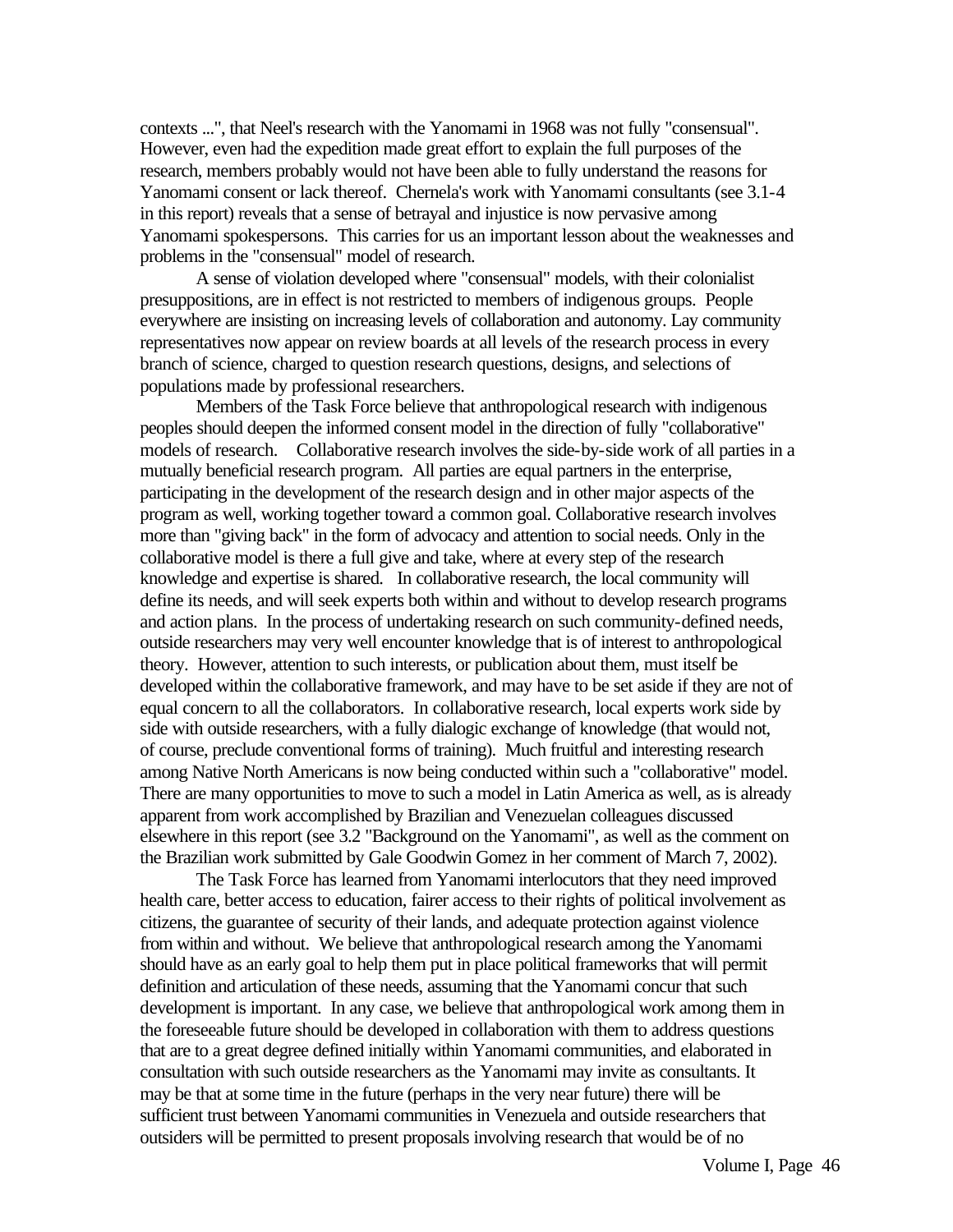immediate benefit to Yanomami communities. In such a case the standard system of informed consent that is evolving internationally may be appropriate. However, we suggest that the future of anthropology among indigenous peoples lies primarily within the collaborative model, with its intrinsic recognition of their full and unfettered right to define their own futures.

Finally, we remark on the relationships between U.S. anthropologists and anthropological communities in Brazil and Venezuela. The Task Force has been continually impressed by the very constructive attention to its work, and the truly collegial spirit in addressing our common problems, among both individual anthropologists and national associations in Brazil and Venezuela. We believe that all colleagues and the American Anthropological Association must continue work that will develop and enrich these relationships.

#### REFERENCES CITED (NOT IN GENERAL BIBLIOGRAPHY)

Fabian, Johannes. 1983. *Time and the Other: How Anthropology Makes its Object*. New York: Columbia University Press.

Wolf, Eric. 1982. *Europe and the People without History*. Berkeley: University of California Press.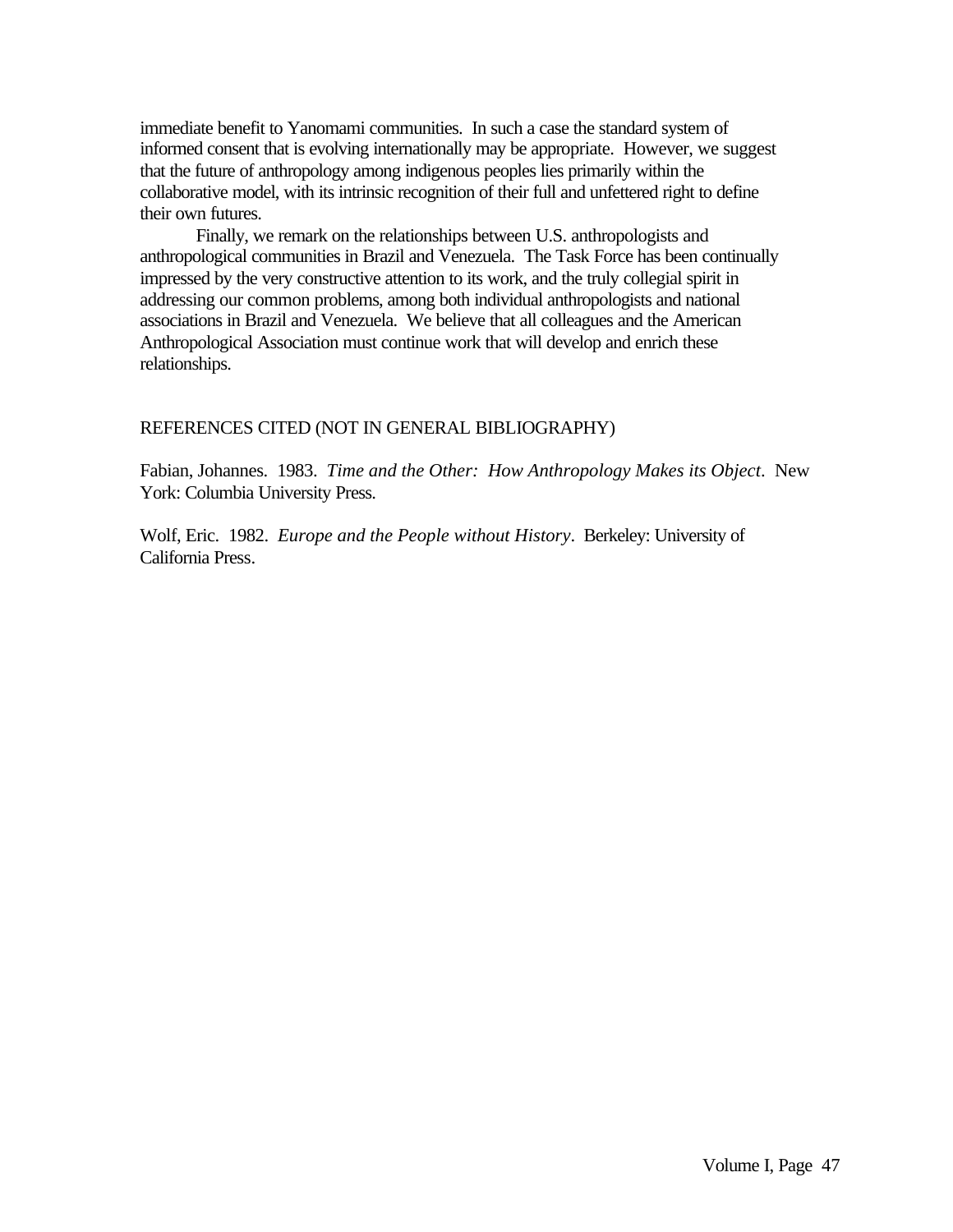# APPENDIX: **4.4.bCommentary submitted by José Antonio Kelly May 1, 2002**

The reason we [Chernela, Domínguez, Kelly, Wichato (4.4)] ended up talking about malaria tests, blood transfusions, and blood collection in Shakitha was because <<we>> thought it would shed light on what kinds of issues the Yanomami might have regarding the medical use of blood, hence providing context for understanding Yanomami concerns regarding the blood samples being kept in USA.

Regarding the above interview and other statements that have been posted on the internet:

It is important to mention Wichato's emphasis on results, as well as Davi's comments on how the results or benefits of the Neel-Chagnon blood extractions were never seen. I think this is telling us something quite

clear about blood extraction, and when it is justified from their point of view. Finally, I think Dr. Domínguez's comments are spot on, and aligned with what many Yanomami are saying.

A brief inspection of the statements of Wichato and others reveal a focus on a) results i.e. a directly associated benefit in health terms (not pots and pans). b) the fact that the blood is still stored or can still be used.

On the second point just mentioned: the Yanomami that have expressed their opinions on this matter did not know these samples still existed and were "operational" until the Tierney controversy reached them. Reading their statements, I think what is troubling is not so much the fact that many Yanomami have died without there complete body, but rather, that the remains of dead people are still being kept, stored, used, seen, analyzed by napës, which is a different matter.

Consider the Toto Yanomami statement:

"Yanomami never take blood to keep. Yanomami don't need to take blood to study and later keep in the refrigerator...The doctors have already examined this blood; they've already researched this blood. Doctors

already took from this blood that which was good - for the children, for the future. The leftover blood is kept hidden..." (Working Paper 4.5, p3).

Wichato's worries, beyond the fact that no results have been sent to the Yanomami, indicate a preoccupation with the samples being a) kept frozen and b) studied. That is, Yanomami remains are being stored for use. He

insists on the fact that their use (studies) be terminated and the samples returned or destroyed (not kept).

Any Yanomami who has had a tooth removed by a dentist (some keep it, some bin it on the spot) or malaria tests will inevitably leave behind some biological remains upon death, but this doesn't seem to be in their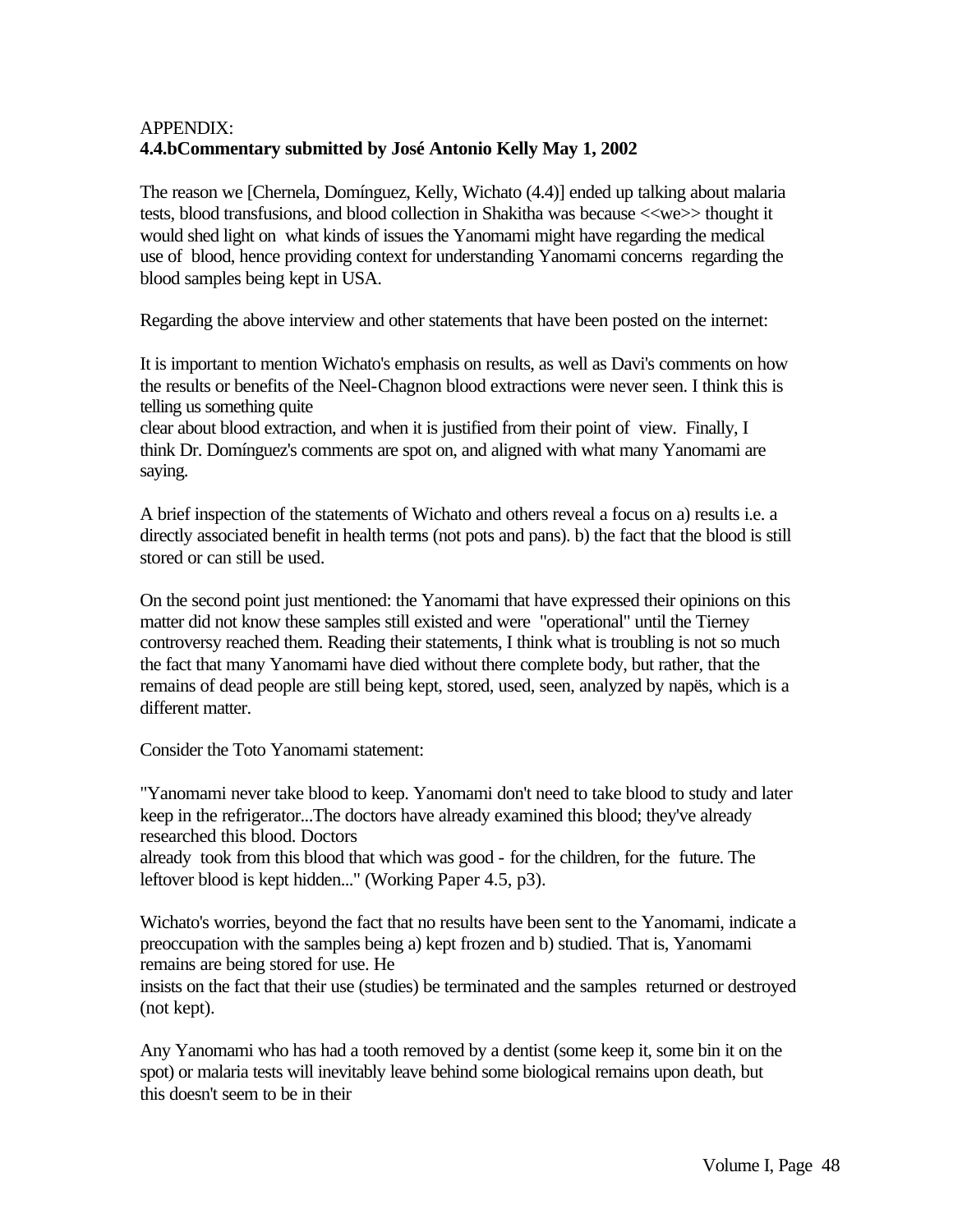minds when they undergo these procedures. The difference is that these remains are discarded, done away with, they disappear, in short, they cease to exist. I would also like to mention how, upon enquiring why many

Yanomami do not like their picture taking (cameras or films), one argument goes along the lines of "how can it be that a napë will have a Yanomami's picture hanging on a wall after this person has died? this cannot be..."

(this is not a direct transcription). The image - another non-trivial aspect of the person -, is hanging, being observed, being kept, it continues to exist after the person has died.

Consider Toto Yanomami on this once more:

"Blood is important in shamanism [inaud]. All the blood of the Yanomami belongs to [the deity] Omami...We Yanomami don't forget [the dead]. Never! When Yanomami die, we cry. It's very sad. This blood is here! Those people have died!..." (Working paper 3.5, p3).

At least some of the reasons why the continued existence of an aspect of the Yanomami person (like blood or images), once the person has died, is troubling to the Yanomami should point in the eschatological direction,

yet more detailed explanations (the fait of soul-aspects of the person that result upon death, for instance) are beyond my brief experience. We could of course develop logical arguments based on the extensive ethnography

available, but this is not the same. Moreover, I am sure many Yanomami could speak more on this subject as could Yanomami specialists with a lot more experience than myself.

Finally, I would like to add that, based on conversations held with influential Yanomami, the speeches of a number of Yanomami in the Shakitha conference, and reading the statements of other Yanomami on the

internet, it seems clear to me that any biomedical intervention with no direct health justification would be strongly objected to, if not downright rejected, by the people at Ocamo (where I stayed most of the time in the field) and in general by those close to the missionary and health posts in the Upper Orinoco. There seems to be a strong sense among many Yanomami leaders that they (Yanomami) have been historically deceived by the napë and hence it is part of their task to prevent this from happening in the future. Hence, I would tend to think that concerns about blood extraction, informed consent, and general napë researcher's activities, cannot be understood outside of the framework of the historical napë - Yanomami relation.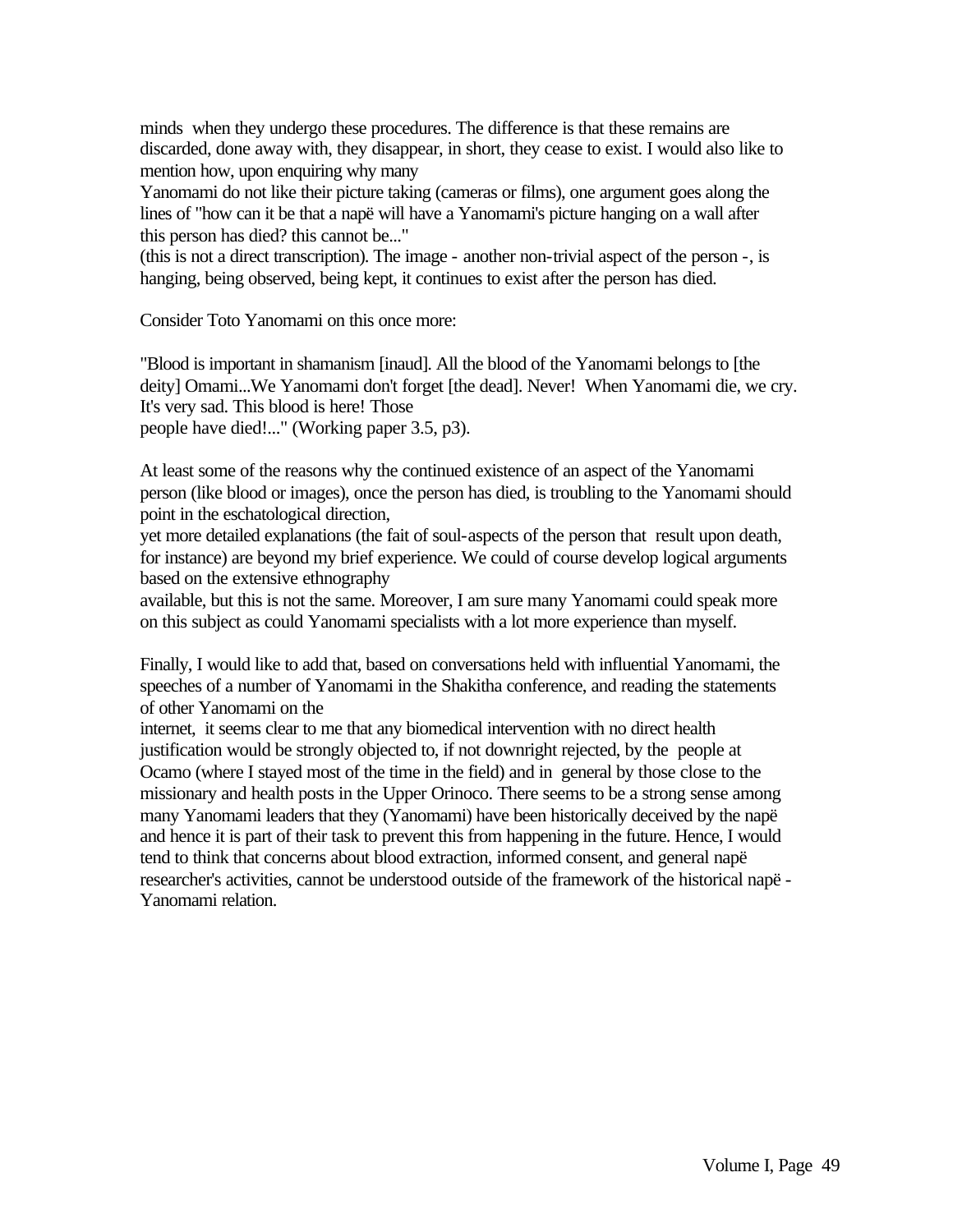## **Jane H. Hill: CURRICULUM VITAE** December 2001

Jane H. Hill 1748 E. Hedrick Drive Tucson, Arizona 85719

Born: October 27, 1939 Married to Kenneth C. Hill (email: hillk@azstarnet.com) Three children: Eric (1962-), Harold (1964-), and Amy (1967-1998)

## **Current Position:**

Regents Professor of Anthropology and Linguistics Department of Anthropology University of Arizona Tucson, Arizona 85721 Phone: (520) 621-4735. email: jhill@u.arizona.edu

#### **Degrees:**

B.A., 1960, University of California, Berkeley (Anthropology) M.A., 1962, University of California, Los Angeles (Linguistics) Ph.D., 1966, University of California, Los Angeles (Anthropology) Dissertation: *A Grammar of the Cupeño Language*

#### **Employment:**

Assistant Professor of Anthropology, Wayne State University, 1968-1974 Associate Professor of Anthropology, Wayne State University, 1974-1980 Head, Department of Anthropology, Wayne State University, 1978-1983 Professor of Anthropology, Wayne State University, 1980-1983 Professor of Anthropology, University of Arizona, 1983-present Professor of Linguistics (0-budget), University of Arizona, 1989-present Regents Professor, University of Arizona, 1995 -present

#### **Memberships in Professional Organizations:**

American Anthropological Association (Fellow and Life Member), Royal Anthropological Institute (Fellow), American Association for the Advancement of Science (Fellow), American Ethnological Society, Society for Cultural Anthropology, Society for Psychological Anthropology, Linguistic Society of America, Society for the Study of the Indigenous Languages of the Americas, Society for Linguistic Anthropology, Association of Feminist Anthropologists, Southwestern Anthropological Association, American Association of University Professors

#### **Educational Honors and Awards:**

Sigma Xi Phi Beta Kappa Departmental Award in Anthropology, University of California, Berkeley (1960) Honorable Mention, The University Medal, University of California, Berkeley (1960) Woodrow Wilson Fellow (Honorary) (1960-1961)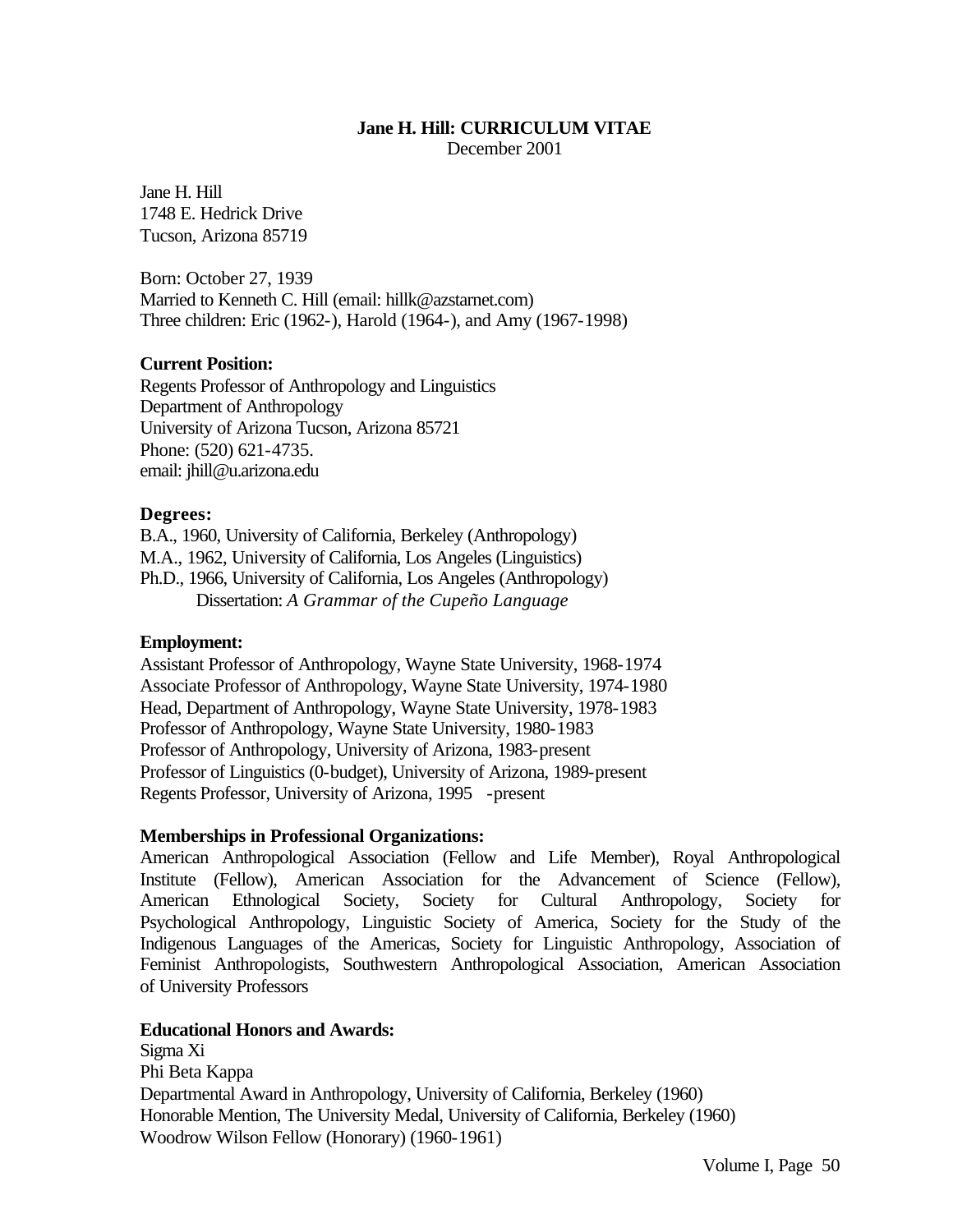National Science Foundation Graduate Fellow (1960-1964) Fellow, American Academy of Arts and Sciences (elected 1998)

## **Grants Received:**

- 1967 Investigation of the Paul Faye Materials in the Archives of the Lowie Museum, University of California, Berkeley, Phillips Fund of the American Philosophical Society
- 1974-75 Nahuatl Language Death and Maintenance (co -principal investigator with Kenneth C. Hill), National Endowment for the Humanities (NEH-RO-20495-74-572)
- 1976 Nahuatl Language Death and Maintenance, American Council of Learned Societies Grant-in-Aid for Research
- 1978 Nahuatl Language Death and Maintenance, Penrose Fund of the Amer ican Philosophical Society
- 1986-87 A Sociolinguistic Study of Regional Variation in Tohono Oodham (Papago) (co-principal investigator with Ofelia Zepeda), National Science Foundation (NSF BNS8608009)

1989 (Fall) Research Professorship, Social-Behavioral Sciences Research Institute, University of Arizona

In addition, I have held three summer grants from the Social-Behavioral Sciences Research Institute of the University of Arizona, all funding work on Tohono Oodham. I was co-investigator with Ofelia Zepeda on two. I have also held an SBSRI Small Grant for research on The Flower World in prehistoric Southwest material culture, supporting research by Kelley Hays-Gilpin.

2000 (Fall) Senior Research Fellow, Research Centre for Linguistic Typology, La Trobe **University** 

## **Courses Taught:**

Introduction to Anthropology; Social Anthropology; Language and Culture; Sociolinguistics; Introduction to Phonology; Introduction to Morphology; Introduction to Syntax; Anthropological Theory to 1940; Foundations of Language; Discourse and Text; Language, Cultural Knowledge, and Ideology (1989 LSA Summer Linguistic Institute, University of Arizona); Foundations of Linguistic Anthropology (core course); Historical Linguistics, Political Economy of Language in the Southwest; Language and Social Issues (AILDI Institute, Summer 1991, with Richard Ruiz); Acquisition of Native American Languages (AILDI Institute, Summer 1993); Sociolinguistics of Native American Languages (1995 LSA Summer Linguistic Institute, University of New Mexico); Aztecs (freshman colloquium); Mesoamerican Discourse (Universidad Autonoma de Sonora, Hermosillo, Son. (In Spanish)); Language Diversity and Human Adaptation (2000 Australian Linguistic Institute, University of Melbourne; National School of Anthropology and History, Mexico, D.F. (in Spanish))

## **Seminars Taught:**

Language, Symbol, and Self (with Peter Stromberg); Language Contact; Advances in Linguistic Theory; Language Variation; Language and Social Boundaries; Symbolic Anthropology; Sociolinguistics of American Indian Languages; Methods in the Study of Language Variation; Language and Emotion; Language, Ideology, and Political Economy (with Susan U. Philips); Mesoamerican Discourse; Language and Racism

## **Doctoral Advisees:**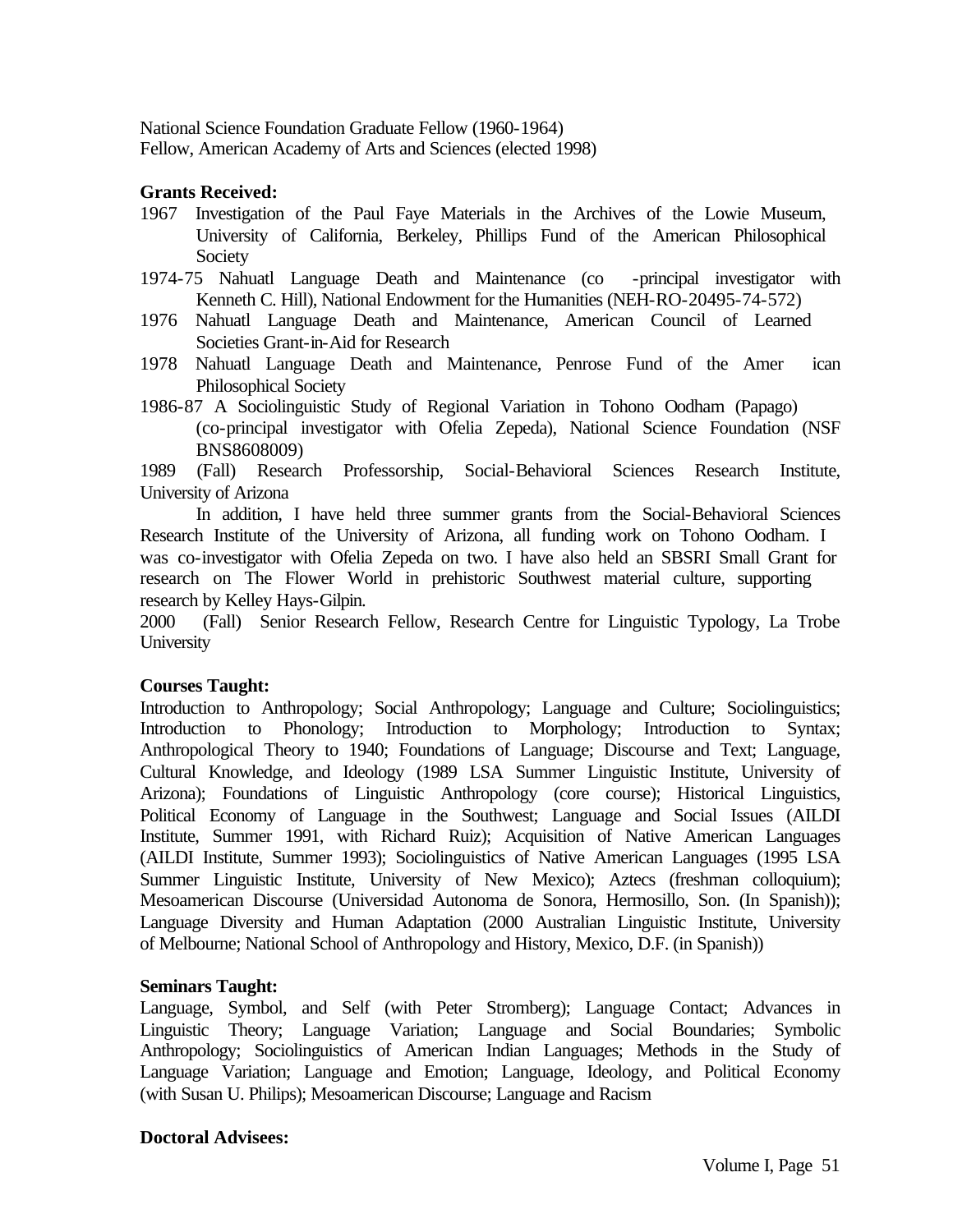- William Washabaugh, Ph.D. 1974, Wayne State University (Professor of Anthropology, University of Wisconsin Milwaukee)
- Adolph Greenberg, Ph.D. 1978, Wayne State University (Professor of Anthropology, Miami University, Miami, OH)

David M. Coombs, Ph.D. 1981, Wayne State University (Summer Institute of Linguistics, Lima, Peru)

Molly E. DuFort, Ph.D. 1991, Department of Anthropology, University of Arizona (Tohono O'odham Nation)

Laura Cummings, Ph.D. 1994, Department of Anthropology, University of Arizona (South Texas Council on Alcohol and Drug Abuse, Laredo, TX)

John Sherry, Ph.D. 1995, University of Arizona (Intel Corporation)

Ning Yu, Ph.D. 1996, Second Language Acquisition and Teaching, University of Arizona (Assistant Professor, University of Oklahoma)

Shelby Tisdale, Ph.D. 1997, Department of Anthropology, University of Arizona (Philbrook Museum, Tulsa, OK)

José Luis Moctezuma Zamarrón, Ph.D., 1998, Department of Anthropology, University of Arizona (Instituto Nacional de Antropología e Historia, Mexico, D.F.)

Ludmila Dutková, Ph.D. 1998, University of Arizona (Assistant Professor, East Carolina University)

- Kuniyoshi Kataoka, Ph.D. 1998, Second Language Acquisition and Teaching, University of Arizona (Assistant Professor, Aichi University, Nagoya Campus, Aichi, Japan)
- Yvonna Roepke, Ph.D. 1998, Second Language Acquisition and Teaching, University of Arizona (Composition Program, University of Arizona)

Andrea Smith, Ph.D. 1998, University of Arizona (Assistant Professor, Lafayette College)

Kathleen Williamson, Ph.D., 2000, Department of Anthropology, University of Arizona

Gail Shuck, Ph.D., 2001. Second Language Acquisition and Teaching, University of Arizona. Assistant Professor, Boise State University

Luciana Fellin, Ph.D., 2001. Second Language Acquisition and Teaching, University of Arizona. Assistant Professor, San Diego State University

Barbara A. Meek, Ph.D., 2001. Joint Degree in Anthropology and Linguistics, University of Arizona. Assistant Professor, University of Michigan.

## **Participation in Advanced Seminars and Conferences (Invited and Funded):**

- Conference on The Role of Theory in Linguistic Description, William A. Foley, organizer; Wenner-Gren Foundation for Anthropological Research, Ocho Rios, Jamaica, October, 1987
- Continuing Seminar Group on Language Ideology, Susan Gal, organizer, Center for Transcultural Studies, Chicago, IL, 1992-1994
- Advanced Seminar on Language Ideology, Paul Kroskrity, organizer, School of American Research, Santa Fe, NM, May, 1994
- Conference on Funding in Anthropology, Sydel Silverman, organizer, Wenner -Gren Foundation for Anthropological Research, Tarrytown, NY, January, 1995
- Conference on Theorizing the Americanist Tradition, Regna Darnell and Lisa Valentine, organizers; London, Ontario, Canada, June 1995
- Planning conference and final conference on Language Communities, Na tion States, and Global Culture: The Discourse of Identity in the Americas (Department of Anthropology, University of Iowa)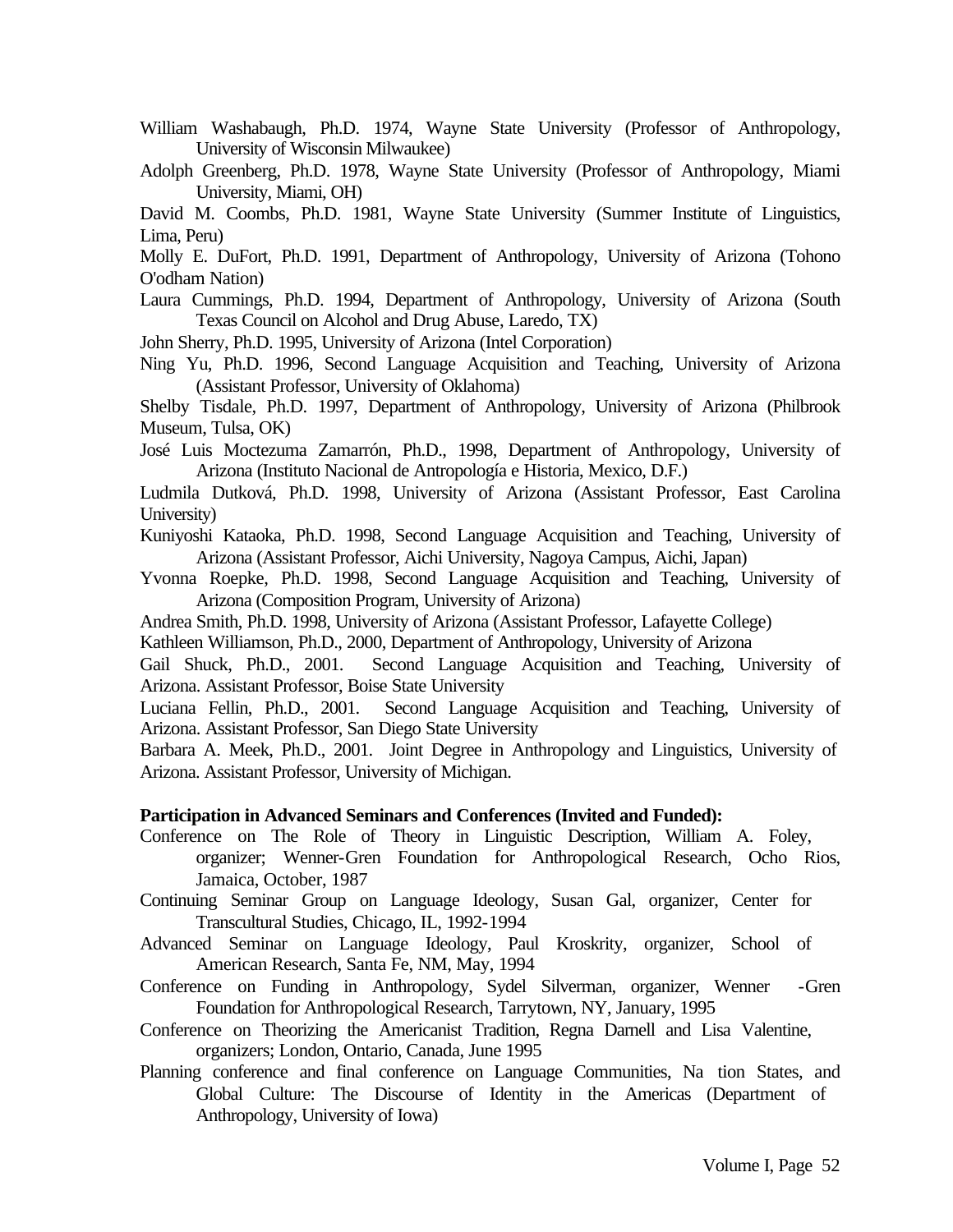- Conference on Endangered Languages, Endangered Knowledge, Endangered Environments, Berkeley, CA, October 25 -27, 1996 (Funding declined in favor of funding international participants)
- Conference on Nature Knowledge/Sapiere Natura, Istituto Veneto di Scienza, Arte, e Littere, Venice, Italy, December 4-6, 1997

Department of Defense National Security Study Group Domestic Futures Seminar, June 10 and 11, 1999. Arlington, VA.

Conference on Farming and Language Dispersals, MacDonald Institute for Archaeological Research, Cambridge University, August 24-27, 2001.

Advanced Seminar on Mogollon-Zuni, Museum of Northern Arizona, October 14-19, 2001.

#### **Professional Service:**

Occasional Referee for:

- Journals: *American Anthropologist, American Ethnologist, Cultural Anthropology, Anthropological Linguistics, Current Anthropology, Language, Language in Society, International Journal of American Linguistics*
- Granting Agencies: National Science Foundation, National Endowment for the Humanities, National Institute of Health, National Geographic Society, Wenner-Gren Foundation for Anthropological Research
- Presses: University of Arizona Press, University of Chicago Press, University of Texas Press, Cambridge University Press, MIT Press, Oxford University Press, several commercial presses

Editorships: Editor in Chief, *Language in Society*, 2000-

- Editorial Boards: *Annual Review of Anthropology* (1979-1983,1992-1998); *Reviews in Anthropology* (1980-1985); *Language* (1984-1987); *American Anthropologist* (Editor for Linguistic Anthropology, 1984-1989); *Oxford Encyclopedia of Linguistics* (Editor for Linguistic Anthropology, 19871988); *Language in Society* (1990-1992, 1992- 1996); *Journal of Linguistic Anthropology* (1990-1993), *Journal of Anthropological Research* (1995-), *Annual Review of Anthropology* Associate Editor (2002-05)
- Review Panels: National Science Foundation National Needs Postdoctoral Fellowships (NAS/NRQ 1978-1980; Rockefeller Foundation Post-doctoral Fellowships for Minority Scholars (NAS/NRC) 1980, 1995 (unable to attend in 1995); NEH Summer Stipends in Anthropology, Folklore, and Linguistics (1984, 1985); NEH Basic Reference and Research Tools (1989); School of American Research Residential Fellowships (1991), Staley Prize Committee, School of American Research (1998-99)
- Other: Member, Advisory Council, Wenner-Gren Foundation for Anthropological Research, 1990-1993; Chair of the Advisory Council, 1992-93; external review committees for Department of Anthropology at Duke University (1985), Texas A&M University (1994), Stanford University (1996), University of Pennsylvania (Chair) (1996), University of Nevada-Reno (1998); National Security Study Group Member, Washington, DC June 10, 11 1999)

# **Offices in Professional Associations:**

Elected Offices: Executive Board, American Anthropological Association (1979-1982); Vice-President (1976-1977), President (1978); Michigan Conference of the AAUP; Secretary, Society for Linguistic Anthropology (1983-1986); Executive Board, Society for the Study of the Indigenous Languages of the Americas (1985-1987); President-Elect (1992-1993) and President (1994-1995), Society for Linguistic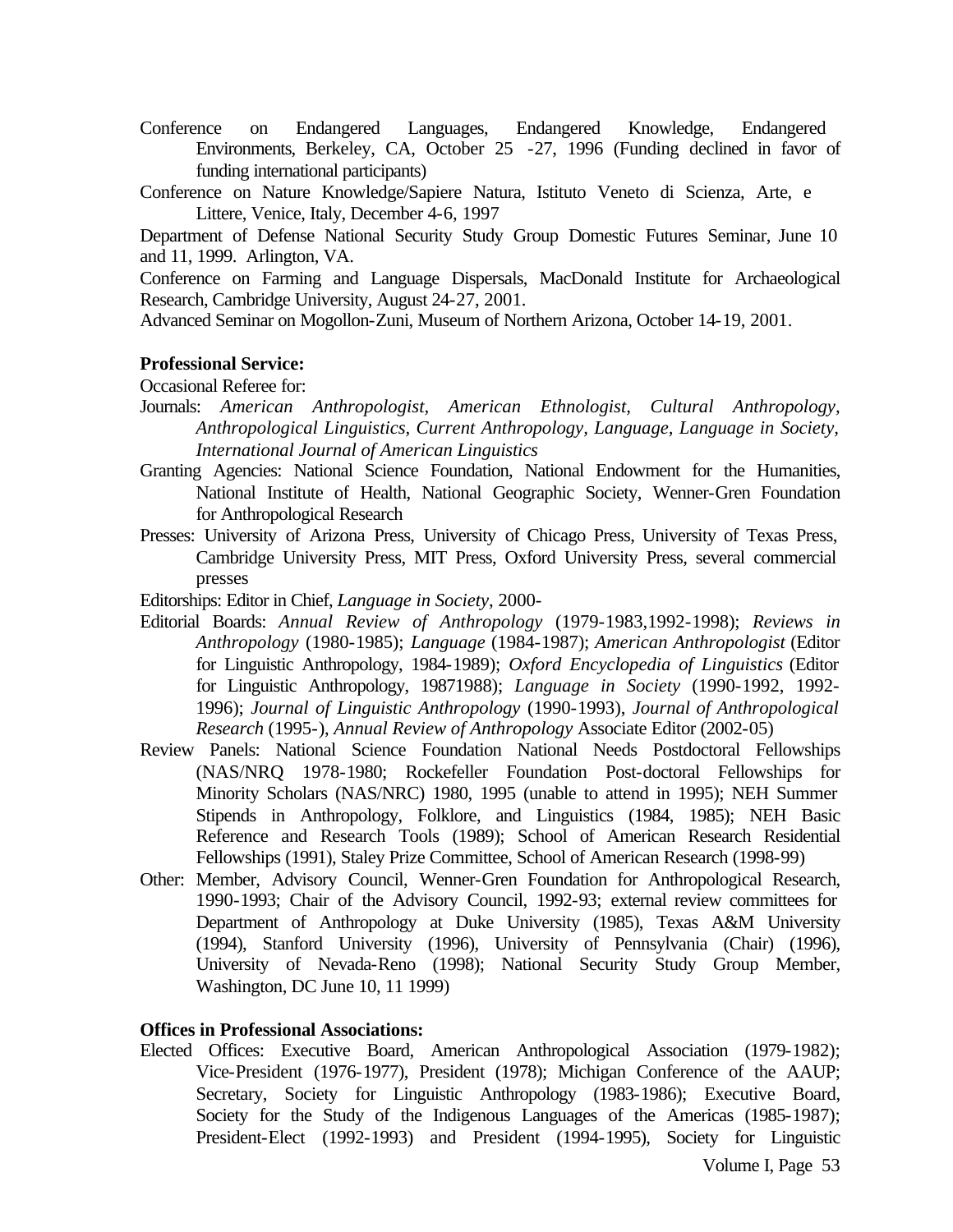Anthropology; Executive Board, American Anthropological Association (ex-officio), 1993-1994; President-Elect, American Anthropological Association; 1996-1997; President, American Anthropological Association (1998-1999) (assumed presidency December 1, 1997); President-Elect, Society for the Study of the Indigenous Languages of the Americas, 2000

Appointed Offices: Committee on the Status of Women in Linguistics, Linguistic Society of America (19791982); Nominating Committee, Linguistic Society of America (1990- 1992; Chair 1993); Committee on Endangered Languages, Linguistic Society of America (1994-1998)

#### **University Service**

Wayne State University: Vice President, WSU AAUP (1995-1978); Chief Negotiator, WSU AAUP (1976); Chair, Subcommittee on the Urban University of the Long-range Planning Commission (1977); Chair, Task Force on Outside Contracts, President s Commission on Affirmative Action (1977-1978); University Promotion and Tenure Committee (1978); Educational Development Grants Review Committee (1977); Faculty Research Award, Behavioral Sciences Review Committee (1978); Presidental Selection Advisory Committee (19771978); University Council (1979-1982); Chair, Faculty Affairs Committee, University Council (1979-1980); Policy Committee, University Council (1980-1982); Chair, University Library Committee (1981-1982); Priorities Advisory Committee (1980-1982); numerous committees in the Department of Anthropology including Chair, Graduate Committee (1972-1974)

University of Arizona:

- University: University Senate (1984-86); Committee on Academic Freedom and Tenure (1985-1987), Chair (1987-1988); Committee of Eleven (1990-92); University Promotion and Tenure Committee (1991-1993), Chair (1992-1993); Second Languages Acquisition and Teaching Ph.D. Program Executive Committee, 1991- 1996; Comparative Cultural and Literary Studies Ph.D. Program Executive Committee (1991-1996; Classics Department Review Committee (1997); NCA Accreditation Steering Committee (1998-2000); numerous ad hoc search committees and academic program review committees (African-American Studies, Classics, Women s Studies, 5 -year Review of SBS Dean, etc.)
- College of Social-Behavioral Sciences: Head Search Committee, Department of Journalism (1985); Head Search Committee, Black Studies Program (1991); Promotion and Tenure Committee (1984-1985), Chair (1985); Chair, Program Review Committee forAfrican-American Studies (19921993); SBSRI Grants Committee (1994-95); Dean Holly Smith Review Committee (1998)
- College of Humanities: Outside Member, Promotion and Tenure Committee, 1994-1996; NEH Doctoral Fellowship Selection Committee (1994); Africana Studies Search Committee (1999), Public Folklorist Search Committee (2000)
- Department of Anthropology (partial list): Scholarships Committee (1983-1984, 1992-1994); Performance Evaluation Committee (1983-84; 1988-89,1991-92,1995-96); Acting Head (Spring 1985, Summer 1993, 1998, 1999); Planning Committee (1986); Promotion and Tenure Committee (1986, 1987, 1988, 1991, 1995); Space Committee (1987-1989); Graduate Assistant Committee (1989); Internal Review Committee (1989); Regents Professor Com mitee (1989, 1991); Head Review Committee (1994); Director of Graduate Studies (1990-1995); Chair, Admissions Committee (1999-2000), numerous ad hoc committees and Executive Committee in many years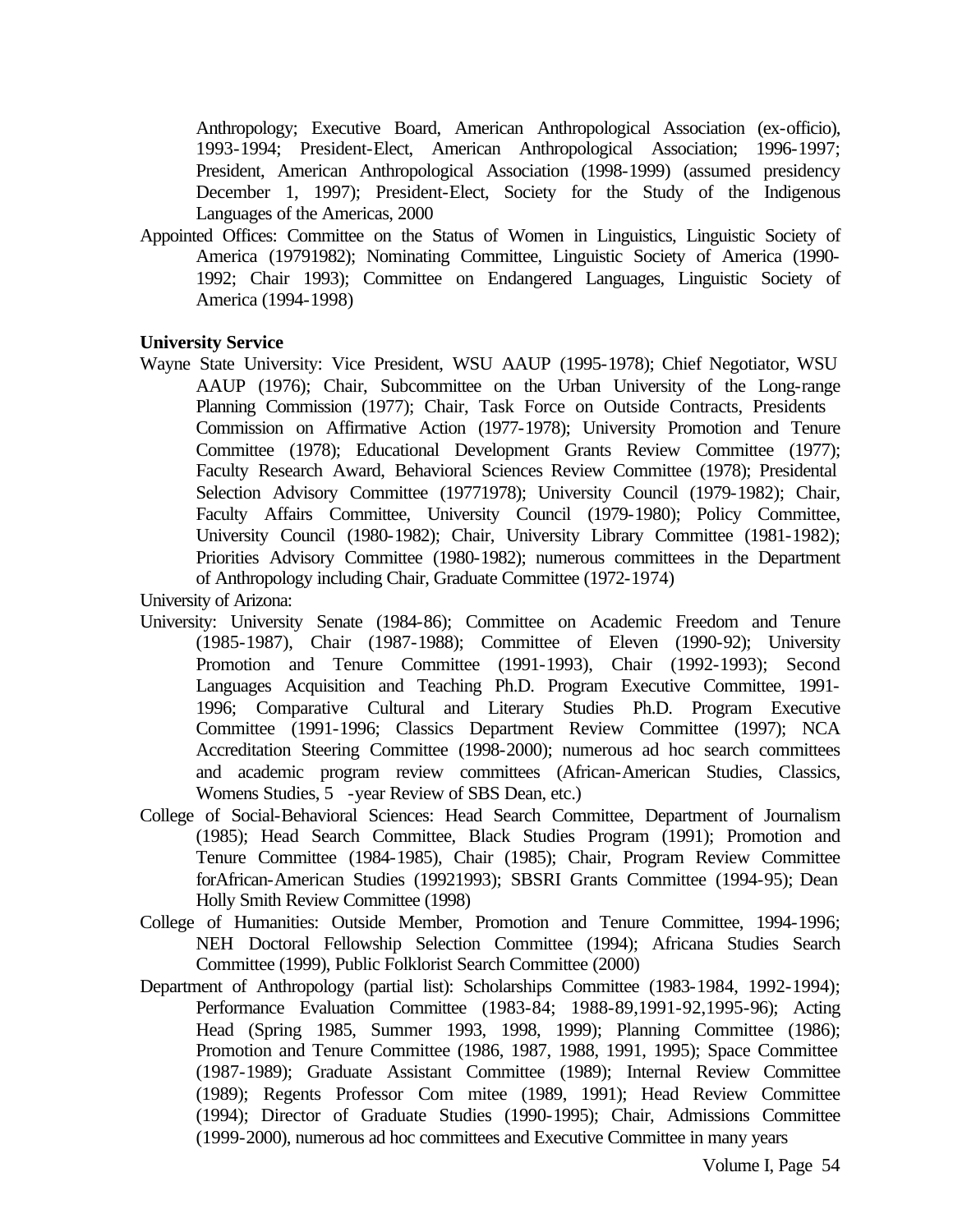Department of Linguistics: Promotion and Tenure Committee (1989-1990, 1992, 1994); Acting Head (1986-1988), several committees for promotion and tenure (Archangeli, Hammond, Jelinek, Zepeda)

#### **Publications:**

Books:

- 1973 *Muluwetam: The First People* (with Roscinda Nolasquez). Banning, CA: Malki Museum Press
- 1986 *Speaking Mexicano* (with Kenneth C. Hill). Tucson, AZ: University of Arizona Press.
- 1993 *Responsibility and Evidence in Oral Discourse* (co-edited with Judith T. Irvine). Cambridge: Cambridge University Press.
- 1997 *The Life of Language: Papers in Linguistics in Honor of William Bright* (Co-edited with P. J. Mistry and Lyle Campbell). Berlin: Mouton de Gruyter.
- 1999 *Hablando Mexicano* (with Kenneth C. Hill). Trs. Jose Antonio Flores Farfán and Gerardo López Cruz. México: CIESAS/INI (Translation of *Speaking Mexicano* (1986 above) with my editorial input).

Articles:

- 1967 Linguistic history of the Cupeño (with William Bright). In D. H. Hymes and W. Biddle, eds., *Studies in Southwestern Ethnolinguistics,* pp. 352-39 1. The Hague: Mouton and Company.
- 1968 Stress in the Cupan languages (with Kenneth C. Hill). *International Journal of American Linguistics* 34:233-241.
- 1969 Volitional and non-volitional verbs in Cupeño. In R. I. Binnick et al., eds., *Papers from the Fifth Regional Meeting of the Chicago Linguistic Society,* pp. 348-356. Chicago: Chicago Linguistic Society.
- 1970a A note on Uto-Aztecan color terminologies (with Kenneth C. Hill). *Anthropological Linguistics* 12:231-238.
- 1970b A peeking rule in Cupeño. *Linguistic Inquiry* 1:534-539.
- 1970c Language acquisition, foreign accent, and cerebral dominance revisited. *Language Leaming* 20:237-248.
- 1971 The linguist as imperialist. *New University Thought* 7:16-20.
- 1972a On the evolutionary foundations of language. *American Anthropologist* 74:308-317. (Reprinted 1973: Warner Module no. 301, pp. 1-20, Warner Lambert Incorporated; 1978, In Noel Kron, ed., *Human Biology,* New York: Holt, Rinehart and Winston.)
- 1972b Cupeño lexicalization and language history. *International Journal of American Linguistics* 38:161-172.
- 1973 Subordinate clauses and language function. In C. Corum et al., eds., *You Take the High Node and Ill Take the Low Node,* pp. 33-52. Chicago: Chicago Linguistic Society.
- 1974a Possible continuity theories of language. *Language* 50:134-150.
- 1974b Hominid proto-linguistic capacities. In R. Wescott et al., eds., *Language Origins,* pp. 185-195. Washington, DC: Linstok Press.
- 1977a Wolves, birds, apes, and humans: toward a continuity theory of language. *Sign Language Studies* 14: 21-58.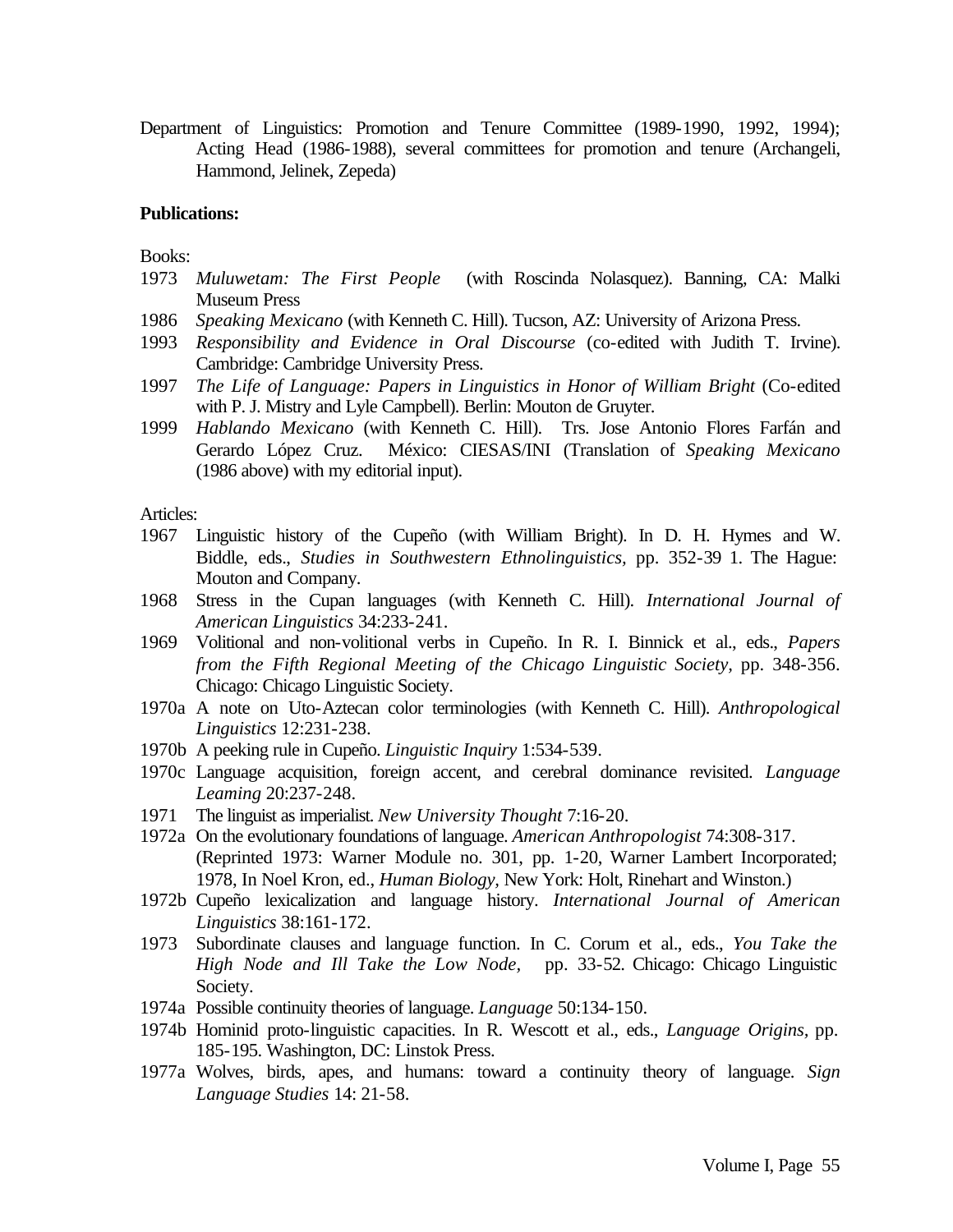- 1977b Language death and relexification in Tlaxcalan Nahuatl (with Kenneth C. Hill). *International Journal of the Sociology of Language* 12:55-70 (also in *Linguistics* No. 191:55-70)
- 1978a Honorific usage in modern Nahuatl (with Kenneth C. Hill). *Language* 54:123-155.
- 1978b Language contact systems and ancient human adaptations. *Journal of Anthropological Research* 34:1-26.
- 1978c Apes and Language. *Annual Review of Anthropology* 7:89-112. (Reprinted 1980: T. A. Sebeok and J. Umiker-Sebeok, eds., *Speaking of Apes: A Critical Anthropology of Two-Way Communication with Man.* New York: Plenum Press)
- 1979 Language death, language contact, and language evolution. In S. A. Wurm and W. McCormack, eds., *Approaches to Language,* pp. 45-78. The Hague: Mouton and Company.
- 1980a Culture shock, positive face, and negative face: Being polite in Tlaxcala. *Central Issues in Anthropology* 2(1):1-14.
- 1980b Metaphorical switching in modem Nahuatl: Change and contradiction (with Kenneth C. Hill). In J. Kreiman and A. E. Ojeda, eds., *Papers from the Sixteenth Regional Meeting of the Chicago Linguistic Society,* pp. 121-133. Chicago: Chicago Linguistic Society.
- 1980c Mixed grammar, purist grammar, and language attitudes in modern Nahuatl (with Kenneth C. Hill). *Language in Society* 9:321-348.
- 1981a Variation in relative clause construction in modern Nahuatl (with Kenneth C. Hill). In F. Karttunen, ed., *Nahuatl Studies in Memory of Francisco Horcasitas; Texas Linguistic Forum* 18:89-104.
- 1981b Regularities in vocabulary replacement in modem Nahuatl (with Kenneth C. Hill). *International Journal of American Linguistics* 47:215-226.
- 1982a Gender ambiguity and class stereotyping in the Mexican fotonovela (with Carole Browner). *Studies in Latin American Popular Culture* 1(1):43-64.
- 1982b The vernacular remodelling of national and international languages (with David Coombs). *Applied Linguistics* 3:224-234.
- 1983 Language death in Uto-Aztecan. *International Journal of American Linguistics* 49:258-276.
- 1985a On the etymology of Classical Nahuatl *teek<sup>w</sup> -tli* lord, master. *International Journal of American Linguistics* 51:451-453.
- 1985b Murder in *Valle de Lágrimas. Studies in Latin American Popular Culture* 5:67-83. (Winner of Carlos and Guillermo Vigil Prize for best paper in Volume 5)
- 1985c The grammar of consciousness and the consciousness of grammar. *American Ethnologist* 12:725-737. (Reprinted 1995 in B. G. Blount, ed., *Language, Culture, and Society: A Book of Readings* (Second Edition), pp. 398-414. Prospect Heights, IL: Waveland Press; Reprinted 1995 in D. Brenneis and R. Macaulay, eds., *The Matrix of Language:*

*Contemporary Linguistic Anthropology.* Boulder, CO: Westview Press.)

- 1985d Human dialect and language differentiation. Comment on M. Baker and M. Cunningham, The biology of bird song dialects. *Behavioral and Brain Sciences* 8:107-108.
- 1986 Variable developments of modern Mexicano *-axca* possession (with Ke nneth C. Hill). *International Journal of American Linguistics* 52:404-410.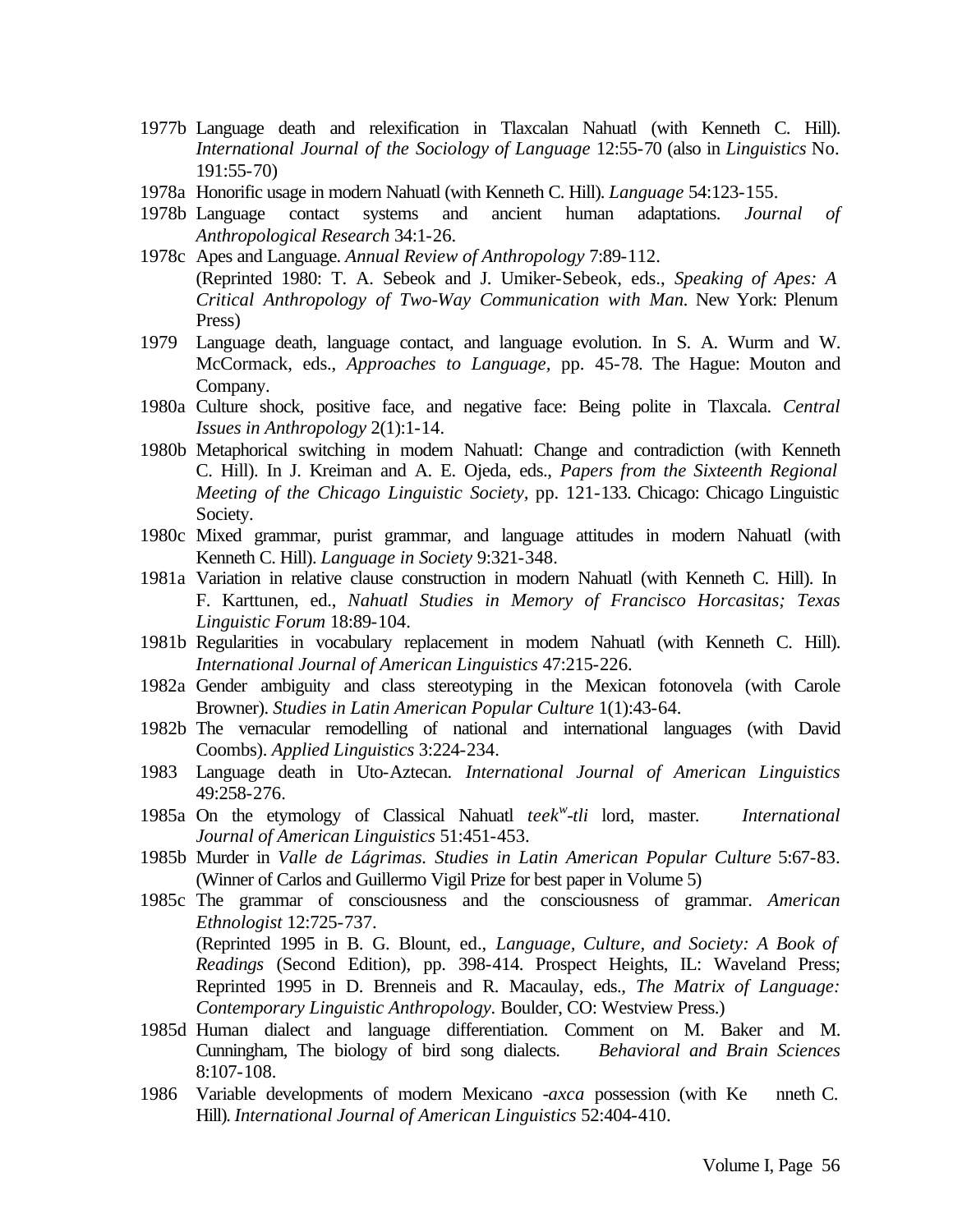- 1987a Spanish as a pronominal argument language: The Spanish interlanguage of Mexicano speakers. In P. Saka, ed., *Coyote Papers* 6:68-90.
- 1987b Womens speech in modem Mexicano. In S. U. Philips, S. Steele, and C. Tanz, eds., *Language, Sex, and Gender in Comparative Perspective,* pp. 121-160. Cambridge University Press.
- 1988a Language, culture, and world view. In F. Newmeyer, ed., *Linguistics: The Cambridge Survey* Volume IV: *Language: The Sociocultural Context,* pp. 14-36. Cambridge University Press. (Reprinted as Lingua, cultura e visione del Mondo in Barbara Turchetta, ed., *Introduzione alla linguistica antropologica,* pp. 25-54. Milano: Mursia, 1996)
- 1988b Ambivalent language attitudes in modem Nahuatl. In E. Hamel, Y. Lastra de Suárez, and H. Muñoz, eds., *Sociolingüística latinoamericana,* pp. 77-100. México: UNAM.
- 1989a Language, genuine and spurious. In P. V. Kroskrity, ed., *On the Ethnography of Communication: the Legacy of Sapir, Other Realities* (Volume 8). Los Angeles: UCLA Department of Anthropology.
- 1989b Relativization in obsolescent and non-obsolescent languages. In N. Dorian, ed., *Investigating Obsolescence,* pp. 149-164. Cambridge University Press.
- 1989c The role of theory in linguistic description (Conference Report). *Current Anthropology* 30:119-123.
- 1990a Weeping as a metasignal in a Mexicano womans narrative. In E. B. Basso, ed., *Native Latin American Cultures Through Their Discourse,* pp. 29-50. Bloomington, IN: Indiana University Folklore Institute. (Also in *Journal of Folklore Research,* 1 and 2:29-50).
- 1990b Listening in on the struggle for the New World. In E. A. Schultz and R. H. Lavenda, *Cultural Anthropology: A Perspective on the Human Condition,* pp. 112-113.
- 1990c The cultural (?) context of narrative involvement. In B. Music, R. Graczyk, and C. Wiltshire, eds., *Papers from the 25th Regional Meeting of the Chicago Linguistic Society, Part Two: Parasession on Language in Context,* pp. 138-156. Chicago: Chicago Linguistic Society.
- 1991a In neca gobierno de Puebla. In J. Sherzer and G. Urban, eds., *Nation-States and Indians in Latin America,* pp. 72-94. Austin: University of Texas Press.
- 1991b La situation des langues indigènes aux États Unis (with Ofelia Zepeda). *Diogène* 153:5 1 -71 (Reprinted in English, Spanish, Chinese, and Russian issues of the journal) (Reprinted as The condition of Native American languages in the United States, in R. H. Robins and E. M. Uhlenbeck, eds., *Endangered Languages,* pp. 135-156. Oxford: Berg Publishing, 1992)
- 1992a The flower world of Old Uto-Aztecan. *Journal of Anthropological Research* 48:117- 144.
- 1992b Today there is no respect: Nostalgia, respect, and oppositional discourse in Mexicano (Nahuatl) language ideology. *Pragmatics* 2(3):263-280.
- 1992c Language and world view (with Bruce Mannheim). *Annual Review of Anthropology* 21:381-406.
- 1992d Derived words in Tohono Oodham (with Ofelia Zepeda). *International Journal of American Linguistics* 59:355-404.
- 1993a Introduction: Responsibility and evidence in oral discourse (with Judith T. Irvine). In J. H. Hill and J. T. Irvine, eds., *Responsibility and Evidence in Oral Discourse,* pp. 1- 23. Cambridge University Press.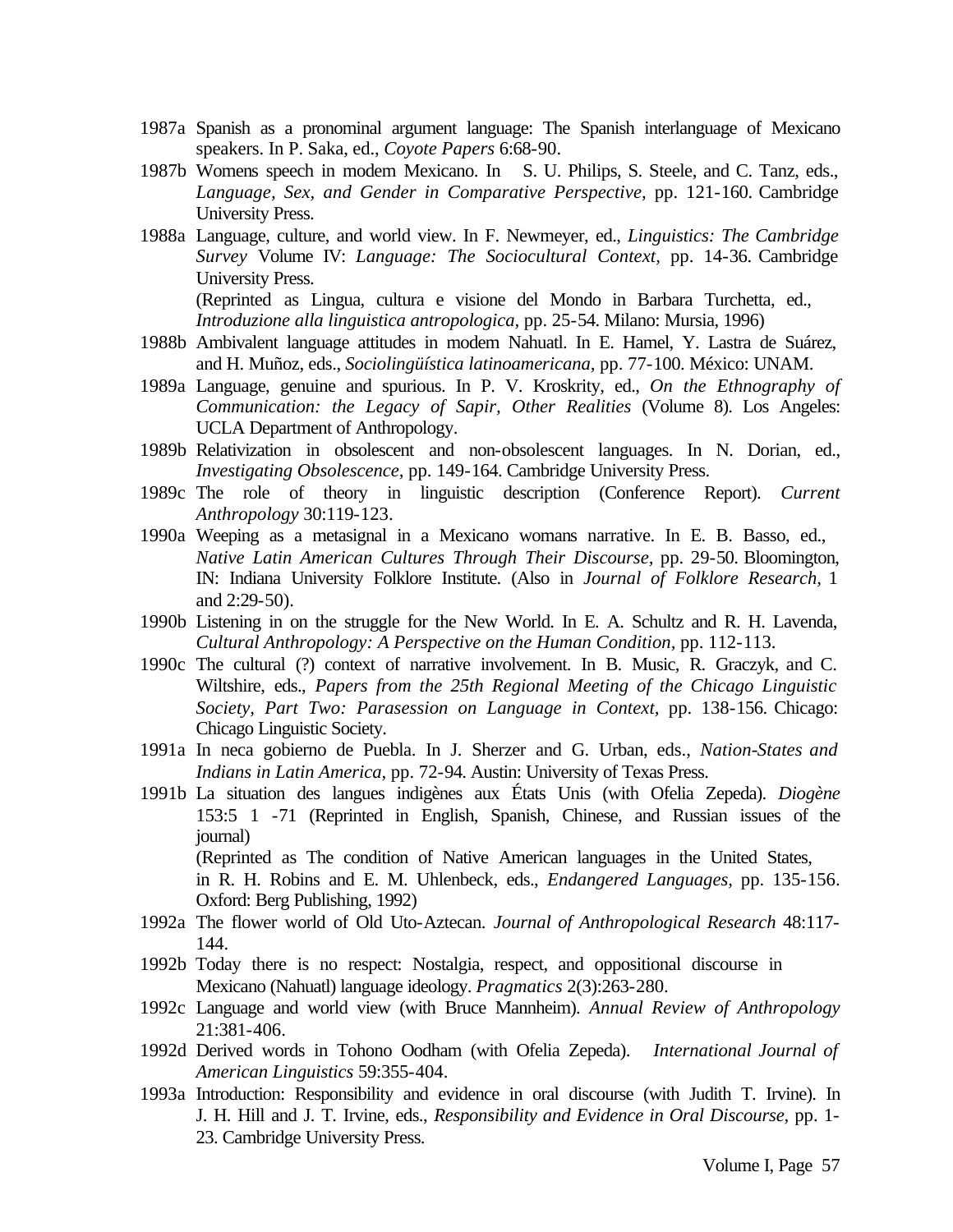- 1993b Mrs. Patricios trouble (with Ofelia Zepeda). In Hill and Irvine, eds., pp. 197 -225.
- 1993c Formalism, functionalism, and the discourse of evolution. In W. A. Foley, ed., *The Role of Theory in Linguistic Description,* pp. 437-455. Berlin: Mouton de Gruyter.
- 1993d Hasta la vista, baby: Anglo Spanish in the American Southwest. *Critique of Anthropology* 13:145-176.
- 1993e Uto-Aztecan languages. In J. E. Cooke, ed., *Encyclopedia of the North American Colonies,* Volume 111, pp. 44-47. New York: Charles Scribners Sons (Commissioned article)
- 1993f Is there a modular faculty of social cognition, and what could be in it? In *Workshop on Language, Cognition, and Computation,* pp. 61-78. Barcelona: Fundació Catalana per a la Recerca and Institut d Estudies Catalans.
- 1993g Is it really No problerno? In R. Queen and R. Barrett, eds., *SALSA I: Proceedings of the First Annual Symposium about Language and Society Austin. Texas Linguistic Forum* 33:1-12.
- 1993h Structure and practice in language death. In K. Hyltenstarn and A. Viberg, eds., *Progression and Regression in Language,* pp. 68-93. Cambridge University Press.
- 1994a Comment on Cecil H. Brown, Lexical acculturation in Native American languages. *Current Anthropology* 35:109-110.
- 1994b Tohono Oodham plurals (wi th Ofelia Zepeda). In G. López Cruz and J. L. Moctezuma Zarnarrón, eds., *Estudios de lingüística y sociolingüística,* pp. 13-69. Hermosillo, Sonora: Universidad de Sonora.
- 1994c Fast and slow in Tohono Oodham. In Z. Estrada, ed., *II Encuentro sobre Lingüística en el Noroeste,* pp. 249-268. Hermosillo, Sonora: Universidad de Sonora.
- 1995a Speaking Mexicano in the Malinche Volcano region of Tlaxcala and Puebla. In C. MacKay, ed., *Investigaciones lingüísticas en Mesoamérica,* pp. 87-108. México: UNAM.
- 1995b The terror of Montezuma: Aztec history, vantage theory, and the category of person (with Robert E. MacLaury). In J. R. Taylor and R. E. MacLaury, eds., *Language and the Cognitive Construal of the World,* pp. 277-330. Berlin: Mouton de Gruyter.
- 1995c Junk Spanish, covert racism, and the (leaky) boundary between public and private spheres. *Pragmatics* 5:197-212.
- 1995d The voices of Don Gabriel. In B. Mannheim and D. Tedlock, eds., *The Dialogic Emergence of Culture,* pp. 96-147. Urbana, IL: University of Illinois Press.
- 1995e Mock Spanish: A site for the indexical reproduction of racism in American English. Electronic Document. Language and Culture site. http://www.languageculture.org/colloquia/symposia.
- 1996a Languages on the land: Adaptation and the structure of regional variation in some Native American languages. The David Skomp Distinguished Lecture in Anthropology, Indiana University. Bloomington, IN. (published as pamphlet and distributed)
- 1996b El flujo de aire ingresivo en Tohono Oodham. In Z. Estrada Fernández, M. Figueroa Esteva, and G. López Cruz, eds. *Tercer Encuentro de Lingüística en el Noroeste: Memorias,* Tomo 1: *Lenguas Indígenas.* Volumen 2, pp. 405-442. Hermosillo, Son.: Editorial Unison.
- 1997a Do apes have language? In *Research Frontiers in Anthropology,* C. R. Ember and M. Ember, eds. Volume 4: *Ethnology, Linguistic Anthropology, The Study of Social Problems,* pp. 114-132. Englewood Cliffs, NJ: Prentice-Hall.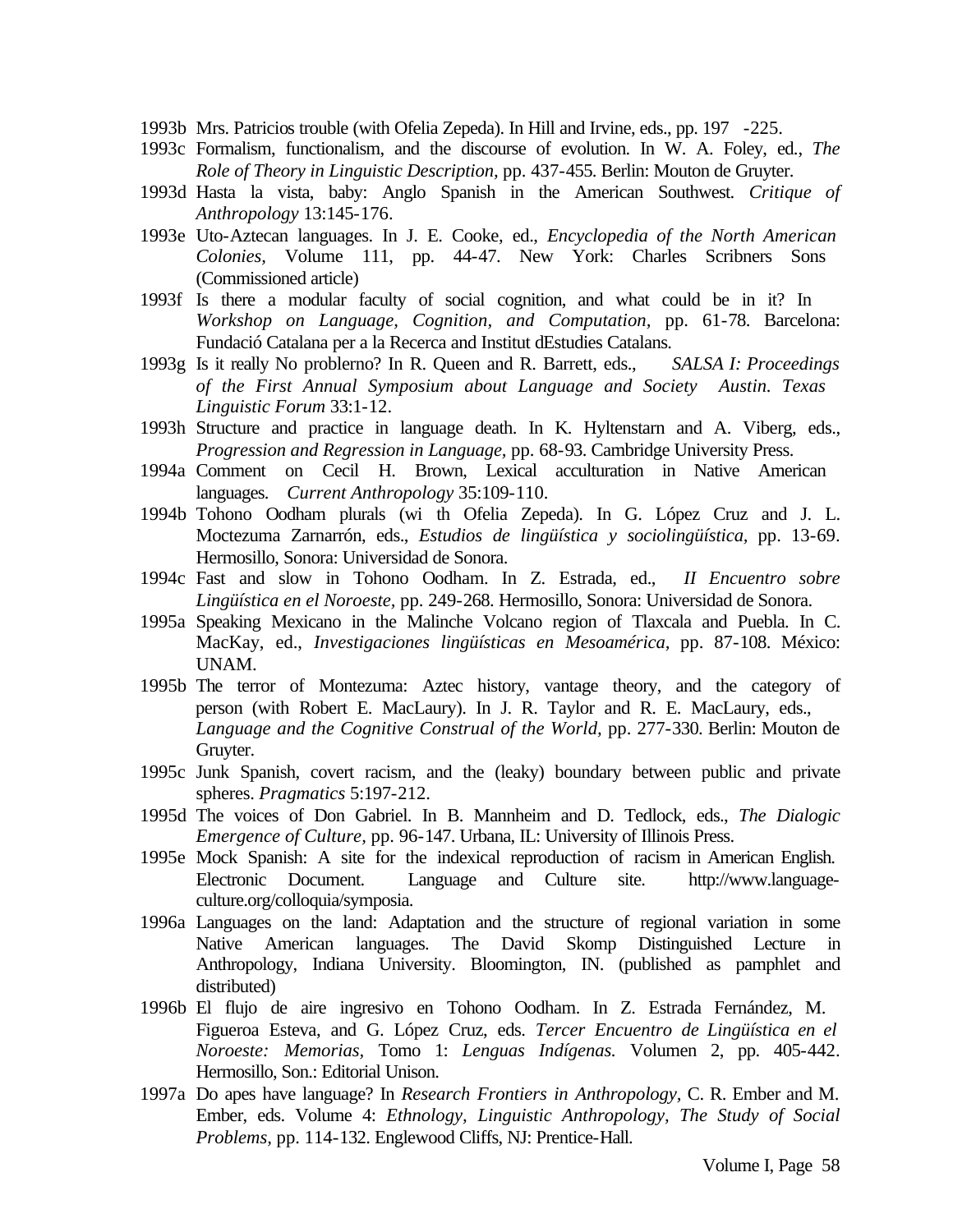- 1997b The meaning of linguistic diversity: Knowable or unknowable? *Anthropology Newsletter* 38(1[January]):9-10.
- 1997c The revenge of Huitzilopochtli. In *The Life of Language: Studies in Linguistics in Honor of William Bright,* J. Hill, P. J. Mistry, and L. Campbell, eds. Berlin: Mouton de Gruyter.
- 1997d Culture influencing language: Plurals of Hopi kin terms in comparative UtoAztecan perspective (with Kenneth C. Hill). *Journal of Linguistic Anthropology* 7:166-180 [journal appeared in 1998].
- 1998 [journal issue dated 1993, submitted 1997] Spanish in the indigenous languages of Mesoamerica and the Southwest: Beyond stage theory to the dynamics of incorporation and resistance. *Southwest Journal of Linguistics* 12(1-2): 87-108.
- 1998b Tepimans, Yumans, and other Hohokam (with David Leedom Shaul). *American Antiquity* 63:375-396.
- 1998c Tohono Oodham (Papago) plurals (with Ofelia Zepeda). *Anthropological Linguistics* 40:1-42. [Same title as 1994b, but a very different paper.]
- 1998d Race, racism, and the unity of anthropology. Distinguished Lecture presented at the 76th Annual Meeting of the Central States Anthropological Society, Kansas City, MO, April 1998. *The Central States Anthropological Society Bulletin* 34 (1):12-25.
- 1998e Don Francisco Márquez survives: A meditation on monolingualism. *International Journal of Sociolinguistics* No. 132: Special Issue on Indigenous language use and change in the Americas, T. L. McCarty and O. Zepeda, eds., pp. 167 -182.
- 1998f Introducción, pp. i-iv in *Pima Bajo,* by Zarina Estrada Fernández. *Archivo Lingüístico.* México, DF: UNAM.
- 1998g Language, race, and White public space. *American Anthropologist.* 100(3):680-689. (Reprinted in *Linguistic Anthropology: A Reader*, Alessandro Duranti, ed. Oxford: Blackwell Publishers).
- 1998h (appeared 2000) (with Ofelia Zepeda) Collaborative sociolinguistic research among the Tohono O'odham. In Larry Evers and Barre Toelken, eds., Native American Oral Traditions: Collaboration and Interpretation. Special Issue of *Oral Traditions* 13(1):1130-156.
- 1998i "Today there is no respect:" Nostalgia, respect, and oppositional discourse in Mexicano (Nahuatl) language ideology. In Bambi B. Schieffelin, Kathryn A. Woolard, and Paul V. Kroskrity, eds. *Language Ideologies, Practice and Theory*, pp. 68-86. Oxford University Press (revision of 1992b).
- 1999a The meaning of writing and text in a changing Americanist tradition. In *Rethinking the Americanist Tradition,* Regna Darnell and Lisa Valentine, eds., pp. 181-194. Toronto: University of Toronto Press.
- 1999b Styling locally, styling globally: What does it mean? *Journal of Sociolinguistics* 3/4:543-557.
- 1999c (with Ofelia Zepeda) Language, gender, and biology: Pulmonic Ingressive Airstream in Tohono Oodham Womens Speech. *Southwest Journal of Linguistics* 18:15-40.
- 1999d (with Kelley Hays-Gilpin) The flower world in prehistoric southwest material culture. *Journal of Anthropological Research* 55:1-37.
- 1999e Dating the breakup of Southern Uto-Aztecan. In J. L. Moctezuma Zamarrón and J. H. Hill, eds. *Avances y Balances de Lenguas Yutoaztecas: Homenaje a Wick R. Miller*. Special Issue of *Noroeste de Mexico* (CD-ROM). Hermosillo, Son: Centro INAH Sonora.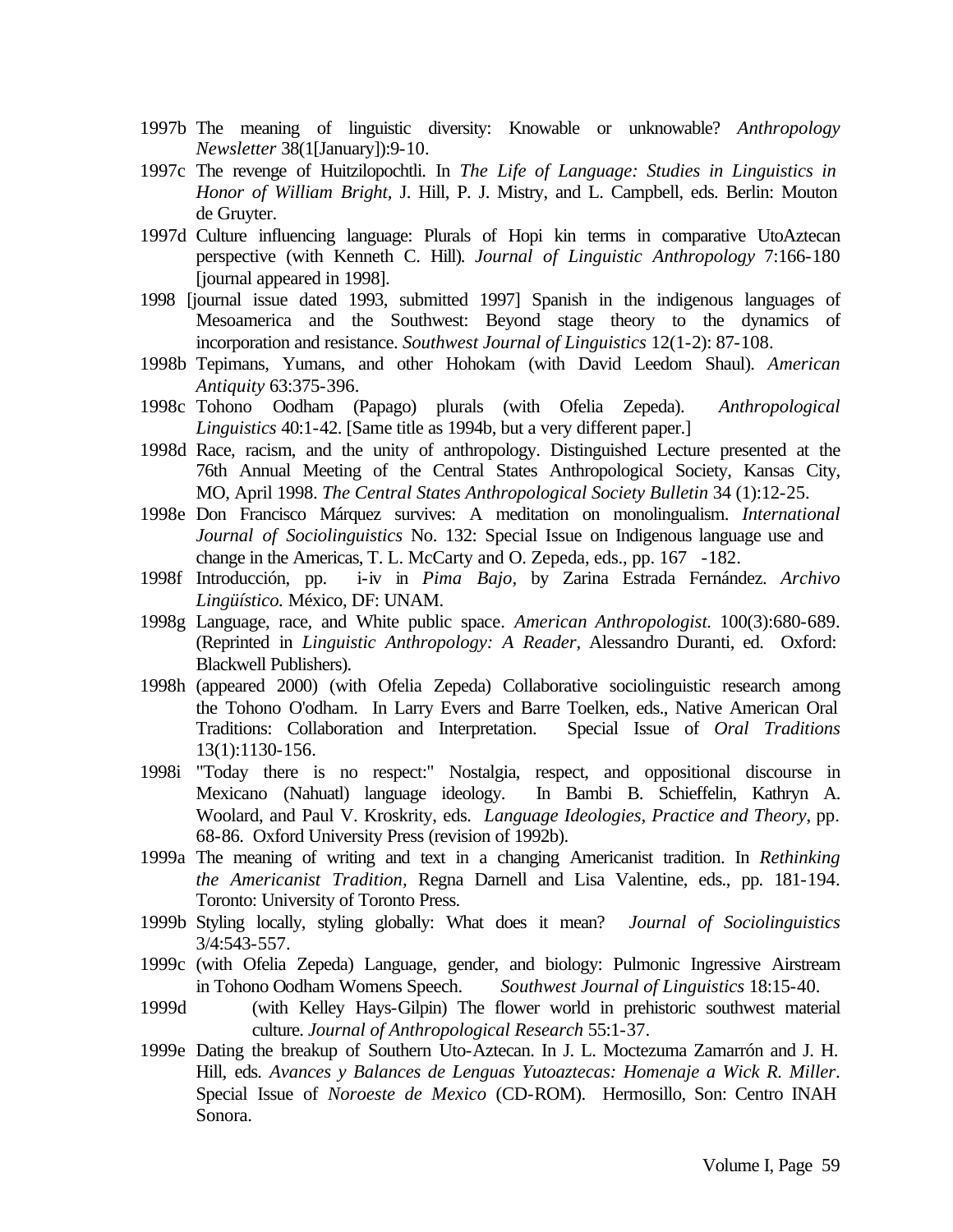- 1999f Tohono Oodham: Sumario de algunos estudios. In J. L. Moctezuma Zamarrón and J. H. Hill, eds. *Avances y Balances de Lenguas Yutoaztecas: Homenaje a Wick R. Miller.* Special Issue of *Noroeste de Mexico* (CD-ROM). Hermosillo, Son: Centro INAH Sonora.
- 1999g Lenguaje e identidad en la frontera. In José Luis Moctezuma and María Elisa Villalpando, eds. *Antropología de la Identidad e Historia en el Norte de Mexico, Homenaje a Alejandro Figueroa Valenzuela*, pp. 50-56. Special Issue of *Noroeste de Mexico*. Hermosillo, Son: Centro INAH Sonora.
- 1999h Syncretism. In *Language Matters in Anthropology: A Lexicon for the Millennium*, Alessandro Duranti, ed. Special issue of *Journal of Linguistic Anthropology* 9 (1- 2):244-46.
- 2000a Read my article: Language ideology and the overdetermination of promising in American presidential politics. In Paul V. Kroskrity, ed., *Regimes of Language,* pp. 259-292. Santa Fe, NM: SAR Press.
- 2000b Don Francisco Márquezs Story. In *Native Latin American Discourse,* J. Sherzer and K. Sammons, eds. Washington, DC: Smithsonian Institution Press.
- 2000c (With Kelly Hayes-Gilpin). The flower world in prehistoric Southwest material culture. In Michelle Hegmon, ed. *The Archaeology of Regional Interaction*, pp. 411- 428. Boulder: University Press of Colorado.
- 2000d Don Francisco Marquez's story. In *Translating Latin American Verbal Art: Ethnopoetics and Ethnography of Speaking*. Kay Sammons and Joel Sherzer, eds., pp. 1-12. Washington, DC: Smithsonian Institution Press.
- 2000e Marked and unmarked plural nouns in Uto-Aztecan (with Kenneth C. Hill). In Eugene H. Casad and Thomas L. Willett, eds. *Uto-Aztecan: Structural, Temporal, and Geographic Perspectives*. *Papers in Memory of Wick R. Miller by the Friends of Uto-Aztecan*, pp. 241-76. Hermosillo, Son: Editorial Unison.
- 2000f Languages on the land. In *Language, Archaeology, and History,* J. Terrell, ed. , pp. 257-282. Westport, CT: Bergin and Garvey. (Revision of 1996a)
	- 2000g The features ROUND and LABIAL in Tohono O'odham. In Andrew Carnie, Eloise Jelinek, and Mary Ann Willie (eds)., *Papers in Honor of Ken Hale* (*Working Papers in Endangered and Less Familiar Languages 1)*, pp. 189-198. Cambridge, MA: MITWPL.
- 2001. The racializing function of language panics. In Roseanne Dueñas Gonzalez, with Ildiko Melis, ed. *Language Ideologies: Critical Perspectives on the Official English Movement.* Volume 2, *History, Theory, and Policy,* pp. 245-267. New York: National Council of Teachers of English.
- 2001. Mock Spanish, Covert racism and the (leaky) boundary between public and private spheres. In Susan Gal and Kathryn Woolard (eds.), *Languages and Publics: The Making of Authority*, pp. 83-102. Manchester St. Jerome Publishing (revision of 1995c).
- 2001. Linguistic dimensions of language attrition. In Luisa Maffi, ed. *On Biocultural Diversity: Linking Language, Knowledge, and the Environment*, pp. 175-189. Washington, DC: Smithsonian Institution Press.
- 2001. Questions, comments, and enthusiastic praise. In S. Trechter and M. Bucholtz (eds.), *Realtime Discourses of Whiteness*. *Journal of Linguistic Anthropology* 11(1):79--83.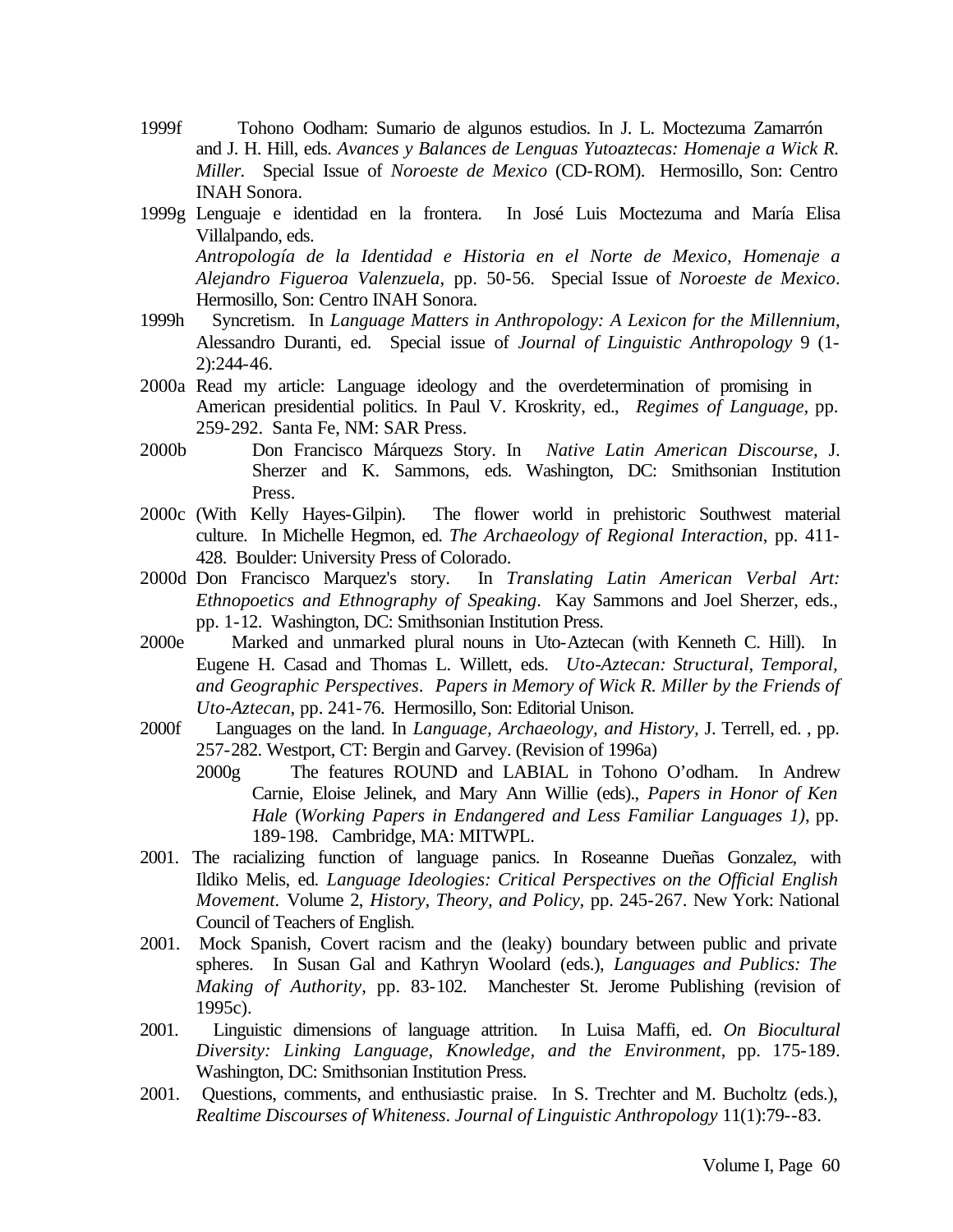2001. Proto-Uto-Aztecan: A community of cultivators in central Mexico? *American Anthropologist* 103 (4):913-34.

In Press:

Anthropological linguistics. Commissioned for *Encyclopedia Americana.* (\*This must have appeared but I haven't seen it).

Anthropological linguistics. Commissioned for *Encyclopedia Brittanica* (final revision submitted July 2000).

- From the life of Hawk Feather: The Bear Episode (Cupeño). To appear in *A California Indian Reader,* H. Luthin, ed. Berkeley and Los Angeles: University of California Press.
- Los rasgos redondo y labial en tohono o'odham. To appear in *Memoria del V Encuentro Internacional de Lingüística en el Noroeste*. Hermosillo: Universidad de Sonora
- Mock Spanish, bad Spanish, and complex inference (with Daniel Goldstein). To appear in a special issue of *Textus*, Giuseppina Cortese and Dell H. Hymes, eds. (Submitted January 2001)

Archaeology and Anthropology. To appear in a volume edited by Deborah Nichols. (2001)

- Mocking Spanish from above and below. To appear in a volume in memory of Kenneth Pike, edited by Mary Ruth Wise and Thomas Headland. Dallas, TX: Summer Institute of Linguistics.(2001)
- (with Kenneth C. Hill) Word order type change and the penetration of Spanish *de* in Modern Nahuatl. To appear in a special issue of *STUF* edited by Jose Antonio Flores F. (2001)
- Evaluating historical linguistic evidence for ancient human communities in the Americas. To appear in *Pioneers on the Land*, Michael Barton, ed. University of Arizona Press. (2001)
- Proto-Uto-Aztecan and the northern devolution. To appear in *Examining the Farming/Language Dispersal Hypothesis*, C. Renfrew, P. Bellwood, and K. Boyle, eds (?). Cambridge: McDonald Institute for Archaeological Research. (2001)

Submitted:

- 1999 Finding culture in narrative. For *How to Find Culture in Language*, edited by Naomi Quinn.
- 2000 Stories from the language wars: Narrative in Dell Hymes theory of linguistic inequality. To appear in a second edition of *Sociolinguistics: The Ethnography of Communication*, edited by John Gumperz.
- 2000 Water in Uto-Aztecan. Submitted for a Festschrift for Alexis Manaster-Ramer, Fabricio Cavoto, ed.
- 2001 Subject number, grammaticalization, and transitivity in Cupeño. To appear in a festschrift.

Review Articles:

1978a Origins of language. Review of *Apes and Language,* by E. Linden, and *The Origin and Evolution of Language,* by B. Stross. *Language in Society* 6:274-281.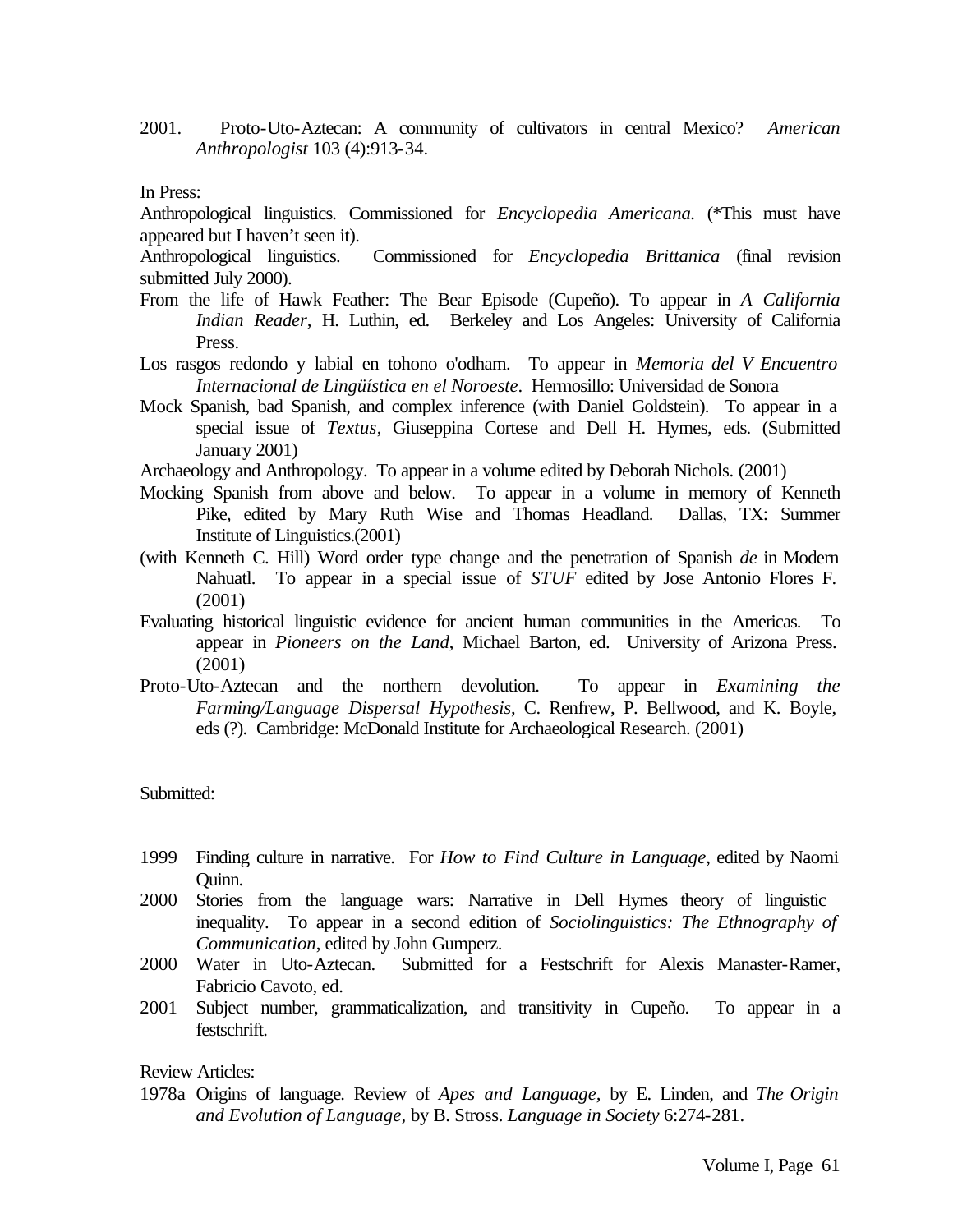- 1978b Review of *Origin and Evolution of Language and Speech,* S. Harnad, H. Steklis, and J. Lancaster, eds. Proceedings of the New York Academy of Sciences 280 (with Robert Most). *Language* 54:647-660.
- 1981a Death as a way of life. Review of *The Dying Community,* A. Gallaher and H. Padfield, eds., and *Language Death: The Life Cycle of a Scottish Gaelic Dialect,* by Nancy Dorian. *Reviews in Anthropology* 8(3):297-309.
- 1981b Review of *Language and Learning: The Debate between Jean Piaget and Noam Chomsky,* M. Piatelli-Palmarini, ed. *Language* 57:948-953.
- 1982 Review of *Fotonovela Rosa/Fotonovela Roja,* by Fernando Curiel. *Studies in Latin American Popular Culture* 1(1):252-257.
- 1984 Review of *Language Spread. Studies in Diffusion and Social Change,* R. L. Cooper, ed. *Language in Society* 13:81-87.
- 1985a Is a sociolinguistics possible? *Comparative Studies in Society and History* 27:461- 471.
- 1985b The refiguration of the anthropology of language. Review of *Problems in Dostoevskys Poetics,* by M. M. Bakhtin. *Cultural Anthropology* 1(1):89-102.
- 1989 Review of *Las áreas dialectales del náhuatl moderno,* by Yolanda Lastra de Suárez. *Language* 65:129-135.
- 1996 The fire is lit in Native California: Reviews of *Ararapíkva/Creation Stories of the People: Traditional Karuk Indian Literature from Northwestern California.* Julian Lang, ed. and trans. Berkeley: Heyday Books, 1994. 110 pp.; *Flutes of Fire: Essays on California Indian Languages.* Leanne Hinton, Berkeley: Heyday Books, 1994. 270 pp.; *The Way We Lived: California Indian Stories, Songs, and Reminiscences.* Malcolm Margolin, ed. Berkeley: Heyday Books/California Historical Society, revised edition, 1993. 247 pp. (with Darryl Babe Wilson). *American Anthropologist* 98:151-153.
- 2000 (with Kenneth C. Hill) Review of Silver and Miller *Native American Languages* and Campbell, *Native American Languages, Historical Linguistics*. *American Anthropologist* 102:161-163.

Brief Reviews:

- 1968a *The Southern Sierra Miwok Language,* by S. M. Broadbent. *Language* 44:181-1.
- 1968b *Field Linguistics,* by W. Samarin. *Language Learning* 17:216-218.
- 1970 *Aspects of Language,* by D. Bolinger and *Language and Symbolic Systems,* by Y. R. Chao. *Language* 46:667-671.
- 1976 *Dynamics of a Creole System,* by D. Bickerton. *Man* 11:144-145.
- 1978 *Pima and Papago Ritual Oratory: A Study of Three Texts/Oodham Ha Niokculida: Mamce Ab Waikk Haicu Amjed,* by D. M. Bahr. *International Journal of American Linguistics* 44:80-81.
- 1979 *The Individual in Northern Dene Thought and Communication: A Study in Sharing and Diversity,* by J. Christian and P. Gardner. *American Anthropologist* 81:143-144.
- 1981 *Anthropological Linguistics,* by N. Hickerson. *American Anthropologist* 81:143-144.
- 1982 *La enseñanza de español a los indígenas mexicanos,* by G. Bravo Ahuja. *International Journal of American Linguistics* 48:238-241.
- 1983 *Narrative, Literacy, and Face in Interethnic Communication,* by R. and S. Scollon. *American Anthropologist* 85:484-485.
- 1986 Fa. Berard Hailes *Navajo Coyote Tales* and *Hopi Coyote Tales/Istutuwutsi,* by E. Malotki and M. Lomatuwayma. *Anthropologica.*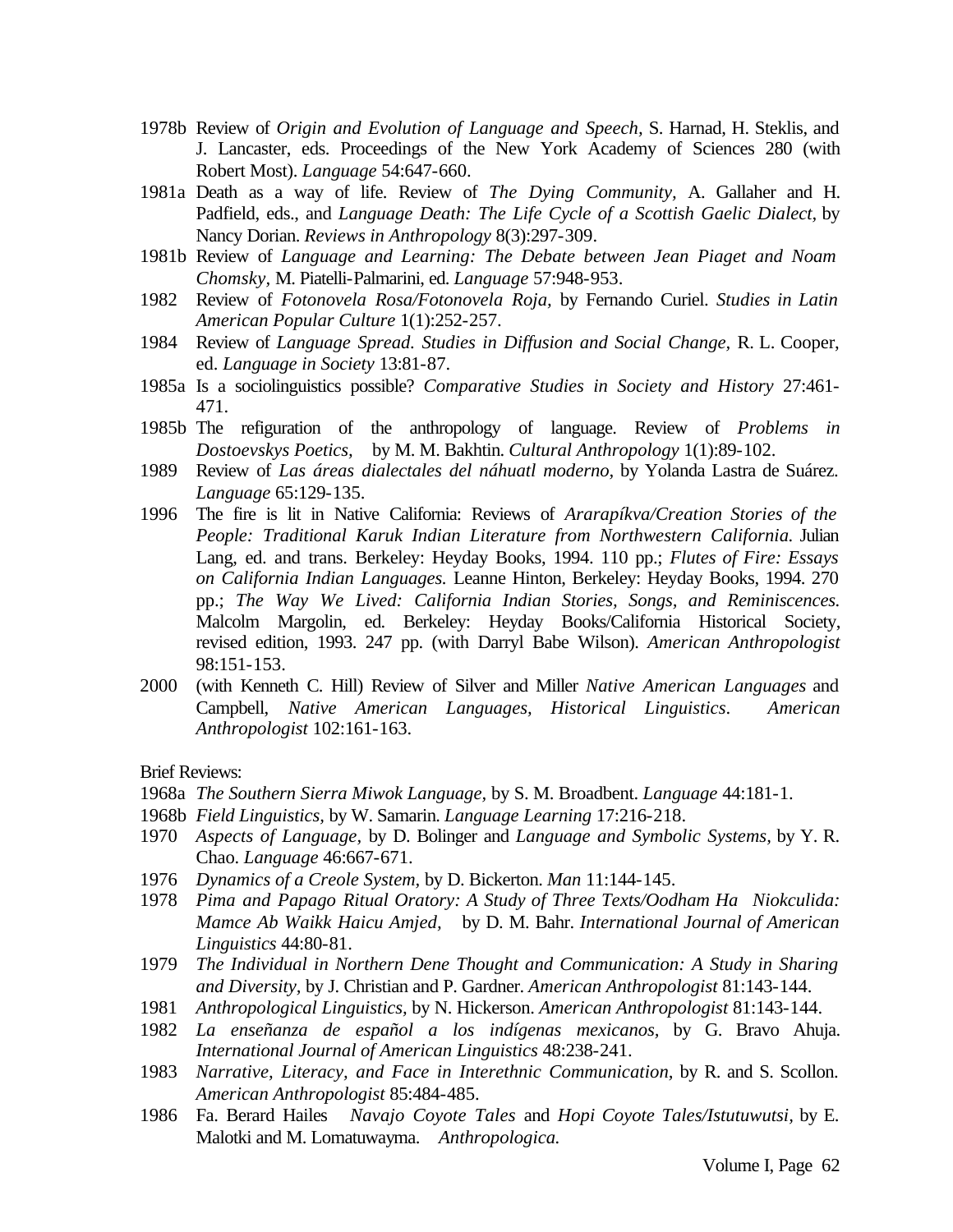- 1987a *Young Peoples Dyirbal,* by A. Schmidt. *American Anthropoogist* 91:479-480.
- 1987b *Learning How to Ask,* by C. Briggs. *American Anthropologist* 89:721-722.
- 1989 *Transformational Grammar,* by A. Radford. *American Anthropologist* 91:479-480.
- 1990 *Language Attrition in Progress,* B. Wellens et al., eds. *Language in Society.*
- 1990 *Competence in Performance,* by C. Briggs. *Journal of American Folklore.*
- 1990 *American Tongues,* a film. *American Anthropologist.*
- 1990 *Discursive Practices and Linguistic Meanings,* by H. V. Luong. *Journal of Linguistic Anthropology* 1(2):236-238.
- 1991 *Encyclopedia of Language,* N. Collinge, ed. *Language* 68:200-202.
- 1991 *Referential Practice,* by W. Hanks. *American Anthropologist.*
- 1993 *Reversing Language Shift,* by J. Fishman. *Journal of Linguistic Anthropology* 4:97- 98.
- 1993 *Grammatical Categories and Cognition* and *Language Diversity,* by J. A. Lucy. *Man* 28:823-824.
- 1994a (journal dated Fall 1991, review submitted Fall 1993) *A Reference Grammar of Southeastern Tepehuan,* by T. L. Willett. *Anthropological Linguistics* 33:321-323.
- 1994b *The Language of the Inkas Since the European Invasion,* by B. Mannheim. *American Ethnologist* 21:1084-1085.
- 1994c *On the Translation of Native American Languages,* B. Swann, ed. *American Indian Culture and Research Journal.*
- 1995a *Reflexive Language,* J. A. Lucy, ed. *Language in Society* 24:121-125.
- 1995b *Language, History, and Identity,* by P. Kroskrity. *American Indian Culture and Research Journal* 19(3).
- 1996 *Literacy, Emotion, and Authority: Reading and Writing on a Polynesian Atoll,* by Niko Besnier. *Journal of Anthropological Research* 52:504-506.
- 1997 *Language and Communicative Practice,* by W. Hanks. *American Ethnologist* 24:222- 223.
- 1997 *Sounds like Life,* Janis Nuckolls. *American Anthropologist* 99:192-193.
- 1998 *The Spectacle of History: Speech, Text, and Memory at the Iran-Contra Hearings,* by M. Lynch and D. Bogen. *American Joumal of Sociology* 103(4):1101-1103.
- 1999 Review of Gumperz and Levinson *Rethinking Linguistic Relativity* in *Language in Society* 28:439-443.
- 2000 Review of Norbert Francis, *Malintzin: Bilinguismo y alfabetizacion en la Sierra de Tlaxcala (Mexico). The Nahua Newsletter,* Number 30, November 2000, pp. 15-18.

#### **Papers Presented (Available on request)**

#### **Papers Presented:**

- 1963 Language size and population density in Highland New Guinea. Southwestern Anthropological Society, Riverside, CA
- 1969 Volitional and non-volitional verbs in Cupeño. Chicago Linguistic Society, Chicago, IL
- 1970 On the evolutionary foundations of language. Central States Anthropological Society, Bloomington, IN
- 1970 A note on the functions of primitive war. Central States Anthropological Society, Bloomington, IN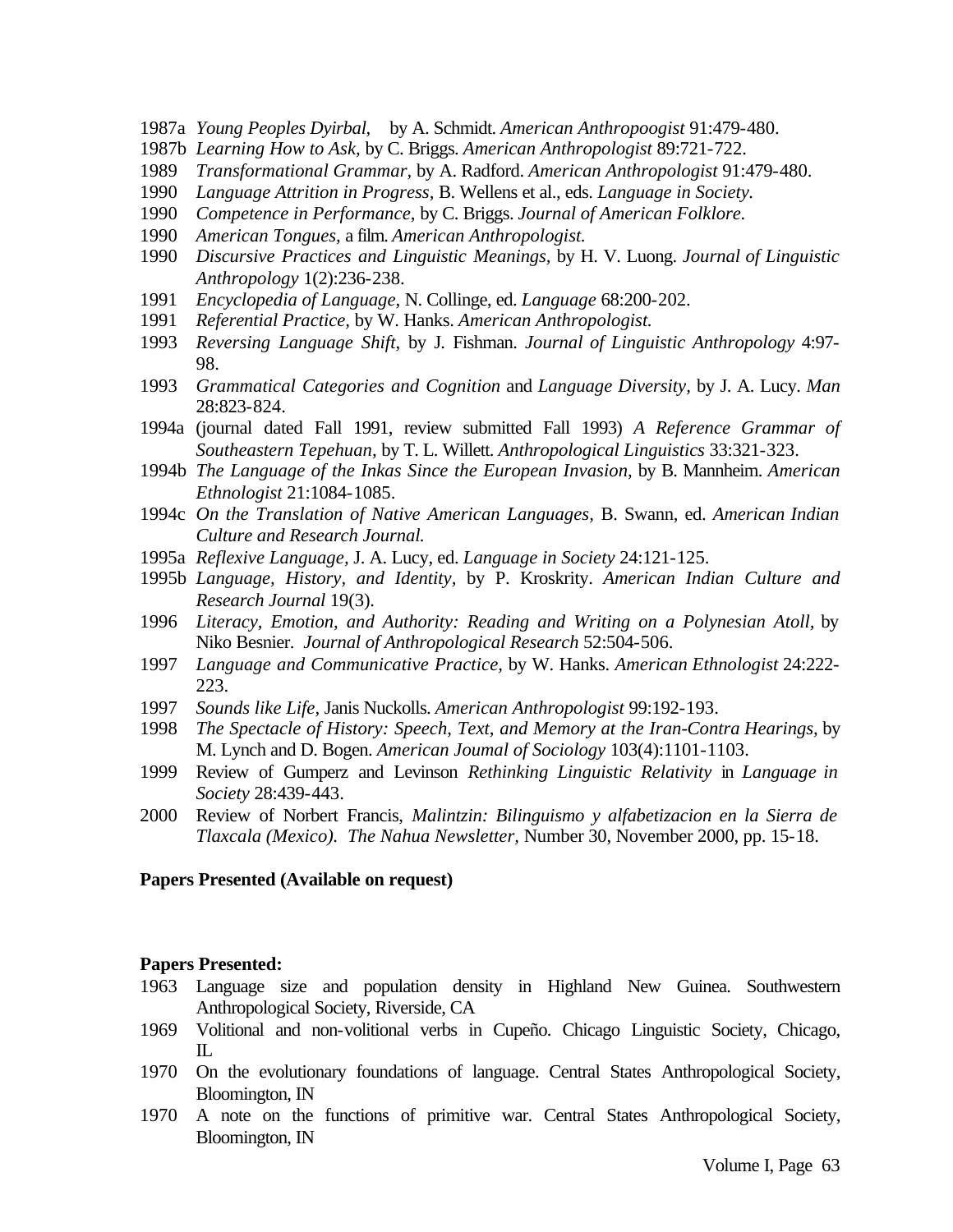- 1971 To cause to die in Cupeño. American Anthropological Association, New York City
- 1971 To cause to die in Cupeño. Department of Linguistics, Michigan State University, East Lansing, MI
- 1971 The linguist as imperialist. Central States Anthropological Society, Detroit, MI
- 1972 Evidence for a discontinuity theory of language. Central States Anthropological Society, Cleveland, OH
- 1972 New light on the origins of language. Womens Research Club, University of Michigan, Ann Arbor, MI
- 1972 Origins of Language. Psycholinguistics Program, University of Michigan, Ann Arbor, MI
- 1972 Language and ancient human population structures. American Anthropological Association, Toronto, ON, Canada
- 1973 Language death, language contact, and language evolution. International Congress of Anthropological and Ethnological Sciences, Chicago, IL
- 1973 Language death and language style. linguistics Colloquium, Wayne State University Honorific usage in modem Nahuatl (with Kenneth C. Hill) American Anthropological Association, Washington, DC
- 1977 The languages of power and solidarity: Language obsolescence in native America. Linguistics Atelier, University of Toronto, Toronto, ON, Canada (invited, funded)
- 1978 Mixed grammar, purist grammar, and language attitudes in modern Nahuatl. Michigan Linguistics Society, Rochester, MI
- 1978 Language shift in modern Nahuatl. Department of Lingustics, Michigan State University, East Lansing, MI (invited)
- 1979 Metaphorical switching in Tlaxcalan Nahuatl: Change and contradiction (with Kenneth C. Hill) International Conference on Social Psychology and Language, Bristol, England (invited)
- 1979 Culture shock, positive face, and negative face: Being polite in Tlaxcala. Central States Anthropological Society
- 1979 Variation in the construction of subordinate clauses in modern Nahuatl. Conference on non-English Language Variation in the New World, University of Louisville, Louisville, KY
- 1980 Metaphorical switching in Tlaxcalan Nahuatl (with Kenneth C. Hill). Chicago Linguistic Society Colloquium for January, 1980, Chicago, IL (invited, funded)
- 1980 Relative clauses in modern Nahuatl. Michigan Linguistic Society, Detroit, MI
- 1980 Gender ambiguity in the Mexican fotonovela (with Carole Browner). Popular Culture Association, Detroit, MI
- 1980 Language death in Uto-Aztecan. Symposium on Uto-Aztecan Historical Linguistics, Albuquerque, NM (invited)
- 1981 Role performance in the Mexican fotonovela. Conference on Popular Culture in Latin America, Las Cruces, NM/El Paso, TX/Ciudad Juárez, Chihuahua, México, March 5- 7
- 1981 The vernacular remodeling of international languages. International Association of Applied Linguistics, Symposium on Vernacular and International Languages. Lund, Sweden, August 10-14 (invited)
- 1982 Rhetoric of continuity in Nahuatl edmic designation. Central States Anthropological Society, Lexington, KY.
- 1982 Ambivalent language attitudes in modern Nahuatl. International Sociological Congress, Mexico City, August 16-21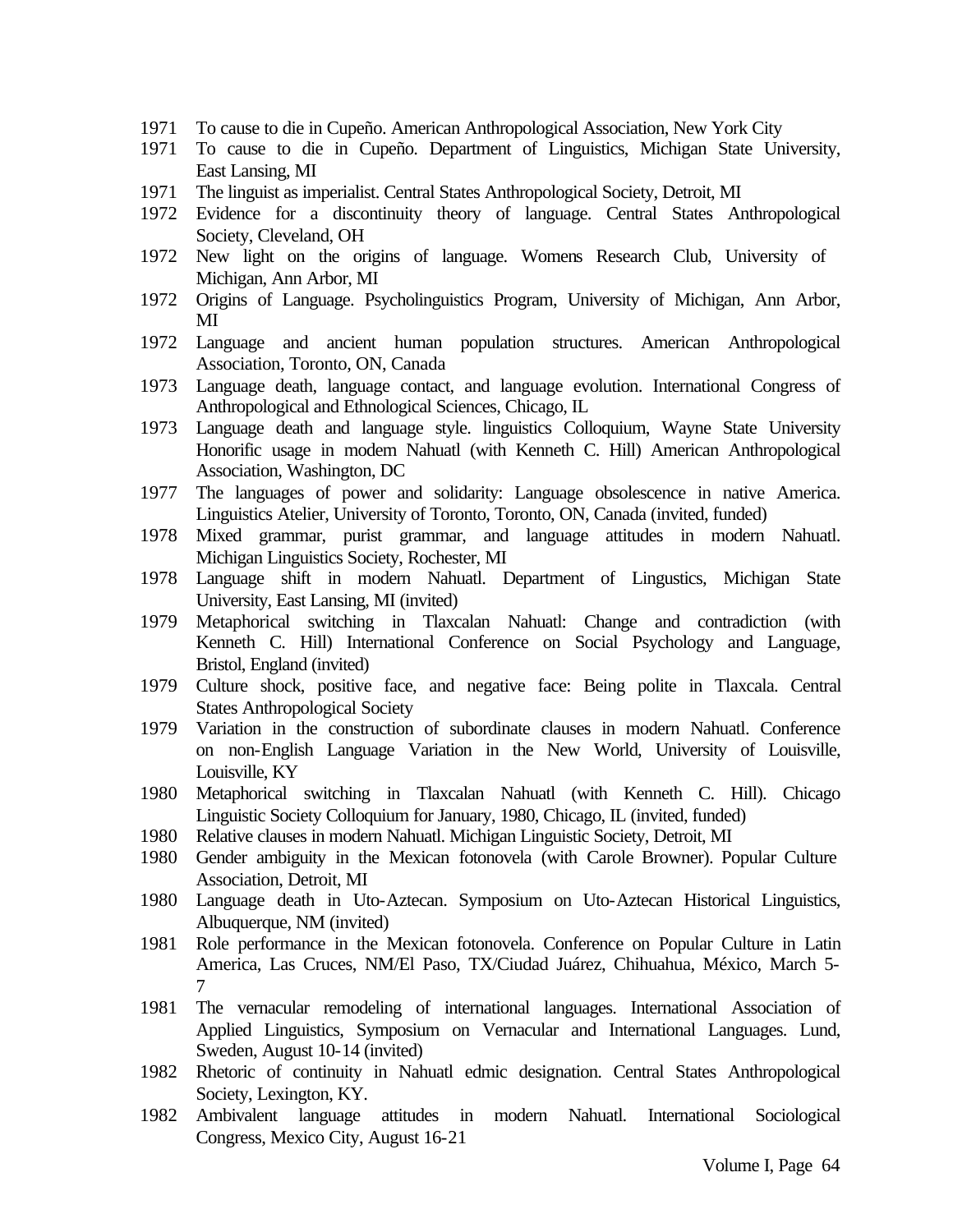- 1982 Reported speech in modern Nahuatl. American Anthropological Association, Washington, DC
- 1983 Linguistic lag, linguistic innovation, and sexual politics. Conference on Sex Differences in Language. Southwest Institute for Research on Women, University of Arizona, Tucson, AZ, January 28-30 (invited, funded)
- 1983 The voices of Don Gabriel. American Anthropological Association, Chicago, IL (invited)
- 1984 Relative clauses revisited. Department of Linguistics, University of Texas at Arlington (invited, funded)
- 1984 Language, Genuine and Spurious? Harry Hoijer Memorial Lecture, UCLA Department of Anthropology, Los Angeles, CA (invited, funded)
- 1984 Abstract linguistics, concrete archaeology. American Anthropological Association, Denver, CO.
- 1984 Demystifying Maya ergativity. Maya Study Group, Tucson, AZ
- 1985 Cuatro lecturas sobre la sociolingüística. Universidad de Sonora, Hermosillo, Son. (invited, funded)
- 1985 The grammar of consciousness and the consciousness of grammar. American Ethnological Society, Toronto, ON (invited)
- 1985 Language and world view: An update. Society of Anthropologists in Community Colleges, American Anthropological Association, Washington, DC (invited)
- 1986 The Spanish interlanguage of Mexicano speakers. Program in Linguistics and Department of Anthropology, Arizona State University, Tempe, AZ, March (invited)
- 1986 Spanish as a pronominal argument language. Department of Linguistics Colloquium, University of Arizona, April
- 1986 The Political Economy of Interlanguage. Department of Anthropology Colloquium, University of Arizona, November
- 1987 Restrictions on V(h/)V clusters in central dialects of Tohono Oodham. Friends of Uto-Aztecan, Salt Lake City, UT
- 1987 The flowery world of Old Uto-Aztecan. American Anthropological Association, Chicago, IL
- 1987 Formalism, functionalism, and the discourse of evolution. Wenner-Gren Conference on the Role of Theory in Linguistic Description, Ocho Rios, Jamaica, October (invited, funded)
- 1987 Weeping and coherence in narrative and selthood. American Anthropological Association, Chicago, IL
- 1988 The terror of Montezuma. International Congress of Americanists, Amsterdam, The Netherlands (invited)
- 1988 Nin gobiemo de Puebla: Mexicano penetrations of the Mexican state. In Symposium on Nation-State and Indian in Latin America, Latin American Studies Center, University of Texas Austin, Austin, TX (invited, funded)
- 1988 The flowery world of Old Uto-Aztecan. Friends of Uto-Aztecan, Reno, NV
- 1988 Operationalizing voice in the study of oral discourse. American Anthropological Association, Phoenix, AZ (invited)
- 1988 Mrs. Patricios trouble: The distribution of responsibility in a narrative of personal experience. Keynote address, LASSO, Albuquerque, NM (invited, funded)
- 1989 The cultural (?) context of narrative involvement. One of six featured speakers in the Parasession on Language in Context, Regional Meeting of the Chicago Linguistic Society, Chicago, IL (invited, funded)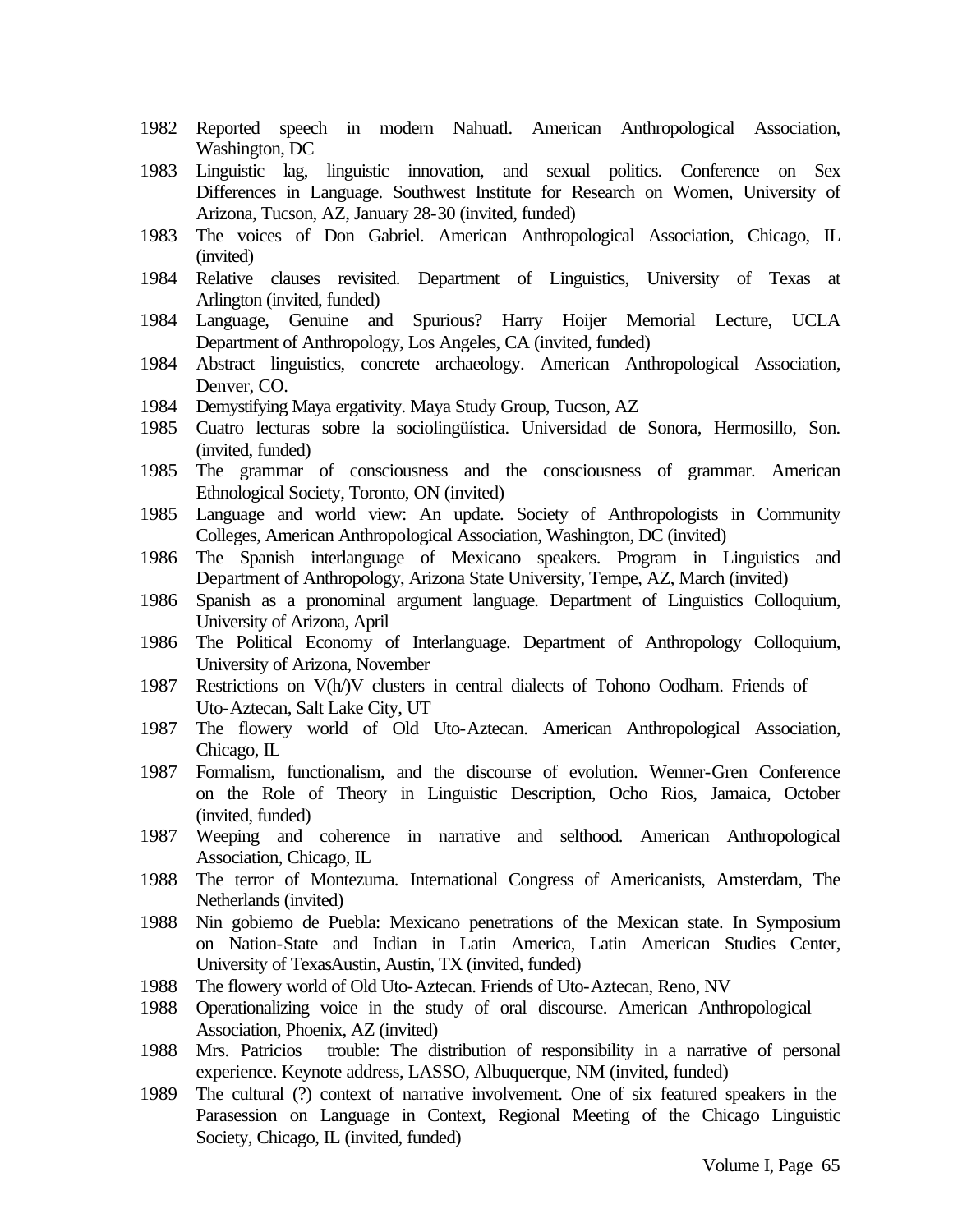- 1989 Tohono Oodharn epenthesis. Uto -Aztecan Study Group, Department of Linguistics, University of Arizona
- 1989 Culture theory in linguistic perspective (invited discussant presentation). Society for Cultural Anthropology, Washington, DC
- 1989 An update on Tohnno Oodha m dialects (with Ofelia Zepeda). Friends of Uto-Aztecan, Tucson, AZ
- 1989 Person as a vantage in Aztec codices. Symposium on cognitive grammar, Tucson, AZ
- 1989 Tohono Oodham spatial deictics. Seminar on Construction of Space, W. Hanks, organizer, Department of Anthropology, University of Chicago, Chicago, IL (invited, funded)
- 1990 The terror of Montezuma. Department of Anthropology, University of Michigan, Ann Arbor, MI (invited, funded); also to Department of English and Communications, New Mexico State UniversityLas Cruces, Las Cruces, NM (invited, funded)
- 1990 Prosodic morphology of Tohono Oodham (with Ofelia Zepeda). Friends of Uto Aztecan. México, DF
- 1990 Structure and practice in language death. Symposium on Progression and Regression in Language, Stockholm University and the Swedish Institute for Immigration Research, Stockholm, Sweden (invited, funded)
- 1990 Speaking of landscape in the indigenous Southwest. Commonwealth Center for Literary and Cultural Change. University of Virginia, Charlottesville, VA (invited, funded)
- 1990 Tohono Oodham plurals (with Ofelia Zepeda). I Encuentro de Lingüística en el Noroeste. Hermosillo, Sonora.
- 1990 Tohono Oodham plurals (with Ofelia Zepeda). American Anthropological Association, New Orleans, LA
- 1991 Tohono Oodharn dialect outsiders (with Ofelia Zepeda). Southwest Anthropological Association, Tucson, AZ
- 1991 The production of self in narrative 2nd Bi-Annual Conference on Current Thinking and Research of the Society for Psychological Anthropology, Chicago, IL, October 11-13 (invited)
- 1991 Axan amo cah respeto: Nahuatl language ideology and counterdiscourse. American Anthropological Association, Chicago, IL (invited)
- 1992 Dialectology of the Piman Corridor (with David Leedom Shaul). Department of Anthropology Colloquium, University of Arizona, April
- 1992 Mexicano on the Malinche Volcano. NEH Summer Institute on Mesoamerican Languages, F. Karttunen, Director, Cholula, Pue, Mexico (invited, funded)
- 1992 Hasta la vista, baby: Anglo Spanish in the American Southwest. Second Language Acquisition and Teaching Program Colloquium, September
- 1992 Spanish in the indigenous languages of Mexico and the Southwest. Eighteenth Annual Minnesota Conference on Languages and Linguistics/Thirteenth Annual Conference on Spanish in the US. Second International Conference on Spanish in Contact with Other Languages. Keynote Address. Minneapolis, MN, October 24 (invited, funded)
- 1992 Linguistics and archaeology. University of Arizona Undergraduate Anthropology Students Colloquium. October
- 1992 La velocidad del habla en el tohono oodham. II Encuentro de Lingüística en el Noroeste. Hermosillo, Son, November (invited)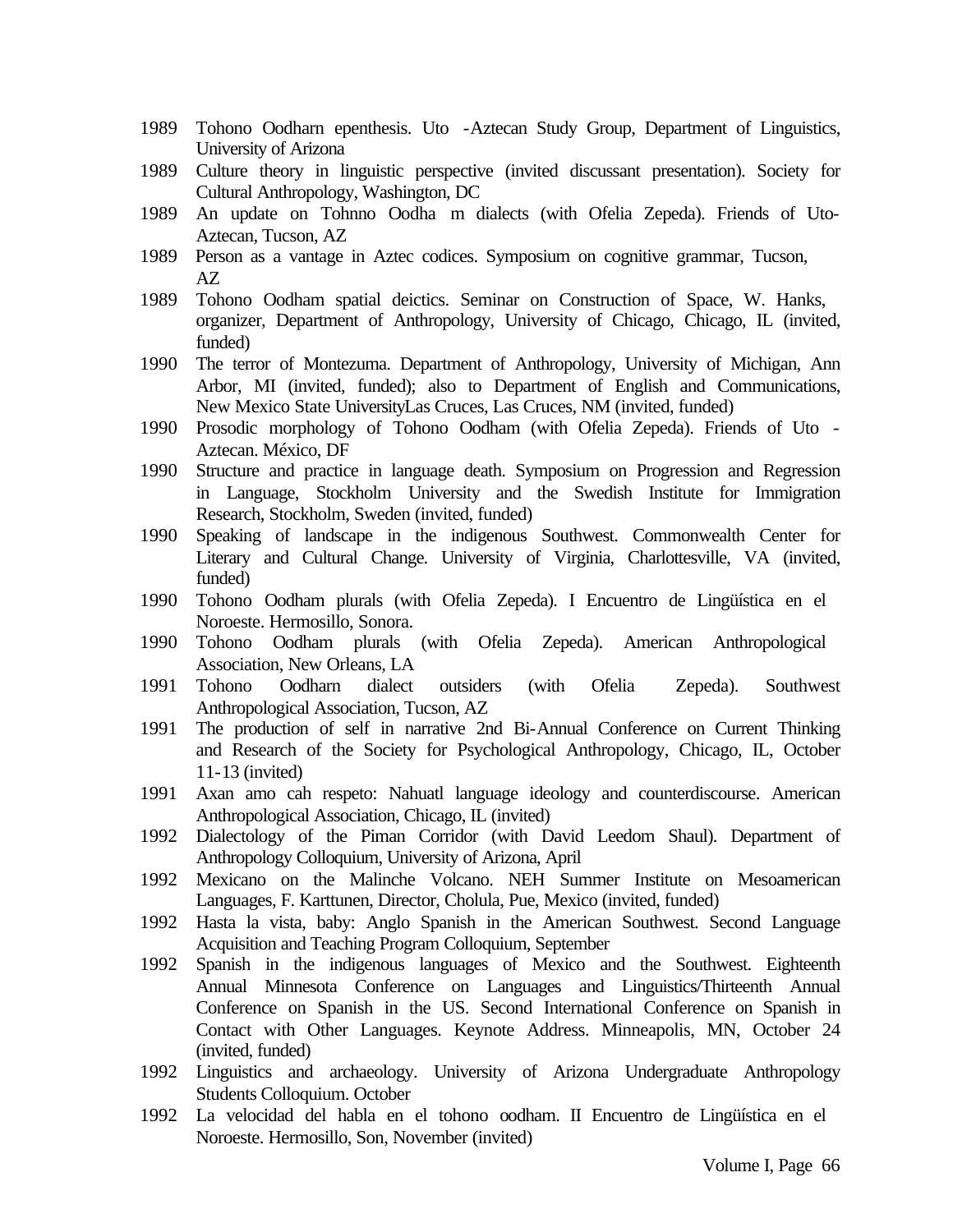- 1992 Keynote Speech, SBS Honors Convocation, November
- 1992 The call to battle in Aztec chronicles. American Anthropological Association, San Francisco, CA, December 6
- 1993 The terror of Montezuma. Second Language Acquisition and Teaching Program Colloquium, University of Arizona
- 1993 Is it really No problemo? First Annual SALSA Conference, Austin, TX April 16 18 (Keynote address); Linguistics Colloquium, New Y67rk University, May; Conference on Fixation and Disavowel: Strategies of Resistance and Desire, Institute for Humanities Research, University of CaliforniaIrvine, Irvine CA, June 10-12; Keynote Address, Michigan Linguistic Society, Detroit, MI, October 8 (all invited, funded)
- 1993 Competition between phonological and semantic principles in Tohono Oodham plurals. Friends of Uto-Aztecan, California State University at Long Beach, August
- 1993 Pimans and the Hohokam. Colloquium presented to the staff of Desert Archaeology, Inc., Tucson, AZ September 20
- 1993 Is there a modular faculty of social cognition, and what could be in it? Paper delivered at the workshop on Language, Cognition, and Computation, Fundació Catalana per a la Recerca/Institut DEstudis Cata lans, Barcelona, Spain, November 25-26 (invited, funded)
- 1993 Junk Spanish, covert racism, and the (leaky) boundary between public and private spheres. American Anthropological Association, Washington, DC (invited)
- 1994 Junk Spanish, Anglo racism, and the forces of desire: Hispanic language and Anglo identity. Third Annual New Mexico Conference on Hispanic Language and Linguistics, Albuquerque, NM, February 15-17
- 1994 The incorporative power of Whiteness. American Ethnological Society, Santa Monica, CA, April 14-16 (invited)
- 1994 From Mark Twain to Terminator II: Junk Spanish and Anglo Racism. Taft Lecture, Department of Anthropology, University of Cincinnati (invited, funded)
- 1994 Read my article: Language ideology, personalism, and political commitment es in elite American English discourse. School of American Research Advanced Seminar on Language Ideology, Santa Fe, NM, May (invited, funded)
- 1994 Pimans and Hohokam. Friends of Uto-Aztecan, Reno, NV, August 10-11
- 1994 Three sources of phonological irregularity in Tohono Oodham. Department of Linguistics Colloquium, University of Arizona, October
- 1994 El flujo de aire pulmónico-ingresivo en el habla de las mujeres tohono oodham. III Encuentro sobre la Lingüística en el Noroeste, Hermosillo, Son., November 16
- 1994 Speaking of landscape in the indigenous Southwest. Elderhostel, Tucson, AZ
- 1994 Spanish loan words as sociolinguistic markers and historical clues in Tohono Oodham (Papago) regional variation. American Anthropological Association, Atlanta, GA, December
- 1995 Pulmonic ingressive air stream in the speech of Tohono, Oodham women. Sociolinguistics Brown Bag Group, University of Arizona, January
- 1995 Language decay: The loss of structural differentiation in obsolescent languages. American Association for the Advancement of Science, Atlanta, GA, February 18 (paper read by W. Poser, session organizer) (invited)
- 1995 Junk Spanish: The anatomy of a racist discourse. Department of Anthropology, University of Chicago, March 6; Distinguished Lecture, Department of Anthropology, Brandeis University, April 6 (both invited, funded), Anthropology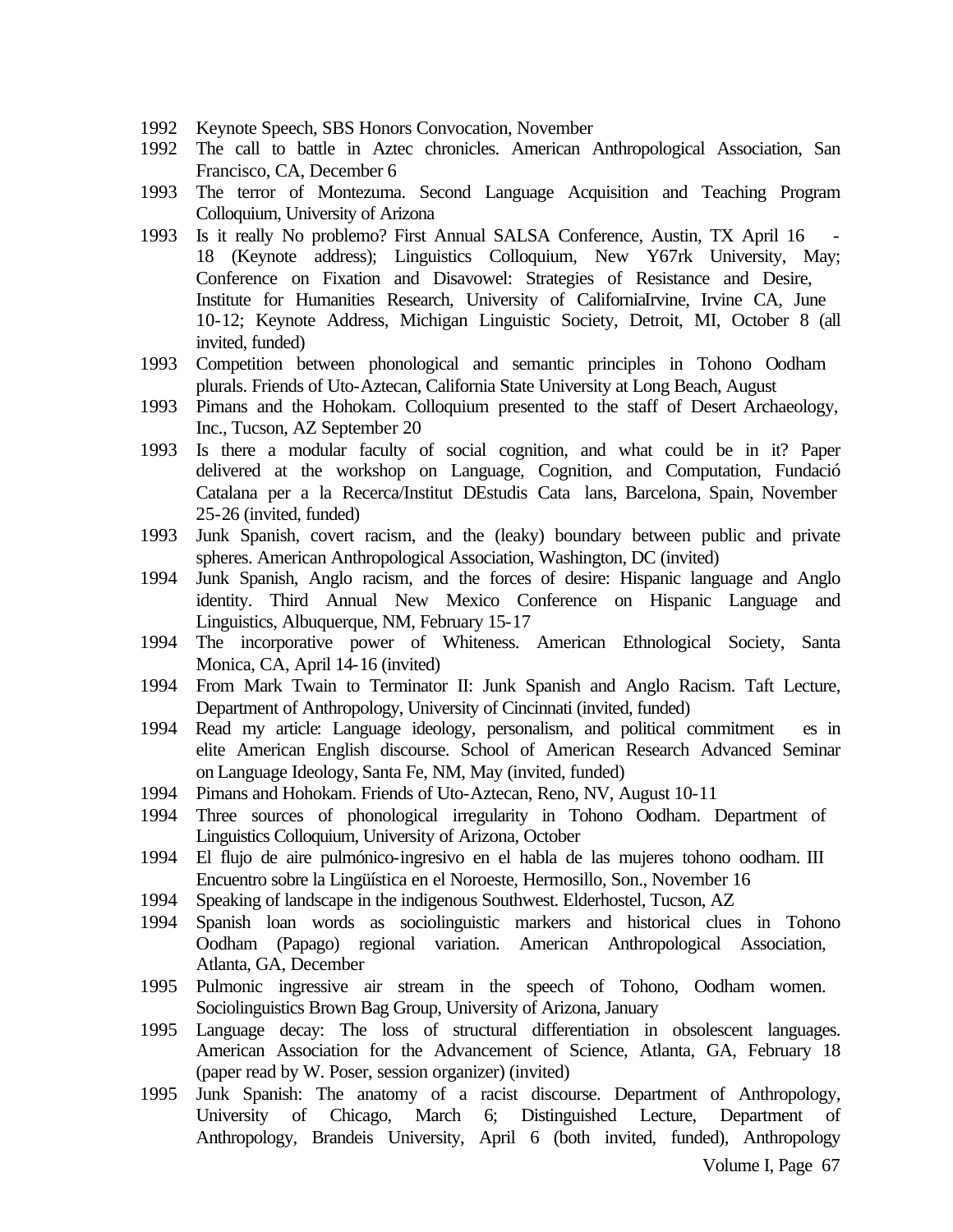Colloquium, University of Iowa, October, SBS/COH Distinguished Lecture, University of Arizona, October 10

- 1995 The reduction to writing. Conference on Theorizing the Americanist Tradition, London, ON, June 1-4 (invited, funded)
- 1995 On transcribing and translating a Mexicano Text. Videotape/Audiotape Workshop, Linguistic Society of America Summer Institute, July 27
- 1995 Tongue root features in Tohono Oodham. Fri ends of Uto-Aztecan, July 3-4, 1995, Albuquerque, NM
- 1995 Language ideology and the overdetermination of promising in U.S. presidential politics. Second Language Acquisition and Teaching Colloquium, University of Arizona, November 10
- 1995 Language death and linguistic markets. Annual Meeting of the American Anthropological Association, Washington, DC
- 1996 The flower world in material culture (with Kelley Hays-Gilpin). Southwest Symposium, Tempe, AZ, March
- 1996 The prehistoric differentiation of Uto-Aztecan languages and the lexicon of early Southwestern agriculture. Society for American Archaeology, April 10-14, New Orleans, LA (invited)
- 1996 Languages on the Land. David Skomp Distinguished Lecture, Indiana University Department of Anthropology, Bloomington, IN, March 21 (invited, funded)
- 1996 Uto-Aztecan Plurals (with Kenneth C. Hill). Presented at the Friends of Uto-Aztecan, Salt Lake City, UT, August
- 1996 Languages in conflict, voices at play, or the struggle for the control of meaning? Conflicting visions of discourses of identity. Keynote address, presented at the conference Language communities, states, and global culture: The discourse of identity in the Americas. University of Iowa, Iowa City, IA, October 10 -12 (invited, funded)
- 1996 Dimensions of attrition in language death. Presented at the Conference on Endangered La nguages, Endangered Knowledge, Endangered Environments, Berkeley, CA October 25-27 (also presented address in keynote symposium for university community) (invited, funding declined)
- 1997 Plot: Narrative as an interactional site. Department of Anthropology, University of California, Davis: March 10 (invited, funded)
- 1997 From Mark Twain to Terminator II: Mock Spanish as a racist discourse. Department of Anthropology, University of Missouri, Columbia, MO, Wednesday, Mar. 26 (invited, funded)
- 1997 Tohono oo dham: Sumario de algunos estudos, con bibliografía. Presented at the 25th Annual Conference of the Friends of Uto-Aztecan, Hermosillo, Sonora, June 20- 22
- 1997 La historia cultural yutoazteca y la evidencia de la lingüística comparativa. Presented at the 25th Annual Conference of the Friends of Uto-Aztecan, Hermosillo, Sonora, June 20-22
- 1997 Plot as an interactional site. Second Language Acquisition and Teaching Colloquium, University of Arizona, September 26
- 1997 Quotatives in discourse in Takic languages (with Kenneth C. Hill). Presented at the Annual Meeting of the American Anthropological Association, Washington, DC
- 1997 Linguistic anthropological questions on racism. Presented at the Annual Meeting of the American Anthropological Association, Washington, DC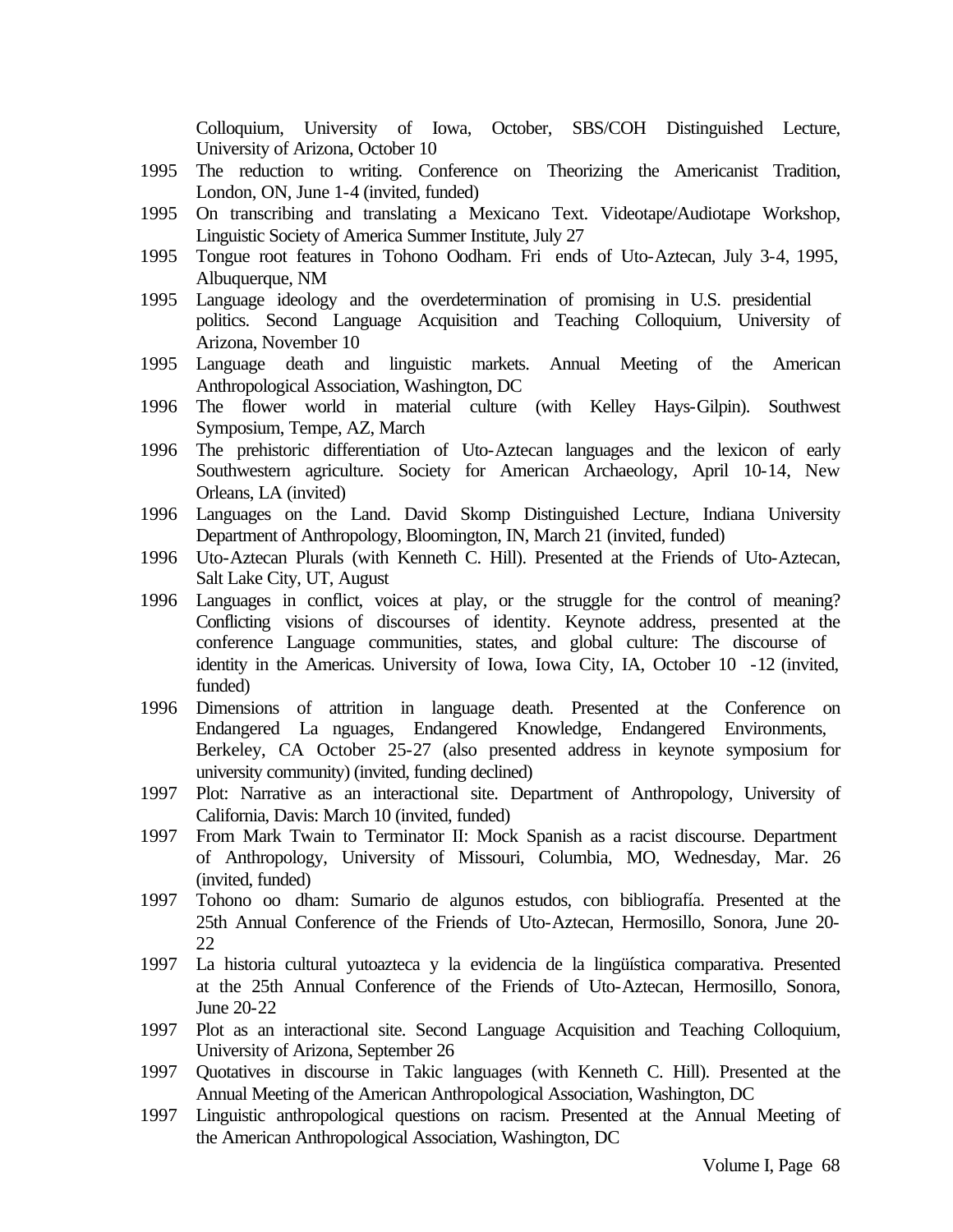- 1997 What is lost when names are forgottten? Presented in the section Naming, Conference on Nature Knowledge/Sapiere Natura, Istituto Veneto di Scienza, Arte, e Littera, Venice, Italy, December 4 (invited, funded)
- 1998 Culture Influencing Language: Plurals of Hopi kin terms in comparative Uto-Aztecan perspective (with Kenneth C. Hill). Society for the Study of the Indigenous Languages of the Americas, New York City, January 9-11
- 1998 Language, race, and white public space. Groundworks Bookstore, UCSD, La Jolla, CA, February 5, 1998
- 1998 Where are Whorfian effects? Department of Anthropology, University of Michigan, February 13 (invited, funded)
- 1998 Making languages unequal. Presented at A symposium in Honor of Dell H. Hymes, Charlottesville, VA, April 25 (invited, funded)
- 1998 Stories from the language wars: Narrative in Dell Hymes theory of linguistic inequality. International Pragmatic Association, Reims, France, July 22 (invited)
- 1998 Language and racialization. Paper read in absentia at the International Congress of Anthropological and Ethnological Sciences, Williamsburg VA, July 31 (invited, funded)
- 1998 Race and Racism in Linguistic Anthropology. Paper read in absentia at the International Contress of Anthropological and Ethnological Sciences, Williamsburg, VA, June 29
- 1998 Lenguaje e identidad en la frontera. Simposio en Homenaje a Alejandro Figueroa Valenzuela, Hermosillo, Son., June (invited)
- 1998 Linguistic diversity. Presented at the 1998 Chicago Workshop on Health and Global Human Genetic Diversity, The Field Museum, Chicago, IL, October
- 1998 Los rasgos redondo y labial en el tohono oodham. V Encuentro sobre la Lingüística en el Noroeste, Hermosillo, Son., November
- 1998 Language, Gender, and biology: The case of Tohono Oodham pulmonary ingressive airstream. Keynote Address, Linguistic Association of the Southwest, Tempe, AZ, October 9 (invited)
- 1998 Linguistic mortality: Population metaphors and the statistics of language endangerment. American Anthropological Association, Philadelphia, PA, December 3
- 1999 Linguistics and the Social Sciences in the 21st Century. Linguistic Society of America, Los Angeles, CA, January 9 (invited)
- 1999 Combining teaching and research in linguistics. Linguistic Society of America, Committee on the Status of Women in Linguistics workshop, Los Angeles, CA, January 9 (invited)
- 1999 Mock Spanish. Department of Ethnic Studies, UC San Diego, February 5, 1999 (??? check date)
- 1999 The real culture wars: Who controls cultural resources in the Southwest?". New Directions in Southwest Anthropology Lecture Series, University of Arizona, April 1,? 1999
- 1999 The features ROUND and LABIAL in Tohono Oodham. WCCFL, Symposium in Honor of Ken Hale, Invited paper. Tucson, AZ April 11, 1999
- 1999 (with Tom Greaves). Human rights and the American Anthropological Association: A case from Chile. Invited paper in session on 'Translating Anthropological Insight into Policy," organized by Robert Winthrop.. Society for Applied Anthropology, Tucson, AZ April 24, 1999.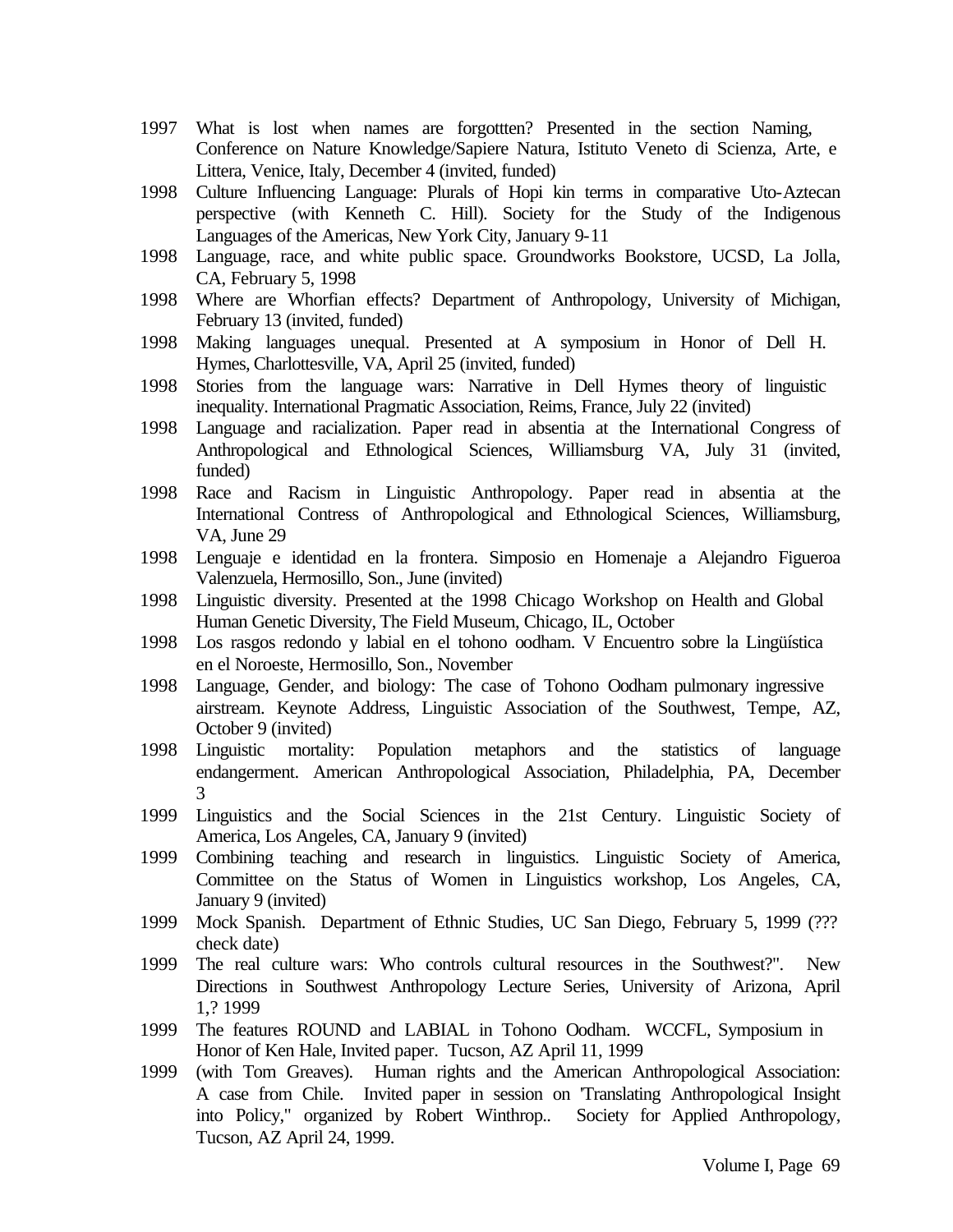- 1999 Why is Uto-Aztecan so big? Department of Anthropology, UC Davis, May 24, 1999
- 1999 Why is Uto-Aztecan so big? Archaeology Field School, University of Arizona, June 29, 1999
- 1999 Why is Uto-Aztecan so big? Mesa Redonda sobre Estudios Yutaztecos, Mexico, DF June 15, 1999
- 1999 El agua en la cultura yutazteca. Friends of Uto-Aztecan,  $26<sup>th</sup>$  Annual Meeting, Taxco, Gro, Mexico June 18, 1999
- 1999 Tlazocamatzitzin. Presentación del Libro *Hablando Mexicano*. Casa de Piedro-Centro Cultural, San Bernardino Contla, Tlaxcala. June 19, 1999.
- 1999 We have all always been multiculturalists: A suspicious anthropologist looks at multiculturalism. Reed College Symposium on Multiculturalism, Featured Speaker. Reed College, Portland, OR September 4, 1999
- 1999 Reproducing Racism in Everyday Language. Building Campus Community Lecture Series, University of Arizona, September 8, 1999
- 1999 The real culture wars. Honors Program Luncheon, University of Arizona, November ? 1999
- 1999 Why do Native American place names look so new? 98th Annual Meeting of the American Anthropological Association, Chicago, IL, November, 1999
- 1999 Anthropology: Just in Time for the 21st Century? Presidential Address presented at the 98th Annual Meeting of the American Anthropological Association, Chicago, IL, November 1999
- 2000 Grounding the Cupeño expulsion story in a community of speakers. University of Pennsylvania Ethnohistory Workshop (Invited Colloquium: Discussants Nancy Farriss and James Saporito). Department of History, University of Pennsylvania, Philadelphia, PA, February 3, 2000.
- 2000 Reproducing racism in everyday language: The case of Mock Spanish. Chicano Studies Program Lecture Series, February 24, 2000, University of Arizona.
- 2000 (with Barbara Meek and Jacqueline Messing) Avoiding the Matrix language in RLS. Linguistic Society of America, Chicago, IL, Jan. 9, 2000 (invited paper in plenary session on Language Endangerment).
- 2000 Archaeology and Anthropology. Society for American Archaeology, Philadelphia, PA, April 6, 2000.
- 2000 The origin and dispersal of the Uto-Aztecan languages. Australian Linguistic Society, Melbourne, VIC, July 7, 2000
- 2000 Reportative evidentials as discourse particles in the Takic languages. Ethnopragmatics Workshop, Australian Linguistic Institute, Melbourne, VIC, July 10, 2000
- 2000 Reproducing racism in everyday language. Department of Anthropology, Research School of Pacific Studies, Australian National University, Canberra, ATC. August 30, 2000
- 2000 Nahuatl and language ideology at three sites. Department of Linguistics, University of Melbourne, Melbourne, VIC, October 6, 2000
- 2000 Language, gender, and biology: Pulmonic ingressive airstream in Tohono O'odham Women's Speech. Department of Linguistics, Monash University, Melbourne, VIC, October 13, 2000
- 2000 Sociolinguistic focussing as subsistence strategy: Two Tohono O'odham (Papago) dialects. . Department of Linguistics, La Trobe University, Bundoora, VIC October 19, 2000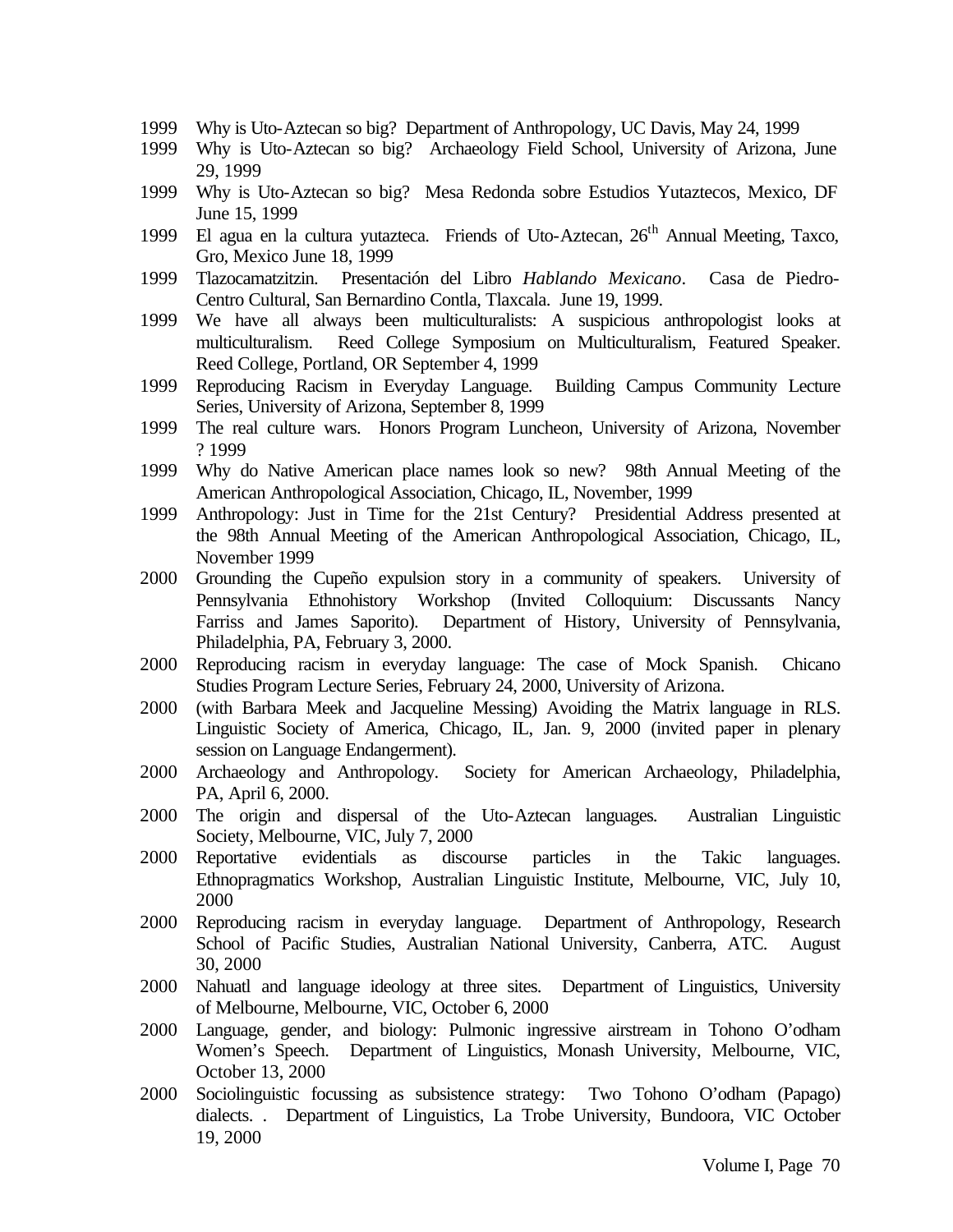- 2000 CupeΖo case and transitivity. Department of Linguistics, University of Sydney, Sydney, NSW, Australia, October 27, 2000
- 2000 Person and number in CupeΖo. Research Centre for Linguistic Typology, La Trobe University, Bundoora, VIC October 31, 1000
- 2000 Case and transitivity in CupeZo. Research Centre for Linguistic Typology, La Trobe University, Bundoora, VIC November 6, 2000
- 2000 Tense and aspect in CupeΖo. Research Centre for Linguistic Typology, La Trobe University, Bundoora, VIC November 13, 2000
- 2000 Discontinuous constituency in CupeΖo. Research Centre for Linguistic Typology, La Trobe University, Bundoora, VIC, November 20, 2000
- 2001 Number marking in CupeZo. Uto-Aztecan Colloquium Series, Departments of Anthropology and Linguistics, University of Arizona, February 7, 2001
- 2001 Case and transitivity in CupeΖo. Uto-Aztecan Colloquium Series, Departments of Anthropology and Linguistics, University of Arizona, February 14, 2001
- 2001 Discontinuous constituency in CupeZo. Uto-Aztecan Colloquium Series, Departments of Anthropology and Linguistics, University of Arizona, February 21, 2001
- 2001 Language wars in the Southwest. Invited lecture, Southern Arizona Diversity Association, Doubletree Hotel, Tucson, AZ May 24, 2001)
- 2001 Cupeño case. SSILA, Santa Barbara, CA, July 6, 2001.
- 2001 Discontinuous constituency in CupeΖo. Friends of Uto-Aztecan, Santa Barbara, CA July 9, 2001.
- 2001 CupeΖo negative sentences. Uto-Aztecan Colloquium Series, Departments of Anthropology and Linguistics, University of Arizona, September, 2001
- 2001 Proto-Uto-Aztecan cultivation and the northern devolution. Paper presented at the Conference on Examining the Farming /Language Dispersal Hypothesis, MacDonald Institute for Archaeological Research, Cambridge, August 2001
- 2001 The Zuni Language in Southwestern Areal Context. Paper presented at the Mogollon-Zuni Conference, Museum of Northern Arizona, Flagstaff, AZ October 2001
- 2001 Uto-Aztecan and the Mesoamerican Linguistic Area. Paper presented at the 100th Annual Meeting of the American Anthropological Association, Washington, DC December 1, 2001.
- 2002. Cupeño negative sentences. Society for the Study of the Indigenous Languages of the Americas, San Francisco, CA. Sunday, January 6, 2002.
- 2002 Two styles for the relationship between language and identity in Tohono O'odham. Southwest Symposium, Tucson, AZ Friday, January 11, 2002.

2002 Japan in the New York Times. Plenary Paper for Japanese Association of Sociolinguistic Science, Chiba

University, Chiba, March 1, 2002

2002 Retrieving Indirect Indexicals from Intertextual Series in Mass Media. Japanese Association of Sociolinguistic Science Plenary Workshop, Chiba University, March 1, 2002

2002 Toward a linguistic prehistory of the Southwest. Invited JAR Distinguished Lecture, University of New Mexico, Albuquerque, April 19, 2002.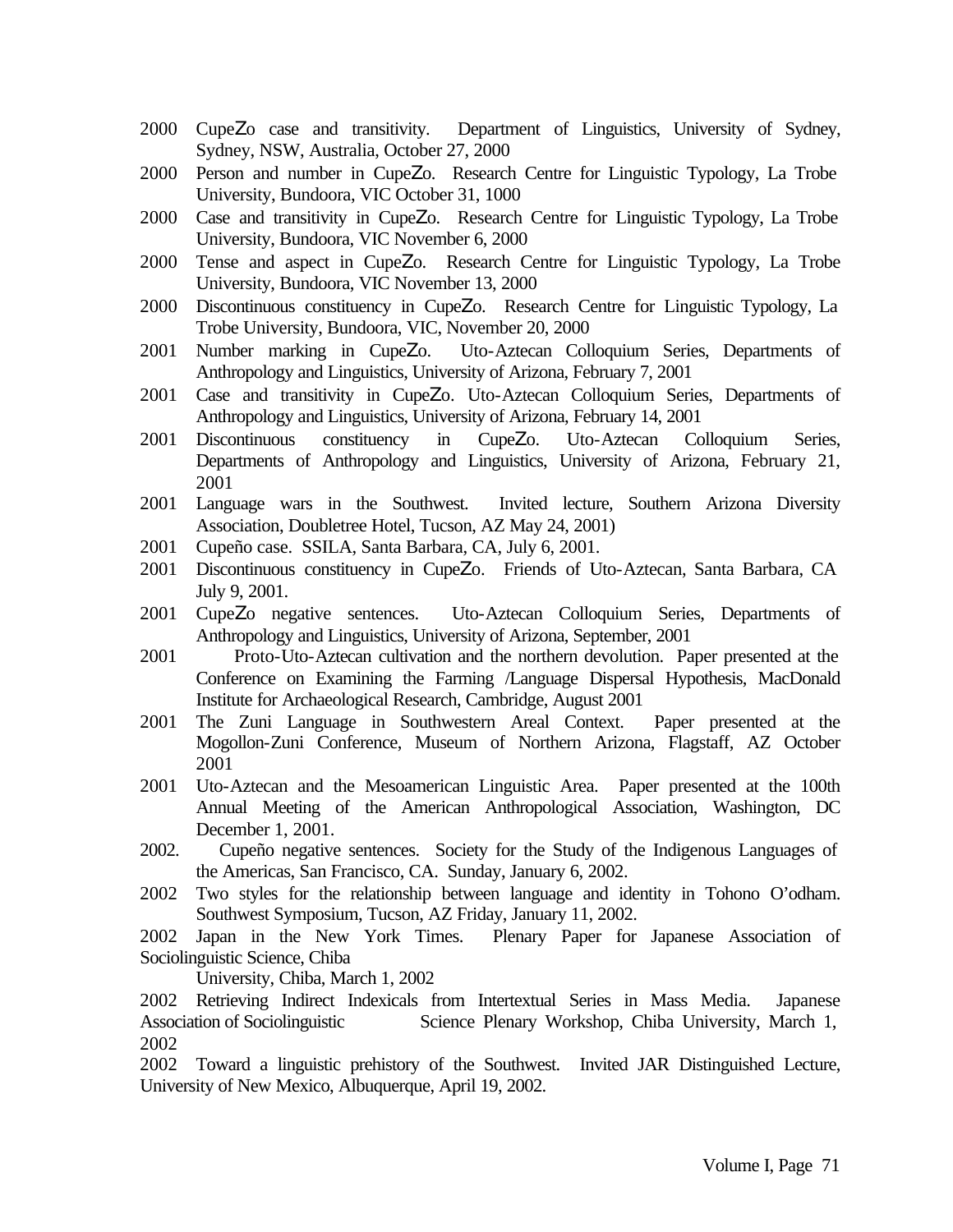# **CURRICULUM VITAE (brief) FERNANDO CORONIL May 1, 2000**

### **Address**

616 Fountain Ave., Ann Arbor, MI 419103 Phone: (734) 665 5878 E-Mail: coronil@umich.edu Fax: (734) 763-6077

## **Education**

| Ph.D.       | 1987 | The University of Chicago (Anthropology)                               |
|-------------|------|------------------------------------------------------------------------|
| M.A.        |      | 1970 The University of Chicago (Anthropology)                          |
| <b>B.A.</b> |      | 1967 Stanford University (History and Social Thought and Institutions) |
|             |      | Distinction, Phi Beta Kappa                                            |

# **Professional Experience**

| 1997-present Associate Professor, Department of Anthropology, U. of Michigan Associate |  |  |
|----------------------------------------------------------------------------------------|--|--|
| Professor, Department of History, U. of Michigan                                       |  |  |
| 1997-present Research Associate, IDEA, Universidad Simón Bolívar                       |  |  |
| 1996-present Invited Professor, Summer Language Program, Middlebury College            |  |  |
| 1997 Invited Professor, Curso de Posgrado de Ciencias Sociales, Universidad Central de |  |  |
| Venezuela, June-July; Coordinator of Post-Graduate Studies                             |  |  |
| 1991-1997 Assistant Professor, Department of Anthropology, U. of Michigan              |  |  |
| Assistant Professor, Department of History, U. of Michigan                             |  |  |
| 1988-1991 Assistant Professor, Departments of History and Anthropology                 |  |  |
| Fellow, Michigan Society of Fellows University of Michigan                             |  |  |
| 1988-1989 Profesor Invitado, Centro de Estudios Latinomaericanos Rómulo Gallegos       |  |  |
| (CELARG) Caracas, Venezuela                                                            |  |  |
| 1988 (Winter) Lecturer, The University of Chicago                                      |  |  |
| 1987 (Fall) Visiting Faculty Fellow, Helen Kellogg Institute, University of Notre Dame |  |  |
| 1986-1987 William Rainer Harper Instructor, The University of Chicago                  |  |  |
| 1985-1986 Lecturer, The University of Chicago                                          |  |  |
| 1975-1979 Investigador Associado, Centro de Estudios del Desarrollo (CENDES)           |  |  |
| Caracas Director de proyecto de investigación, Consejo Nacional de                     |  |  |
| Investigaciones Científicas y Tecnológicas, Caracas                                    |  |  |
| 1974-1975 Profesor asistente, Universidad Católica Andrés Bello UCAB), Caracas         |  |  |
| 1971 (Winter) Profesor Invitado, Departamento de Sociología, Universidad de la         |  |  |
| Habana                                                                                 |  |  |

# **Administrative Experience**

Chair, Doctoral Program in Anthropology and History, University of Michigan (1997, Fall; Sept.1999-May 2002).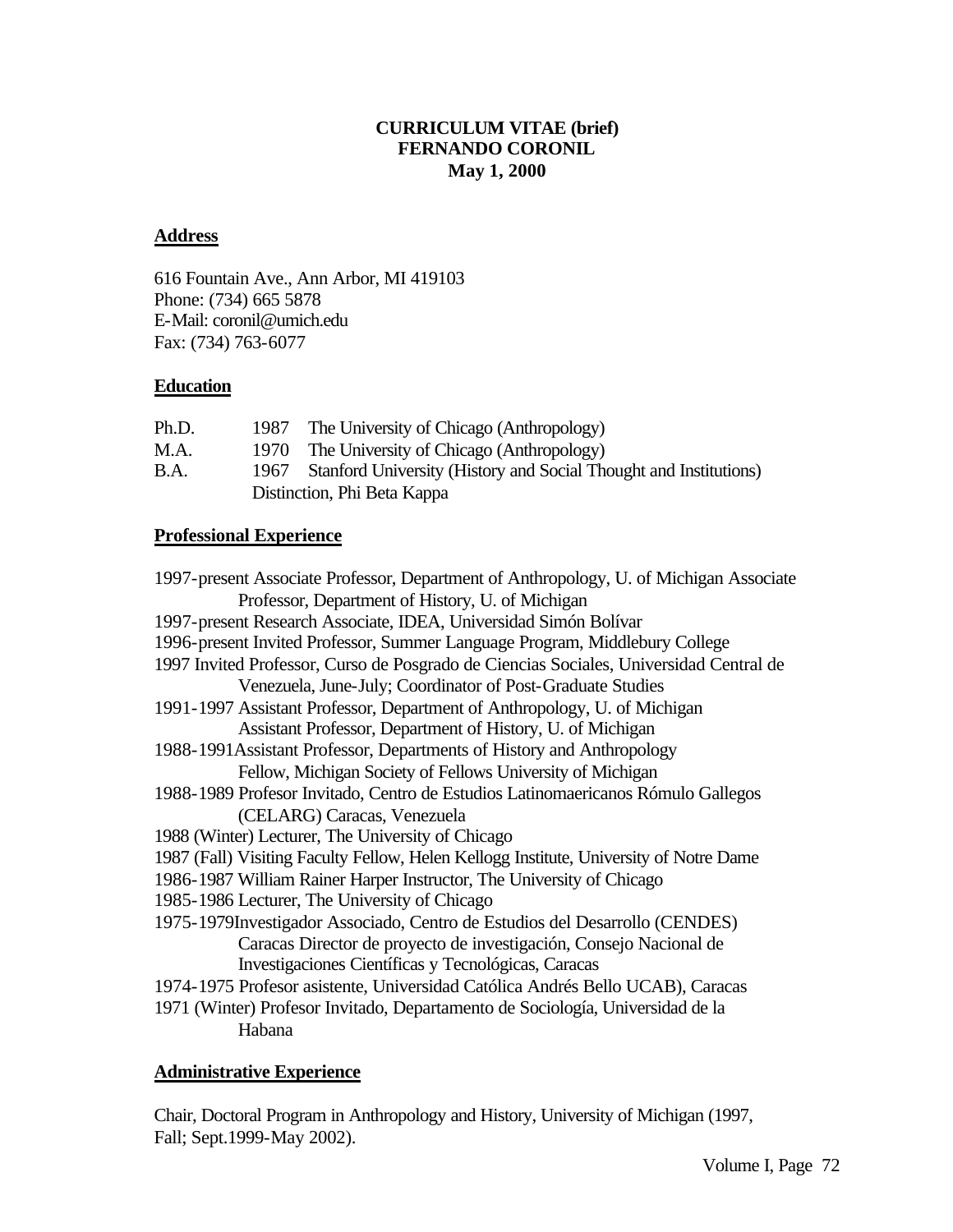## **Awards and Fellowships**

| 2000-2004 | Dean's Faculty Award, University of Michigan                 |
|-----------|--------------------------------------------------------------|
| 1989-1991 | Michigan Society of Fellows, University of Michigan          |
| 1988      | Helen Kellogg Institute Fellowship, University of Notre Dame |

## **Grants**

1998 Rackham Graduate School's Program to Promote International Partnership 1997 Office of the Provost for Academic and Multicultural Affairs Travel Grant 1997 Rackham Graduate School Travel Grant 1989 Spencer Foundation Small Grant

## **Languages**

Spanish, English, French, Portuguese, Italian

### **Field Research**

Venezuela, 1974 to present Cuba, 1970-71; 1998; 1998-99 (several brief field stints).

### **Recent (Selected) and Most Significant Publications**

| <b>Books:</b>                                                                        |
|--------------------------------------------------------------------------------------|
| Published.                                                                           |
| 1997 The Magical State: Nature, Money, and Modernity in Venezuela. The University of |
| Chicago Press, 447 p.                                                                |
| In preparation.                                                                      |
| States of Violence. University of Michigan Press (with Julie Skurski)                |
| Nation and Transculturation: Ortiz Reader. Minnesota University Press (with          |
| George Yudice).                                                                      |
| Un solo palo no hace monte. Contrapunteando con Ortiz, Malinowski                    |
| y sus interlocutores, presentes y ausentes. Fundación Fernando Ortíz.                |
| El estado mágico: naturaleza, dinero y modernidad en Venezuela. Caracas:             |
| <b>CELARG/Nueva Sociedad</b>                                                         |
| Articles                                                                             |
| 2001 "Smelling like a Market" The American Historical Review, forthcoming            |
| (February).                                                                          |
| 2000 "Chávez in Historical Context: Magical Illusions or Revolutionary               |
| Magic?"NACLA. Report on the Americas, forthcoming (May).                             |

- 2000 " Towards a Critique of Globalcentrism: Speculations on Capitalism's Nature," for a special issue of Public Culture, "Millennial Capitalism," edited by Jean and John Comaroff, forthcoming (May).
- 2001 Coronil, F. "Postcolonial Democracy: Permanent Transition?,"Public Culture forthcoming.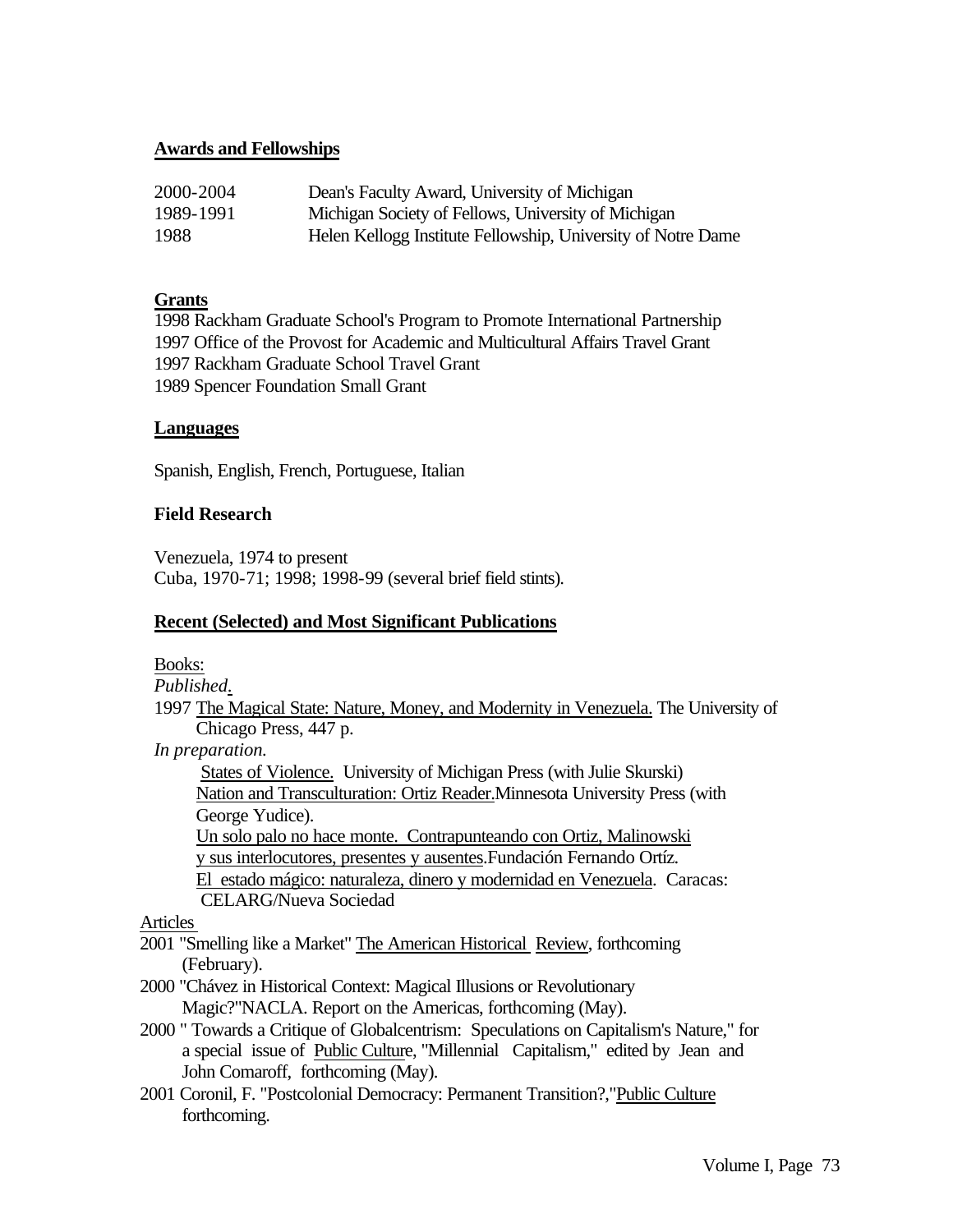- 1999 "Más allá del occidentalismo: hacia categorias históricas no imperiales," Casa de lasAméricas, (214): 21-49.
- 1998 "De transición en transición: Democracía y nación en la América Latina," Anuario Mariateguiano, X(10): 158-170.
- 1996 "Beyond Occidentalism: Towards Non-Imperial Geohistorical Categories," Cultural Anthropology, v. 11 (1):51-87
- 1994 "Listening to the Subaltern: The Poetics of Neocolonial States." Poetics Today, v. 15, (4) pp. 643-658.
- 1992 "Can Postcoloniality be Decolonized? Imperial Banality and Postcolonial Power," Public Culture,v. 5(1), pp. 89-108.
- 1991 "Dismembering and Remembering the Nation: The Semantics of Political Violence in Venezuela," Comparative Studies in Society and History, v. 33(2), pp.288-337 (with Julie Skurski)..
- 1989 "Discovering America Again: The Politics of Selfhood in the Age of Post-Coloniial Empires," Dispositio, v. 14(36-38),pp. 315-331. 1982 "Reproducing Dependency: Auto Policy and Petrodollar Circulation in Venezuela," International Organization., v. 36(1) pp. 61-94 (with Julie Skurski).

Book Chapters:

- 2001 "Occidentalism," eds. Neil J. Smelser and Paul B. Bates, International Encyclopedia of the Social and Behavioral Sciences, Pergamon, forthcoming.
- 2000 Del eurocentrismo al globocentrismo: Crítica a la razón postcolonial," en Eurocentrismo y Postcolonialismo, Edgardo Lander, editor. Naciones Unidas, forthcoming.
- 2000 "Poblar la historia." Eds. Orlando García, Fernando Martínez, and Rebecca Scott, Espacios, silencios y sentidos de la Libertad en Cuba: Cienfuegos entre 1878 y 1912." La Habana, Cuba, forhtcoming.
- 200 0"Listening to the Subaltern: Postcolonial Studies and the Poetics of Neocolonial States," eds. Benita Parry and Laura Chrisman, Postcolonial Theory, Cambrige: D.S. Brewer, p.57-74.
- 1998 "Mas allá del Occidentalismo: Hacia categorías históricas no imperialistas," eds. Santiago Castro Gómez y Eduardo Mendieta," Teoría sin disciplina. Mexico: Editorial Porrúa, p. 121-146.
- 1998 "Foreword." Close Encounters of the Imperial Kind, eds. G. Joseph, K. Legrand, and R. Salvatore, Duke University Press, ix-xii.
- 1995 "Transculturation and the Politics of Theory: Countering the Center, Cuban Countepoint," Introduction to new edition of Fernando Ortiz, Cuban Counterpoint: Tobacco and Sugar (orig. 1947). Duke University Press, pp.ix-lvi.
- 1995 "Rational Nationalism: The Passionate Nationalism of Rational Choice," Perspectives on Nationalism and War, eds. J. L. Comaroff and P.C. Stern, pp. 123-134, Gordon&Breach (reprint of Working Paper No.163, Center for Studies of Social Change, New School For Social Research, pp. 194-203).
- 1993 "Country and City in a Postcolonial Landscape: Double Discourse and the Geo-Politics of Truth in Latin America," Views Beyond the Border Country: Raymond Williams and Cultural Politics, eds. D. L. Dworkin and L.G. Roman, pp. 231-259, Routledge (with Julie Skurski).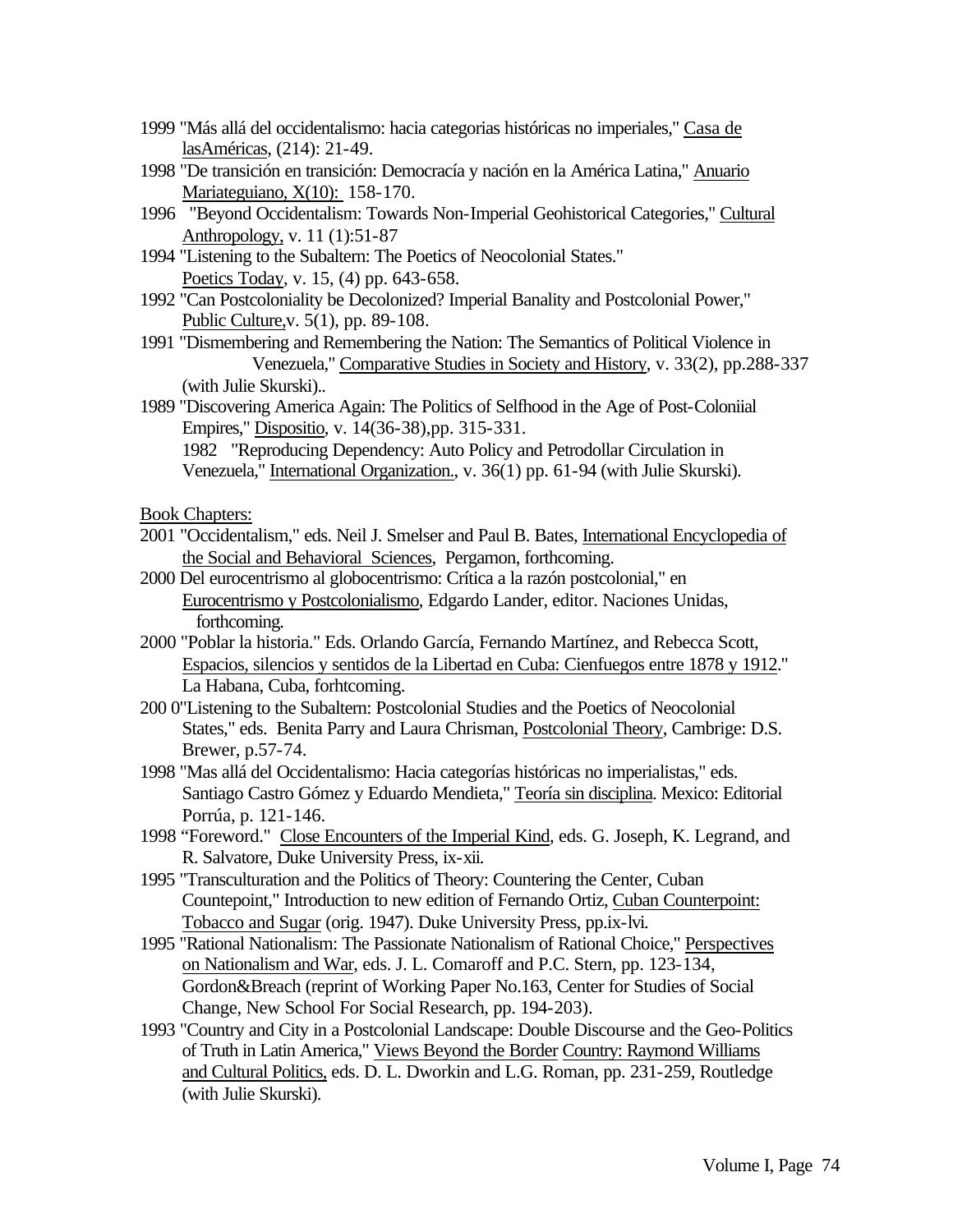## **Most Significant Papers and Lectures**

- 1999: "Una ciencia social transcultural para la América Latina," keynote speaker and closing comments, "La reestructuración de las ciencias sociales en los paises andinos, Instituto Pensar, Universidad Javeriana, Bogota, Colombia.
- 1998: "Postcoloniality's Nature: From Eurocentrism to Globalcentrism," International Congress of Sociology, Montreal.
- 1998: "Vanishing Imperialism? The Magic of Imperialism from Neocolonial Venezuela," Keynote lecture, Harvard University Latin American History Conference.
- 1998: "Voices and Silences in the Archives," comments as Chair of the student roundtable, Cienfuegos/Michigan History Workshop, Cuba.
- 1998: "Covering the Present: Imperial Magic and Postcoloniality's Nature, lecture for the "Crossing Borders Seminar", Emory University.
- 1998: "The Nation's Two Bodies," Ethnohistory Workshop, University of Pennsylvania.
- 1997: "Globalization and Transculturation: Relocations in the Americas," keynote lecture presented at the conference, "Hispanics: Cultural Locations," University of San Francisco.
- 1997: "La Identidad Nacional y el Estado Mágico," keynote lecture presented at the meeting on "Construcción de conocimientos e Identidad Nacional, " Universidad de Mérida, Venezuela.

## **Courses Taught**

Comparative Study of Culture (Anthropology 222); Latin America: The Modern Period (477)

Traditions I (Anthropology 526 ); Traditions II (Anthropology 527).

State and Nation in Latin America (LACS, History, Anthropology),

Time, Memory and Agency (Anthropology 658); Geneologies of the State (Anthropology 658)

States of Violence (Anthropoplogy 447); several courses on Occidentalisms focusing on various topics: on Space, Gendcr, Capitalism, Globalization, State(Anthropology 658, History 697).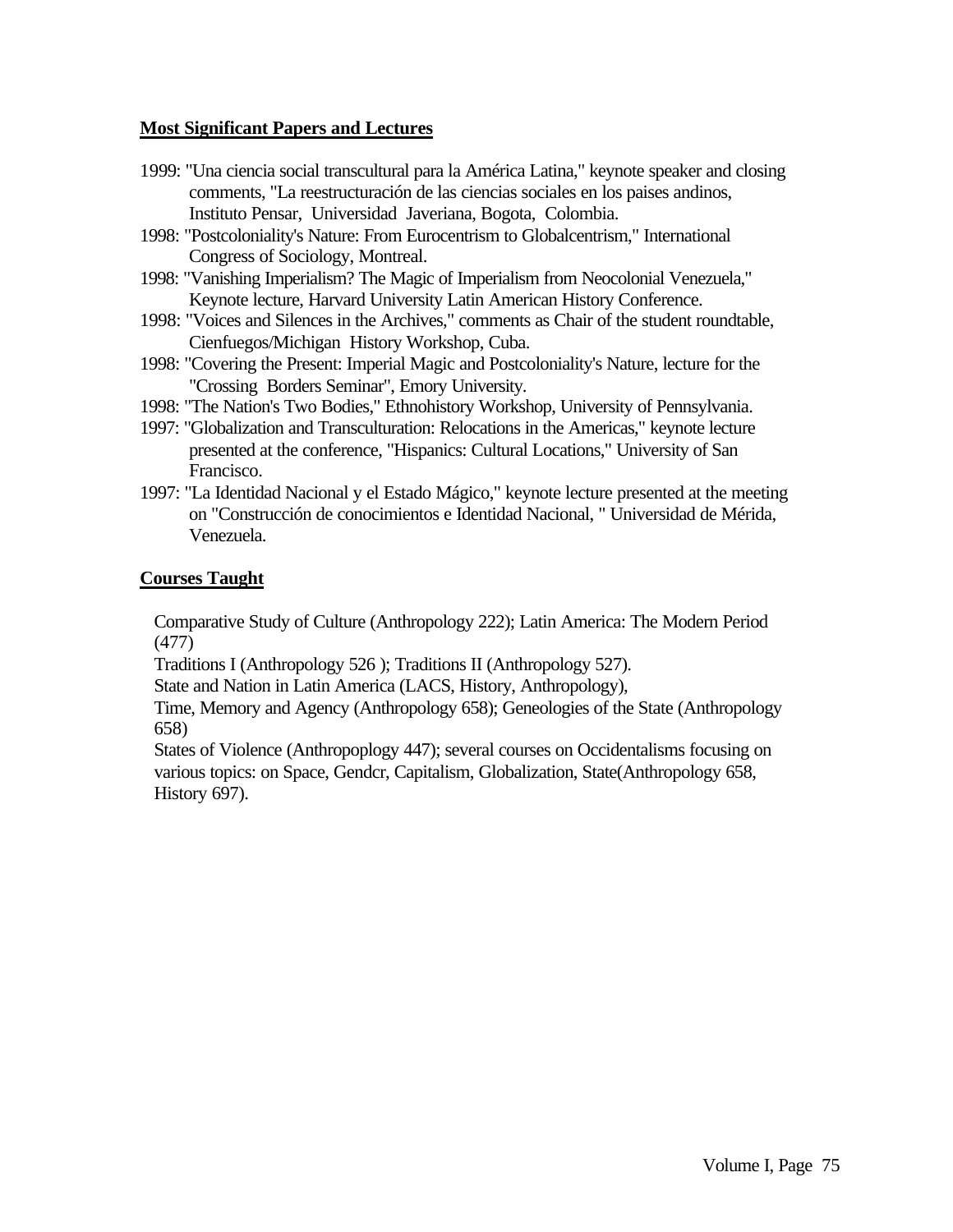# **JANET M. CHERNELA Curriculum Vitae**

### **Address**

Dept. of Sociology and Anthropology Florida International University North Miami, Fl 33181 Tel.305-758-3938; 301-779-8582 e-mail chernela@fiu.edu

### **Higher Education**

| 1983 | Ph.D., Columbia University, New York, received with Distinction |
|------|-----------------------------------------------------------------|
|------|-----------------------------------------------------------------|

## **Academic Experience**

| $1999$ -pres                                                                                                                                                                                                                                                                                            | Professor, Department of Sociology/Anthropology, Florida International<br>University, Miami                                       |
|---------------------------------------------------------------------------------------------------------------------------------------------------------------------------------------------------------------------------------------------------------------------------------------------------------|-----------------------------------------------------------------------------------------------------------------------------------|
| 1990-99                                                                                                                                                                                                                                                                                                 | Assoc. Prof., Department of Sociology/Anthropology, Florida International<br>University, Miami,                                   |
| 1985-1990                                                                                                                                                                                                                                                                                               | Assist. Prof., Department of Sociology/Anthropology, Florida International<br>University, Miami                                   |
| 1980-1985                                                                                                                                                                                                                                                                                               | Research Faculty, Instituto Nacional de Pesquisas da Amazonia (INPA),<br>National Institute of Amazonian Research, Manaus, Brazil |
| $\mathbf{X} \mathbf{Z}^*$ , $\mathbf{Z}^*$ , $\mathbf{Z}^*$ , $\mathbf{Z}^*$ , $\mathbf{Z}^*$ , $\mathbf{Z}^*$ , $\mathbf{Z}^*$ , $\mathbf{Z}^*$ , $\mathbf{Z}^*$ , $\mathbf{Z}^*$ , $\mathbf{Z}^*$ , $\mathbf{Z}^*$ , $\mathbf{Z}^*$ , $\mathbf{Z}^*$ , $\mathbf{Z}^*$ , $\mathbf{Z}^*$ , $\mathbf{Z}$ |                                                                                                                                   |

### Visiting Appointments:

| 2000       | Adjunct Professor and Visiting Scholar, Center for Latin American Studies,<br>Georgetown University |
|------------|-----------------------------------------------------------------------------------------------------|
| 1993, 1994 | Adjunct Professor, Department of Anthropology, Columbia University, New<br>York                     |
| 1988       | Visiting Professor, Museu Emilio Goeldi/Ford Foundation, Belêm do Pará,<br><b>Brazil</b>            |

## **Research and Teaching Specializations**

Indigenous Peoples of Amazonia Human Rights of Indigenous Peoples Development, Conservation, and Local Peoples in Latin America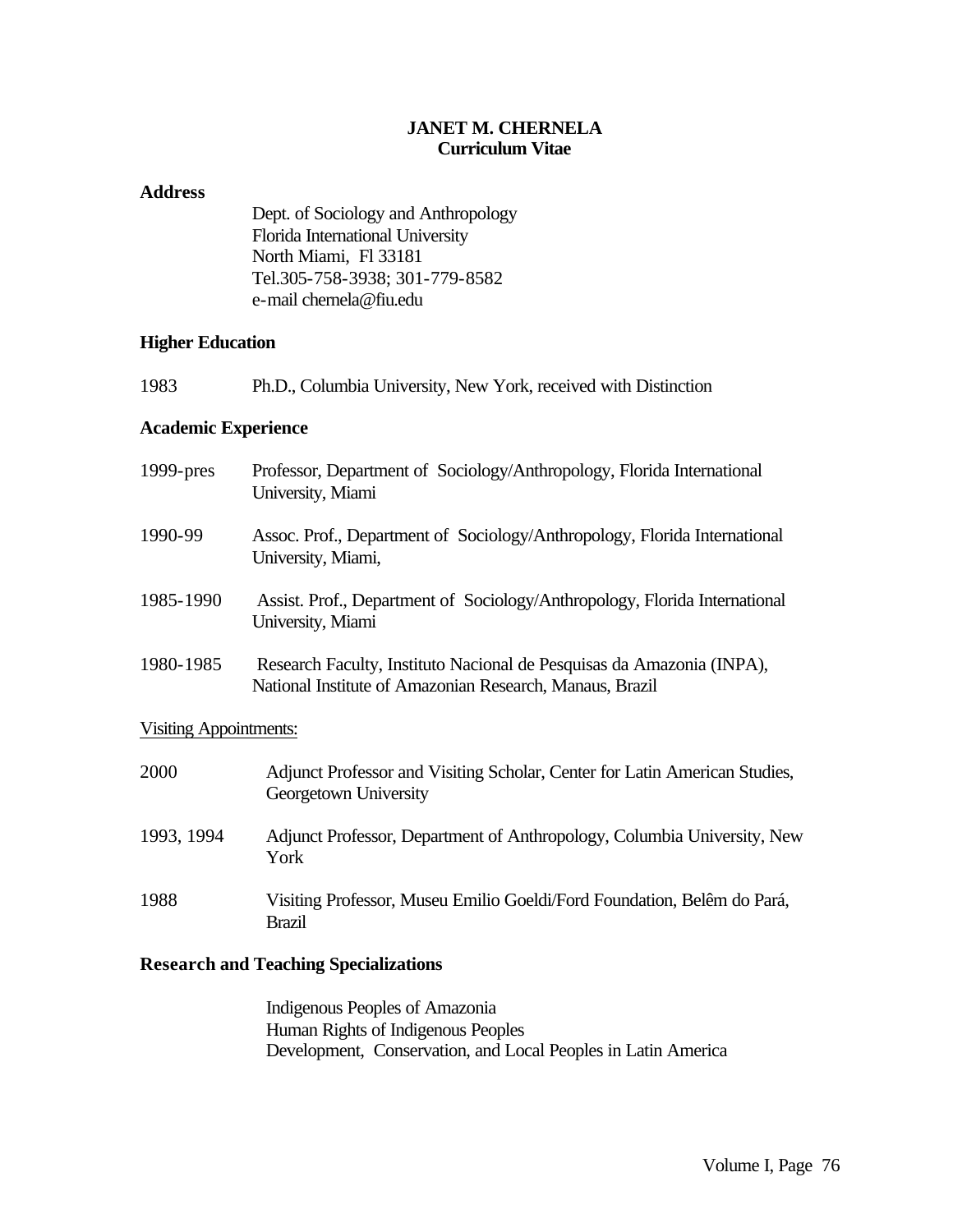# **Advisory, Representational, and Consulting Activities**

| 2001             | Representative, American Anthropological Association "Task Force on El<br>Dorado", First Yanomami Meeting, Xakita, Venezuela |  |
|------------------|------------------------------------------------------------------------------------------------------------------------------|--|
| 2000, 2001       | Consultant, The Nature Conservancy, Indigenous Peoples and<br><b>Environmental Preservation</b>                              |  |
| 2000             | Consultant, The Brazilian Embassy, Washington D.C.: Brazilian Studies in<br>the U.S.                                         |  |
| 2000             | Consultant, International Study Programs, College of Life Sciences,<br>University of Maryland, College Park                  |  |
| 1991             | Nominator, The Pew Scholars Program in Conservation and the<br>Environment                                                   |  |
| 1991             | Faculty Advisor, The Coolidge Center for Environmental Leadership                                                            |  |
| 1989-90          | Academic Coordinator, Fulbright-Hays Seminars Abroad Program, Brazil<br>Orientation                                          |  |
| 1989             | Consultant, Ford Foundation, Environmental NGOs, Brazil                                                                      |  |
| 1987-88          | Consultant, Cultural Survival: Indigenous Peoples, Self-Determination, and<br><b>Environmental Preservation</b>              |  |
| 1982-86          | Organizer and Advisor, Association of Indigenous Women of the Upper Rio<br>Negro in Urban Manaus (AMARN)                     |  |
| <b>Fieldwork</b> |                                                                                                                              |  |
| 2001             | Indigenous Organization and Human Rights, Brazil                                                                             |  |
| 2001             | Area Indigena Kaiapo, Aucre Meeting on Territorial Monitoring (TNC)                                                          |  |
| 2001             | Democracy, the Church, and Community Organization in the Central<br>Amazon of Brazil (FIU)                                   |  |
| 2000             | Environmental and Social Impacts of Goldmining in Yanomami Territory,<br>Brazil (TNC)                                        |  |
| 2000             | Resource Management and Political Organization: Kaiapo, Yanomami, and<br>Makuxi (TNC)                                        |  |
| 1999,2000        | Silves: An Experiment in Community Organization and Environmental<br>Protection, Brazilian Amazon                            |  |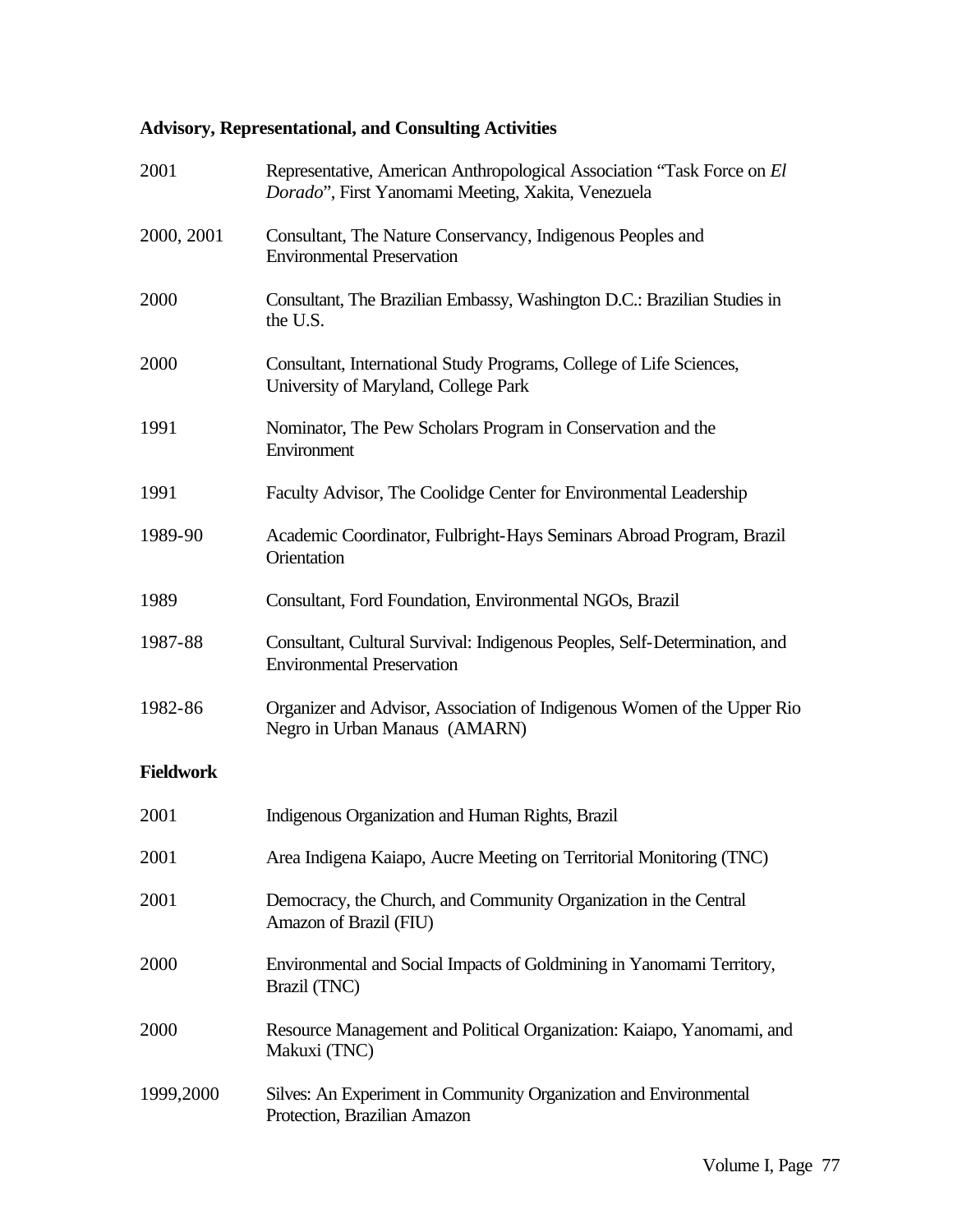| 1985-87 | Gender and Language among the Wanano (Eastern Tukanoan) of Brazil<br>(Post-doctoral Research Fellowship, Social Science Research Council)                  |
|---------|------------------------------------------------------------------------------------------------------------------------------------------------------------|
| 1985-86 | Indigenous Use of Amazonian Blackwater River Margins: Managing a<br>Fragile Floodplain System in Light of Human Development Needs (WWF)                    |
| 1983-85 | Society and Economy of the Wanano (Eastern Tukanoan) of Brazil (INPA)                                                                                      |
| 1981    | Symbiosis and Hierarchy among Tukanoan Fisher-horticulturalists and<br>Makuan Hunter-gatherers in the Northwest Amazon (National Geographic<br>Foundation) |
| 1980-82 | The prevalence of Ascaris infection in Amerindian populations of the<br>Brazilian Amazon (CNPq)                                                            |
| 1978-82 | The Social Economy of the Wanano (Eastern Tukanoan) speakers of Brazil<br>(SSRC, Fulbright)                                                                |

# **Honors and Grants**

| 2002               | Stipend, Archival Research, Early Policies of Indigenous Rights in Iberian<br>New World Colonies, Florida International University                                                                                                                               |  |
|--------------------|------------------------------------------------------------------------------------------------------------------------------------------------------------------------------------------------------------------------------------------------------------------|--|
| 1989               | Faculty Development Award, Florida International University                                                                                                                                                                                                      |  |
| 1989               | <b>Ford Foundation Grant</b>                                                                                                                                                                                                                                     |  |
| 1987               | McKnight Junior Faculty Development Grant                                                                                                                                                                                                                        |  |
| 1986               | Faculty Development Award, Florida International University                                                                                                                                                                                                      |  |
| 1985               | World Wildlife Fund and the Conservation Foundation                                                                                                                                                                                                              |  |
| 1984               | Advanced Research Grant, Social Science Research Council (Joint<br>Committee on Latin American Studies of the American Council with funds<br>provided by the National Endowment for the Humanities, the Ford<br>Foundation, and the Andrew W. Mellon Foundation) |  |
| 1980-82            | CNPq (National Science Foundation of Brazil)                                                                                                                                                                                                                     |  |
| 1978               | Fulbright Fellowship for dissertation research (U.S. Dept. of State)                                                                                                                                                                                             |  |
| 1978               | Social Science Research Council Undergraduate Fellowship                                                                                                                                                                                                         |  |
| 1978<br>(declined) | Fellowship, Princeton University Program in Latin American Studies                                                                                                                                                                                               |  |
| 1978               | Fellowship, Columbia University Doctoral Program                                                                                                                                                                                                                 |  |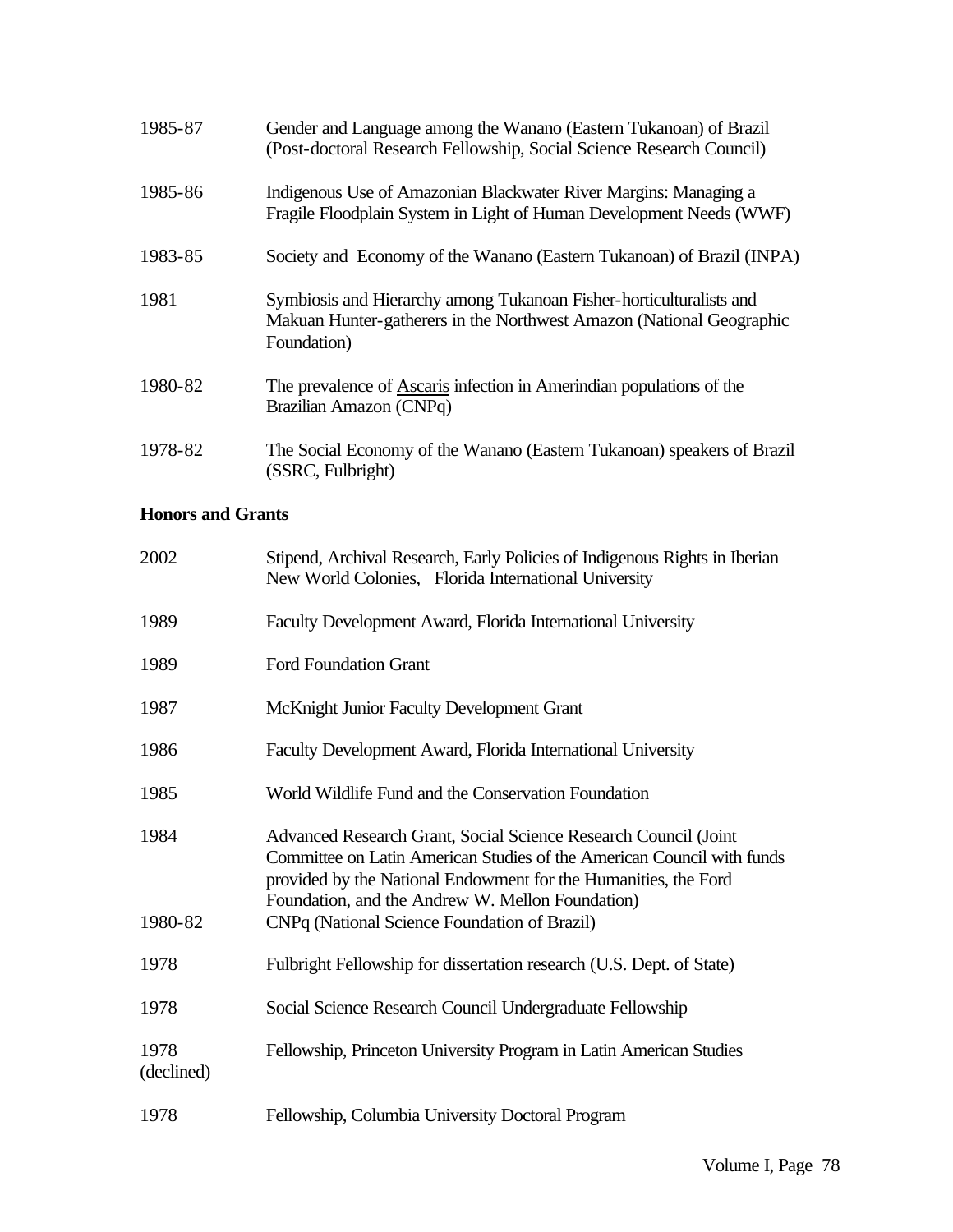| 1977               | Graduate Faculties Alumni Scholar, Columbia University               |
|--------------------|----------------------------------------------------------------------|
| 1977<br>University | Department of Anthropology Stipend for Individual Research, Columbia |

1976 Presidential Fellowship for Doctoral Study, Columbia University

## **PUBLICATIONS:**

### **Books and Edited Volumes**

- 1993 The Wanano Indians of the Brazilian Amazon: A Sense of Space. Austin: University of Texas Press. (Paper edition published in 1996.) **[Book]**
- 1996 with Jeffrey Ehrenreich, Special Edition, "Healing and the Body Politic," Anthropological Quarterly, Volume 69, Number 3 **[Edited Vol.]**

### **Articles**

2002 " with Ali Ahmad, Fazlun Khalid, Viv Sinnamon, and Hanna Jaireth, "Innovative Governance of Fisheries and Ecotourism in Community-based Protected Areas," Parks. 12(2) In press

- 2001 "Fractured Land: The Politics of Conservation in North-Central Brazil." Entrecaminos: An Interdisciplinary Journal of Latin American Affairs 6:27-40.
- 2000 "The Greening of Urban Manaus: Globalization, Labor and Environment in the Brazilian Amazon, Hemisphere 9(2)18-21.
- 1998 "Death, Memory and Language: New Approaches to History in Lowland South American Anthropology," Latin American Research Review, 33(1)167-192.
- 1997a "Ideal Speech Moments: A Woman's Narrative Performance in the Northwest Amazon,"Feminist Studies 23(1)73-96.
- 1997b "Cross-Genre Talk: Expanding the Ground," Reviews in Anthropology, 26:93-116.
- 1997c "The Wealth of Nations: Green Accounting and Latin America," Hemisphere (featured essay) 8(1)43-49.
- 1996a With Eric Leed, "Shamanic Journeys and Anthropological Travels," Anthropological Quarterly, Special Edition, "Healing and the Body Politic,"69(3)129-133.
- 1996b "Introduction: Practice and Representation in the Construction of Efficacy," Anthropological Quarterly, Special Edition, "Healing and the Body Politic," 69(3)111-114.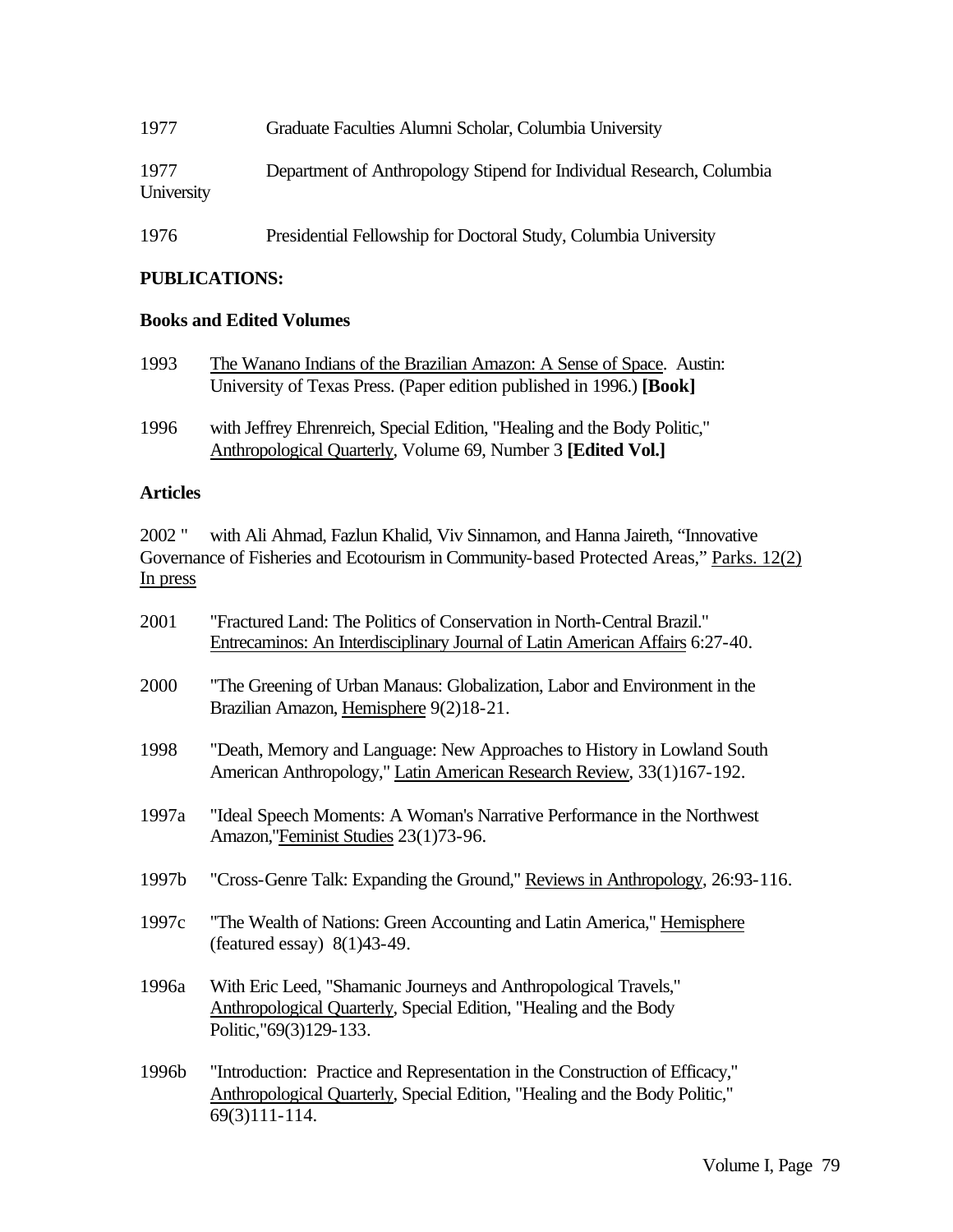- 1994 "Tukanoan Know-how: The Importance of the Forested River Margin to Neotropical Fishing Populations," National Geographic Research & Exploration 10(4):440-457.
- 1993 With Vernon E. Thatcher, "The Effects of Settlement on the Prevalence of Ascaris Infection in Two Amerindian Populations of the Brazilian Amazon," Acta Amazonica 23(1)25-36.
- 1992 "Social Meanings and Material Transaction: the Wanano-Tukano of Brazil and Colombia," Journal of Anthropological Archaeology 11:111-124.
- 1991 "Symbolic Inaction in Rituals of Gender and Procreation among the Garifuna (Black Caribs) of Honduras." Ethos 19(1):52-67.
- 1989a "Managing Rivers of Hunger: the Importance of the Blackwater River Margin" In Resource Management in Amazonia: Indigenous and Folk Strategies, eds. William Balee and Darrell Posey, New York Botanical Garden series Advances in Economic Botany, 7:238-248.
- 1989b "Marriage, Language, and History Among Eastern Tukanoan Speaking Peoples of the Northwest Amazon," The Latin American Anthropology Review, 1(2):36-42.
- 1989c With Vernon Thatcher, "Comparison of Parasite Burdens in Two Native Amazonian Populations," Medical Anthropology, 10:279-285.
- 1988 "Gender, Language and 'Placement' in Uanano Songs and Litanies," Journal of Latin American Lore, 14(2):193-206.
- 1985 "Indigenous Fishing in the Neotropics: the Tukanoan Uanano of the Blackwater Uaupés River Basin in Brazil and Colombia, INTERCIENCIA 10(2)78-86.
- 1982 "Estrutura Social do Uaupés Brasileiro," Anuário Antropológico/81, ed. Roberto Cardoso de Oliveira, Rio de Janeiro, 81:59-69.

### **Book Chapters**

- n.d. "Gold, Blood, and Fabulae, as they Flow in the Northwest Amazon." In El Dorado Revisited: Gold, Oil, Environment, People, and Rights in the Amazon, Leslie Sponsel, ed. University of Utah Press. (In review)
- n.d. with Leed, "The Deficits of History: the Whiteman in a Myth Cycle from the Northwest Amazon," in Language in Performance. Richard Blot, ed. Gordon & Breach. In Press.
- 2002a "Antropologia: Etnologia Amazonica." In O Brasil dos Brasilianistas, Marshall C.Eakin and Paulo Roberto Almeida, eds. Sao Paulo: Editora Paz e Terra. Pp 233- 266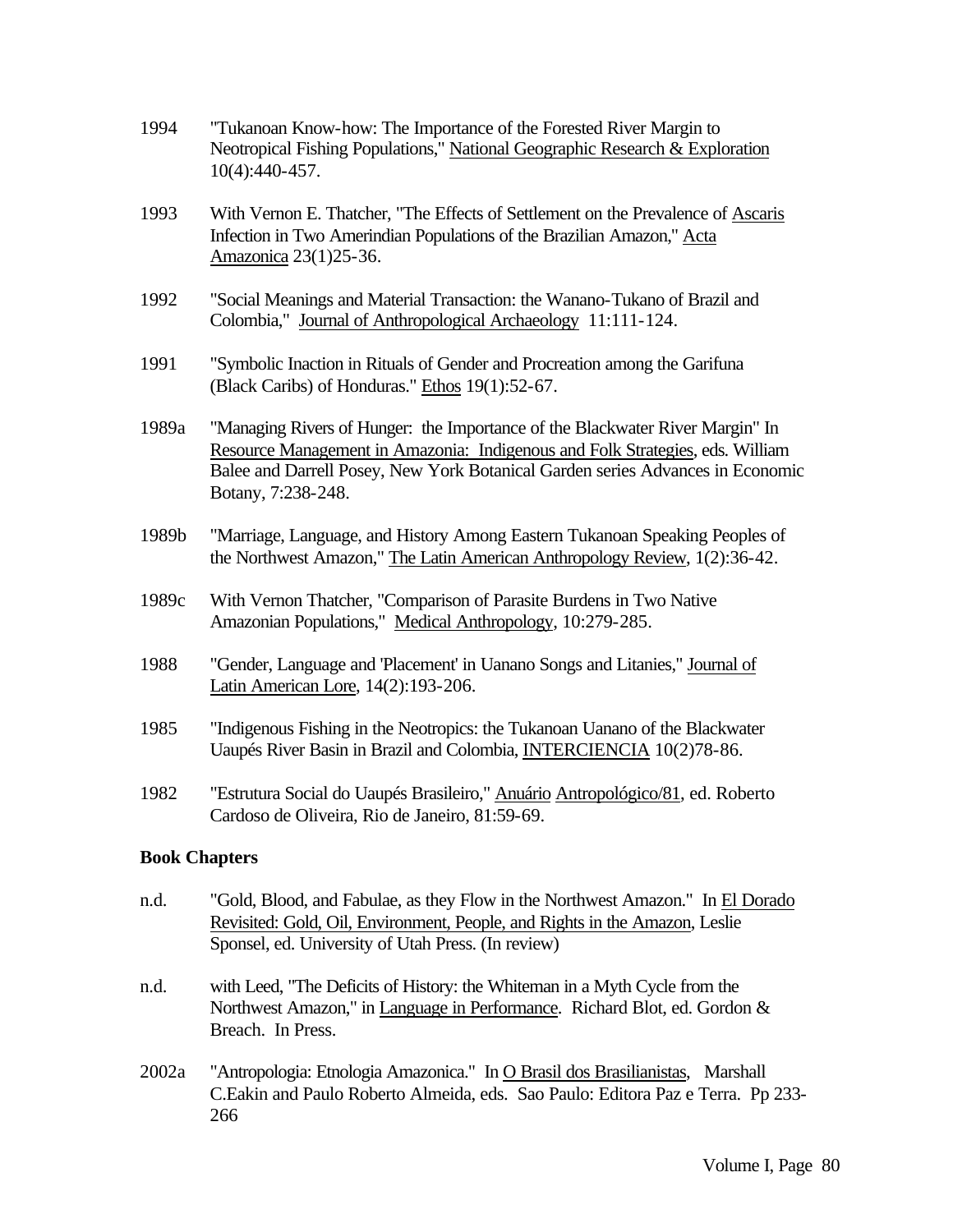- 2002b "Fathering in the Northwest Amazon of Brazil: Competition, Monopoly, and Partition," Cultures of Multiples Fathers: The Theory and Practice of Partible Paternity in Lowland South America. Stephen Beckerman and Paul Valentine, eds. Gainesville: Gainesville: University of Florida. Pp. 160-177
- 2001a "Piercing Distinctions: Making and Re-making the Social Contract in the Northwest Amazon." In Beyond the Visible and the Material: the Amerindianization of Society in the Work of Peter Riviere. Niel Whitehead and Laura Rival, eds. Oxford UK: Oxford University. Pp 177-196
- 2001b with Eric Leed, "As Perdas da Historia." In Pacificando o Branco. Alcida Ramos and Bruce Albert, eds. Brasilia: Universidade de Brasilia.
- 2001c "The Awa of Ecuador: An Experiment in Community-based Conservation and Resource Use." In Endangered Peoples. Susan Stonich, ed. Westport: Greenwood. Pp 173-187
- 1999 "Indigenous Knowledge and Amazonian Blackwaters of Hunger." In Cultural and Spiritual Values of Biodiversity. Darrell Posey, ed. London: United Nations Environment Programme (UNEP), pp. 423-426; pl 21-24.
- 1998 "Missionary Activity and Indian Labor in the Upper Rio Negro of Brazil 1680- 1980: An Historical Ecological Approach." In Advances in Historical Ecology, William Balée, ed. New York: Columbia University Press. Pp 313-333
- 1995 "Sustainable Development and Sustainable Control: Political Strategies of Indian Organizations in a Proposed Biosphere Reserve in Ecuador and Colombia." In Indigenous Peoples and the Future of Amazonia: An Ecological Anthropology of An Endangered World, Leslie Sponsel, ed. Tucson: University of Arizona Press. Pp. 245-261.
- 1990 "The Role of Indigenous Organizations in International Policy Development: the Case of an Awa Biosphere Reserve in Colombia and Ecuador." In Ethnobiology: Implications and Applications D. Posey and W. Overal, eds. Belem (Brazil): Museu Emilio Goeldi. Pp 57-72
- 1988a "Righting History in the Northwest Amazon." In Rethinking History and Myth, Jonathan Hill, ed. Urbana: University of Illinois Press. Pp. 35-49
- 1988b "Some Considerations of Myth and Gender," in Dialectics and Gender: Anthropological Approaches, . Richard Randolph and David Schneider, eds. Boulder: Westview Press. Pp. 67-79.
- 1986a "Os Cultivares de Mandioca (Tucano)." In SUMA: Etnológica Brasileira, Vol. I, Etnobiologia, pp. 151-158. Berta Ribeiro, ed. Rio de Janeiro. Pp 151-158
- 1986b "Pesca e Hierarquisaçâo Tribal no Alto Uaupés." In SUMA: Etnológica Brasileira, Vol, I, Etnobiologia, Berta Ribeiro, ed. Rio de Janeiro. Pp. 67-79.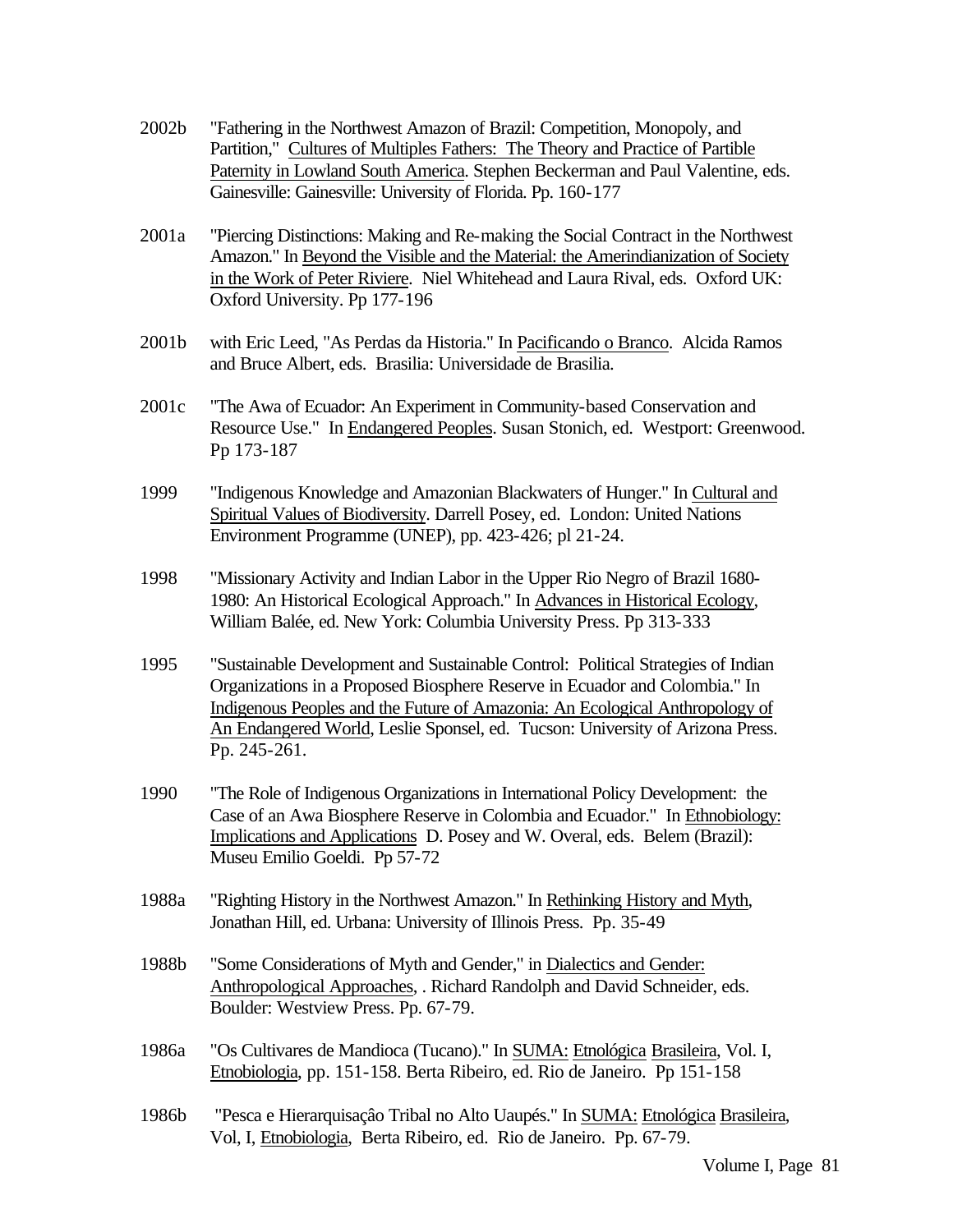1985 Why One Culture Stays Put: A Case of Resistance to Change in Authority and Economic Structure in an Indigenous Community in the Northwest Amazon," in Change in the Amazon Basin Volume II: The Frontier after a Decade of Colonisation, John Hemming, ed. Manchester UK:Manchester University Press Pp 228-236.

### **Invited Book Reviews**

- 2002 Review of Self, and History in Baniwa Religion: For Those Unborn by Robin M. Wright (University of Texas Press), american ethnologist. In press.
- 2000 Review of Indigenous South Americans of the Past and the Present: An Ecological Perspective, by David Wilson, American Anthropologist 102(3)641-643.
- 1999a Review of The Struggle for Amazon Town: Gurupa Revisited, by Richard Pace (Lynne Rienner Publishers), Luso-Brasilian Review 36(1)154-156.
- 1999b Review of Guyana Fragile Frontier: Loggers, Miners and Forest Peoples, by Marcus Colchester (World Rainforest Movement), Hispanic American Historical Review 79(1)170-172.
- 1998 Review of How Real People Ought to Live: The Cashinahua of Eastern Peru, Kenneth Kensinger, (Prospect Heights, IL: Waveland Press), american ethnologist 25(1)56-57.
- 1997a Review of Yanomami Warfare: A Political History, R. Brian Ferguson, (Santa Fe, NM: School of American Research Press, 1995), american ethnologist 24(1)227- 229.
- 1997b Review of The Last Cannibals: A South American Oral History, Basso, Ellen, (Austin, Tx: The University of Texas Press, Ethnohistory 44(2)423-425.
- 1997c Review of The Social Causes of Environmental Destruction in Latin America, Michael Painter and William Durham, eds., (University of Michigan Press), Hispanic AmericanHistorical Review 77(1)160-162.
- 1996a Review of "Nature as Artifact: A Review of William Balee, Footprints of the Forest: Ka'apor Ethnobotany -- the Historical Ecology of Plant Utilization by an Amazonian People, (Columbia University Press)," Journal of the Royal Anthropological Institute (incorporating Man) N.S. 2(1):186-187.
- 1996b Review of Dance of the Dolphin: Transformation and Disenchantment in the Amazonian Imagination, Candace Slater (Chicago and London, The University of Chicago Press). American Anthropologist 98(2):459-460.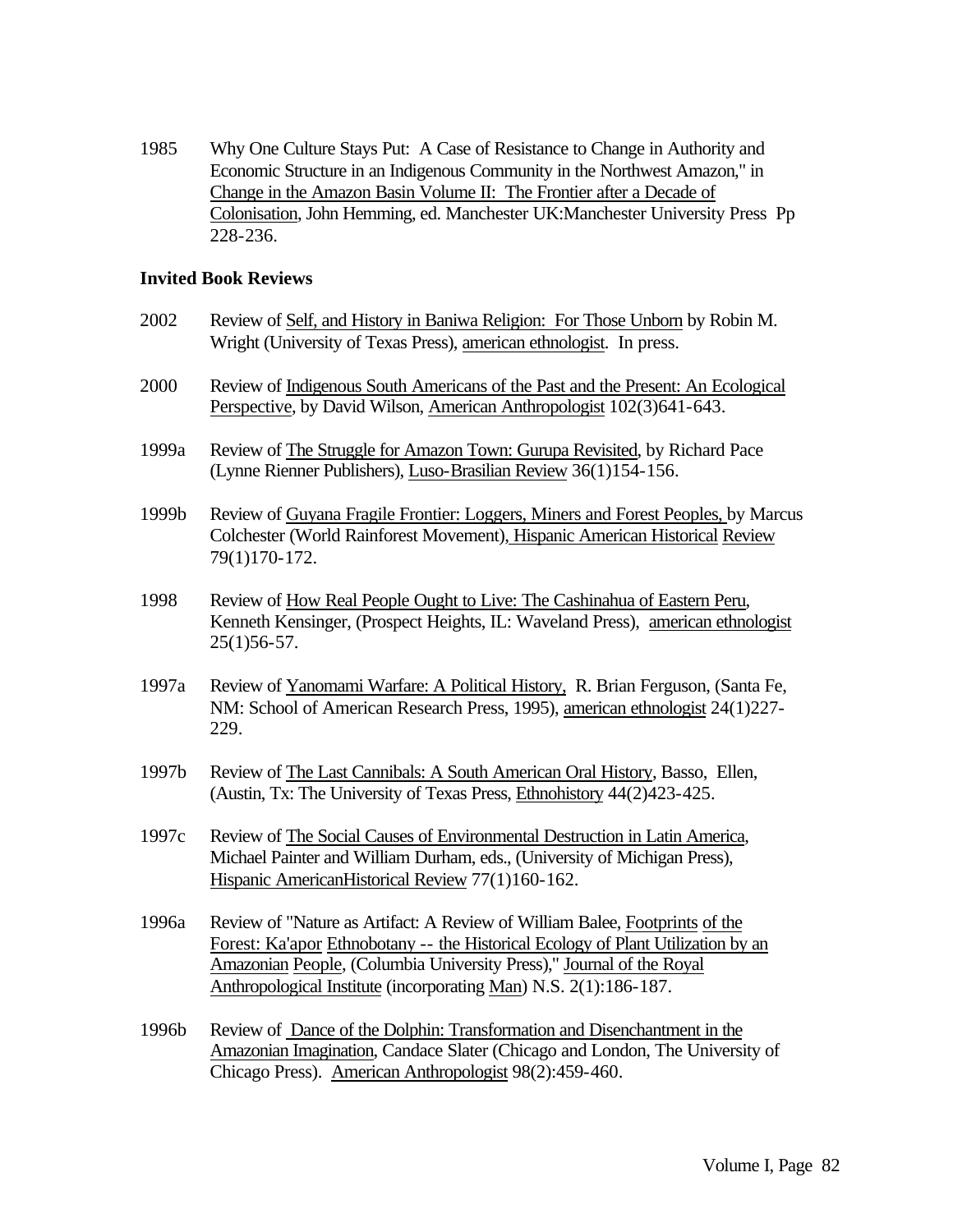- 1996c Review of Keepers of the Sacred Chants: The Poetics of Rital and Power in an Amazonian Society, Hill, Jonathan D. (The University of Arizona Press, Tucson) for Journal of Linguistic Anthropology 6(2)246-248.
- 1994 Review of "The Cannibal Cogito: A Review of From the Enemy's Point of View: Humanity andDivinity in an Amazonian Society, Eduardo Viveiros de Castro, University of Chicago." Anthropological Quarterly, 67(2):96-98.
- 1991 Review of Kayapó: Out of the Forest (1989). Granada: Disappearing World Series. Produced and directed by Mike Beckham, with Terence Turner.
- 1990 Review of Sojourners of the Caribbean, by Nancie L. Gonzalez, American Ethnologist 17(4):814-815.
- 1986 Review of Frontier Expansion in Amazonia, eds. Marianne Schmink and Charles H. Wood, University of Florida Press, Society for Latin American Anthropology Newsletter (3).

### **Published Reports and Essays**

- 1994 "What is a Population?: Spouse Import in the Northwest Amazon," The Demography of Small-Scale Societies: Case Studies from Lowland South America, ed. D. Price and K. Adams. Bennington: South American Indian Studies (4)10-17.
- 1989a "Zoning the Amazon: Rondonia," Hemisphere, 1(2)22.
- 1989b "Archival Findings at the Museu Paraense Emilio Goeldi in Brazil" The Latin American Anthropology Review, 1(1)27-28.
- 1988a "Recent Human Rights Abuses Against Macuxi and Yanomami Indians in the Territory of Roraima, Brazil," Bulletin of the Society for Latin American Anthropology (of the American Anthropological Association), pp. 6, 24.
- 1988b "Recuperating Devastated Lands: An Experimental Farm in Cauca, Colombia," Cultural Survival Quarterly 12(4)53-54
- 1988c "Potential Impacts of the Proposed Altamira-Xingú Hydroelectric Complex in Brazil," LASA Forum, Latin American Studies Association, 19(2)1-6.
- 1988d "Potential Impacts of a Proposed Amazon Hydroelectric Project," Cultural Survival Quarterly, 12(2)20-24.
- 1987a "Environmental Restoration in Southwestern Colombia," Cultural Survival Quarterly 11(4)71-73.
- 1987b "Endangered Ideologies: Tukano Fishing Taboos," Cultural Survival Quarterly 11(2)50-52.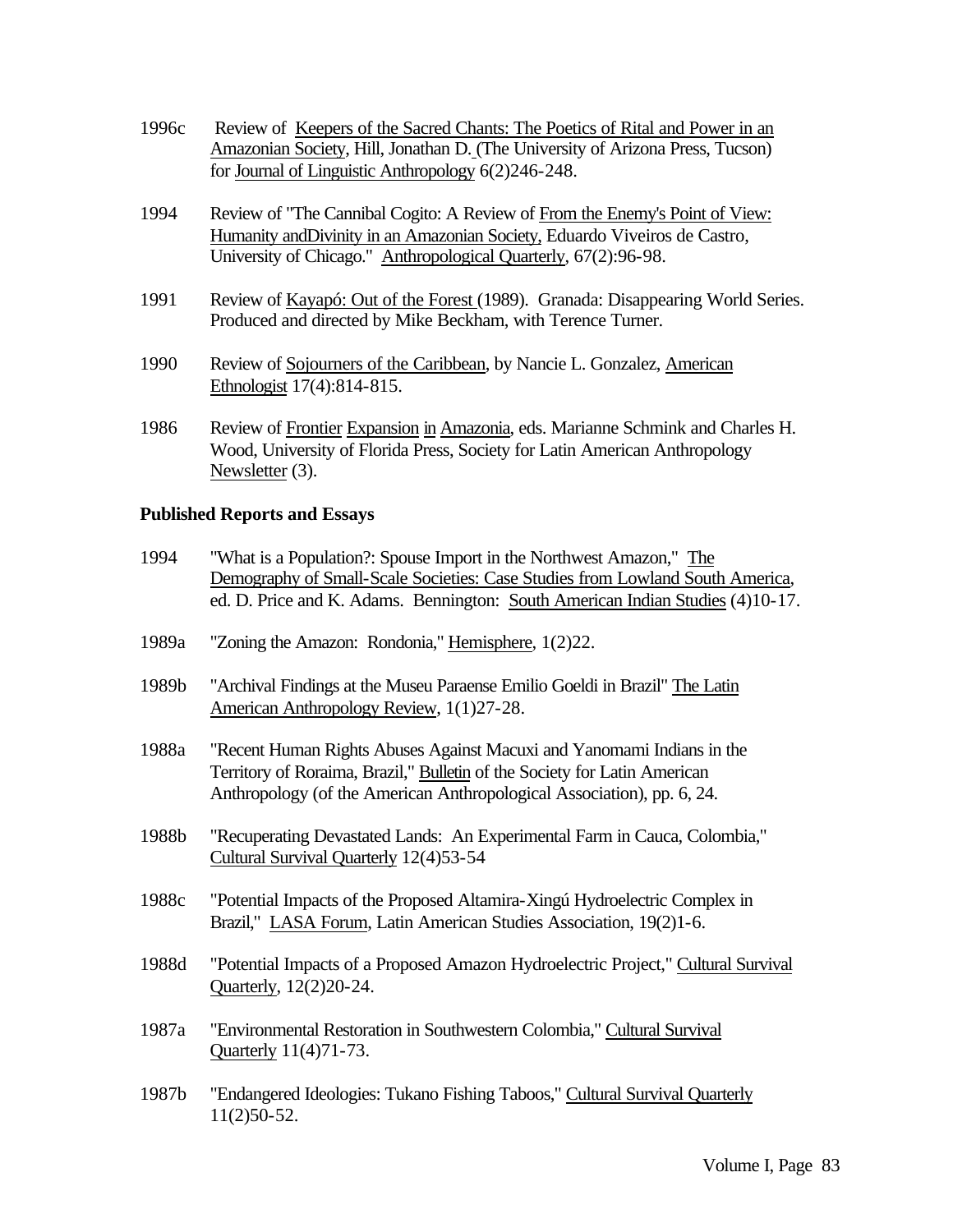- 1985 The Sibling Relationship in Lowland South America," in Working Papers on South American Indians, Number 7, Judith Shapiro and Kenneth Kensinger, eds.
- 1984 "Classificaçâo e Seleçâo Indígena de Grupos Subespecíficos de Manihot esculenta na Area do Rio Uaupés no Noroeste da Amazônia," Proceedings of the XXXV Congresso Nacional de Botânica, 22-27 January 1984, Manaus, Amazonas
- 1982 1982 "An Indigenous System of Forest and Fisheries Management in the Uaupés Basin of Brazil," Cultural Survival Quarterly ("Deforestation: the Human Costs"), 6(2)17-18 (translated into Spanish).

### **Invited Lectures, Conferences, and Presentations**

"Domestication of Women and Land in the Northwest Amazon of Brazil 1680-1980," American Society for Ethnohistory, Tucson Arizona, October 18, 2001

"U.S. Anthropology in Brazil," The Study of Brazil in the Unites States: Trends and Perspectives 1945-2000." Brazilian Embassy, Washington D.C., Dec. 3, 2000

"Tukanoan Women Farmers and Crop Diversification in the Northwest Amazon," XXII International Congress of the Latin American Studies Association, Miami, March 17, 2000

"Real-politik and Ecotourism in Northern Brazil" Latin American Studies Association, Chicago, September 25, 1998

"Gold, Blood, and Fabulae, as they Flow in the Northwest Amazon," 95th Annual Meeting of the American Anthropological Association, Washington D.C., November 1997

"Violençia e Identidade num Complexo Mítico Arapaço do Noroeste Amazonia," International Congress of Americanists, Quito, Ecuador, July 7, 1997

"The Language of Wealth: Valuation, Policy, and the Implications for the Environment and Local Peoples, XXI International Congress of the Latin American Studies Association, Guadalajara, Mexico, April 17, 1997

"Romancing Indigenous Peoples: Tradition, Innovation, and 'Authenticity' in the Ecotourism Context," Southeastern Council on Latin American Studies, 44th Annual Conference, San José, Costa Rica, Feb. 28, 1997

"What Women Weep: Gender, Language, and Emotion in the Northwest Amazon," 93rd Annual Meeting of the American Anthropological Association, Washington D.C., November 1995

"NGOs as Intermediaries in Global Development," Council Meeting, Global Environmental Fund, The World Bank, Washington DC, October 25-27, 1995

Invited Speaker, "Indigenous Peoples, Conservation, and Policy in the Brazilian Amazon," World Wildlife Fund, Washington, D.C., September 15, 1995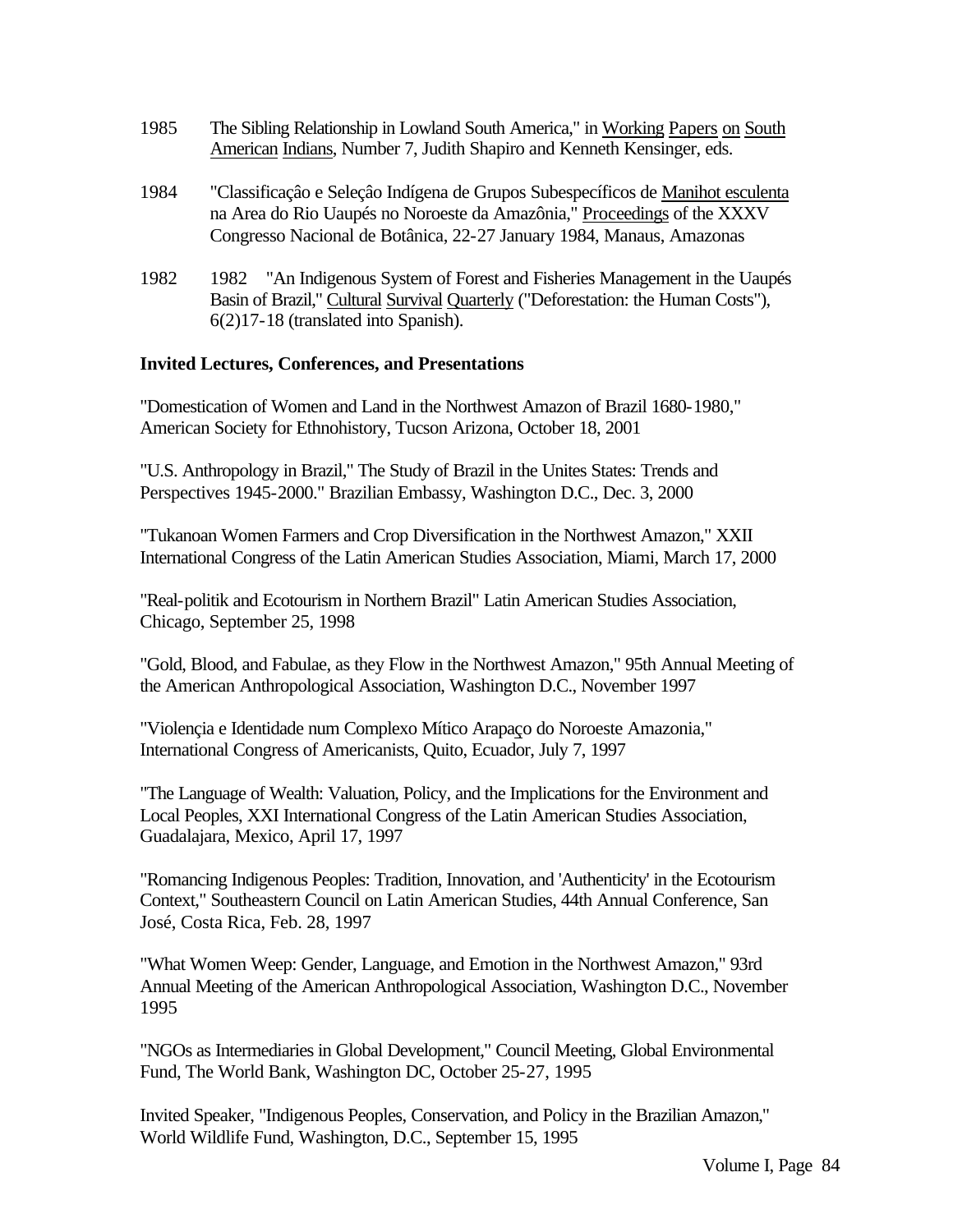"Out from Eden: Indigenous Rights and Conservation in Historical Perspective," 93rd Annual Meeting of the American

"A History Apart: Gender, Labor, and the Mission Village Movement in the Northwest Amazon of Brazil, 1680-1980," Tulane University, New Orleans, June 11, 1994

"Gender, Culture, and Human Rights: Indian Women Domestics in Brazil" Women and Human Rights Series, School of International and Public Affairs, Columbia University, New York, March 1, 1994

"Hierarchy and Symbiosis in the Brazilian Northwest Amazon," Department of Anthropology, Hunter College of the City of New York, February 23, 1994 "A Culture of History: Historical Discourse among Tukanoan Wanano," XIII International Congress of Anthropological and Ethnological Sciences, Mexico City, Aug. 4, 1993

Invited Speaker, "The Role of the Floodplain in Settlement Pattern and Subsistence in Native Lowland South America," New York Botanical Garden, May 21, 1993

Invited Speaker, "Labor, Gender and History in North Central Brazil," University of Arizona Department of Anthropology, Women's Studies, and Latin American Studies Program, Tucson, March 1993

Invited Speaker, "Green Development and Indigenous Peoples in the Western Amazon," Coolidge Center for Environmental Leadership Conference on "Challenges for Sustainable Development," Kennedy School of Government, Harvard University, Cambridge, Massachusetts, November 6-8 1992

Invited Speaker, "Reconsidering Amazonian Population Models," Columbia University Symposium on Evolution and Ecology, New York, May 1992

Invited Speaker, "Native Peoples, Conservation, and Development," Opening Exhibit Symposium, Transforming the Amazon Rainforest, The University Museum of Archaeology and Anthropology, University of Pennsylvania, March 7, 1992

"Doing the Dozens in Wanano: Verbal Dueling in the Northwest Amazon" LAILA/ALILA X International Symposium, San Juan, Puerto Rico, Jan. 1992

"The Shaman and his Double in the Brazilian Northwest Amazon," Invited Session, 89th Annual Meeting of the American Anthropological Association, New Orleans Nov. 28-Dec. 2, 1990

"Ideal Speech Moments: A Wanano Woman's Narrative," VIII International Symposium of the Latin American Indian Languages Association (LAILA/ALILA), San José, Costa Rica, June 10-15, 1990

Invited Speaker, "Binational Cooperation in Environmental Campaigns: The Role of Brazilian and American Anthropologists in the Case of Brazil Highway 364," Symposium,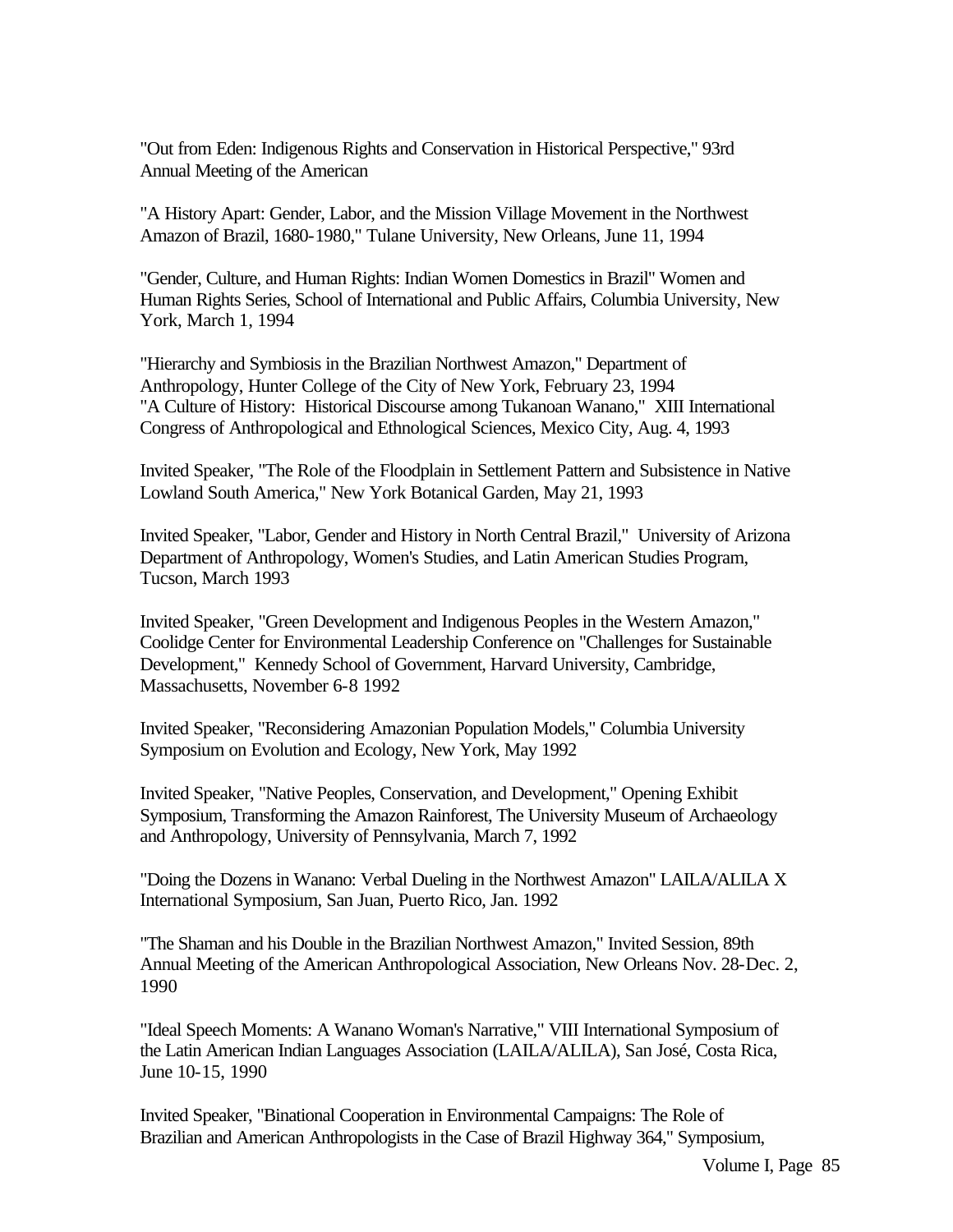Tufts University/Coolidge Center for Environmental Leadership, Cambridge, Massachusetts, March 5, 1990

Invited speaker, "Brazilian Indians and the Changing Amazon Rainforest," Texas Memorial Museum, Austin Texas, April 19, 1990

Invited Speaker, "Poverty and Land Conservation in Latin America," United Nations Conference on the Environment, Miami, January 27, 1990

Invited Speaker, "Latin America: The Environment and U.S. Policy," Miami Congressional Workshop on Political, Economic and Security Issues in the Western Hemisphere, Miami, January 12-14 1990

Invited Session, "Gender, Language and Shame in the Northwest Amazon," 89th Annual Meeting of the American Anthropological Association, Washington D.C., November 18, 1989

Invited Speaker, "Challenges to Democracy in Latin America: the Environment," Seventh Annual Journalists and Editors Workshop on Latin America, Miami, Florida, April 8, 1989

Invited Speaker, "Bi-polar Strategies for International Development," The Coolidge Center for Environmental Education, Cambridge, Massachusetts March 8, 1989

Invited Speaker, "Ethnographic Exhibition and Interpretation," Museu Paraense de Emilio Goeldi, Belem do Para, Brazil, August 3, 1988

"Parks, Indians and Sustainable Development in Northern Ecuador," New England Latin American Studies Association, Tufts University, October 17, 1988

Invited Speaker, "Sustainable Indigenous Control in the Awa Binational Biosphere Reserve in Colombia-Ecuador," First International Congress of Ethnobiology, Museu Paraense Emilio Goeldi, Belem, Brazil, July 21, 1988

"Social and Environmental Impacts of a Proposed Hydroelectric Complex in the Eastern Amazon of Brazil," Woods Hole Research Center, May 26, 1988

"Multilateral Lending and Indigenous Peoples: Two Brazilian Cases" New England Environmental Conference, The Fletcher Center, Tufts University, March 18, 1988

"Parks and People: Three Latin American Cases," Tropical Rainforests: Strategies for Wise Management, Florida International University, January 27, 1988

Invited Speaker, "Rituals of Gender and Procreation among the Garifuna (Black Caribs) of Honduras," University of Chicago Department of Anthropology seminar series, "The Newest, The Best, and The Brightest," January 11, 1988

Invited Speaker, "Indigenous Domestics in the Urban Centers of Northern Brazil," Eighth National Congress of Brazilian Women, Rio de Janeiro, Brazil, August 1986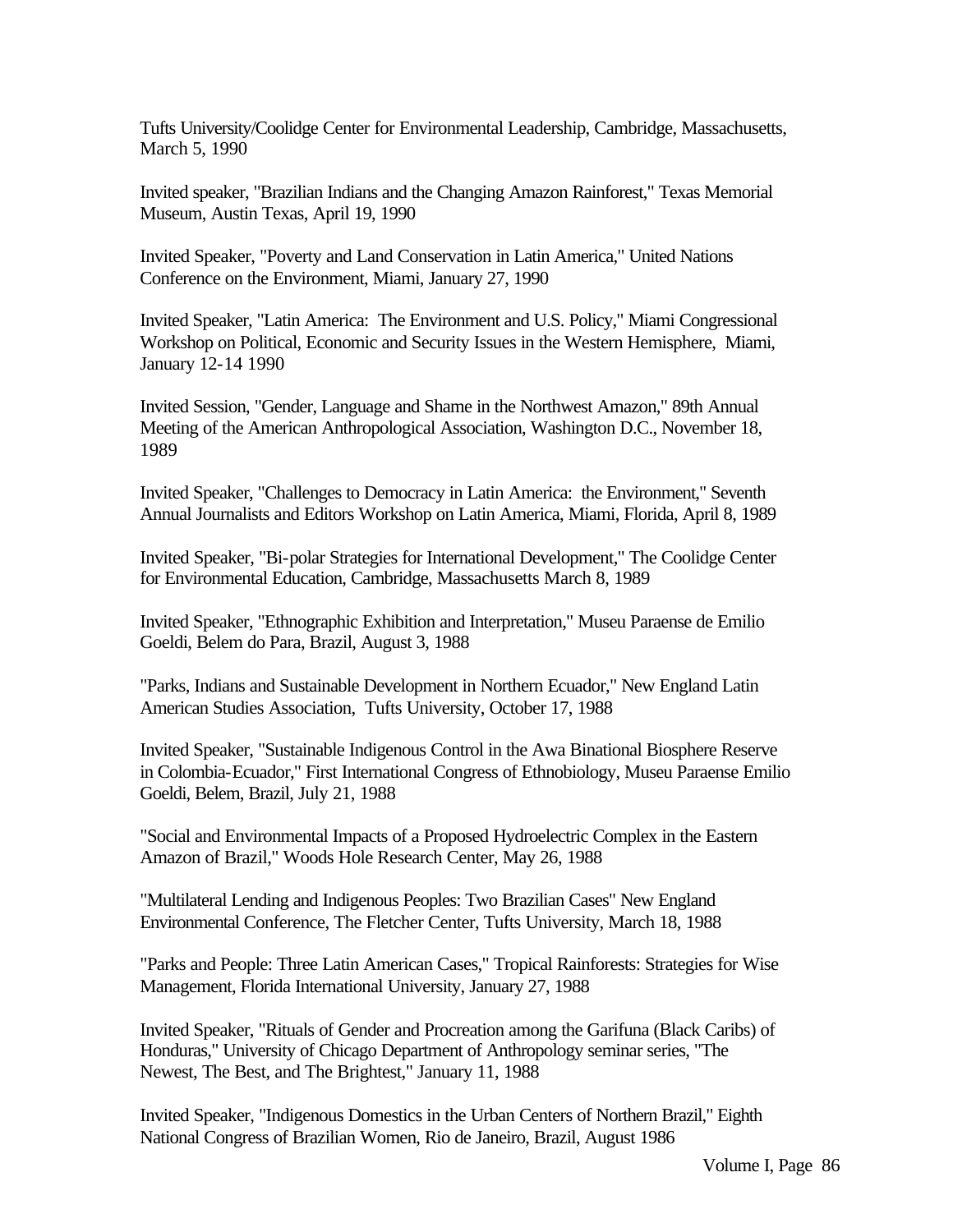## **Conference Participation**

Discussant, "Contemporary Human Rights among the Yanomami of Venezuela and Brazil," Presentation by Task Force on Darkness in El Dorado, Business Meeting, American Anthropological Association, Nov. 30, 2001

Discussant, "Human Rights, Professional Ethics and Field Research on the Yanomami," Special Session of the LASA Task Force on Human Rights and Academic Freedom, XXIII International Congress of the Latin American Studies Association, Washington D.C., September 8, 2001

Chair and Co-Organizer (with Marianne Schmink), Gender, Resource Management, and Biodiversity Conservation in the Neotropics," XXII International Congress of the Latin American Studies Association, Miami, March 17, 2000 Discussant, "Environmental Security and National Sovereignty: Cooperation for a New Millennium," XXII International Congress of the Latin American Studies Association, Miami, March 17, 2000

Chair and Co-Organizer (with Arturo Oyola-Yemaiel), Ecotourism and Sustainability: Cooperation for a New Millennium," XXII International Congress of the Latin American Studies Association, Miami, March 17, 2000

Chair and Co-Organizer (with Arturo Escobar), Invited Session of the Society for Latin American Anthropology and the society for Cultural Anthropology of the American Anthropological Association, "Culture-at-Large: Conversations with Lourdes Arizpe," Annual Meeting of the American Anthropological Association, Chicago, Nov. 19, 1999

Discussant, "National Sovereignty and the Environment," XXI International Congress of the Latin American Studies Association, Chicago, September 26, 1998

Discussant, "History and Text in the Northwest Amazon," International Congress of Anthropological and Ethnological Sciences, Williamsburg, Va., July 30, 1998

Discussant, Invited Session, "Conversations with Alcida Ramos," Society for Latin American Anthropology Honored Speaker, Annual Meeting of the American Anthropological Association, Washington DC, November 17, 1998

Discussant, "Ecotourism in Latin America: Lessons Learned," Latin American Studies Association XXI International Congress, Guadalajara, Mexico, April 18, 1997

Chair and Organizer, "The Impact of Global Forces in Latin America," Southeastern Council on Latin American Studies, 44th Annual Conference, San José, Costa Rica Feb. 28, 1997

Discussant, "Sustainable Development in the Americas," Summit of the Americas," Cochabamba, Bolivia, December 9, 1995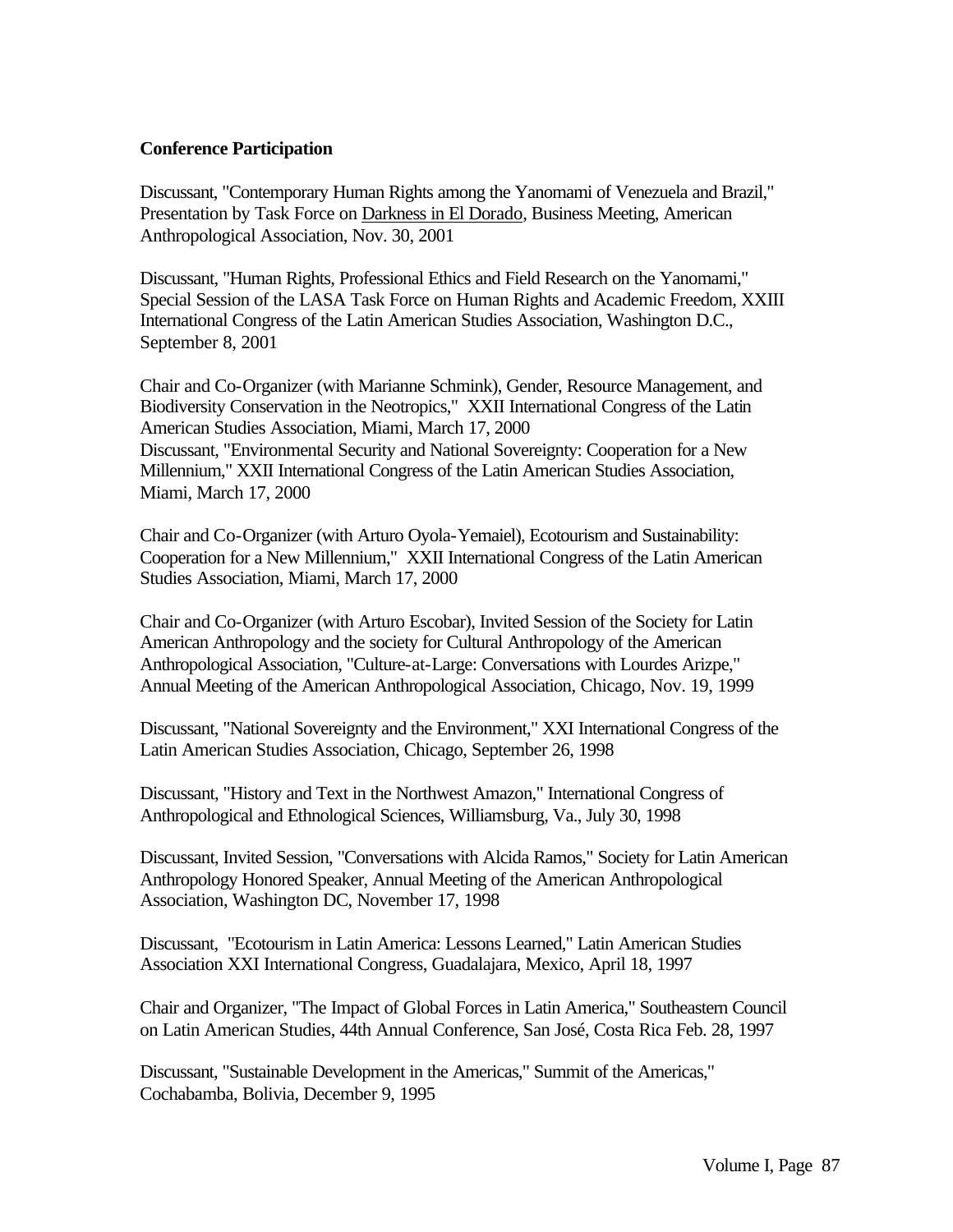## **Professional Appointments and Elected Positions**

| 2002                 | Appointment, Hill Task Force of the American Anthropological Association (to<br>inquire into allegations by Patrick Tierney in the book, Darkness in El Dorado)            |  |
|----------------------|----------------------------------------------------------------------------------------------------------------------------------------------------------------------------|--|
| 2001                 | Appointment, Peacock Task Force of the American Anthropological Association<br>(to inquire into allegations by Patrick Tierney in the book, <i>Darkness in El Dorado</i> ) |  |
| 2001<br>Association  | Chair (elected position), Committee for Human Rights, American Anthropological                                                                                             |  |
| 2001<br><b>BRASA</b> | Member (elected position), Executive Board, Brazilian Studies Association,                                                                                                 |  |
| 2000                 | Member (elected position), Committee for Human Rights, American<br><b>Anthropological Association</b>                                                                      |  |
| the AAA              | 1998, 1999 Program Editor and Coordinator, Society for Latin American Anthropology of                                                                                      |  |
|                      | 1007 2000 Councillor (algebra position) Society for Letin American Anthropology of the                                                                                     |  |

1997-2000 Councillor (elected position), Society for Latin American Anthropology of the AAA

1997-1999 Councillor, Environment and Society Section, Latin American Studies Association

1994-7 Co-Chair, Working Group on Natural Resources and the Environment, Latin American Studies Association

1990-pres Scholar and Fellow, Cultural Survival, Department of Anthropology, Harvard **University** 

1989-pres Contributing Editor, Hemisphere (a journal of Latin American and Caribbean affairs)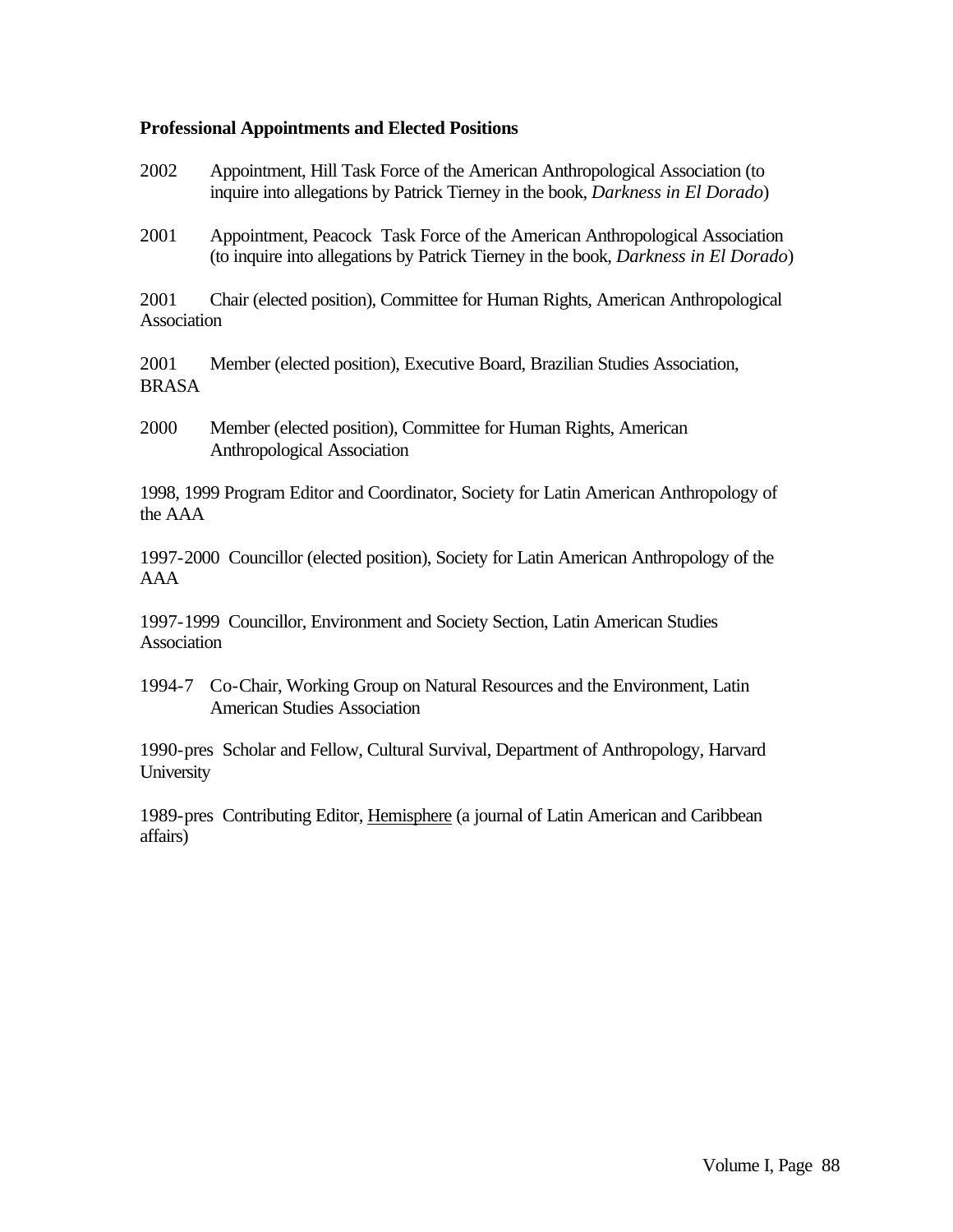## **RAYMOND B. HAMES**

### CURRICULUM VITA

### **CURRENT POSITION**

Professor, Department of Anthropology, University of Nebraska-Lincoln

### **ADDRESSES**

| Home:       | 2765 Rathbone Rd, Lincoln, Nebraska 68502                            |  |
|-------------|----------------------------------------------------------------------|--|
| University: | 126 Bessey Hall, Department of Anthropology, University of Nebraska, |  |
|             | Lincoln, NE 68588-0368                                               |  |

### **TELEPHONES**

| University | $(402)$ 472-6240, 472-2411 |
|------------|----------------------------|
| Home       | 474-6298                   |

**Email:** rhames@unl.edu

### **EDUCATION**

| 1978 Ph.D. | Anthropology, University of California, Santa Barbara                   |
|------------|-------------------------------------------------------------------------|
| 1974 MA    | Anthropology, University of California, Santa Barbara                   |
| 1971 BA    | Anthropology, University of California, Santa Barbara                   |
| 1966-1968  | Biology Major, California State Polytechnic University, San Luis Obispo |

### **OTHER ACTIVITIES**

- 1998-present**:** advisory board of *Population and Environment*. An interdisciplinary journal of the American Psychological Association.
- 1992-1993 NSF Cultural Anthropology Program Director
- 1991 Editorial board for "Food and Nutrition in the Tropical Forest" UNESCO, Paris.
- 1991 NSF Summer Institute in Comparative Research. UCLA, Department of Anthropology.
- 1988-1990 National Science Foundation Cultural Anthropology Advisory Panel Member.
- 1989 Consultant and subject on the film *Salt*, in *Nature of Things* series, Canadian Broadcasting Corporation.
- 1978-1979 National Institute of Education, Ethnographic Investigator.
- 1970-1971 Peace Corps Volunteer, assigned to Paraguay to coordinate a program of environmental sanitation with local village health inspectors.

### **ACADEMIC POSITIONS HELD**

- 1999- present Professor and Acting Director of the University of Nebraska State Museum
- 1989-1996 Chair, Department of Anthropology (on leave 1992-3)
- 1985-1999 Associate Professor, University of Nebraska
- 1987-1989 Assistant Dean, College of Arts & Sciences
- 1980-1985 Assistant Professor, University of Nebraska
- 1980 Assistant Visiting Professor Penn State University (Spring Quarter)
- 1977 Lecturer for Extended University, University of California, Vandenberg Air Force
- Base, Lompoc, California (Winter Quarter)
- 1972-1974 Teaching Assistant, UCSB

### **COURSES TAUGHT**

The Anthropology of Warfare Economic Anthropology<br>
Introductory Cultural Anthropology Anthropological Ecology Introductory Cultural Anthropology Anthropological Ecc<br>
Contentious Issues in Anthropology Social Organization Contentious Issues in Anthropology<br>
Introduction to Anthropology<br>
Hunters and Gatherers Introduction to Anthropology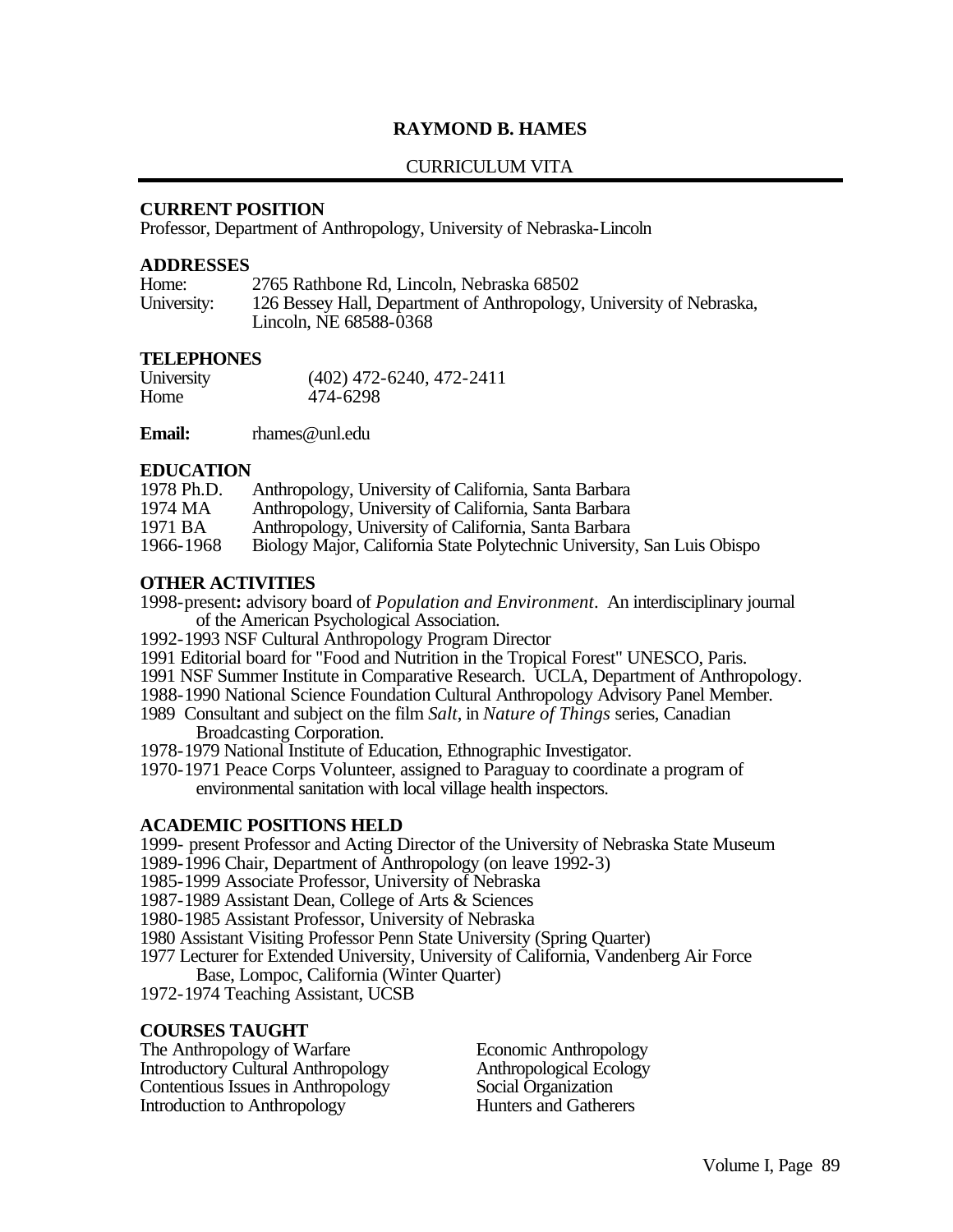### **FIELD RESEARCH**

- Jun. 1998-July 1999, Amazonas, Venezuela
- Dec. 1986 April 1987: Amazonas, Venezuela
- Dec. 1985 March 1986: Amazonas, Venezuela
- Dec. 1984 March 1985: Amazonas, Venezuela
- May 1980 July 1980: Paraguay
- Jan. 1979 March 1979: Bridgeport, CT
- Mar. 1975 June 1976: Amazonas, Venezuela

### **HONORS, FELLOWSHIPS, RESEARCH AWARDS**

- 11/74 6/77: NIMH pre-doctoral fellowship (N. Chagnon, P.I.) entitled "Yanomamö Warfare, Expansion and Political Evolution".
- 1/78 6/78: NIMH doctoral fellowship continuation (N. Chagnon, P.I.).
- 1/79 5-79: NIE Ethnographic Researcher Principal Investigator: Abdin Noboa) "Hispanic Segregation Trends in Major School Districts with Large Hispanic Enrollments".
- 7/79 6-80: Harry Frank Guggenheim post-doctoral fellowship: "Biosocial Determinants of Interaction among the Ye'kwana and Yanomamö Indians of Amazonas: (R. Hames, P.I., \$23,000).
- 5/80 6/80 Ethnographic Survey of Southern Paraguay. Harry Frank Guggenheim Foundation (R. Hames, P.I. \$1,800).
- 5/81 7/81 Summer Faculty Fellowship, University of Nebraska-Lincoln (\$3,160).
- 10/81: Advancement to Graduate Faculty Member), University of Nebraska, Lincoln.
- 10/81: Invited University Symposium Award (\$3,000), University of Nebraska Research Council. Symposium title: "Optimization Theory in Human Evolution." Coordinator: R. Hames (Submitted with five others).
- 11/82: November 1982: Invited speaker award for N. Chagnon (University of Nebraska Research Council, \$454.00).
- 11/82: November 1982: Funds for visiting scholar for Kim Hill (College of Arts and Sciences, \$200.00).
- 3/83 2/86: Research associate (5% time) on a three year National Institute of Ageing Career Development Award to Dr. Jane Potter (University of Nebraska Medical Center) entitled "Beneficial Effects of Moderate Obesity".
- 1/84 6/88: National Science Foundation funding for a 3 year research project entitled "The Social Effects of Mortality and Divorce in the Yanomamö Nuclear Family: Kinship Fosterage, and Marriage Choice Implications for Tribal Societies". R. Hames, P.I., \$63,541. (BSN 8411669)
- 9/84: Advancement to Graduate Faculty (Fellow), University of Nebraska.
- 4/85: Advancement to Associate Professor.
- 7/87: NSF REU supplement to "The Social Effects of Mortality and Divorce " (BSN 8411669). R. Hames, P.I., \$4,000.
- 9/94: Award from the office of the Senior Vice-Chancellor for Academic Affairs to create multimedia materials for Essential Studies courses (\$4,500)
- 10/96: Summer Faculty Fellowship, University of Nebraska Research Council (\$6,500)
- 6/97: LSB Leakey Award entitled "Trekking Variation among the Yanomamö" (\$8,196).
- 12/98:Diversity Enhancement Award for "Enhancement of Native American Cultural Awareness, Recruitment, and Retention" with three others (\$3,000)

### **FIELDS OF SPECIAL INTEREST**

| Human and Evolutionary Ecology |
|--------------------------------|
| <b>Biosocial Anthropology</b>  |
| Economic Anthropology          |
| <b>Time Allocation</b>         |

South American Indians Exchange Hunters and Gatherers Social Interaction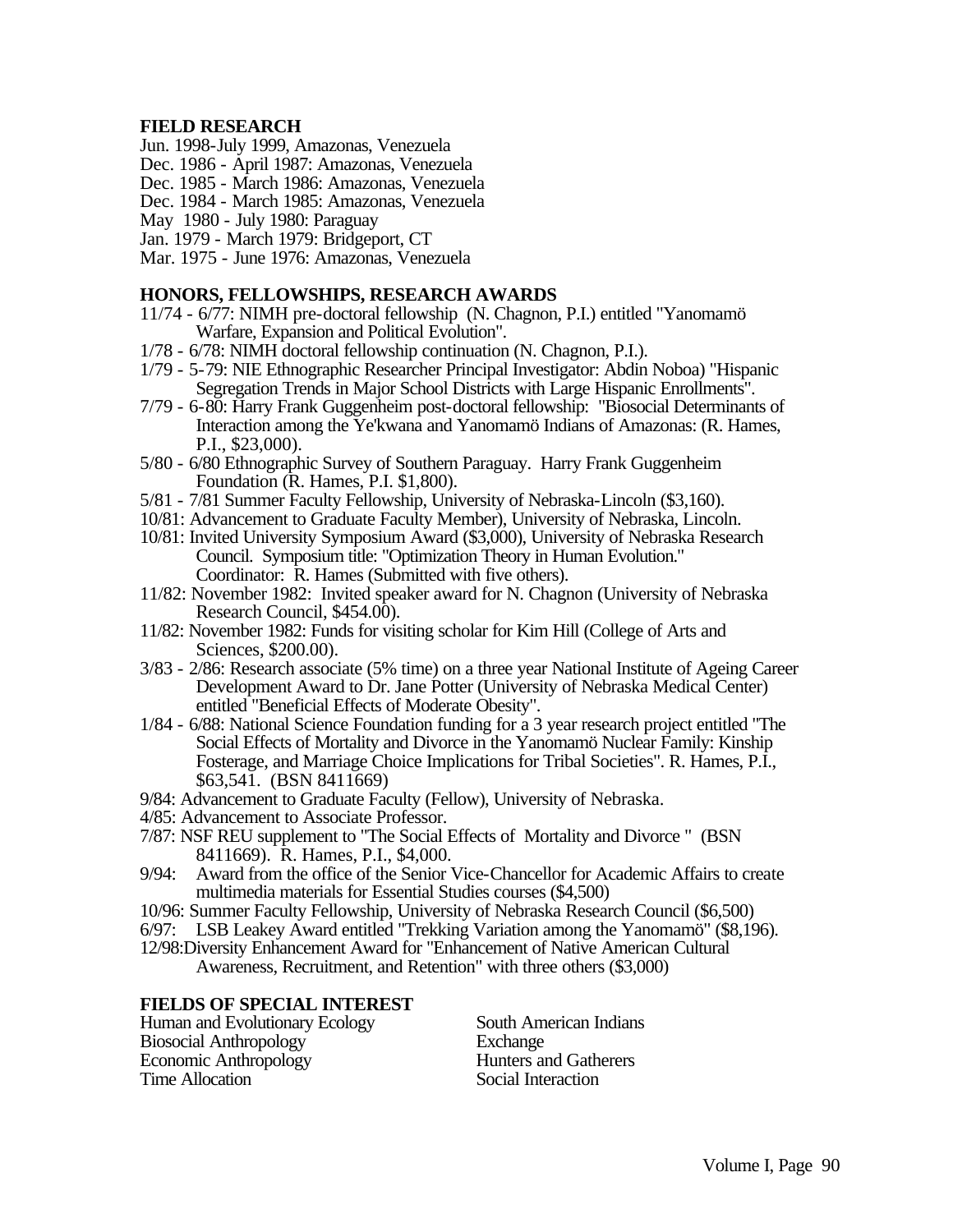### **PUBLICATIONS**

**Key:**

**(r) refereed publication**

**(i) invited commentary**

**(nr) non-refereed**

- **(rp) translation and/or reprint of previously published article**
- **(br) book review**

### **1976**

**(r)** Ye'kwana Basketry: Its Cultural Context. *Antropologica* 44, 3-58, (with I. Hames). Note: published in 1978.

#### **1979**

- **(r)** Protein Deficiency and Tribal Warfare in Amazonia: New Data. *Science* 203(4383): 910- 913, (with N.A. Chagnon).
- **(r)** Interaction and Relatedness among the Ye'kwana. In Chagnon, N.A. and W. Irons (eds.) *Evolutionary Biology and Human Social Behavior: An Anthropological Perspective*. Duxbury: North Scituate, pp. 238-250.
- **(r)** A Comparison of the Hunting Efficiencies of the Shotgun and Bow in Neotropical Forest Hunting. *Human Ecology*, 7(3):219-245.
- **(nr)** Paraguay. *McGraw-Hill Encyclopedia of Developing Nations*. McGraw-Hill: New York. (With Elman Service).

#### **1980**

- **(r)** Game Depletion and Hunting Zone Rotation among the Ye'kwana and Yanomamö. In R. Hames (ed.), *Studies of Hunting and Fishing in the Neotropics: Working Papers on South American Indians* 2:31-62. Bennington College, Bennington, VT.
- **(r)** Introduction. Studies of Hunting and Fishing in the Neotropics. In R. Hames, ed. *Working Papers on South American Indians*, 2:1-6. Bennington College, Bennington, VT.
- **(r)** Eastville: A Case Study. In A. Noboa, ed., *Segregation of Hispanic Students*. New York: Aspira of America. Pp. 170-198.

#### **1981**

**(r)** A Critique of some Current Theories of Cultural Ecology in Amazonia. *Interciencia* 5(6):346-358. (With N. Chagnon).

### **1982**

- **(r)** Optimal Foraging Theory as a Model to Explain Variability in Amazonian Hunting. *American Ethnologist* (Special Human Ecology Issue), 9(2):258-278 (with W. Vickers).
- **(i)** Comment on Johnson's "Reductionism in Cultural Ecology: the Amazonian Case." *Current Anthropology* (Invited Commentary), 23(4):420-422.

#### **1983**

- **(r)** *Adaptive Responses of Native Amazonians*. R. Hames and W. Vickers, eds. Academic Press: New York. III  $+ 502$  pp.
- **(r)** Introduction. In R. Hames and W. Vickers, eds. *Adaptive Responses of Native Amazonians,* pp.1-26.
- **(r)** The Settlement Pattern of a Yanomamö Population Bloc. In R. Hames and Vickers, (eds.) *Adaptive Responses of Native Amazonians,* pp.393-427.
- **(r)** Monoculture, Polyculture, and Polyvariety in Tropical Forest Swidden Cultivation. *Human Ecology*, 11:13-34.
- **(r)** The Forest and the Highway. In The Impact of Contact. *Working Papers on South American Indians*, Vol. 6 and Cultural Survival Occasional Papers #11:1-52 (with John Saffirio).

#### **1984**

**(r)** On the Definition and Measure of Inclusive Fitness and the Evolution of Menopause. *Human Ecology*, Vol. 12(1):87-91.

#### **1985**

**(r)** Sex Differences in the Recognition of Infant Facial Expressions: The Primary Caretaker Hypothesis. *Ethology and Sociobiology* 6:89-101. (with W. Babchuck & R. Thompson).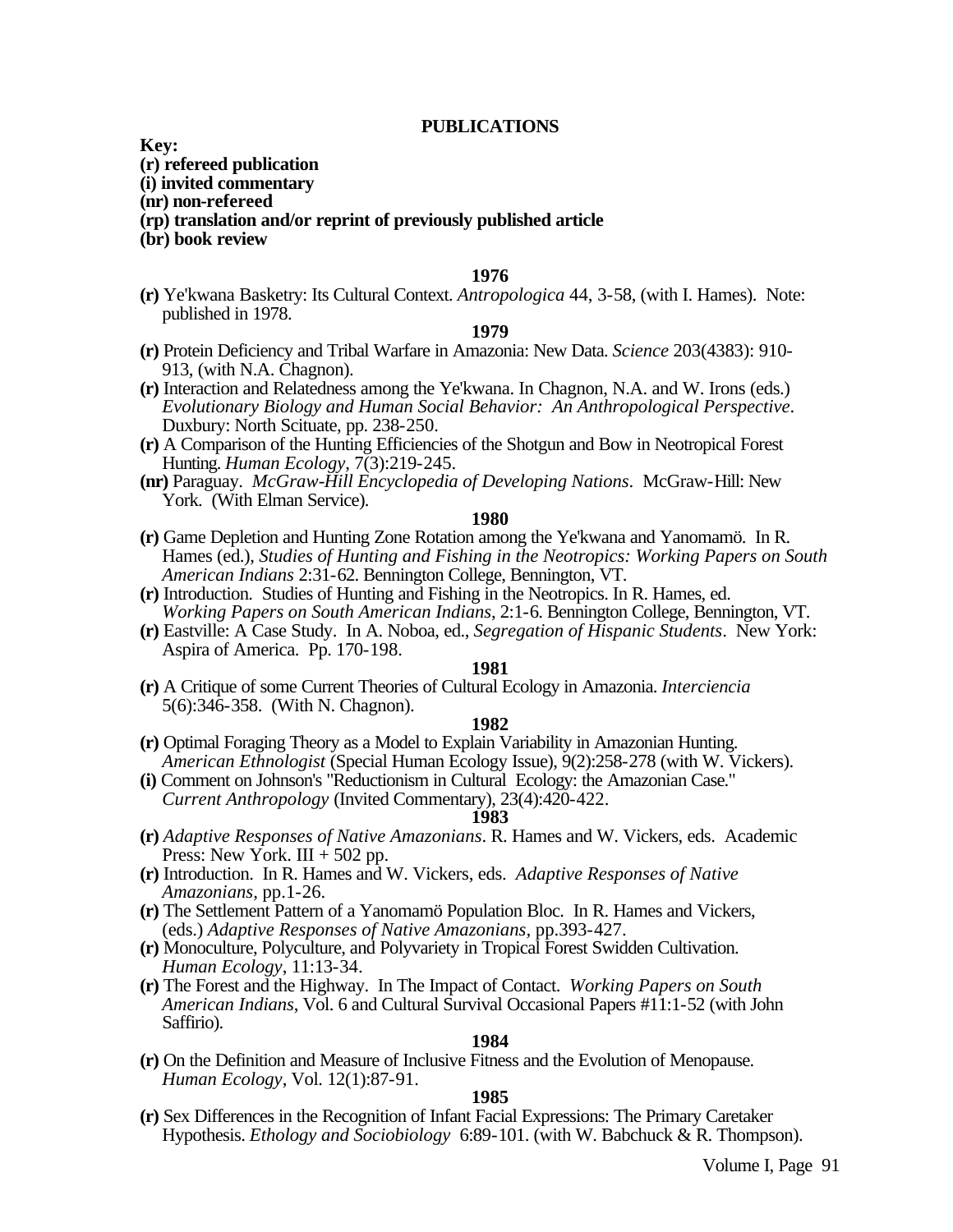**(r)** Kinship, Demography, Parental Investment Patterns and the Social Use of Architectural Space among the Shamatari Yanomamö. *Boletin Indigenista Venezolano* 18: 1-39. (with N. Chagnon & L. Margolies).

### **1986**

**(r)** Opportunistic Hunting or Game Conservation. *Cultural Attitudes To Animals Including Birds, Fish and Invertebrates*. Vol. 1. The World Archaeological Congress. Allen & Unwin: London.

### **1987**

- **(r)** Game Conservation or Efficient Hunting? In *Capturing the Commons: Anthropological Contributions to Resource Management*. J. Acheson & B. McCay, eds. University of Arizona Press.
- **(r)** Relatedness and Garden Labor Exchange among the Ye'kwana. *Ethology and Sociobiology*, 8(4):354-392.
- **(rp)** Teorias sobre las respuestas adaptativas de los nativos de la Amazonia. *Hombre Y Ambiente*, 3:45-90. (With W. Vickers). Spanish translation of Introduction. In R. Hames and W. Vickers, eds. *Adaptive Responses of Native Amazonians,* pp.1-26. {1983]

#### **1988**

**(r)** The Allocation of Parental Care among the Ye'kwana. In *Human Reproductive Effort*. L. Betzig, P. Turke, & M. Borgerhoff-Mulder, eds. Cambridge University Press. pp. 237- 251.

### **1989**

- **(r)** Time, Efficiency, and Fitness in the Amazonian Protein Quest. *Research in Economic Anthropology*, Vol. 11: 43-85.
- **(r)** Sharing among the Yanomamö: Part 1, The Effects of Risk. In *Risk and Uncertainty in Ecology in Tribal and Peasant Economies*. E. Cashdan, ed., pp. 89-105. Westview Press: Denver.

### **1991**

**(r)** Wildlife Conservation in Tribal Societies. In *Biodeversity: Traditional Management and the Development of Biological Resources* M. Oldfield & J. Alcorn, eds. Westview Press: Denver. Pp. 172-192.

#### **1992**

- **(r)** Variation in Paternal Care among the Yanomamö. In *The Father's Role: Cultural and Evolutionary Perspectives*. Barry Hewlett, ed. Aldine de Gruyter: Chicago. Pp. 85-111.
- **(r)** The Allocation of Time. In *Ecology, Evolution, and Human Behavior.* B. Winterhalder & E. Smith, eds.. Aldine de Gruyter: Chicago. Pp. 203-236.

### **1993**

- **(i)** Yanomamö. In *Encyclopedia of World Cultures*., Volume 7. South America. Johannes Wilbert, ed. G.K. Hall/Macmillian: New York.
- **(i)** Yanomamö, Varying Adaptations of Foraging Horticulturalists. In *Ethnographic Profiles: Original Readings.* M. Ember, Ember C. and B. Levinson, eds. HRAF Press: New Haven.
- **(i)** Foraging Horticulturalists in Amazonia: Why do Horticulturalists Forage? Proceedings of the 4th World Academic Conference on Human Ecology. Centro de Investigación y Estudios Avanzados del IPN CINVESTAV. Dickinson, Federico, ed. Mérida, Mexico.

#### **1994**

**(r)** *Ye'kwana Time Allocation Data Base*. Cross-Cultural Time Allocation Series. HRAF Press, Inc.: New Haven.

#### **1995**

**(i**) Comment on Alvard. "Intraspecific Prey Choice by Amazonian Hunters". *Current Anthropology* 36(5):446-447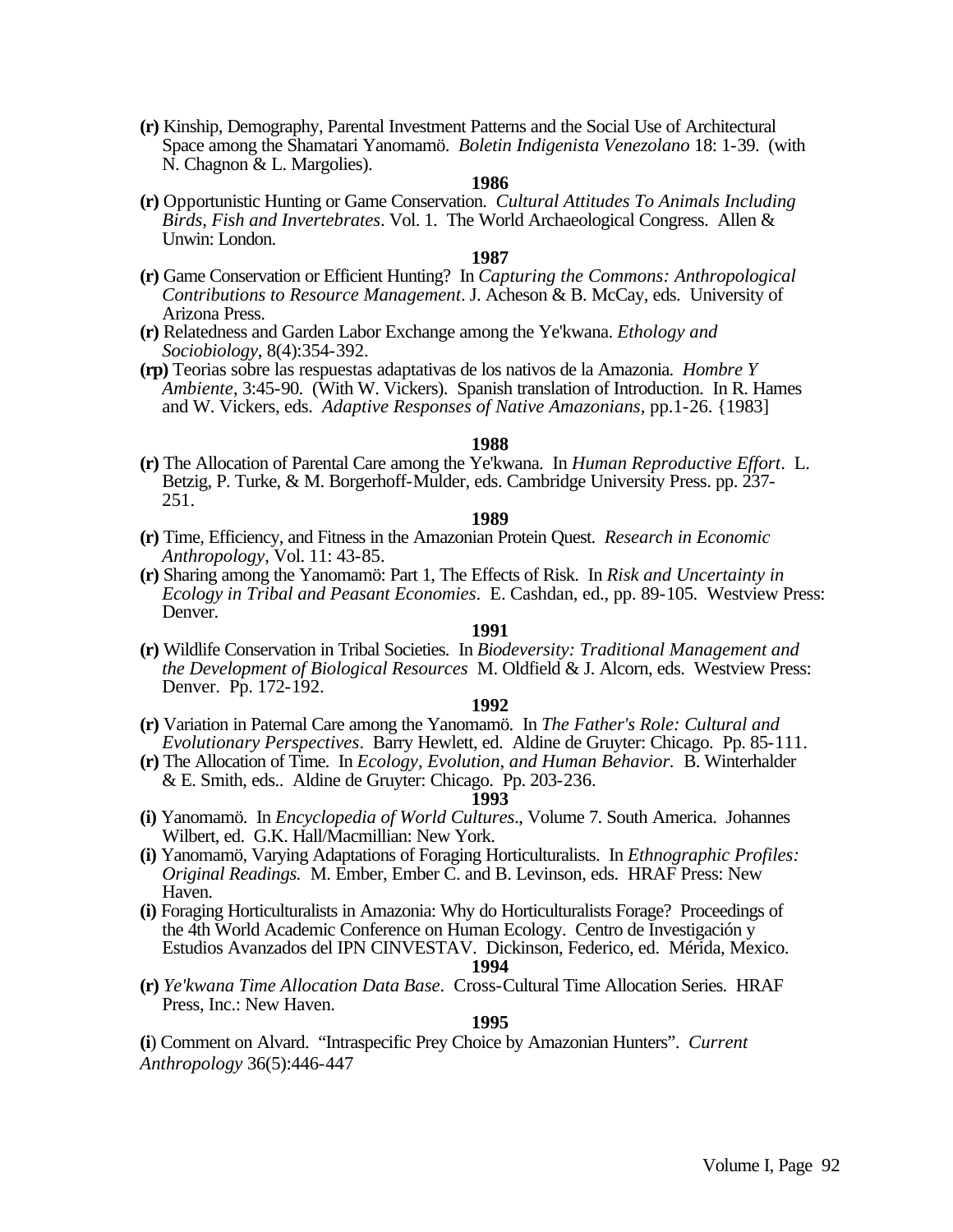#### **1996**

**(r)** Costs and Benefits of Monogamy and Polygyny for Yanomamö Women. *Ethology and Sociobiology* 17:1-19.

### **1997**

- **(i)** Comment on Bird and Bird "Delayed Reciprocity and Tolerated Theft. *Current Anthropology* 37 (5):71-72.
- **(i)** Comment on Headland "Revisionism in Ecological Anthropology". *Current Anthropology*, 38:614-615.
- **(i)** Comment on Hawkes et al. "Offspring Provisioning and Long Postmenopausal Life Spans" *Current Anthropology* 38: 567-568.

#### **1998**

**(i)** Comments on "Reproductive Interests and Forager Mobility" Douglas MacDonald and Barry Hewlett. *Current Anthropology* 40:515-517.

#### **1999**

**(rp)** Wildlife Conservation in Tribal Societies. In M. Michael, ed. *Preserving Wildlife*, pp. 210-239. Humanity Books: Amherst, New York. **Reprint** of *Biodeversity: Traditional Management and the Development of Biological Resources* M. Oldfield & J. Alcorn, eds. (October 1999)

#### **2000**

- **(rp)** Yanomamo: Varying Adaptations of Foraging Horticulturalists. *Faces of Anthropology: A Reader for the 21st Century*. Second Edition, Kevin Rafferty and Dorothy Chinwe Ukaegbu, eds., Simond and Schuster: New York. Pp. 105-120.
- **(r)** Reciprocal Altruism in Yanomamö Food Exchange. Chagnon, N., L. Cronk, and W. Irons, eds. *Human Behavior and Adaptation: An Anthropological Perspective*, Aldine de Gruyter, Hawthorne, NY.
- **(r)** Birth Order, Sibling Investment, and Fertility among Ju/'hoansi (!Kung). *Human Nature* 11(2):117-156. (Patricia Draper, first author).

#### **2001**

**(i)** Book review of *Darkness in El Dorado*. CA Forum: Perspectives on Tierney's Darkness in El Dorado. 42(2): 271-273.

### **IN PRESS**

- **(i)** Comment on Hawkes et al. "Hunting and Nuclear Families" *Current Anthropology* 42 (5).
- **(rp)** A Comparison of the Hunting Efficiencies of the Shotgun and Bow in Neotropical Forest Hunting. Spanish translation and **Reprint** of 1979 *Human Ecology* article for an edited volume entitled *Cambio y Ecologia en Amazonia*, ed. Fernando Santos Graneo. FLASCO, Quito.
- **(rp)** Wildlife Conservation in tribal societies. *In* Evolutionary Perspectives on Environmental Problems: A Reader. Penn, Dustin and I. Mysterud, eds. Rutgers University Press
- **(r)** Parental investment and child health in a Yanomamö village suffering short-term food stress. Edward H. Hagen Raymond B. Hames, Nathan M. Craig, Matthew T. Lauer, Michael E. Price. *Journal of Biosocial Science* (fall 2001)
- **(r)** The Political Uses of Ethnography. *In* Robert Borofsky, ed., *Ethical Issues in Darkness in El Dorado*. University of California Press: Berkeley.
- **(r)** Informed Consent *In* Robert Borofsky, ed., *Ethical Issues in Darkness in El Dorado*. University of California Press: Berkeley
- **(r)** Some Final Thoughts on What Separates and Unites Us. *In* Robert Borofsky, ed., *Ethical Issues in Darkness in El Dorado*. University of California Press: Berkeley.
- **(i)** *Human Behavioral Ecology*. *In* International Encyclopedia of the Social and Behavioral Sciences. Smelser, N. and P. Baltes, eds. Pergamon: Amsterdam.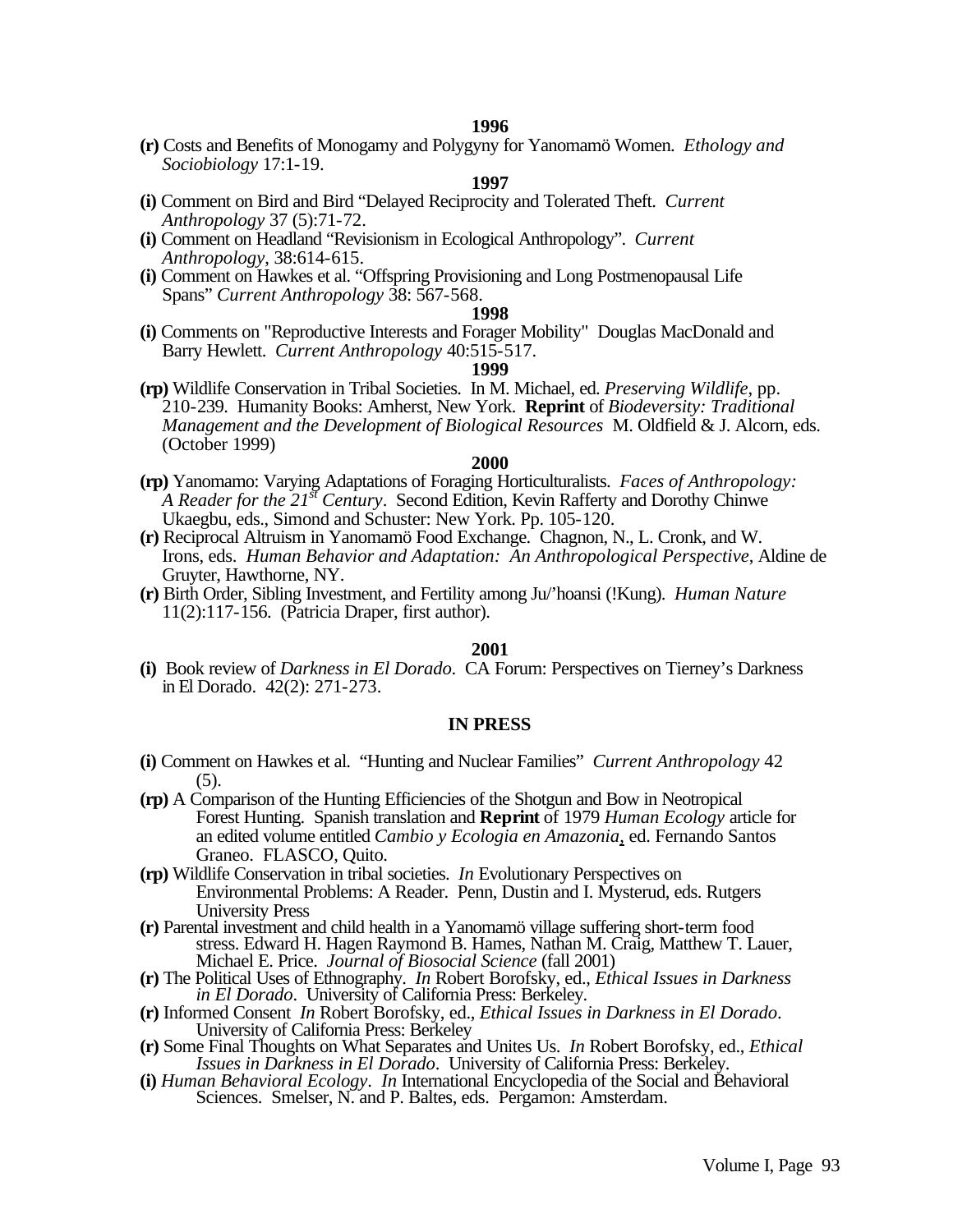### **In preparation**

The growth, development, and health of Yanomamö children. (with N. Chagnon and W.

Oliver). *In* Francisco Salzano and Magdilena Hurtado, eds., Lost Paradises and the Ethics of Research and Publication. Oxford University Press.

Patterns of Inter-village visiting among the Yanomamö

Women's work, child care and helpers at the nest in a hunter-gatherer society. (With Patricia Draper, second author)

**(rp)** The Forest and the Highway (with John Saffirio). Spanish translation and **Reprint** of 1983 of *Cultural Survival* and *WPSAI* for an edited volume entitled *Cambio y Ecologia en Amazonia*, ed. Fernando Santos Graneo. FLASCO, Quito.

### **MINOR PUBLICATIONS**

Amazon Warfare. *Science*, 207:591-592. (Letters Column). (With N. Chagnon). (1980).

- **(br)** Review of Parmana: Prehistoric Maize and Manioc Cultivation along the Amazon and Orinoco. (A. Roosevelt, Academic Press: New York) *Human Ecology*, 11 (1):105-106. (1983)
- **(br)** Review of South American Indians: A Case Study in Evolution by F. Salzano & S. Callegari-Jacques. *Trends in Ecology and Evolution*, 4(2): 59-60. (1989)
- **(br)** Review of Anxious Pleasures by T. Gregor. *Ethology and Sociobiology*, 9(1): 122-124. (1988)
- **(br)** Review of Swidden Cultivation in Indonesia by M. Dove, *American Anthropologist*, 89: 172-173. (1987).
- **(br)** Anthropologist at Work: Fieldwork among the Yanomamö. Contribution (highlighted box) for D. Gross' text *Practicing Anthropology*. Mayfield Press: Cupertino, CA (1993). Pp. 426-427. (1993).
- **(br)** Review of *Through Amazonian Eyes* by Emilio Moran. *American Ethnologist* 26(2):152 (1996).
- **(br)** Review of *Amazonian Indians* by Anna Roosevelt (ed.)*. American Scientist.*  November-December 1996: 608).
- **(br)** Review of *Sanumá Memories: Yanomami Ethnography in a Time of Crisis* by Alcida Ramos *Human Ecology* 25(2):361-364 (1997).
- **(br)** Review of *Sanumá Memories: Yanomami Ethnography in a Time of Crisis* by Alcida Ramos *Journal of Political Ecology* 4:8-10 (1997). (http://dizzy.library.arizona.edu:8000/jpe/vol4~1.htm)
- **(br**) Exposure of an Exposé. CA Forum on Anthropology in the Public: Perspectives on Tierney's *Darkness in El Dorado*. *Current Anthropology* 42(2).

### **PAPERS READ**

- August 1979 "Game Depletion and Hunting Zone rotation among the Ye'kwana and Yanomamö of Amazonas, Venezuela" XLIII International Congress of Americanists. University of British Columbia, Vancouver (abstract published).
- November 1980 "Monoculture, Polyculture, and Polyvariety in Tropical Swidden Horticulture." 80th Annual Meeting of the American Anthropological Association, Washington DC (abstract published).
- March 1981 "Contraction and Expansion of Hunting Diet Breadth among the Siona-Secoya, Ye'kwana and Yanomamö Indians". Annual Meeting of the Nebraska Academy of Science. Union College, Lincoln (abstract published).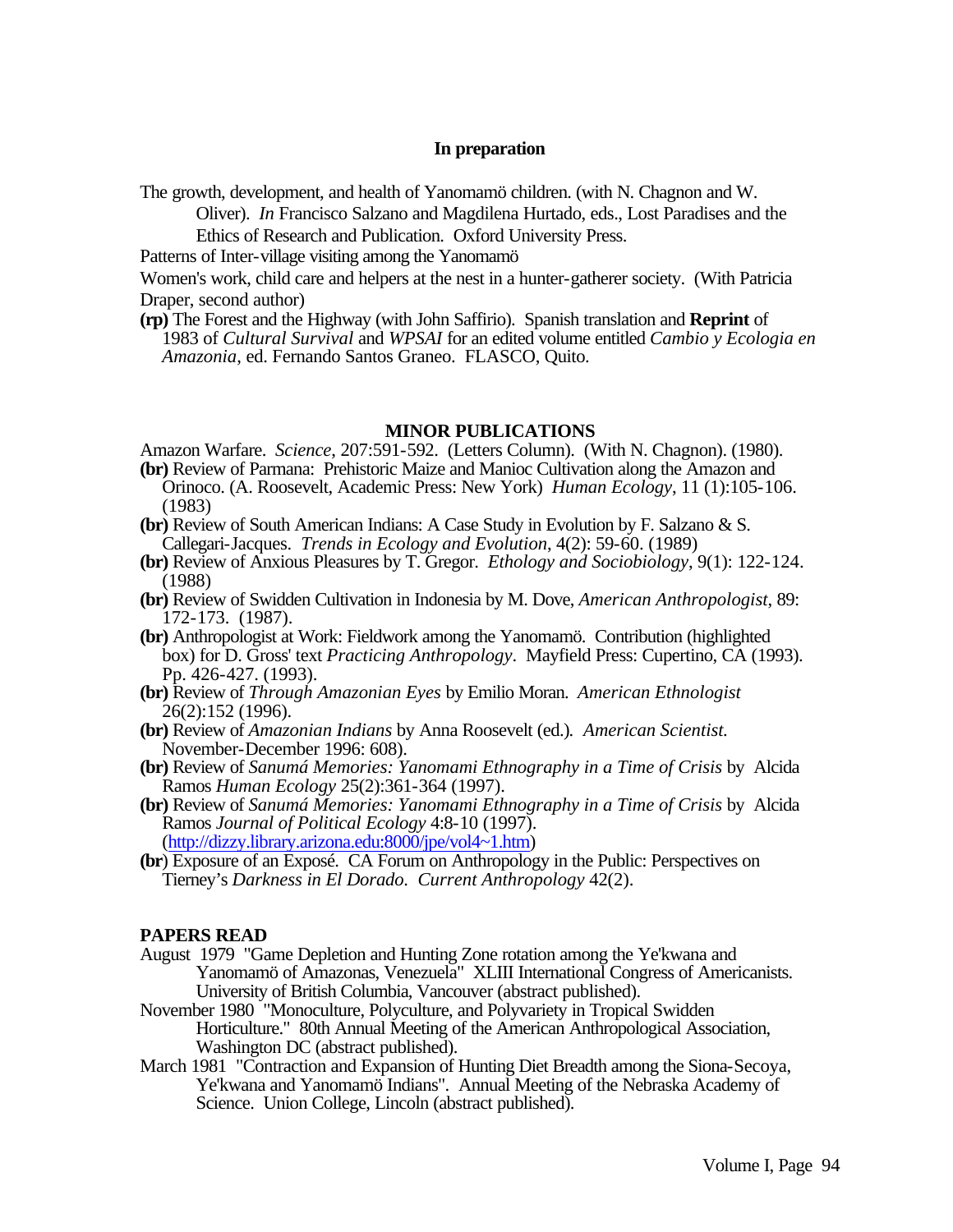- November 1981 "Garden Labor Exchange and Kin Selection Theory." H. F. Guggenheim and Northwestern University Graduate School sponsored symposium entitled "Human Sociobiology: New Directions in Research and Theory". Northwestern University, Evanston IL.
- March 1982 "Some Measures of Direct Investment in Offspring: A Comparison of Mothers and Fathers among the Ye'kwana and Yanomamö". Midwest Meeting of the Animal Behavior Society: University of Illinois (abstract published).
- November 1983 "Game Conservation or Efficient Hunting?" 82nd Annual Meeting of the American Anthropological Association, Chicago, Illinois (abstract published).
- November 1983 "Method and Theory in Behavioral Ecology". 82nd Annual Meeting of the American Anthropological Association, Chicago, Illinois.
- April 1984 "Protein Maximization or Time Minimization" Nebraska Academy of Sciences. Lincoln, Nebraska (abstract published).
- March 1985 "Parental Loss and Allo-parental Investment in Offspring". Invited paper presented before the Faculty of Social Sciences and sponsored Departments of Sociology and Anthropology, Universidad Central de Venezuela, Caracas, Venezuela.
- August 1985 "Identifying infant facial expressions: influence of gender and cargiveing experience." 93rd Annual Meeting of the American Psychological Association, Los Angeles. (with W. Babchuck & R. Thompson).
- October 1985 "Problems in Coding Behavioral Data." NSF Workshop on Cross-Cultural Time Allocation Databases. Department of Anthropology, UCLA.
- November 1985 "Exchange among the Shamatari Yanomamö". 83rd Annual Meeting of the American Anthropological Association. Washington DC. (abstract published).
- November 1985 "Risk and Exchange among the Yanomamö". Wenner-Gren sponsored symposium entitled "Risk and Uncertainty", Department of Anthropology, University of Washington, Seattle.
- April 1986 "Female Choice and Divorce". Invited lecture at the University of Missouri-Columbia, Department of Anthropology.
- April 1987 "The Use of Remote Sensing in the Study of Yanomamö Settlement Pattern". Invited lecture for an NSF conference on remote sensing in anthropology. Department of Anthropology, University of Colorado, Boulder, CO.
- November 1987 "A Life History Approach to Yanomamö Violence". Paper read at the 86th Annual Meeting of the American Anthropological Association. Chicago, IL. (abstract published).
- February 1988 "Risk, Relatedness, and the Patterning of Exchange among the Yanomamö". Invited lecture, Evolution of Human Behavior Program, University of Michigan.
- March 1988 "Conservation by Tribal Populations: Design or Side-Effect?". SWARM-AAAS 33rd Annual Meeting. Wichita, KA (abstract published).
- November 1988 "Comments" Symposium "Anthropological Perspectives on New World Primates". 87th Annual Meeting of the American Anthropological Association. Washington DC.
- May 1989 "Time Allocation in Four Yanomamö Villages". 65th Annual Meeting of the American Ethnological Society. Santa Fe, New Mexico.
- November 1989 "Paternal Investment among the Yanomamö". In invited symposium entitled "Cross-Cultural Variation in Paternal Care". 88th Annual Meeting of the American Anthropological Association. Washington DC.
- November 1990 "Prudent Predators or Instantaneous Maximizers" In invited symposium entitled "Biological Diversity and the Development Process. 89th Annual Meeting of the American Anthropological Association. New Orleans.
- September 1991 "The ecological implication of food exchange among the Yanomamö. Invited paper for "Food and Nutrition in the Tropical Forest" symposium sponsored by UNESCO, Paris.
- July 1993 "Foraging Horticulturalists in Amazonia: Why do Horticulturalists Forage?" 4th World Academic Conference on Human Ecology. Centro de Investigación y Estudios Avanzados del IPN CINVESTAV. Mérida, Mexico.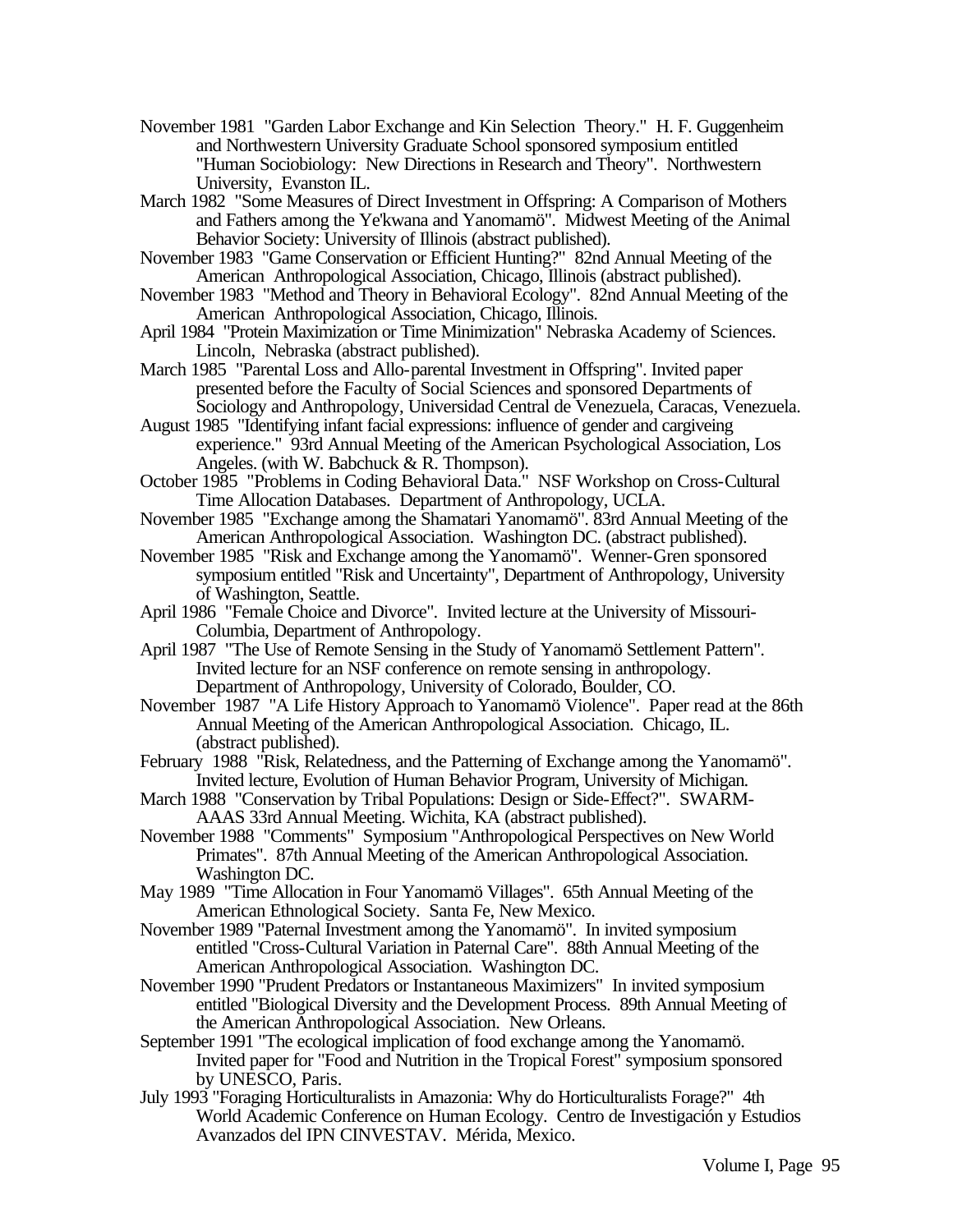- November 1993 "Some Problems in the Definition and Evaluation of Resource Conservation". Paper presented at the invited entitled "The Myth of the Ecologically Nobel Savage". 99nd Annual Meeting of the American Anthropological Association. Washington DC.
- August 1994 "Costs and Benefits of Monogamy and Polygyny for Yanomamö Women" Human Behavior and Evolution Conference, University of Michigan, Ann Arbor 15- 19 June.
- November 1996 "Patterns of Exchange among the Yanomamö" Annual Meeting of the American Anthropological Association. San Francisco, November 16-21.
- June 18, 1999 "Birth Order, Sibling Investment, and Fertility among Ju/'hoansi (San). Annual Meeting of Evolution and Human Behavior Society. University of Utah, Salt Lake City, UT. (Patricia Draper, first author)
- June 19, 1999 "Parental Investment and Child Health in a Yanomamo Village". Poster presentation and winner of best poster at the Annual Meeting of Evolution and Human Behavior Society. University of Utah, Salt Lake City, UT
- June 15, 2001 "Women's work, child care and helpers at the nest in a hunter-gatherer society. Paper presented at the Annual Meeting of the Human Behavior and Evolution Society, London, England, June 13-17, 2001. (Patricia Draper, second author)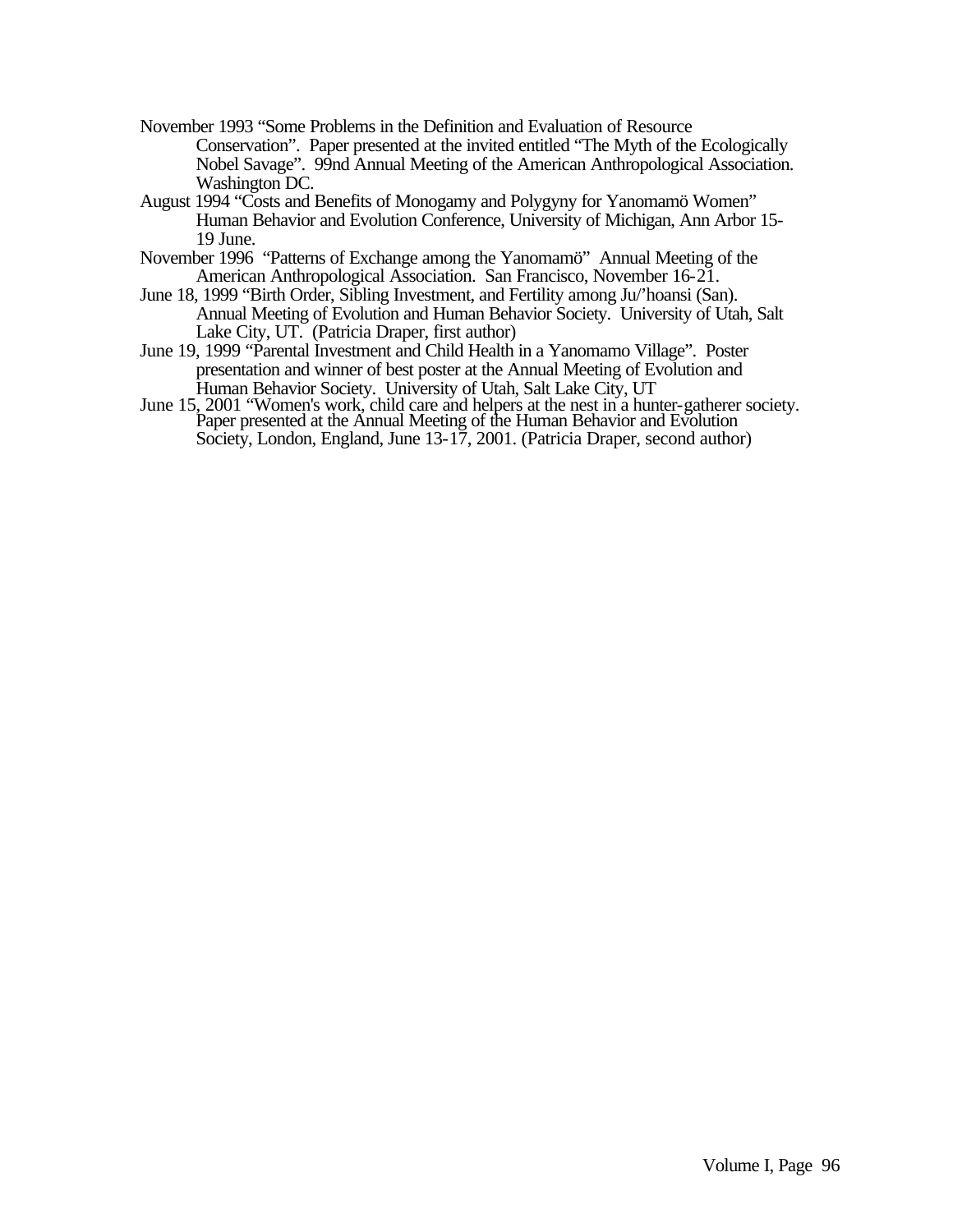# **CURRICULUM VITAE Trudy R. Turner**

October, 1999

Office Address: Department of Anthropology University of Wisconsin-Milwaukee Milwaukee, Wisconsin 53201 Telephone: (4l4) 229-4l75 FAX: (414) 229-5848 E-Mail address: trudy@uwm.edu

# **EDUCATION**

1967-1970 Northwestern University - B.A. (Anthropology), 1970

1970-1973 Graduate School of Arts and Science, New York University - M.A. (Anthropology), 1973, Thesis title: "A Functional Analysis of the Musculature of the Forelimb of Three Prosimian Species"

1973-1977 Graduate School of Arts and Science, New York University - Ph.D. (Anthropology), 1977, dissertation title: "Biological Variation in Vervet Monkeys (Cercopithecus aethiops)"

1981-1982 Postdoctoral Scholar, Department of Human Genetics, University of Michigan Medical School

## **RESEARCH INTERESTS**

Genetic variation in humans and non-human primates; population genetics, paternity assessment, genetics and behavior; genetic diversity studies and conservation and ethics; women in science.

## **EMPLOYMENT**

1974-1975 Lecturer, Anthropology, Lehman College, City University of New York

1975 Lecturer, Anthropology, John Jay College, City University of New York

1976 Lecturer, Anthropology, State University of New York at Purchase

1977-1987 Assistant Professor of Anthropology, University of Wisconsin-Milwaukee (on leave: September, 1978 - September, 1979; January 1981-January 1983; September, 1985 - January, 1986)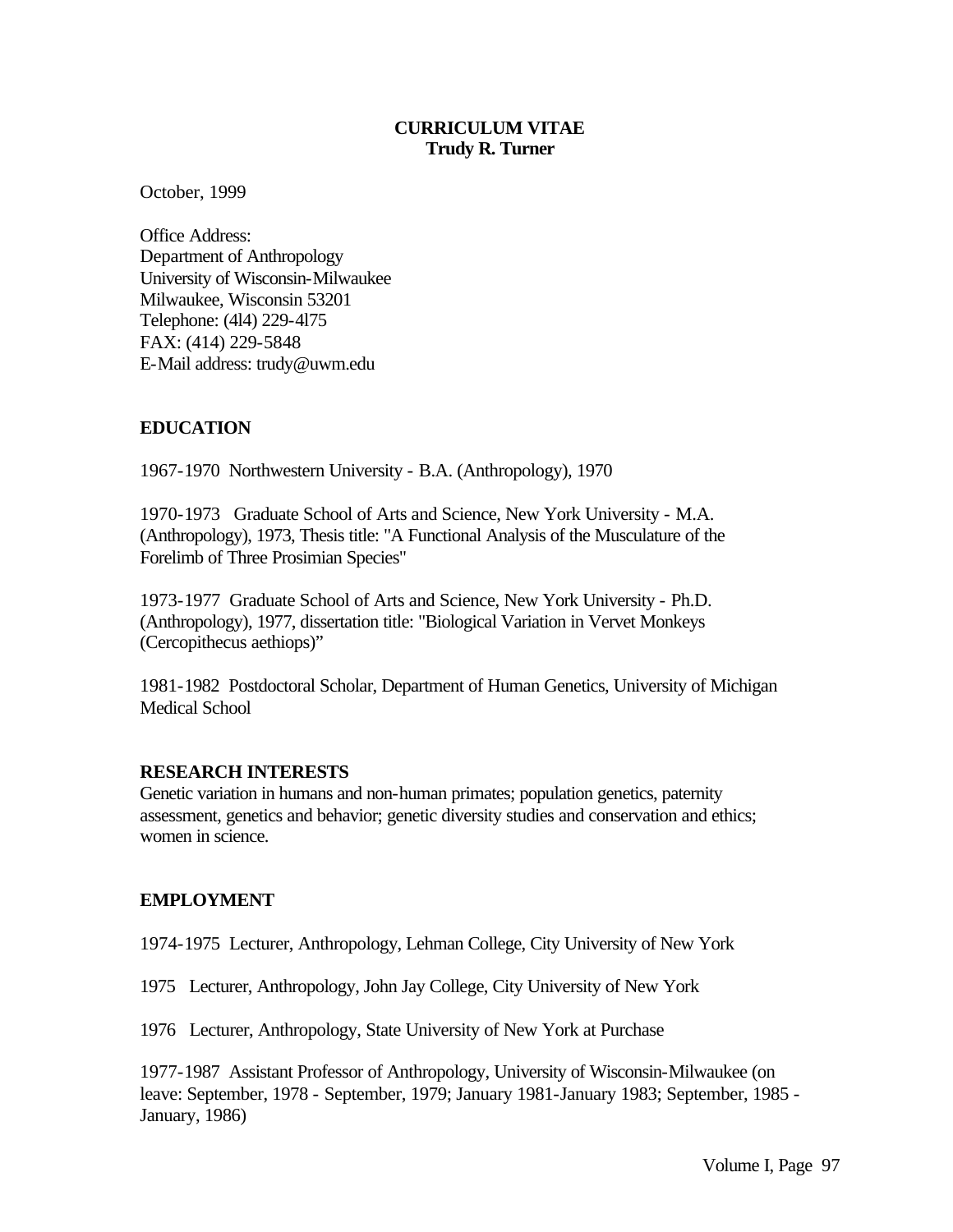1978-1979 Field Director, Biogenetic Survey of Kenya Vervets - Obtained biological samples from 400 vervets at four sites in Kenya

1981-1983 Postdoctoral Scholar, Department of Human Genetics, University of Michigan Medical School

1987- Associate Professor of Anthropology, University of Wisconsin-Milwaukee

1996- Chair, Department of Anthropology, University of Wisconsin-Milwaukee

1998- Professor, Department of Anthropology, University of Wisconsin-Milwaukee

1998-1999 Interim Coordinator, Faculty Mentoring Program, University of Wisconsin-Milwaukee

## **OTHER APPOINTMENTS**

1978-1981 Honorary Research Scientist, Laboratory of Physical Anthropology, University College, London - Participated in laboratory analysis of primate samples

1988-1989 Consultant - Genetic Counseling for women considering amniocentesis and chorionic villus sampling. Prentice Women's Hospital, Northwestern University, Chicago, Illinois

# **FELLOWSHIPS AND GRANTS**

1974-1975 National Science Foundation Grant for Doctoral Dissertation Research, (Supervised by C.J. Jolly) Biological Variation in Ethiopian Vervet Monkeys, Grant No. SOC74-24166 (\$4000)

1978-1980 National Science Foundation Grant, "Biogenetic Survey of Kenya Vervets" (Coprincipal Investigator with C.J. Jolly), Grant No. BN770-3322 (\$50,000)

1979-1980 Biomedical Research Support Grant (BRSG), University of Wisconsin-Milwaukee, "Genetic Markers in Nonhuman primates: Applications as Medical Models" (\$5000)

1981 National Science Foundation Doctoral Dissertation Improvement Grant for C.S. Mott, University of Wisconsin-Milwaukee "Genetic Variation in Four Subspecies of Cercopithecus mitis in Kenya," Grant No. BNS-8104435 (\$1500)

1981-1982 Postdoctoral Scholar, National Institutes of Health, Department of Human Genetics, University of Michgan Medical School - Awarded for additional training and updating in techniques in molecular genetics (\$36,000)

1983 University of Wisconsin-Milwaukee Graduate School Research Committee Award, "Restriction Fragment Length Polymorphism in Non-Human Primate DNA (\$5000)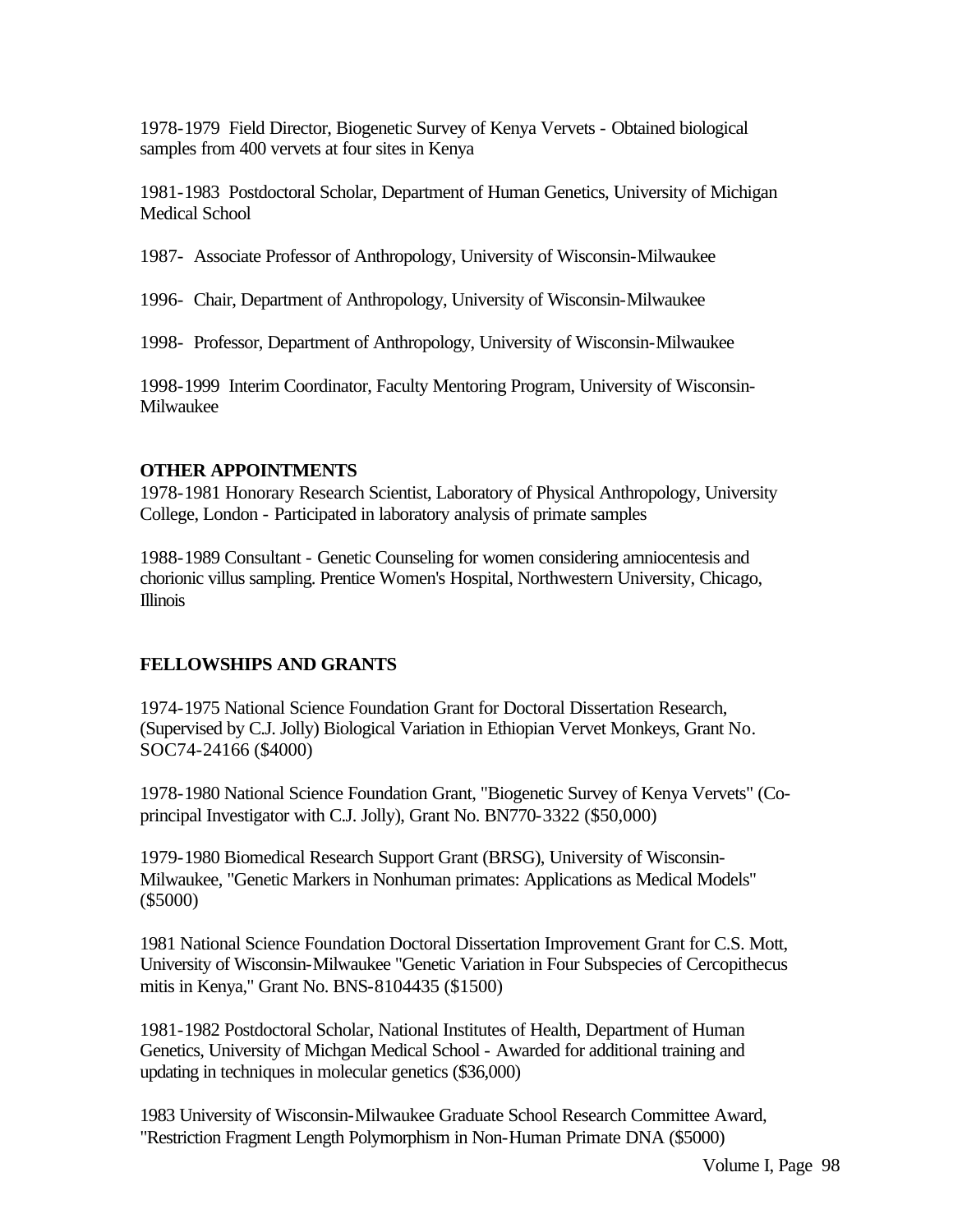1990-1992 National Science Foundation Grant "Male Migration in Yellow Baboons (Papio cynocephalus)" Co-investigator with E.O. Smith, Emory University (\$200,000)

1989-1991 National Science Foundation Grant, "Paternity Assessment in Non-Human 1993- 1995 Primate Populations" (Co-principal Investigator with M.L. Weiss) Grant No. BNS-8818405 (\$100,000)

1994-1995 University of Wisconsin-Milwaukee Graduate School Research Committee Award, "Paternity Analysis of Lepilemur mustelinus using DNA from hair. (\$7119)

1998-1999 National Science Foundation. Workshop: Anthropology, Genetic Diversity and Ethics (\$29,000)

## **AWARDS AND HONORS**

1998 Martine Meyer Award for Excellence in Undergraduate Teaching, College of Letters and Science, University of Wisconsin - Milwaukee

## **BOOKS**

Under contract Turner, T.R. and P.L. Whitten. Life History of Vervet Monkeys. Cambridge University Press. Date for completion of manuscript, August, 2001

# **WEB PUBLICATION**

Turner, T.R. (ed.) Anthropology, Genetic Diversity and Ethics. Proceedings of a Workshop held at the University of Wisconsin-Milwaukee, February 12 and 13, 1999

Available 12/99 at http://www.uwm.edu/Dept/20th/projects/GeneticDiversity/index.html

Turner, T. R. Introduction to the Workshop. Proceedings, Anthropology, Genetic Diversity and Ethics. Available 12/99 at http://www.uwm.edu/Dept/20th/projects/GeneticDiversity/index.html

[Back to Top] ARTICLES PUBLISHED Jolly, C.J., Turner, T.R., Wiener, A.S. and Socha, W.W., Human type ABO blood group antigens in wild Ethiopian vervet monkeys (Cercopithecus aethiops), Journal of Medical Primatology, 6:54-57. 1977.

Turner, T.R., Blood protein variation in vervet monkeys (Cercopithecus aethiops), American Journal of Physical Anthropology, 55:225-232. 1981.

Brett, F.L., Turner, T.R., Jolly, C.J., and Cauble, R., Trapping baboons and vervet monkeys from wild, free-ranging populations, Journal of Wildlife Management, 46:164-174. 1982.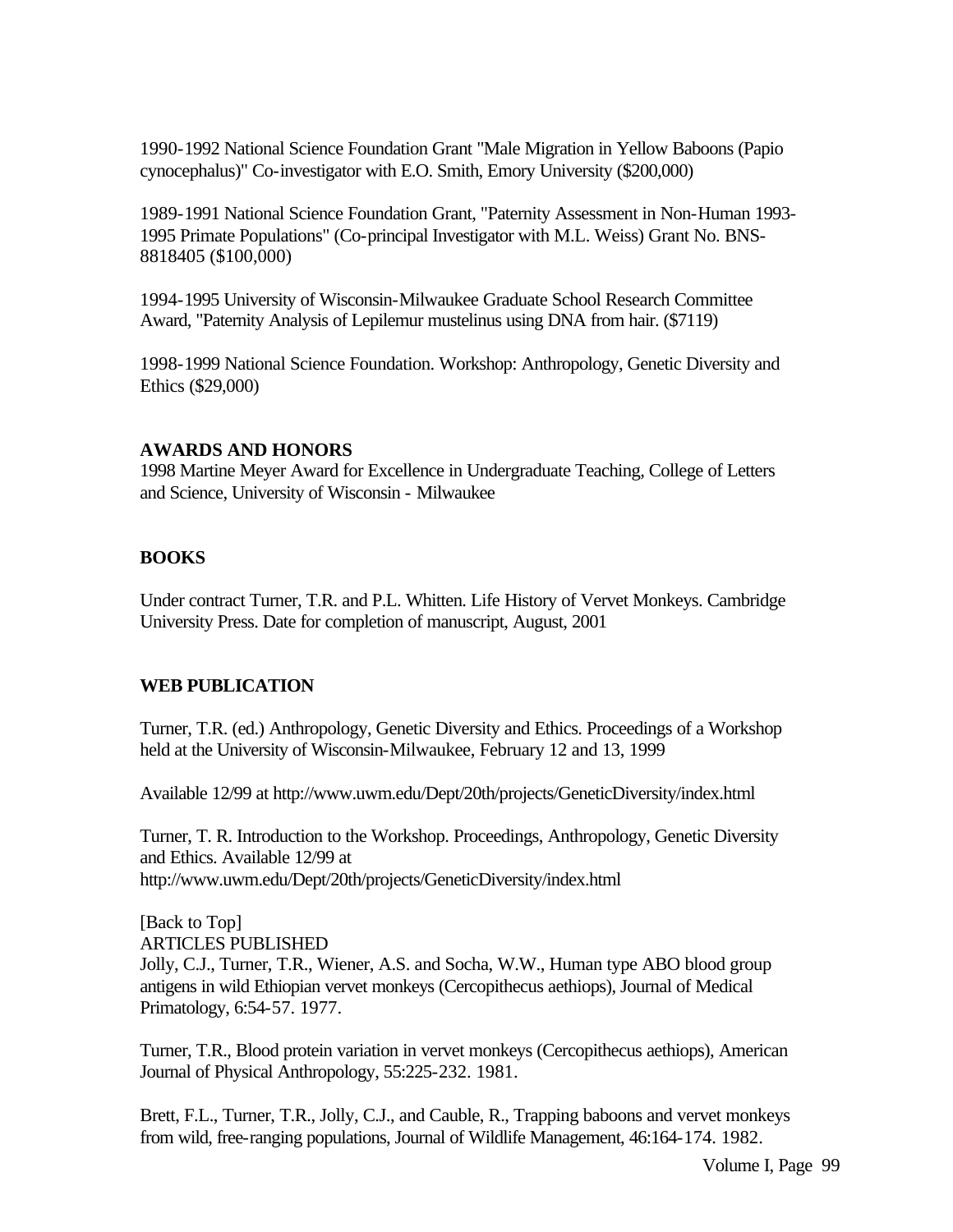Turner, T.R., Lambrecht, F.L. and Jolly, C.J., The distribution of Hepatocystis kochi in Kenyan vervet monkeys, Journal of Medical Primatology, 11:191-194. 1982.

Dracopoli, N.D., Brett, F.L., Turner, T.R. and Jolly, C. J., Patterns of genetic variability in serum proteins of the Kenyan vervet monkey (Cercopithecus aethiops). American Journal of Physical Anthropology, 61:39-49. 1983.

Turner, T.R., Mohrenweiser, H.W. and Wade, P.T., Variation in Erythrocyte Enzyme Activity among Primate Species, Comparative Biochemistry and Physiology, 77B(3):541- 545. 1984.

Naidu, J.M., Turner, T.R. and Mohrenweiser, H.W., Thermostability Characteristics of Glucosephosphate and Triosphosphate isomerase in Erythrocytes form Several Species, Comparative Biochemistry and Physiology, 79B(2):211-217. 1984.

Turner, T.R., Mott, C.S. and Maiers, J., Genetic and Morphological Studies on Two Species of Kenyan Monkeys, Cercopithecus aethiops and Cercopithecus mitis, Primate Evolution, in J.G. Else and P.C. Lee (eds), Cambridge University Press. pp. 307-316. 1986.

Dracopoli, N.C., Turner, T.R., Jolly, C.J., Anthony, R., Gallo, R.C. and Saxinger, W.D., Seroepidemiological Analysis of STLV-I Antibodies in Feral Populations of East African Vervet

Monkeys (Cercopithecus aethiops), International Journal of Cancer. 38:523-530. 1986.

Turner, T.R., Whitten, P.L., Jolly, C.J. and Else, J.G., Pregnancy outcome in free-ranging vervet monkeys; A Preliminary Report, American Journal of Primatology, 12(2):197-203. 1987.

Turner, T.R., Maiers, J.E. and Mott, C.S., Population differentiation in Cercopithecus monkeys, In

A. Gautier-Hion, and J.P. Gautier, , J. Kingdon (eds.) A Primate Radiation. Evolutionary Biology of the African Guenons. Cambridge University Press. pp. 140-149. 1988.

Weiss, M.L., Watson, V., Chan C., Turner, T., and Jeffreys, A.J. Application of DNA fingerprinting Probes to Old World Monkeys. American Journal of Primatology, 16(1):73- 79. 1988.

Turner, T.R. and M.L. Weiss and M.E. Pereira, DNA fingerprinting and paternity assessment in Old World monkeys and ringtailed lemurs. In A. F. Dixon, R.D. Martin , and E.J. Wickings (eds.), Paternity in Primates: Tests and Theories, Karger, Basel. pp. 96-112. 1991.

Weiss, M.L. and Turner, T.R., Hypervariable minisatellites and VNTRs, in Devor, E.J. (ed.) Molecular Applications in Biological Anthropology. Cambridge University Press. pp. 76- 102. 1992

Turner, T.R., Anthropological Genetics and Aging. in AAGE (Association for Anthropology and Gerontology) Newsletter, 13(3):6-7. 1992.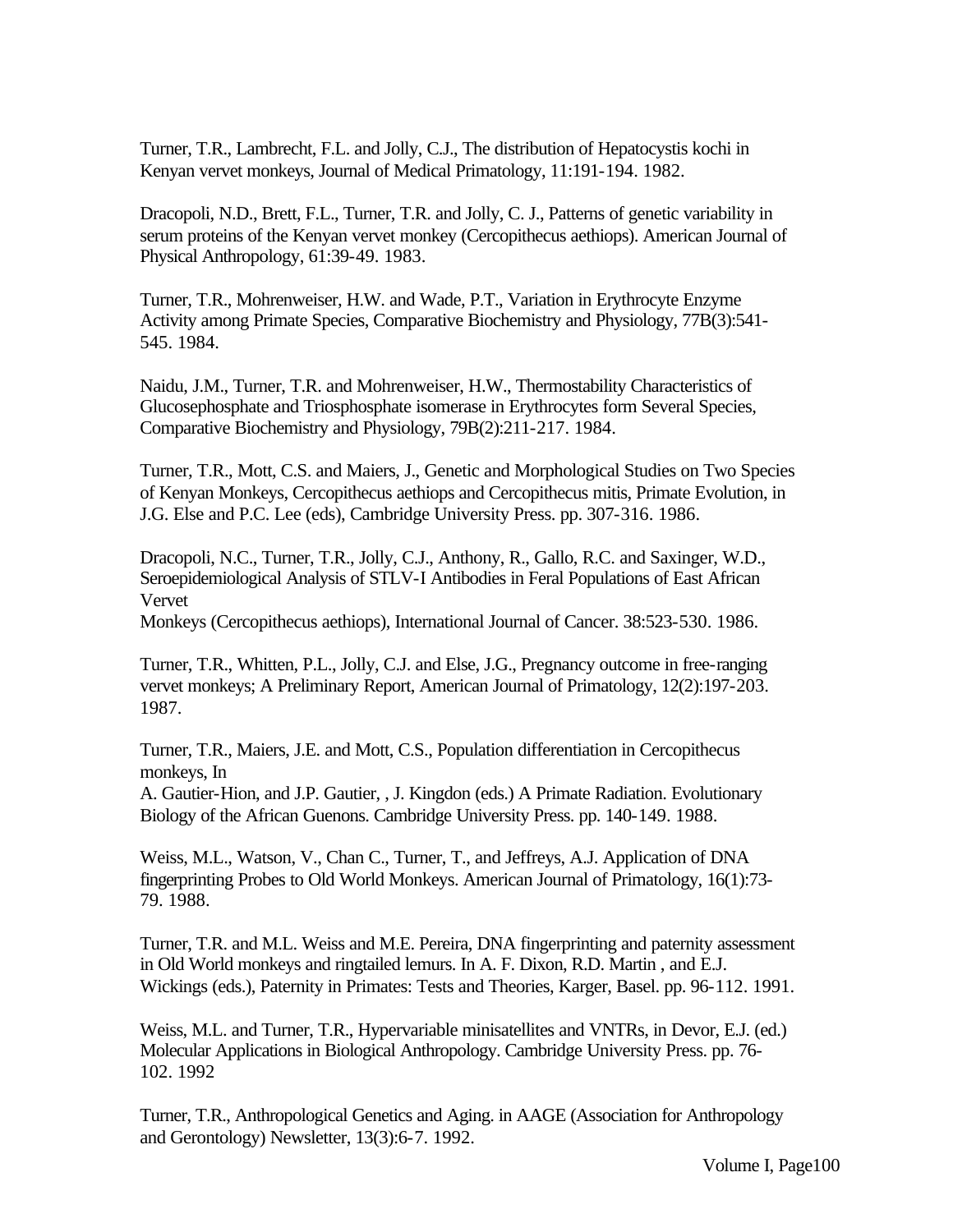Turner, T.R. and M.S. Weiss, The Genetics of Longevity in Humans In Crews, D. and Garruto, R. M., (eds.) Biological Anthropology and Aging. Oxford University Press. pp. 76- 100, 1994.

Turner, T.R., F. Anapol and C.J. Jolly, Body weights of adult vervet monkeys (Cercopithecus aethiops) at four sites in Kenya. Folia Primatologica. 63: 177-179, 1994. (released April 1995).

Jolly. C.J., J.E. Phillips-Conroy, T.R. Turner, S. Broussard, J. Allan, SIVagm Incidence Over Two Decades in a Natural Population of Ethiopian Grivet Monkeys (Cercopithecus aethiops aethiops). Journal of Medical Primatology. 25: 78-83. 1996

Turner, T.R., F. Anapol and C.J. Jolly, Growth, development and sexual dimorphism in free ranging vervet monkeys in Kenya. American Journal of Physical Anthropology. 103:19-35. 1997.

Turner, T.R. Brief Communication: The 1996 American Association of Physical Anthropology Membership Survey. American Journal of Physical Anthropology. 103: 565- 569. 1997

St. George, D., S.M. Witte, T.R. Turner, M.L. Weiss, J. Phillips-Conroy, E.O. Smith, and J. Rogers.

Microsatellite variation in two populations of free-ranging yellow baboons (Papio hamadryas cynocephalus). International Journal of Primatology, 19 (2): 273-285. 1998

Weiss, M.L. and T.R.Turner, Genetics of Old World Monkeys: One Aspect of the "Newer" Physical Anthropology, In S.C.Strum, D.G. Lindburg and D. Hamburg (Eds.) The New Physical Anthropology: Science, Humanism and Critical Reflection, Prentice Hall, NJ 1999.

Turner, T.R. Anthropology, Genetic Diversity and Ethics Anthropology Newsletter 40 (5): 37. 1999.

Anapol, F., T.R. Turner, C.S. Mott and C.J. Jolly. Conflict of interest: Reconciling the Influences of social behavior and locomotion on postcranial body shape in Cercopithecus aethiops and C. mitis. American Journal of Physical Anthropology. (submitted, under review).

Turner, T.R., J.P. Gray, B. Rosinsky, M.L. Weiss Microsatellite Variation in Vervet Monkeys Cercopithecus aethiops at Four Sites in Kenya. (In preparation for submission to the American Journal of physical Anthropology

Turner, T.R., J.P. Gray and M.L. Weiss Comparison of Genetic Differentiation in Vervet Monkeys at Four Sites in Kenya using Electrophoretic and Microsatellite Data (in preparation)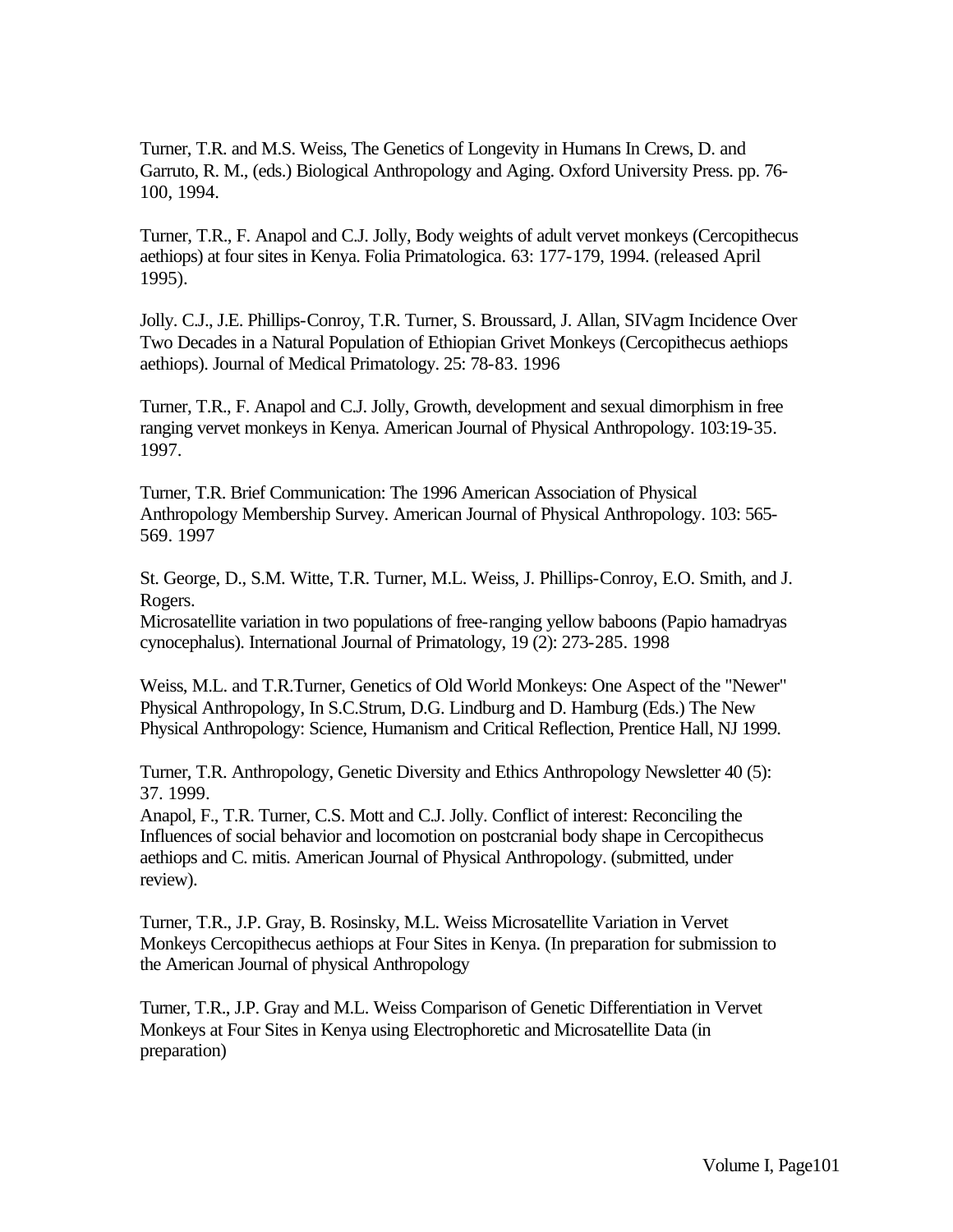## **BOOK REVIEWS**

Turner, T.R., Nocturnal Malagasy Primates, American Anthropologist 83:730. 1981.

Turner, T.R., Reproductive Biology of the Great Apes. American Anthropologist, 84:733- 734. 1982.

Turner, T.R., West Indian Green Monkeys: Problems in Historical Biogeography, American Journal of Physical Anthropology, 78(1):126-127. 1989.

## **PAPERS PRESENTED AND ABSTRACTS PUBLISHED**

Turner, T.R., Biological variation in a vervet monkey population, American Journal of Physical Anthropology, 41:407. 1974.

Brett, F.L., T.R. Turner, C.J. Jolly, and L. Peel, Synecology of primates in Ethiopia, Proceedings of the Northeastern Anthropological Association, 1975.

Turner, T.R., Variation in the blood proteins of vervet monkeys, American Journal of Physical Anthropology, 44:122. 1976.

Dracopoli, N.C., T.R. Turner and C.J. Jolly, Population genetics of Kenyan vervet monkeys (Cercopithecus aethiops), American Journal of Physical Anthropology, 54:215. 1981.

Lewis, L.S., J.A. Rogers and T.R. Turner, Some female reproductive statistics for wildcaught vervet monkeys (Cercopithecus aethiops pygerythrus), American Journal of Physical Anthropology, 54:246 1981.

Turner, T.R., C. J. Jolly and N.C. Dracopoli, Geographic variation in population structure and adult body weight in Kenyan vervet monkeys, American Journal of Physical Anthropology, 54:285, 1981.

Dracopoli, N.C., C.J. Jolly and T. R. Turner, Genetic variation and the potential for paternity exclusion in feral populations of Cercopithecus aethiops, American Journal of Primatology. 1981.

Mohrenweiser, H.W., J.I. Asakawa, R.S. Decker and T.R. Turner, Human triosephosphate isomerase: characterization of electrophoretic and activity deficient variants; Federation Proceedings, of the American Society of Biological Chemists. 40:1760. l981.

Mott, C.S., T.R. Turner and J.G. Else, Genetic differentiation in three populations of Kenyan Cercopithecus mitis, American Journal of Physical Anthropology, 63:197. 1984.

Turner, T.R., C.S. Mott and J. Maiers, Genetic and morphological studies on two species of Kenyan monkeys, Cercopithecus aethiops and Cercopithecus mitis, International Journal of Primatology. 1984.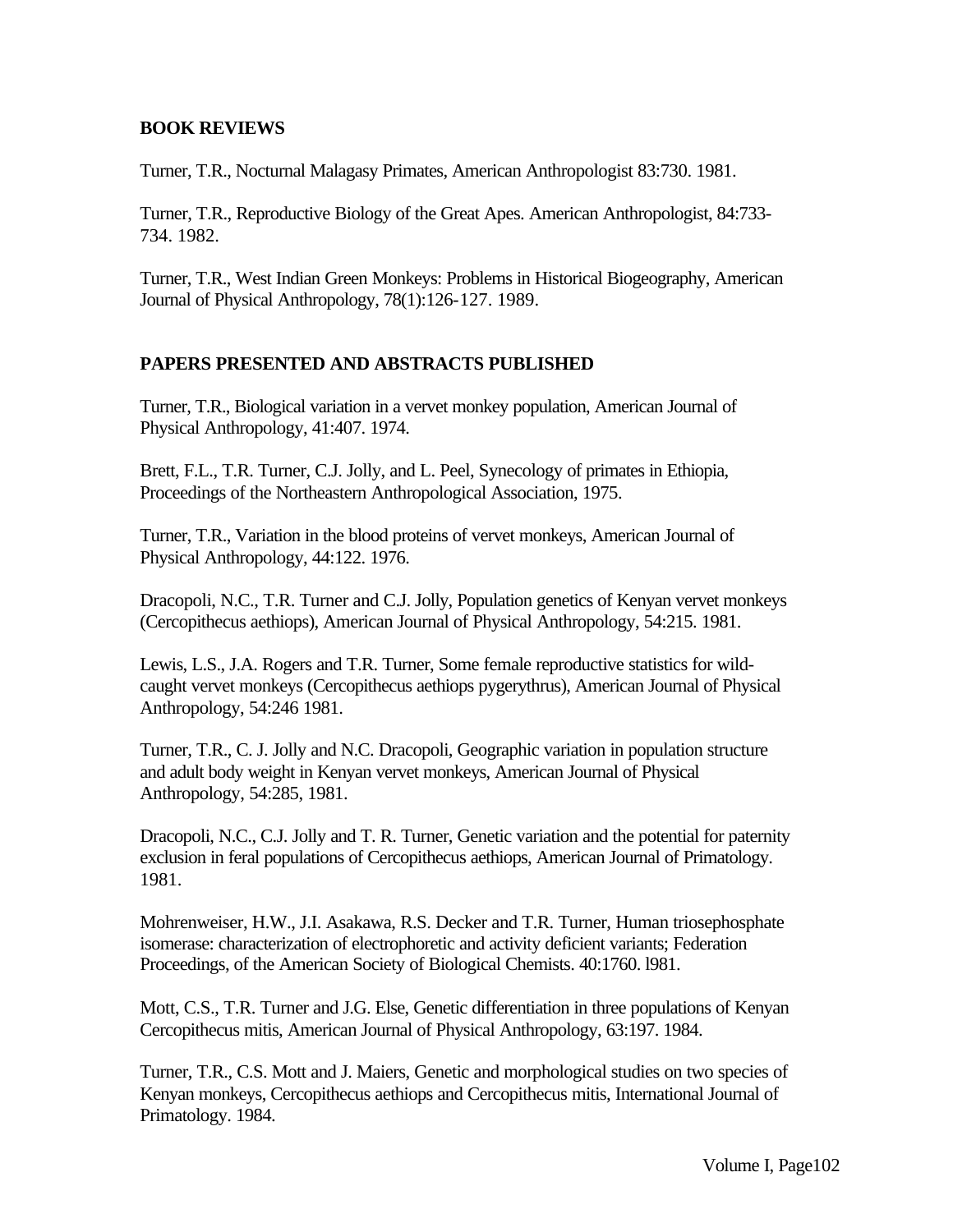Turner, T.R., J.E. Maiers and C.S. Mott, Comparative distance measures in two species of Cercopithecus monkeys: Cercopithecus aethiops and Cercopithecus mitis, American Journal of Physical Anthropology. 66:238. 1985.

Turner, T.R., C.S. Mott and J.E. Maiers, Population differentiation in Cercopithecus monkeys. Conference on Biology and Phylogeny of Cercopithecus monkeys. Station Biologique de Paimpont, Plelan-le-Grand, France. 1985.

Weiss, M. Pereira, M. and Turner, T.R., DNA Fingerprints of Primates: Levels of Variability and

and Interpretation of Behavior. American Journal of Primatology, 20(3):243. 1990.

Turner, T.R. and Weiss, M., DNA Fingerprinting and Paternity Assessment in Old World Monkeys and Ringtailed Lemurs. 2nd Karger-Ittigen Symposium in Primatology: Paternity in Primates.

Switzerland. 1991.

Weiss, M.L. and Turner, T.R., Nonhuman Primates and the Human Genetic Diversity Project.

Presented to Organizing Workshop of Human Genetic diversity Project, Wenner-Gren Conference, Mt. Kisco, NY. 1993.

Turner, T.R., F. Anapol and C.J. Jolly, Growth and development in four populations of vervet monkeys in Kenya. American Journal of Physical Anthropology. Supplement 18:198. 1994.

Turner, T.R., and M.L. Weiss, Genetic differentiation among subspecies of Old World Monkeys.

American Journal of Physical Anthropology. Supplement 20:213-214. 1995.

St. George, D., J.A. Rogers, S. Witte, T.R. Turner, M. L. Weiss J. Phillips-Conroy, R. Phillips, and E.O. Smith, Microsatellite polymorphisms on two wild populations of yellow baboons (Papio hamadryas cynocephalus) American Journal of Physical Anthropology. Supplement 20: 203. 1995.

Anapol, F., T.R. Turner, C.S. Mott, and C.J. Jolly, Postcranial proportions of Cercopithecus aethiops and Cercopithecus mitis. American Journal of Physical Anthropology. Supplement 20: 57. 1995.

Turner, T.R., B. Rosinsky, M.L. Weiss and C.J. Jolly, Microsatellite variation in four populations of vervet monkeys in Kenya. American Journal of Physical Anthropology. Supplement 22:231.. 1996.

Turner, T.R., M.L. Weiss, B. Rosinsky, and C.J. Jolly, Genetic differentiation in vervet monkeys. Presented at International Primatological Society Meetings. IPS/ASP Abstracts #576, 1996.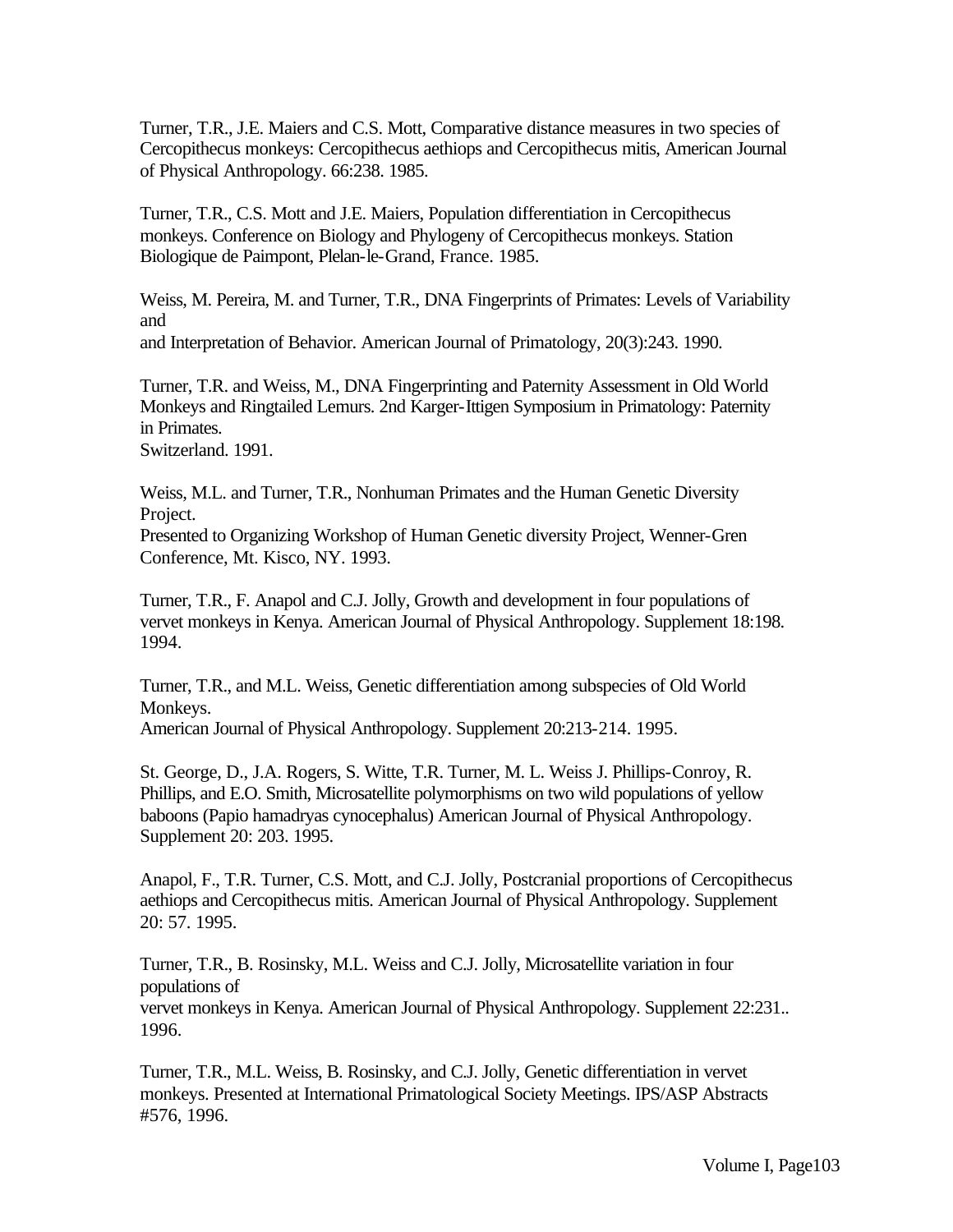Turner, T.R., M.L. Weiss and J.P. Gray, The Uses of Stored Samples for Genetic Analysis - Recycled Field Studies. American Journal of Physical Anthropology. Supplement 24:230. 1997.

Weiss, M.L., T. R. Turner and J. P. Gray, Genetic Variation in Old World Monkeys and its Relevance to Humans. Presented at the Cold Spring Harbor Symposium on Human Evolution, October, 1997.

Whitten, P.L., T.R. Turner and C.J. Jolly, Relation of ecogeographic variation in social structure to serum testosterone in vervet monkeys: a primate test of the challenge hypothesis. American Journal of Physical Anthropology, Supplement 26: 231-232. 1998

Whitten, P.L. and T.R. Turner, An endocrine biomarker of life history in male primates. American Journal of Physical Anthropology, Supplement 30: 320. 2000.

Turner, T.R., J.P. Gray, F. Anapol and M.L. Weiss, Genetics and morphology in vervet monkey evolution. American Journal of Physical Anthropology, Supplement 30: 305-306. 2000.

Turner, T.R. Demographic trends in the American Association of physical Anthropology. Submitted for a COSWA sponsored Symposium at the annual meetings of the American Anthropological Association, November 2000.

### **INVITED LECTURES**

1982 "Biological variation in vervet monkeys" Chicago Academy of Sciences

1983 "Comparative measurements of variation in non-human primates", Department of Anthropology, Harvard University

1987 "New techniques in the study of genetic variability in non-human primates", Department of Anthropology, University of Wisconsin- Madison

1988 "Genetic variability in non-human primates", Department of Biology, University of Wisconsin-Milwaukee

2000 "Primates and Evolution: Examples from the Field" A Symposium on the Nature of Science, Fermilab, Batavia, IL

## **FIELD AND LABORATORY EXPERIENCE**

1973 Field collection of samples from 125 vervet monkeys, Awash National Park, Ethiopia

1978-1979 Field collection of demographic information and biological samples of 400 vervet monkeys at four sites in Kenya

1980-1981 Electrophoretic examination of blood samples of 100 Cercopithecus mitis from Kenya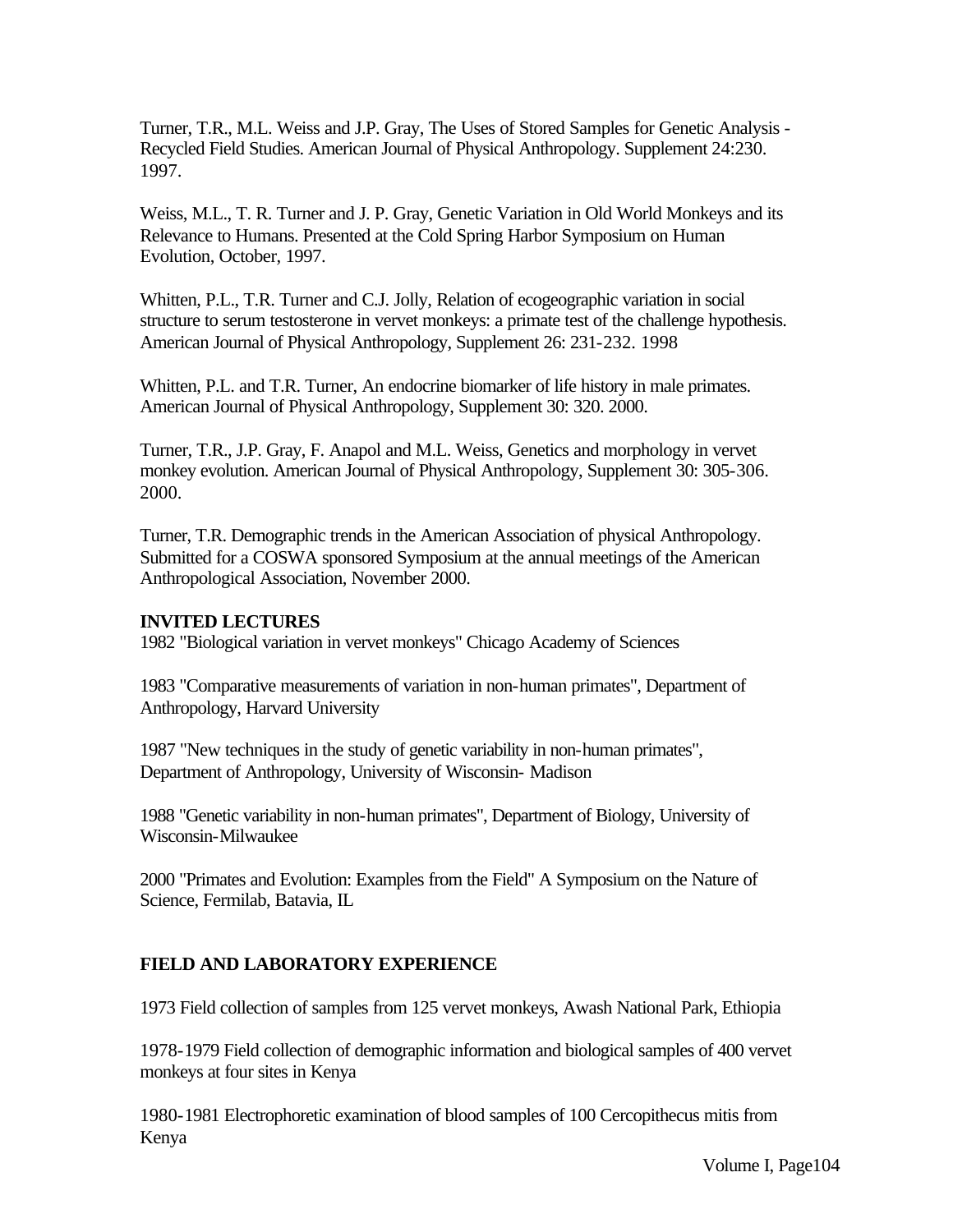1981 Collected samples from Erythrocebus patas colony at Perguera, Puerto Rico, for study of genetic variation

1981 Examination of enzyme kinetics of samples of six primate species using fast centrifugal analyzer, department of Human Genetics, University of Michigan Medical School

1982 Examination of human and primate polymorphisms using restriction endonucleases and recombinant DNA technology, Department of Human Genetics, University of Michigan Medical School

1987-present Examination of Microsatellite loci variation and DNA fingerprinting in nonhuman primates for paternity assessment and population genetics

## **INSTRUCTION**

Courses Taught

 (Undergraduate ) Introduction to Anthropology : Human Prehistory Introduction to Human Evolution Human Evolution and Variation Heredity, Environment and Human Populations Proseminar: Primate Behavior Primate Populations Freshman Seminar: Thinking About Human Evolution Honors Seminar: Human Adaptation Coordinator: Dead Men Do Tell Tales, Forensic Science, A Multidisciplinary Approach to Solving Crime (Graduate ) Primate Populations Core course in Physical Anthropology Seminar: Evolutionary Theory and Primate Biology Seminar: Molecular Anthropology Student Committees Ph.D. Advisor Carol Mott (completed, 1987) Dawn St. George (completed, 1997) Christine Ruth (completed, 1998) Nancy Napier (in process) Karen Dalke (in process) Shirley Gaines (in process) Ph.D. Minor Advisor Nina Thumser (Biology, completed, 1993) Gaye Rheinhartz (Biology, completed, 1997)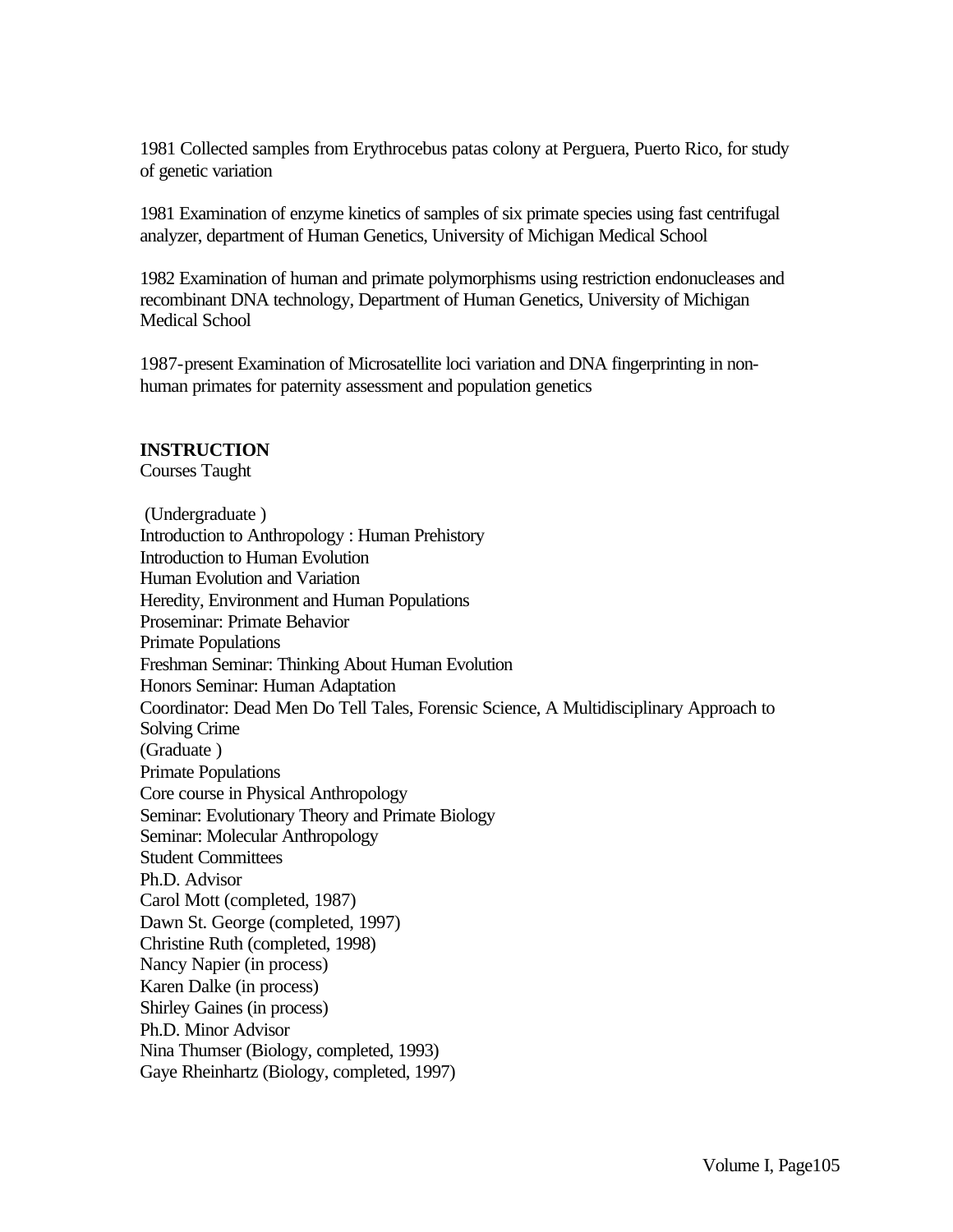## **OTHER PROFESSIONAL ACTIVITIES**

1977-present Reviewed proposals for National Science Foundation, Guggenheim Foundation, Wenner-Gren Foundation, Center for Field Research

Reviewed texts for Prentice-Hall

Reviewed manuscripts for American Journal of Physical Anthropology, American Primatology, International Journal of Primatology, Yearbook of Physical Anthropology, Folia Primatologica

1977-1978 Co-organizer (with T. Olivier) of Chicago Primatological Group

1991 NSF Panel member - Review BBS Research Training Grants - multidisciplinary, multiinstitutional training grants

1995 NIH Panel Member - Review chimpanzee breeding programs

1998 NSF Panel Member – IGERT grants, preproposal panel

1999 NSF Panel Member – IGERT grants, full proposals

1999 Organizer of NSF sponsored workshop, Anthropology, Genetic Diversity and Ethics at UWM

## **PROFESSIONAL SOCIETIES**

American Anthropological Association - member; elected Executive Committee, 1994

American Association of Physical Anthropologists - member

American Society of Human Genetics - member

American Association for the Advancement of Science - member

International Primatological Society - member

American Primatological Society - member

# **COMMITTEE MEMBERSHIP**

Professional

1988-1989 Education Committee, American Society of Primatologists

1989-1991 Local Arrangements Chair, American Association of Physical Anthropology Meeting in Milwaukee - 1991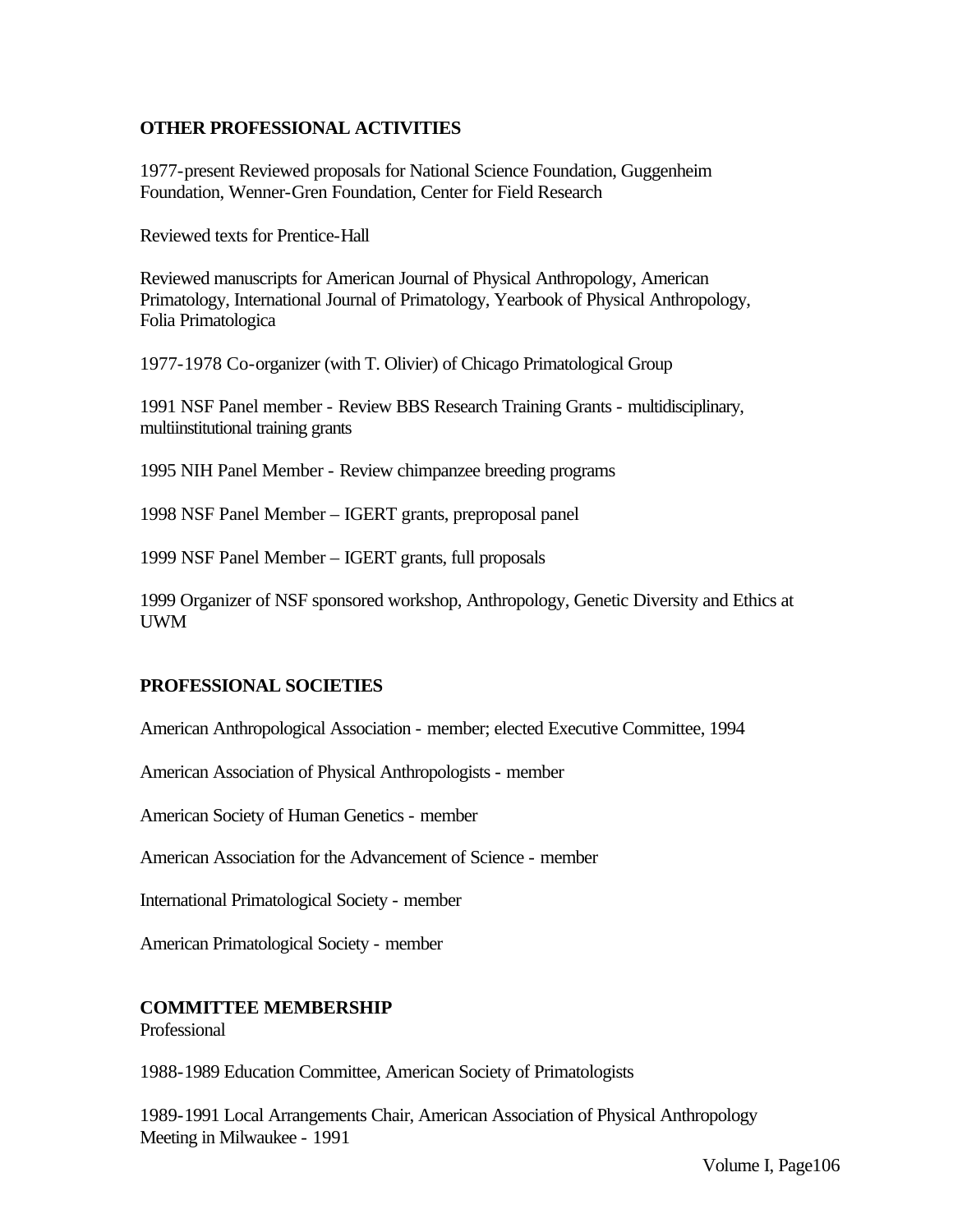1990-1993 Program Committee, American Association of Physical Anthropology Arrange meetings program

1995-1997 Chair, Membership Committee, American Association of Physical Anthropologists, designed and implemented demographic survey of membership

1995-1997 Executive Committee, American Association of Physical Anthropologists, elected 3 year term

1997- Chair, Task Force on Gender Equity/Membership Composition, American Association of Physical Anthropology

1997- Liaison-American Association of Anthropological Genetics and the National Committee of the International Union of Biological Sciences within the National Research Council of the National Academy of Sciences

1999- Nominated, Committee on the Status of Women in Anthropology, American Anthropological Association

1999- Nominated, Committee, Annual Meeting, American Association of Physical Anthropology

2000- Student Awards Committee, Annual Meeting, American Association of Physical Anthropology

**University** 

1977-1979 Washington Internship Program

- 1984-1990 Women's Studies Advisory Council
- 1988-1989 Search and Screen Committee for Program Director, Women's Studies
- 1994-1995 Executive Committee of the Division of Social Sciences Tenure and Promotion
- 1995-1997 Graduate School Research Committee
- 1995-1996 UWM Research Policy Committee
- 1996-1997 College of Letters and Science Task Force on Geosciences
- 1997- UWM Faculty Mentoring Program, faculty mentor

1997- College of Letters and Science Committee for UWM Center for Jewish Studies

1998- Advisory Board, CIPD (Center for Instructional and Professional Development) UWM Advisory Board, Interim Coordinator, Faculty Mentoring Program Department - ongoing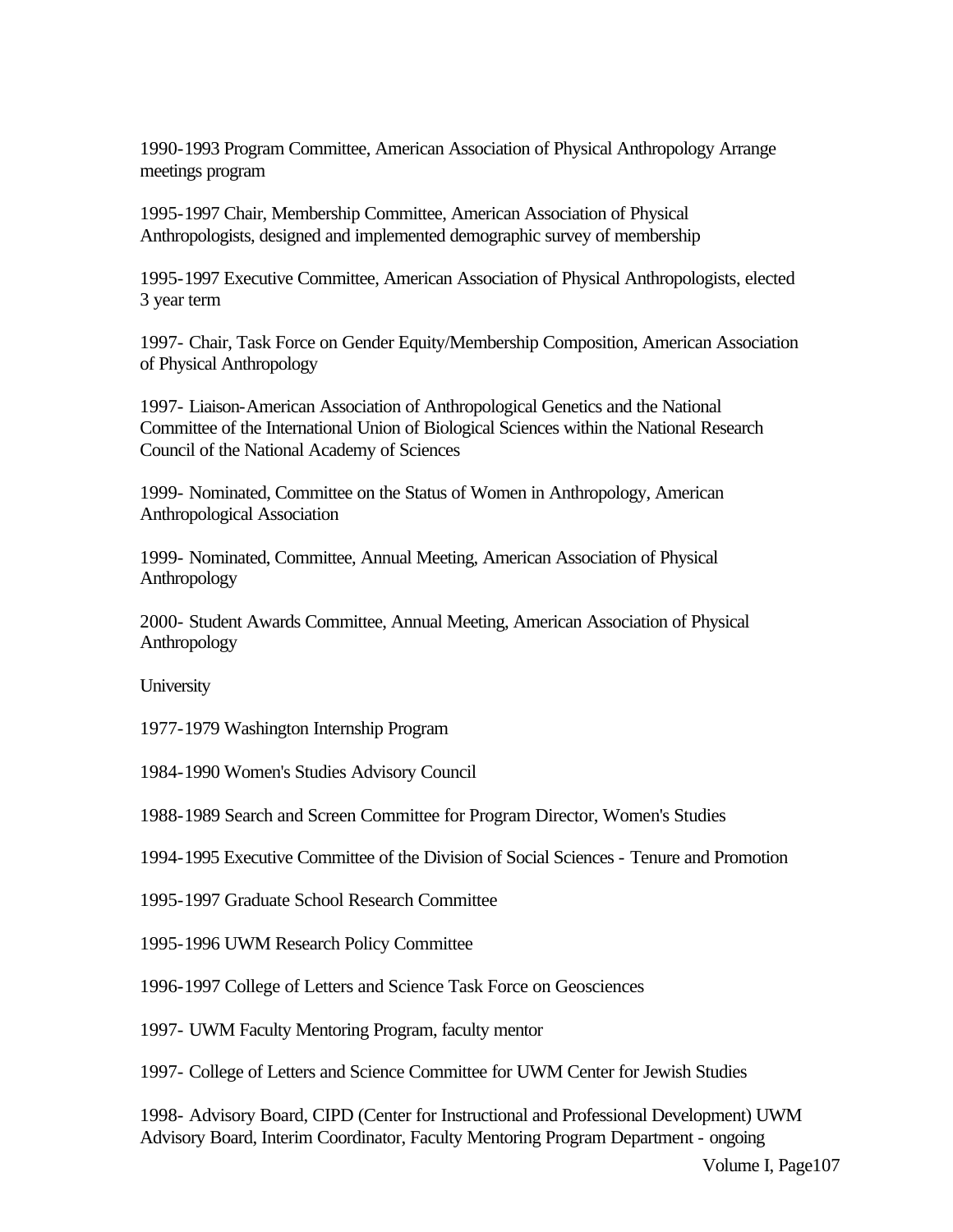1999- Advisory Committee, Center for Forensic Science

Graduate Admissions & Financial Aid Committee Space Allocation Committee Graduate Studies Committee Graduate Examinations Committee Course and Curriculum Committee Colloquium Committee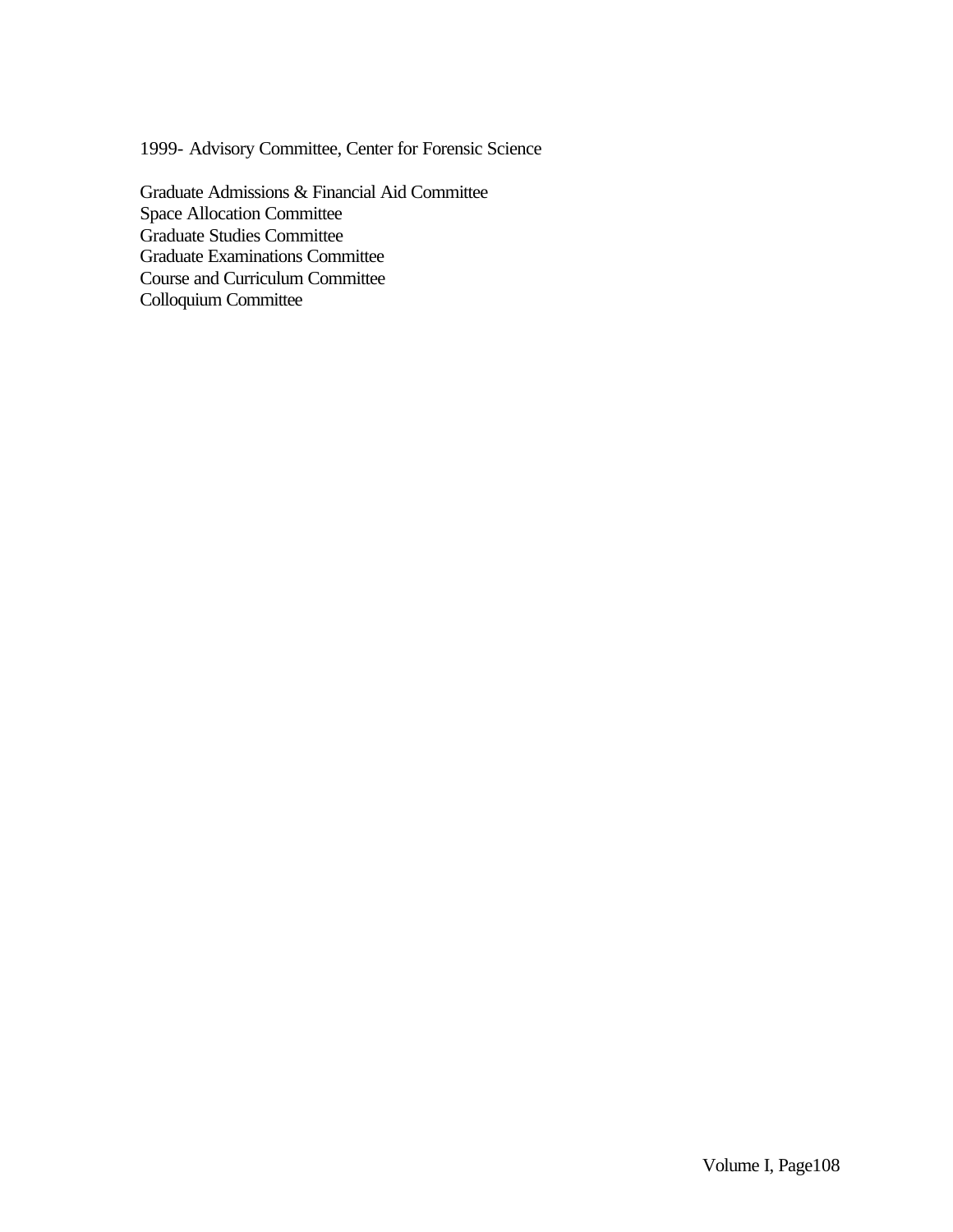# CURRICULUM VITAE (April 2002)

# Joe Edward Watkins

Home: Office: Anadarko, OK 73005 P.O. Box 309 (405) 966-2004, Anadarko, OK 73005 (405) 247-9232 fax (405) 247-6677, ext 233 email: jwatkins@telepath.com (405) 247-9232 fax

P.O. Box 1453 Bureau of Indian Affairs-Anadarko

# Areas of Interest:

Aboriginal Populations/Archaeologist Relations; Ethics in Archaeology; Archaeology of the Southern Plains; Archaeology in the Public Interest; Study of Archaeology, Public Archaeology.

### College and University Training:

1973 University of Oklahoma, B.A. in Anthropology

1977 Southern Methodist University, M.A. in Anthropology, Archaeology specialization

1994 Southern Methodist University, Ph.D. in Anthropology, Archaeology specialization

#### Dissertation Title:

Ethics and Value Conflicts: Analysis of Archeologists' Responses to Questionnaire Scenarios Concerning the Relationship between American Indians and Archeologists

#### Administrative Experience:

1993-July to Present: Archeologist, Branch of Land Operations, United States Department of the Interior, Bureau of Indian Affairs--Anadarko Agency, Anadarko, OK

1990: May-July 1993: Archeologist II, Oklahoma Archeological Survey, University of Oklahoma, on contract to the Oklahoma Department of Transportation

1984: Sept-Feb 1987: Business Manager, Millicent Rogers Museum, Taos, NM

1982: Jan-Aug 1984: Assistant Director, Oklahoma Indian Legal Services. Oklahoma **City** 

1980: July-Oct 1983: President, American Indian Cultural Consultants, Inc. Oklahoma City

1978: Dec-June 1980: Archaeologist/Native American Specialist, Heritage Conservation and Recreation Services, U.S. Department of the Interior, Atlanta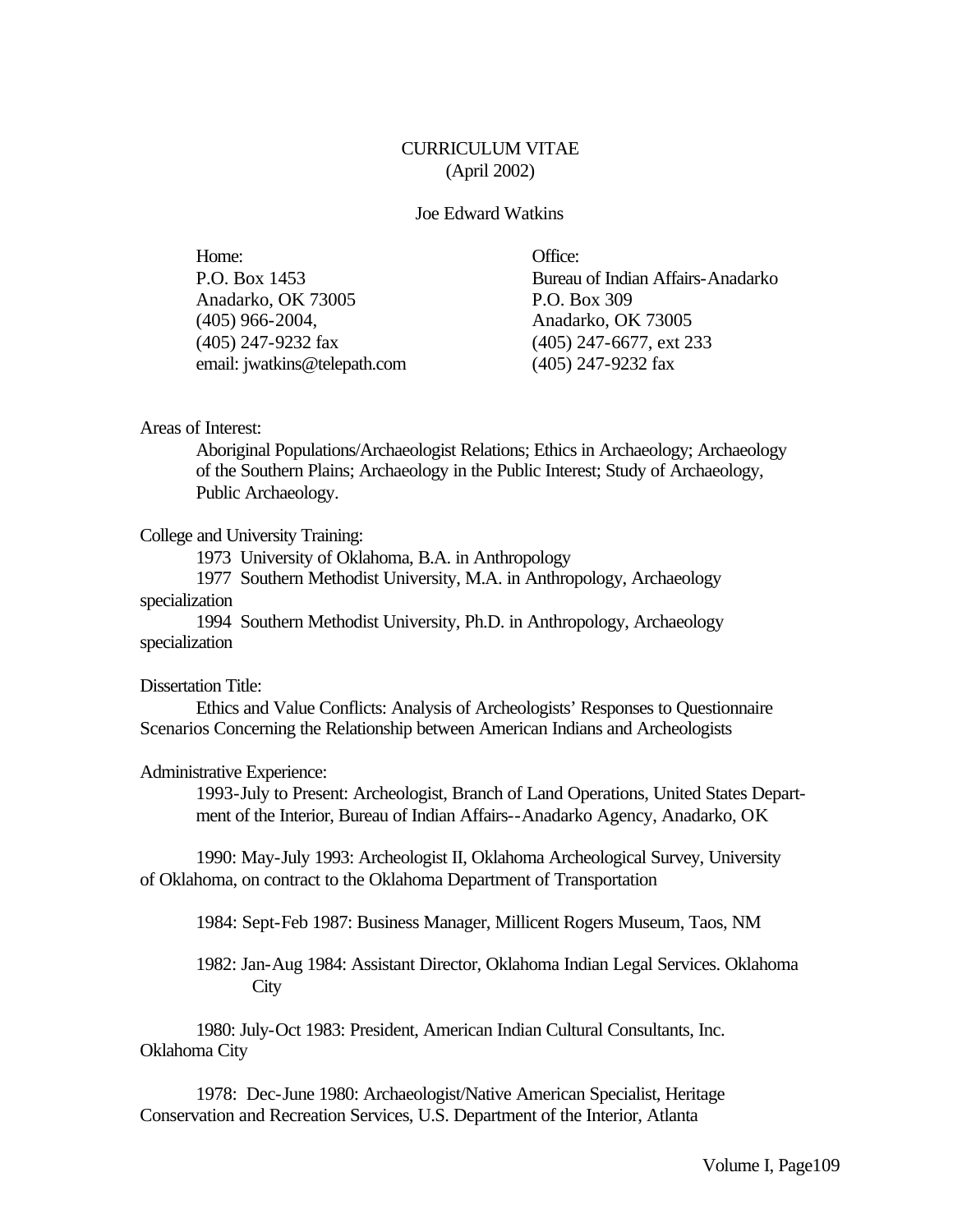Teaching and Professional Experience:

1993-Present: Archeologist, Branch of Land Operations, U. S. Department of the Interior, Bureau of Indian Affairs--Anadarko Agency, Anadarko, OK

1997-Present: Research Associate, Department of Anthropology, Indiana University, Bloomington, IN

2002: March: Instructor, "Section 106 Cultural Resource Training: Consulting with Native Americans", for Natural Resources Conservation Services, Rapid City.

--- March: Instructor, "Section 106 Cultural Resource Training: Consulting with Native Americans", for Natural Resources Conservation Services, Denver.

1999: April: Co-Instructor, "Consulting with Native American Groups", Division of Continuing Education, University of Nevada-Reno Course HP 699.

1998: July: Instructor, Indiana University (Underwater Science and Educational Resources), Dominican Republic Research Project.

1997: Fall Session. Visiting Assistant Professor, Department of Anthropology, Indiana University, Bloomington, IN

1996: Summer Session. Instructor, "Native American Archaeology", University of Oklahoma, Anthropology Course 2953

 --- Spring Session. Instructor, "Archaeological Science, Ethical Responsibility, and the Law", University of Oklahoma, Anthropology Class 3953/5893

1990: May-July 1993: Archaeologist II, Oklahoma Archeological Survey. More than 300 cultural resource surveys and test excavations relating to highway construction.

1992: May: Co-Instructor, "Archaeological Science, Ethical Responsibility, and the Law" University of Oklahoma, Intersession Anthropology Class #3953/5893

1981--1990: Project Archaeologist/Report Author/Field Archaeologist on more than 100 cultural resource projects in Oklahoma and surrounding states for consulting companies

1980: Aug: Consulting Archaeologist, Richard B. Russell Archaeological Project, for the Interagency Archaeological Services--Atlanta, HCRS-DOI

1979: Jan-June 1980: Archaeologist/Native American Specialist, HCRS-DOI Atlanta

--- April-Dec: Special Project, IAS-HCRS Representative to the American Indian Religious Freedom Act of 1979 (PL 95-341) Task Force

--- Jan-April: Special Project, computer-based data storage and retrieval system,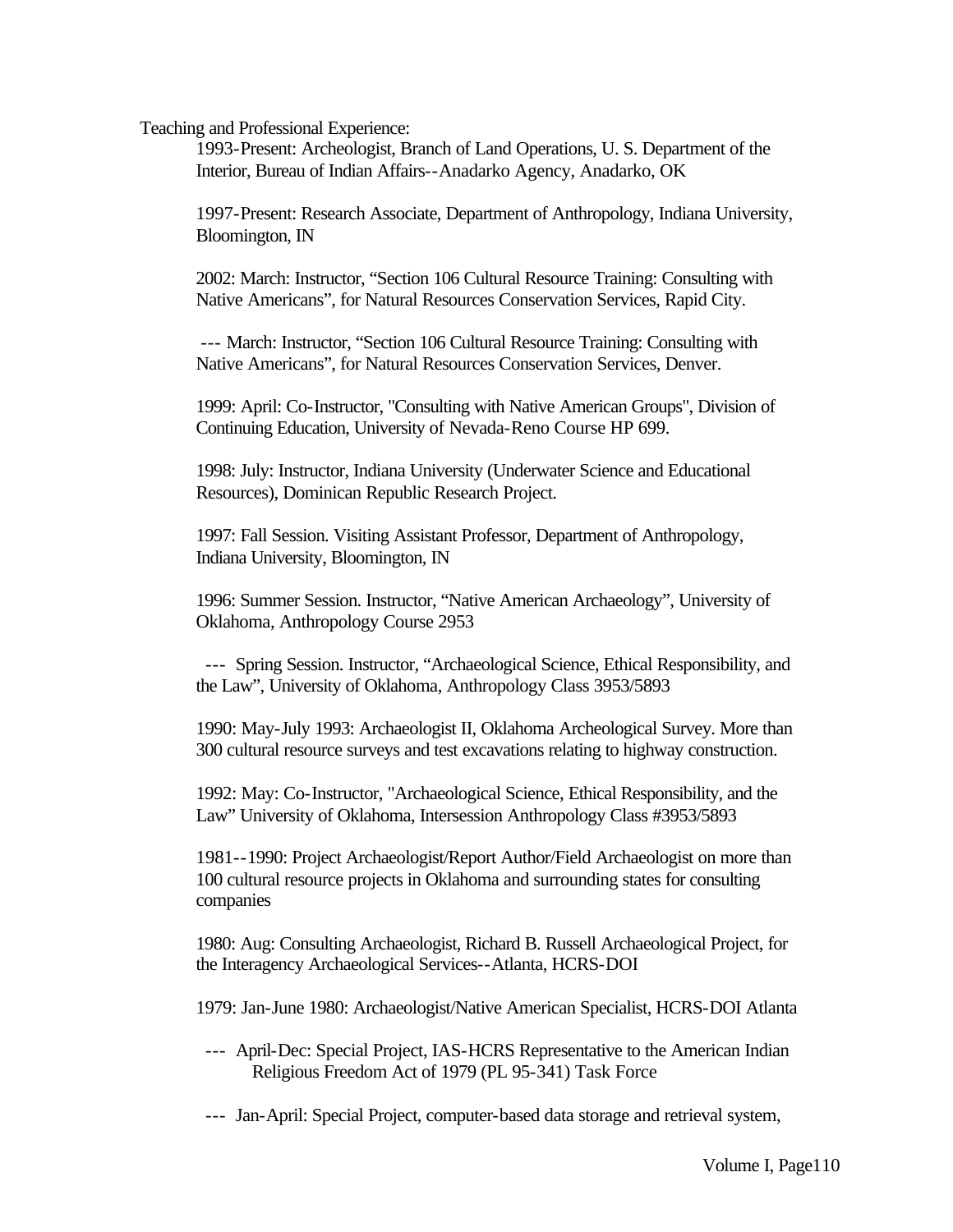Tennessee-Tombigbee and Richard B. Russell Multiple Resource Districts, IAS-Atlanta and Southeast District, U.S. Army Corps of Engineers

1977: June-Aug: Graduate Field Assistant, Archaeological Field School, Fort Burgwin Research Center (Southern Methodist University) Taos, NM. Dr. Pierre Morenon, PI

1976: June-Aug: Excavator/Photographer, Joint Smithsonian/National Geographic Society Expedition to the Dutton-Selby Sites, CO. Dr. Dennis Stanford, PI

1974: June-July: Excavator, Testing at Wallace Ruin, CO. Dr. Bruce Bradley, PI

1973: June-Aug: Archaeological Field School, Fort Burgwin Research Center (Southern Methodist University), Taos, NM. Dr. Ronald Wetherington, PI

1972: June-Aug: Excavator, Pech de l'Aze IV, L'Universite du Bordeaux, Carsac France. Dr. Francois Bordes, PI

# Awards and Fellowships:

1999 -- Society for American Archaeology Presidential Recognition Award -- Oklahoma State Historic Preservation Officer's Citation of Merit

1997 -- Society for American Archaeology Presidential Recognition Award

1979 -- Faculty Development Grant, University of California-Los Angeles (funding lost)

1978 -- Graduate Fellowship for Native Americans, Ford Foundation

1974 -- Graduate Fellowship for Native Americans, Ford Foundation

1973 -- Graduate Fellowship for Native Americans, Ford Foundation

Grants Awarded (Principle Investigator):

2001 -- Wenner-Gren Foundation funding (with Dr. Deborah L. Nichols, Co-PI): "On the Threshold: Native American-Archaeologist Relations in the Twenty-First Century

1999 -- Fulbright Scholarship (Alternate) to Sweden: "Examining Saami/Archaeologists Relationships in Sweden"

--- National Science Foundation: "Scholarships for Archaeological Training for Native Americans and Native Hawaiians" (through Society for American Archaeology).

--- Wenner-Gren Foundation funding (with Dr. Willow Powers, Co-PI): "Lines of Communication: Opening a Dialogue with Tribal Archivists on the Goals of the Council for the Preservation of the Anthropological Record".

1998 -- National Science Foundation funding: "Native American Scholarships for Training in Archaeology" (through Society for American Archaeology).

Publications: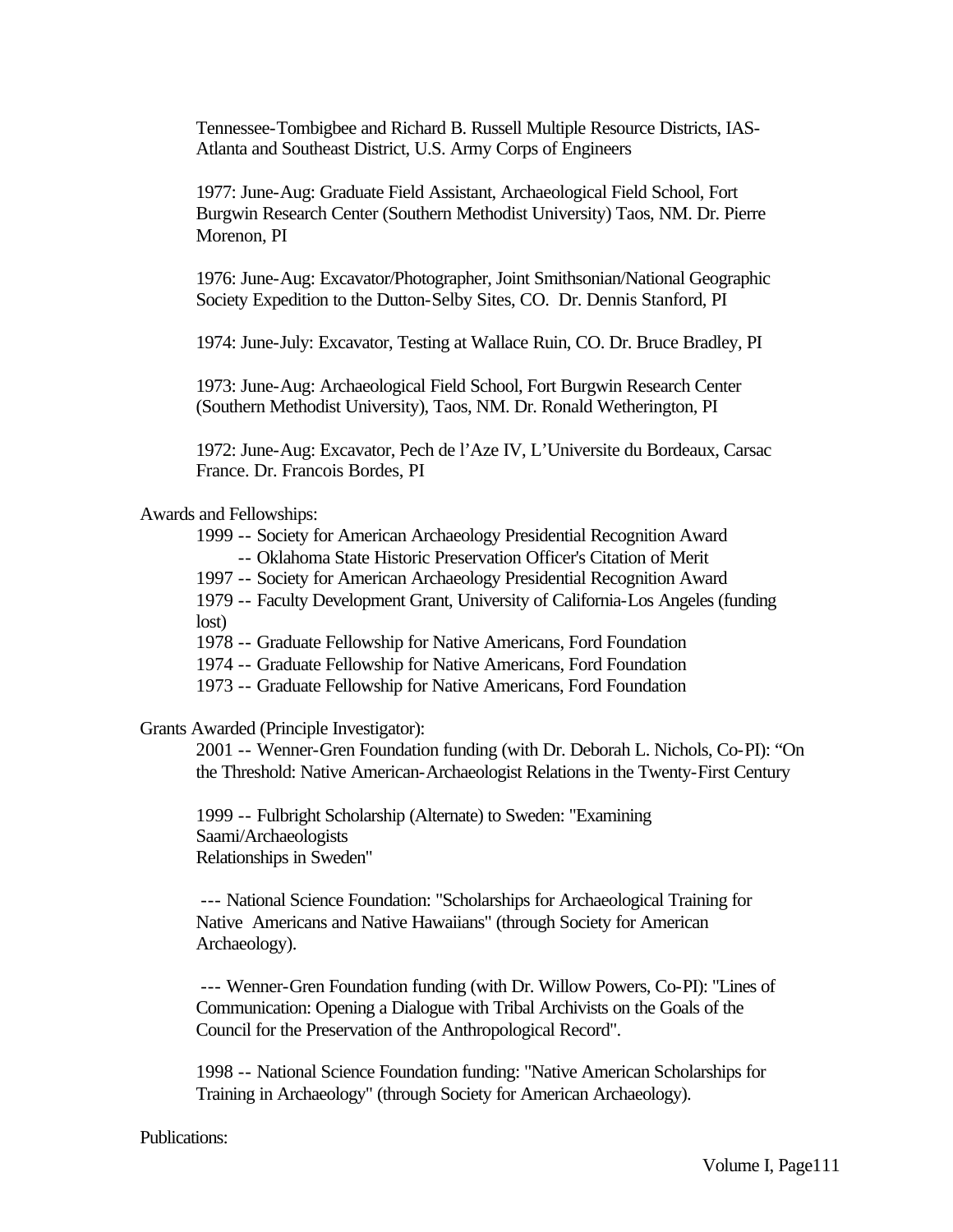In Prep --- "Indigenizing Archaeology." In Subordinate Societies, Local Archaeologies. Paul Lane and Andrew Reid, eds. Routledge Press, London.

--- "Artifacts, Archaeologists and American Indians." Submitted as invited article in special issue of Public Archaeology. Cressida Fforde and William Sillar, eds. Institute of Archaeology, University College, London.

--- "The Politics of American Archaeology: Cultural Resources, Cultural Affiliation and Kennewick." In Indigenous Peoples and Archaeology: The Politics of Practice. Claire Smith and Martin Wobst, eds. Routledge Press, London.

--- "Artifactual Awareness: Spiro Mounds, Grave Goods and Politics." In The Dead and their Possessions. Cressida Fforde, Jane Hubert, and Paul Turnbull, eds. Routledge Press, London.

--- "Archaeological Ethics and American Indians." In A Handbook for Ethics in Archaeology. Larry Zimmerman, Karen D. Vitelli, and Julie Zimmer, eds. AltaMira Press, Walnut Creek.

--- (with T.J. Ferguson) "Working with Indigenous Peoples". In Handbook of Archaeological Methods. Herbert D.G. Maschner and Christopher Chippindale, eds. AltaMira Press, Walnut Creek.

--- "Native American Archaeology or Archaeology of Native Americans? Public Policy and Native Americans: How Do We Go From Here?". In New Directions in First American Studies: Extended Abstracts from the Clovis and Beyond Conference. Bradley Leeper, ed. Center for the Study of the First Americans, Corvallis, Oregon.

--- "At What Point 'Ours', At What Point 'Yours?': Archaeologists and Ethnic Groups in Conflict". In On Being First. Proceedings of the 31st Annual Chacmool Conference. C. DeMille, J. Gillespie, and S. Tupakka, eds. Calgary, Alberta, Canada.

--- Discussant paper for the "Playing with Time: Academic Archaeology and the Public" forum. In Archaeology into the Next Millennium: Public or Perish. Proceedings of the 28<sup>th</sup> annual Chacmool Conference. L. Beckwith, N. Saxberg, and M. Lobb eds. Calgary, Alberta, Canada.

2002 -- "Sexual Relationships between Anthropologists and Members of a Study Population". Anthropology News, 43(2):21.

2001 -- "Place-meant". American Indian Quarterly, 25(1):41-45.

--- "Committee on Ethics to Propose Draft Guidelines". Anthropology News, 42(7):20.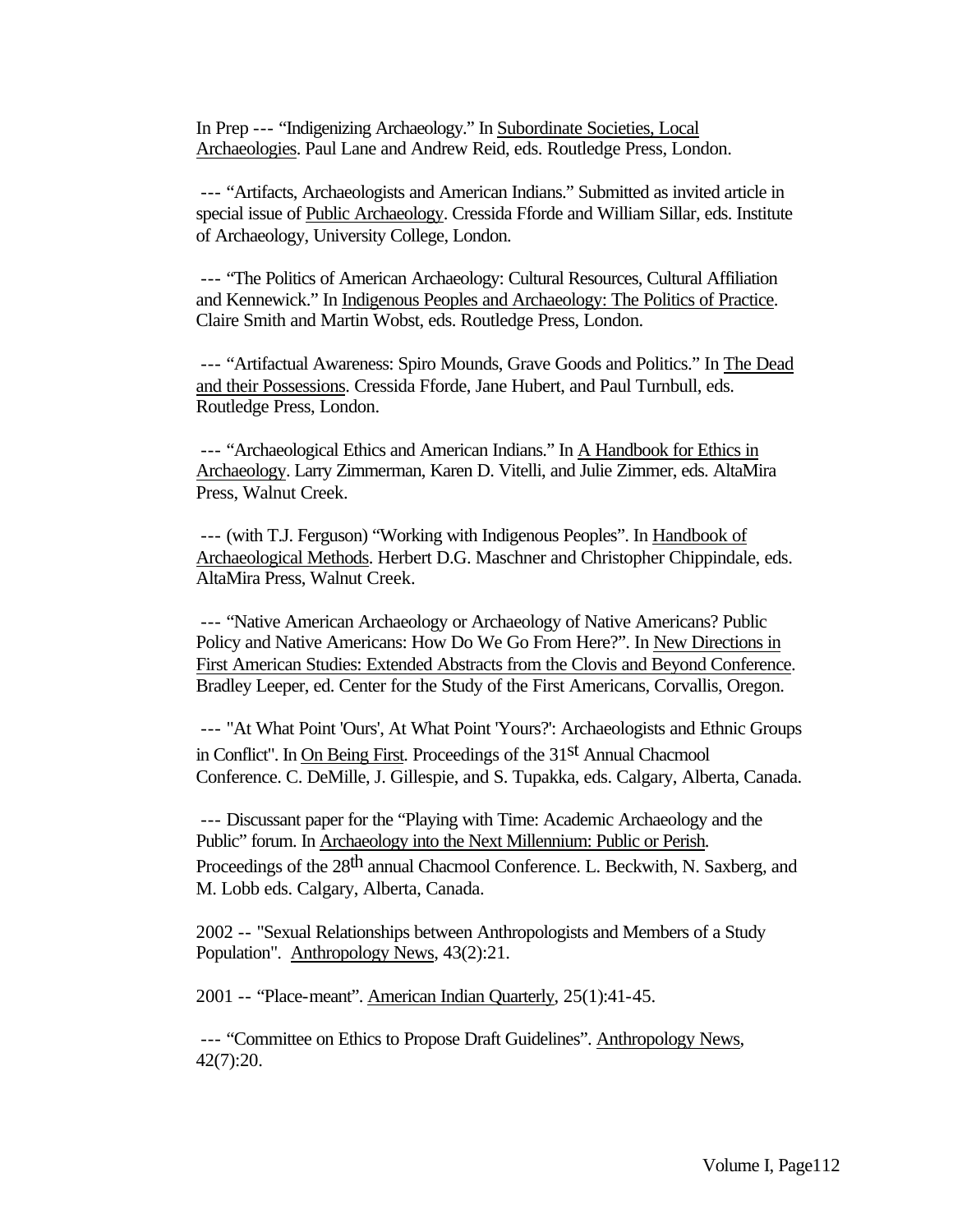--- "Yours, Mine, or Ours?: Conflicts between Archaeologists and Ethnic Groups." In The Future of the Past: Archaeologists, Native Americans, and Repatriation, Tamara Bray, ed., pp 57-68. Garland Publishing, Inc. New York.

2000 --- Indigenous Archaeology: American Indian Values and Scientific Practice. AltaMira Press, Walnut Creek, California.

--- "Writing Unwritten History", Archaeology 53(6):36-41, Nov/Dec.

--- (with K. Anne Pyburn, and Pam Cressey) "Community Relations: What the Practicing Archaeologist Needs to Know to Work Effectively with Local and/or Descendant Communities". In Teaching Archaeology in the Twenty-First Century, Susan J. Bender and George Smith, eds., pp. 73-81. Society for American Archaeology, Washington, DC.

--- "Native Americans, Western Science, and NAGPRA". In Working Together: Native Americans & Archaeologists, Kurt Dongoske, Mark Aldenderfer and Karen Doehner, eds., pp. 91-95. Society for American Archaeology, Washington, D.C.

--- "Salvaging our Ethics", in Ethical Currents (column), Anthropology News 41(3): 26-27, March.

--- "A Native American Perspective: The Power of Respect", Scientific American's Discovering Archaeology, Vol 2(1):68-69, January/February, El Paso.

1999 -- Ethics and Value Conflicts: An Examination of Archeologists' Responses to Questionnaire Scenarios. In "Native Americans and Historic Preservation: Case Studies and Commentary", Kimball Banks and Linea Sundstrom, eds., Plains Anthropologist

44(170), Memoir 31, pp. 95-106.

--- "Conflicting Codes: Professional, Ethical, and Legal Obligations in Archaeology", Science and Engineering Ethics, 5(3):337-345, Surry, England

--- Undergraduate Education Work Group (Hester A. Davis, Chair), "Teaching

Archaeology in the 21<sup>st</sup> Century: Thoughts on Undergraduate Education", Bulletin of the Society for American Archaeology 17(1):18-20.

1998 -- "Native Americans, Western Science, and NAGPRA", Bulletin of the Society for American Archaeology 16(5):23 & 25.

1997 -- with Tom Parry, "Archeology's First Steps in Moccasins", Common Ground 2(3/4): 46-49, Summer/Fall issue, National Park Service Archaeology and Ethnology Program, Washington, DC.

--- "Redlining Archaeology". Archaeology 50(5):85-88, Sept/Oct.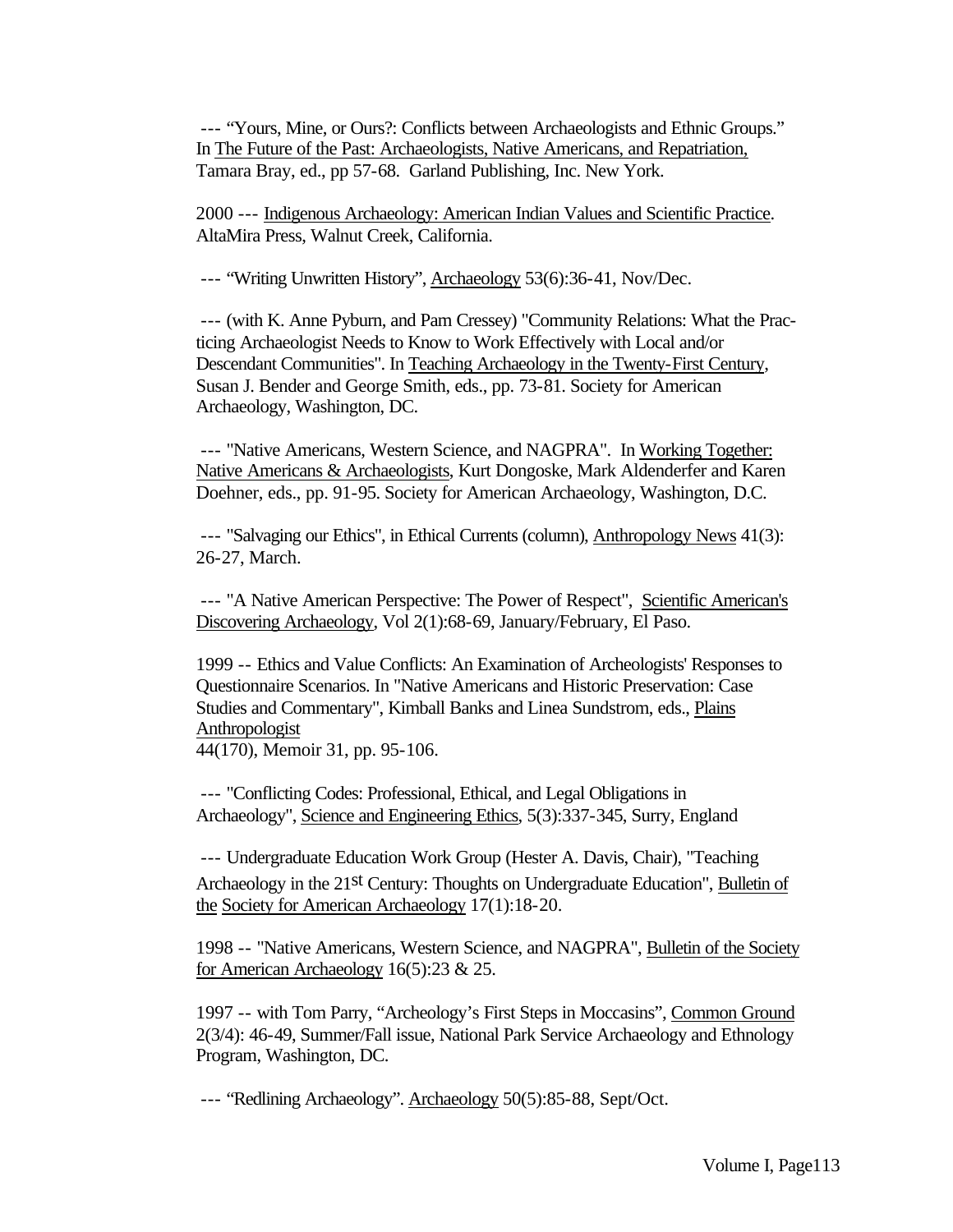--- "Education and NAGPRA", Newsletter of the Society of Professional Archaeologists 21(4-6):3-4.

--- with T. J. Ferguson and Gordon Pullar. "Native Americans and Archaeologists: Commentary and Personal Perspectives", Nina Swidler, Kurt Dongoske, Roger Anyon and Alan Downer, eds., Native Americans and Archaeologists: Stepping Stones to Common Ground, AltaMira Press, Walnut Creek.

1996 -- "Communication", Newsletter of the Society of Professional Archaeologists  $20(10):1-2.$ 

--- SOPA Native American Relations Committee, "S. 1983 Proposed Amendment to the Native American Graves Protection and Repatriation Act", Newsletter of the Society of Professional Archaeologists 20(10):7.

--- "Archaeologists and Native Americans: A Shaky Relationship", Anthropology Newsletter 37(4):53-54.

--- Review of Red earth, white lies: Native Americans and the myth of scientific fact by Vine Deloria, Jr., Antiquity 70(267):221-222.

1995 -- Review of Buried roots and indestructible seeds: the survival of American Indian life in story, history, and spirit by Mark A. Lundquist and Martin Zanger, eds. Public Archaeology Review 3(3), Indiana University-Purdue University, Indianapolis.

--- SOPA Committee for Native American Issues "Comments on the Draft Recommendations prepared by the NAGPRA Review Committee on the Disposition of Culturally Unidentifiable Native American Remains", Newsletter of the Society of Professional Archaeologists 19(11/12):1.

--- "Committee on Native American Relations", Bulletin of the Society for American Archaeology 13(4):14-15.

--- with Lynne Goldstein, Karen Vitelli, and Leigh Jenkins, "Accountability: Responsibilities of Archaeologists to Other Interest Groups", in Mark Lynott and Alison Wylie, eds., Ethics in American Archaeology: Challenges for the 1990s, pp. 33-37. Society for American Archaeology Occasional Publications.

1994 -- "Cultural Resources as 'Owned Property'". Public Archaeology Review 2(2), Indiana University-Purdue University, Indianapolis.

1993 -- with John D. Hartley, "Test Excavations at the Whirlwind Mission Site (34Bl47), Oklahoma Department of Transportation Project BRO-6(126)c", Bulletin of the Okla- homa Anthropological Society XLI: 43-56. George Odell, ed. Norman.

1992 -- with John D. Hartley, "Archeological Examination of the Easterling and Smith Sites, Johnston County, Oklahoma", Oklahoma Department of Transportation Reports in Highway Archeology 10. Oklahoma City.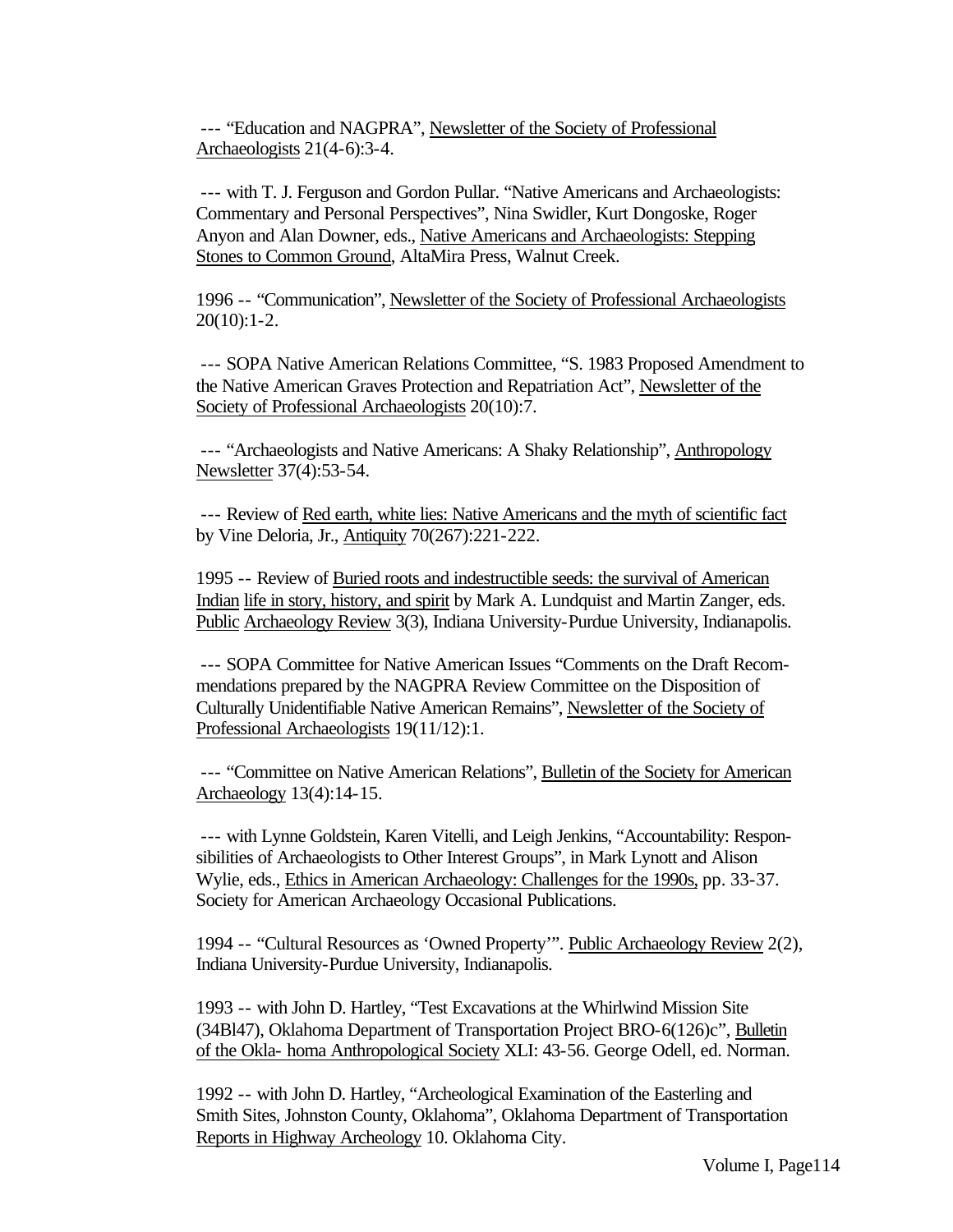1991 -- with John D. Hartley, Test Excavations at the Whirlwind Mission Site, 34Bl47, Oklahoma Department of Transportation Project BRO-6(126)c, Blaine County, OK.

--- review of American Indian Resource Materials in the Western History Collections, University of Oklahoma, Donald L. DeWitt, ed. Oklahoma Anthropological Society Newsletter 39(5):6-7.

1988 -- A Cultural Resource Survey of 13 Proposed Waterfowl Ponds and a Sample of the Prairie Dog Arm, Harlan County Lake, Nebraska, U.S. Army Corps of Engineers, Kansas City District.

1984 -- with J. Marshall Gettys, "A Photographic Study of Creek Foodways in the 1920s", Papers in Anthropology 24(2):113-129, Department of Anthropology, University of Oklahoma, Norman.

--- "An Analysis of the American Indian Religious Freedom Act", for the Archaeological Resource Protection Act -- Final Regulations Workshop, Okmulgee.

1983 -- "Survey Report on N11(1) Road Relocation Project", American Indian Cultural Consultants #4, Oklahoma City.

1982 -- "A Lithic Analysis of Material from Two Lithic Scatters in the Texas Panhandle" for the Benham Group.

1981 -- "A Report of the Cultural Resources Survey of the Bonneville Power Administration's Chehalis-Mayfield No. 1 Transmission Line", Bonneville Cultural Resources Group, Cheney.

--- "A Report of the Survey and Testing Program of the Bonneville Power Administration's Fairview-Bandon Line", Bonneville Cultural Resources Group, Cheney.

--- "Prehistoric, Ethnohistoric, and Historic Overview of the Oklahoma Section of the Proposed Trans-Anadarko Gas Pipeline", New World Research, Pollock.

Papers and Presentations:

2002 – Invited speaker, Social Archaeology: Artifacts, Archaeologists, and Native Americans, Center for Archaeology, Columbia University, New York, April.

--- Discussant, Exploring Links Between Site Destruction and the Commercial Market in Archaeological Materials sponsored forum, 67<sup>th</sup> annual meeting of the Society for American Archaeology, Denver, March.

--- Co-organizer (with Dorothy Lippert), Scratching the Surface: Implications of Indigenous Archaeology sponsored forum, 67th annual meeting of the Society for American Archaeology, Denver, March.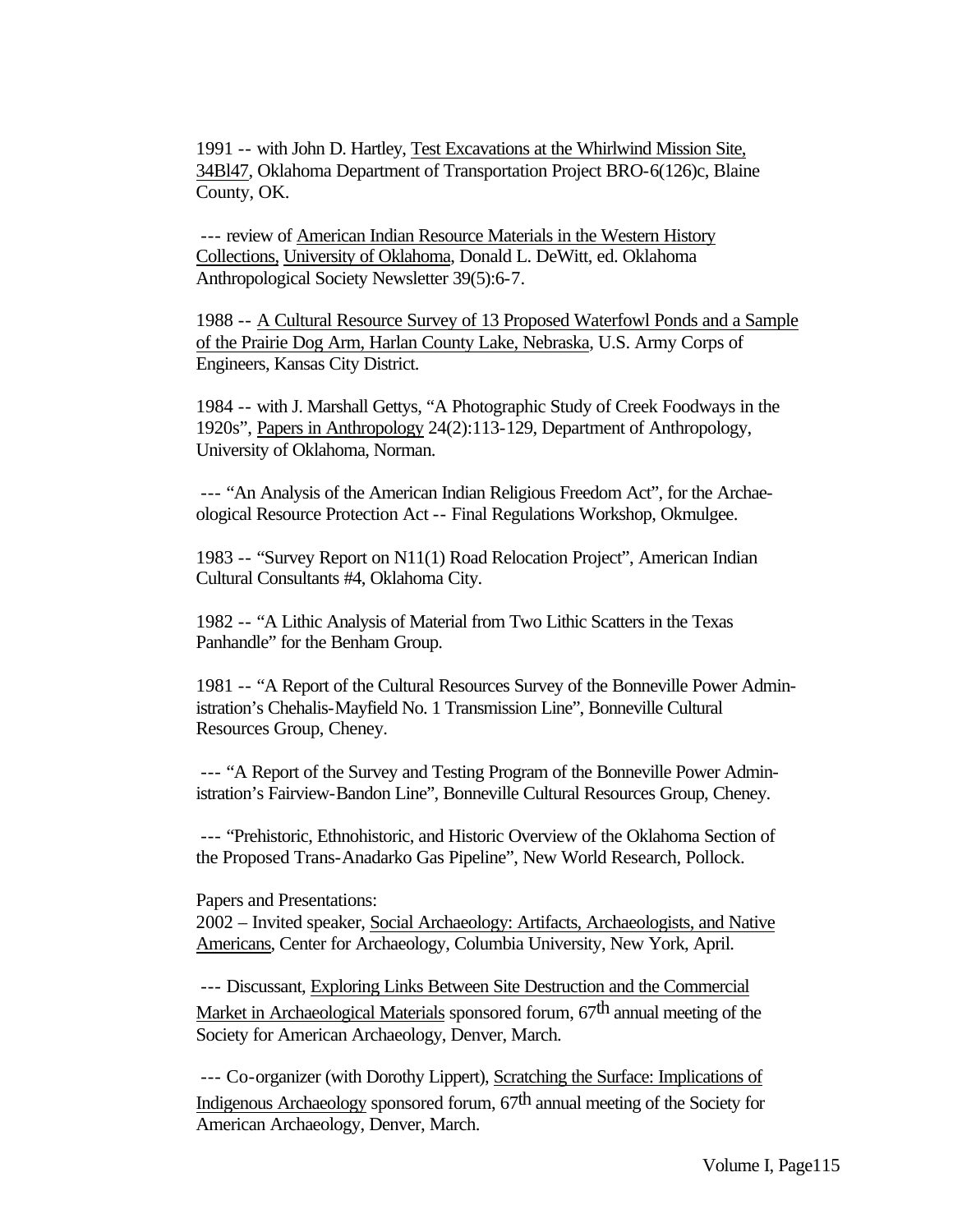--- Discussant, Archaeology and American Indians in the East symposium, 65<sup>th</sup> annual meeting of the Society for American Archaeology, Denver, March.

--- Presenter, Social Archaeology: Artifacts, Archaeologists, and Indigenous Populations, paper presented at University of New Mexico, Albuquerque, February.

--- Moderator, To Bridge A Gap conference, Ouachita and Ozark-St. Francis National Forests and the Inter-tribal Council of the Five Civilized Tribes, Durant, February.

--- Invited Speaker, Stanford University Department of Anthropology, Palo Alto, California, February.

--- Invited Speaker, Department of Anthropology/Historic Preservation Program, University of Nevada-Reno, February.

2001 -- Panelist, Heard Museum symposium, "Who Owns the Past?" Phoenix, November.

--- Presenter, "From the Earth: Indigenous Perspectives on Human Origins", invited paper presented at the American Association for the Advancement of Sciences' Becoming Human ... and Beyond symposium, Chicago, November.

--- Presenter, "The Peopling of the New World: How 'New' and Whose 'World'?", invited paper presented at the Houston Museum of Natural Science's The First Americans: The Peopling of the New World. Houston, October.

--- Moderator, Issues in Native American Consultation. Transportation Research Board A1F05 & A1F07 Joint Summer Workshop. Key West, FL., July.

--- "Brief History of American Indian/Archaeologist Relationships." Paper written for the Native American Repatriation Summit II. Oklahoma City, June.

--- Co-organizer (with Deborah L. Nichols): On the Threshold: Native American-Archaeologist Relations in the Twenty-First Century. Wenner-Gren Conference, Dartmouth College, New Hampshire, May.

--- "Segregating the Past, Integrating the Present: A History of the Relationships between Archaeologists and American Indians. Paper presented at the On the Threshold: Native American-Archaeologist Relations in the Twenty-First Century. Wenner-Gren Conference, Dartmouth College, New Hampshire, May.

--- Discussant, Managing the Cultural Landscape through Consultation symposium. 65th annual meeting of the Society for American Archaeology, New Orleans, April.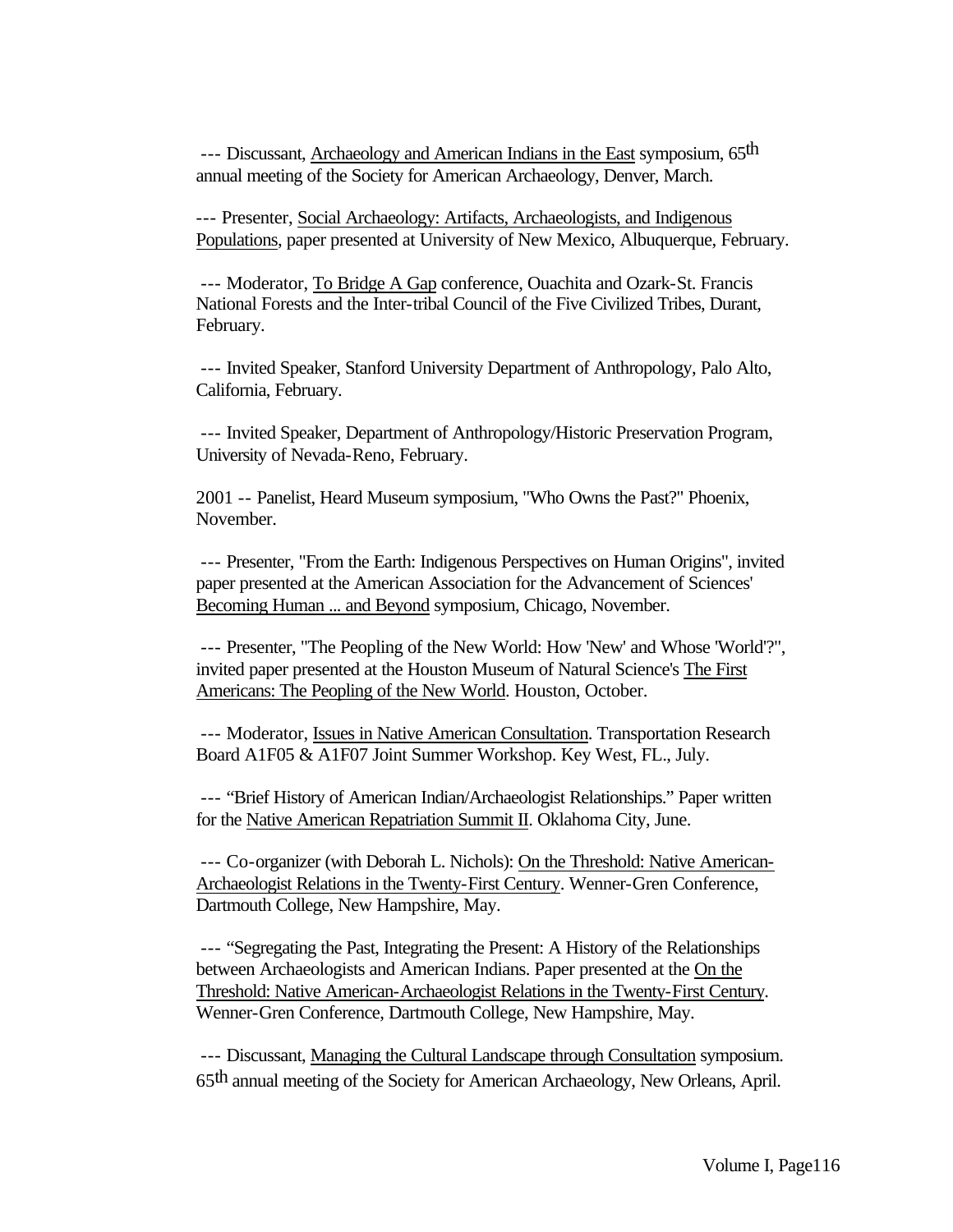--- Participant, Archaeological Ethics and the Medium symposium. 65<sup>th</sup> annual meeting of the Society for American Archaeology, New Orleans, April.

--- "The Powers that Be." Paper presented in Working with Indigenous People and Other Descendant Communities electronic symposium. 65th annual meeting of the Society for American Archaeology, New Orleans, April.

--- "The Politics of Grave Goods: Spiro Mounds and Tribal Views." Public lecture in the Moving Forwards with Indigenous Peoples into the 21st Century Public Lecture Series, Institute of Archaeology, University College of London, March.

--- "Indigenous Archaeology". Paper presented in Indigenous Peoples and Patenting the Past symposium, University College of London, March.

2000 -- "Tribalizing Public Archaeology". Paper presented in Public Archaeology: International Perspectives, Debates, and Critique. 99th annual meeting of the American Anthropological Association, San Francisco, November.

--- Discussant, Public Spaces, Native Places symposium. 99<sup>th</sup> annual meeting of the American Anthropological Association, San Francisco, November.

--- Panelist, A Cold War Secret: the CIA, the AAA, and the Comprehensive Roster of 1952 by David Price. Annual Business meeting, 99th annual meeting of the American Anthropological Association, San Francisco, November.

--- "Heads above the Rest: Ornamentation of the Head and Face among the Choctaw." Paper presented at the 2nd Choctaw Symposium, Durant, Ok., November.

--- Disucssant, "Anthropology Confronts Misconduct Allegations." Chronicle of Higher Education's Colloquy Live, September 28.

--- "Archaeology through Indian Eyes". Symposium organized for the Keepers of the Treasures Conference, Seminole, Ok., August.

--- "Seven Tribes, Seven Voices; Seven Tribes, One Voice." Paper presented at the Native American Repatriation Summit, Oklahoma City, June.

--- "Traditional Cultural Properties: Sacred vs. Significant". Paper presented at Taking America's Past into the Future, Oklahoma's Twelfth Annual Statewide Preservation Conference, El Reno, Ok, May.

--- "Ambiguities of Interpretation and Legislative Inadequacies in NAGPRA: the Native American Viewpoint". Paper presented in the A Decade of NAGPRA: Reviewing the Law symposium, Peabody Museum of Archaeology and Ethnology, Harvard University.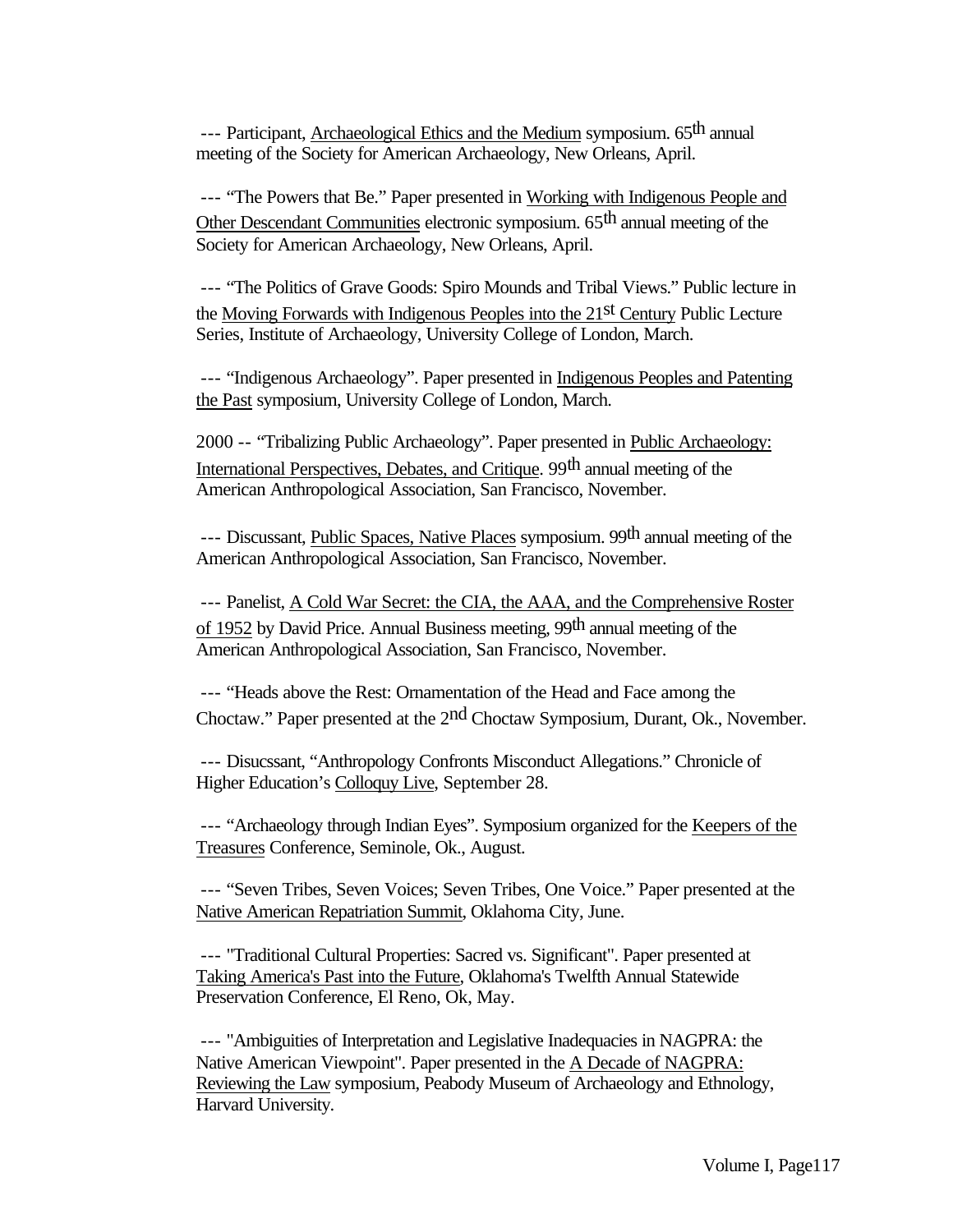1999 -- "Native American Archaeology or Archaeology of Native Americans? Public Policy and Native Americans: How Do We Go From Here?", Public Policy Panel, Clovis and Beyond Conference, Santa Fe.

--- Co-organizer, (with Dr. Willow Powers): "Lines of Communication: Opening a Dialogue with Tribal Archivists on the Goals of the Council for the Preservation of the Anthropological Record", Wenner-Gren Conference, Newberry Library, Chicago.

--- Participant, "Consultation and Collaboration: Toward an Informed Archaeology", Workshop, 64<sup>th</sup> Annual Meeting of the Society for American Archaeology, Chicago

1998 -- Organizer, "Original Voices: Native Origins in the New World" symposium, 31st Annual Chacmool Conference, Calgary, Alberta, Canada.

--- "At What Point 'Ours', At What Point 'Yours'?: Archaeologists and Ethnic Groups in Conflict", paper presented in the "Original Voices: Native Origins in the New World" symposium, 31<sup>st</sup> Annual Chacmool Conference, Calgary, Alberta, Canada.

--- "Implications of Migration Theories among Native American Tribal Groups", paper presented in the "Pre-Clovis Human Occupation of the Americas: Implications Regarding Holocene Population Formation in Deglaciated North America and Beringia" symposium, 63<sup>rd</sup> Annual Meetings of the Society for American Archaeology, Seattle.

--- "Button, Button, Who's Got the Button?", Ethical scenario presented in the "What Would You Do If ...?" forum, 63rd Annual Meetings of the Society for American Archaeology, Seattle.

--- Moderator, "Potholes in the Red Road: Science and the Indian Way" forum, 63rd Annual Meetings of the Society for American Archaeology, Seattle.

--- "Conflicting Codes: Professional, Ethical, and Legal Obligations in Archaeology", paper written for the "Ethics in Science: Special Problems in Anthropology and Archaeology" symposium, American Association for the Advance of Science Annual Meeting, Philadelphia, PA.

--- (with K. Anne Pyburn, and Pam Cressey) "Community Relations: what the practicing archaeologist needs to know to work effectively with local and/or descendant communities", paper prepared for the SAA Workshop "Enhancing Undergraduate and Graduate Education and Training in Public Archaeology and Cultural Resource Management" held at Wakulla Springs, Florida, February 5-8.

1997 -- Moderator, Roundtable Discussion, "Repatriation: Issues, Questions, and Problems", Second Annual Native American Symposium, Southeastern Oklahoma State University, November, Durant, OK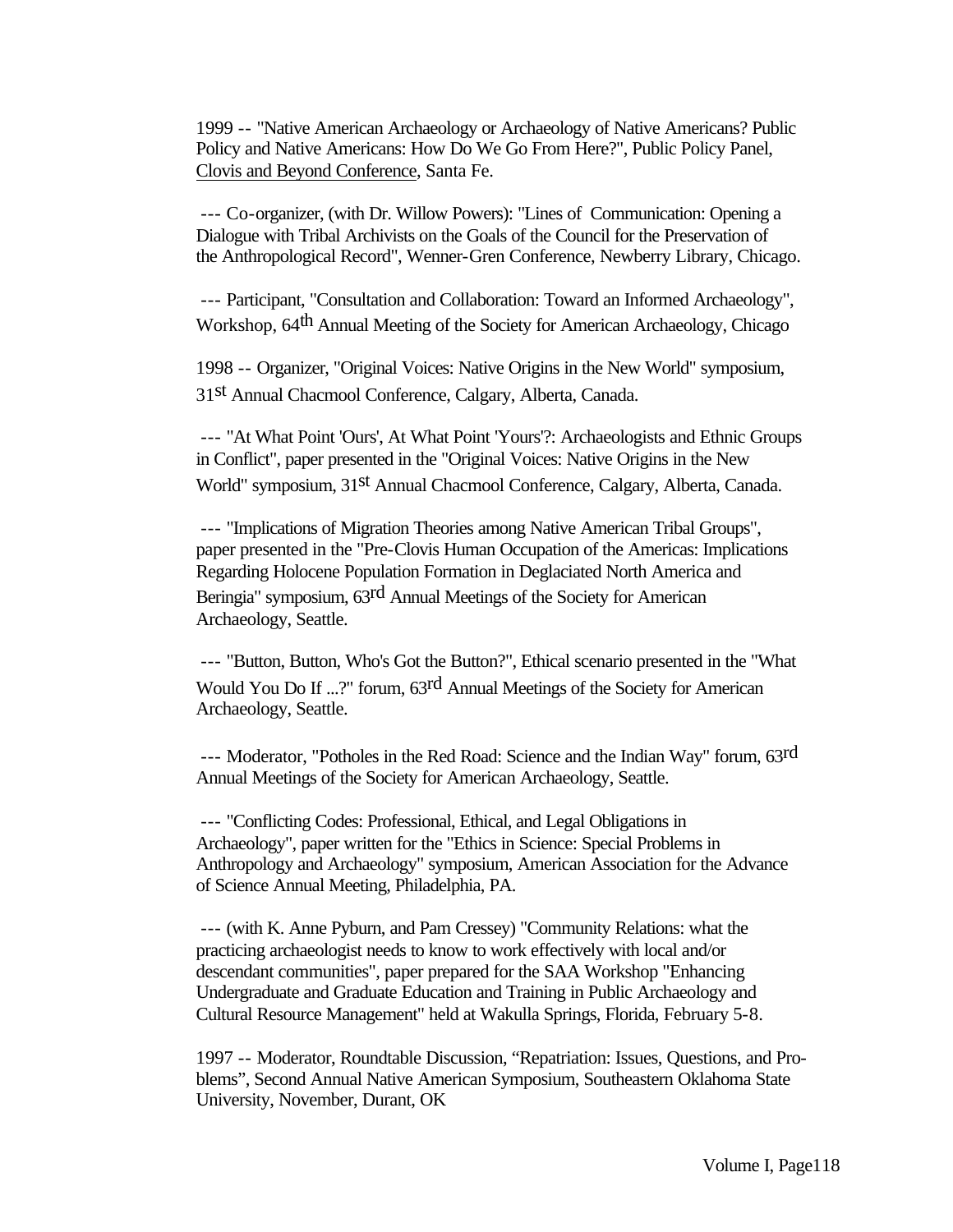--- "A Critical Examination of Archaeology's Contribution to Native American History", paper presented in "The Rights of Indigenous Peoples: Understanding Archae ology and Sovereignty" symposium , Second Annual Native American Symposium, Southeastern Oklahoma, State University, November, Durant, OK

--- "Living in the Ant Farm", paper presented in the "Forbidden Field: Native American Archaeology" symposium, 51st National Preservation Conference, National Trust for Historic Preservation, Santa Fe, NM.

--- "Identification and Protection of Traditional Cultural Properties", paper presented at the 6<sup>th</sup> Annual Keepers of the Treasures Meeting, Anchorage

--- "Awash in a Sea of 'White Tape': A Brief Examination of Federal Agency Attitudes toward Native Americans and Archaeologists", paper presented in the Opening Session of the 62<sup>nd</sup> Annual meetings of the Society for American Archaeology, Nashville

--- "Putting the 'Nag' in 'NAGPRA' while removing the 'Con' from 'Consultation'", paper presented at the 39th Caddo Conference, Norman.

1996 -- Co-organizer, Stepping Stones to Common Ground: Native Americans, Archae- ologists and Consultation, sponsored forum, 61<sup>st</sup> Annual meetings of the Society for American Archaeology, New Orleans.

--- Discussant, Native Americans and Archaeology: Perspectives from Both Sides, sponsored forum, 61st Annual meetings of the Society for American Archaeology, New Orleans.

1995 --- Discussant, Playing with Time: Academic Archaeology and the Public, sponsored forum, 28<sup>th</sup> annual Chacmool Conference, Calgary, Alberta, Canada.

--- Discussant, United States Indian Policy and the Conduct of Archaeology on Indian Lands: A Dialogue with the Bureau of Indian Affairs, sponsored forum, 60<sup>th</sup> Annual meetings of the Society for American Archaeology, Minneapolis.

1994 -- "Principles of Archaeological Ethics: A Preliminary Report on the Recommendations of the Society for American Archaeology's Committee on Ethics in Archae- ology", paper presented in the Museum Issues in Anthropology symposium, 52<sup>nd</sup> Annual Plains Anthropological Society Conference, Lubbock.

--- with Lynne Goldstein, Karen Vitelli, and Leigh Jenkins, "Responsibilities of Archae- ologists to Non-Archaeological Interest Groups", paper presented in the Principles of Archaeological Ethics sponsored forum, 59<sup>th</sup> Annual meeting of the Society for American Archaeology, Anaheim.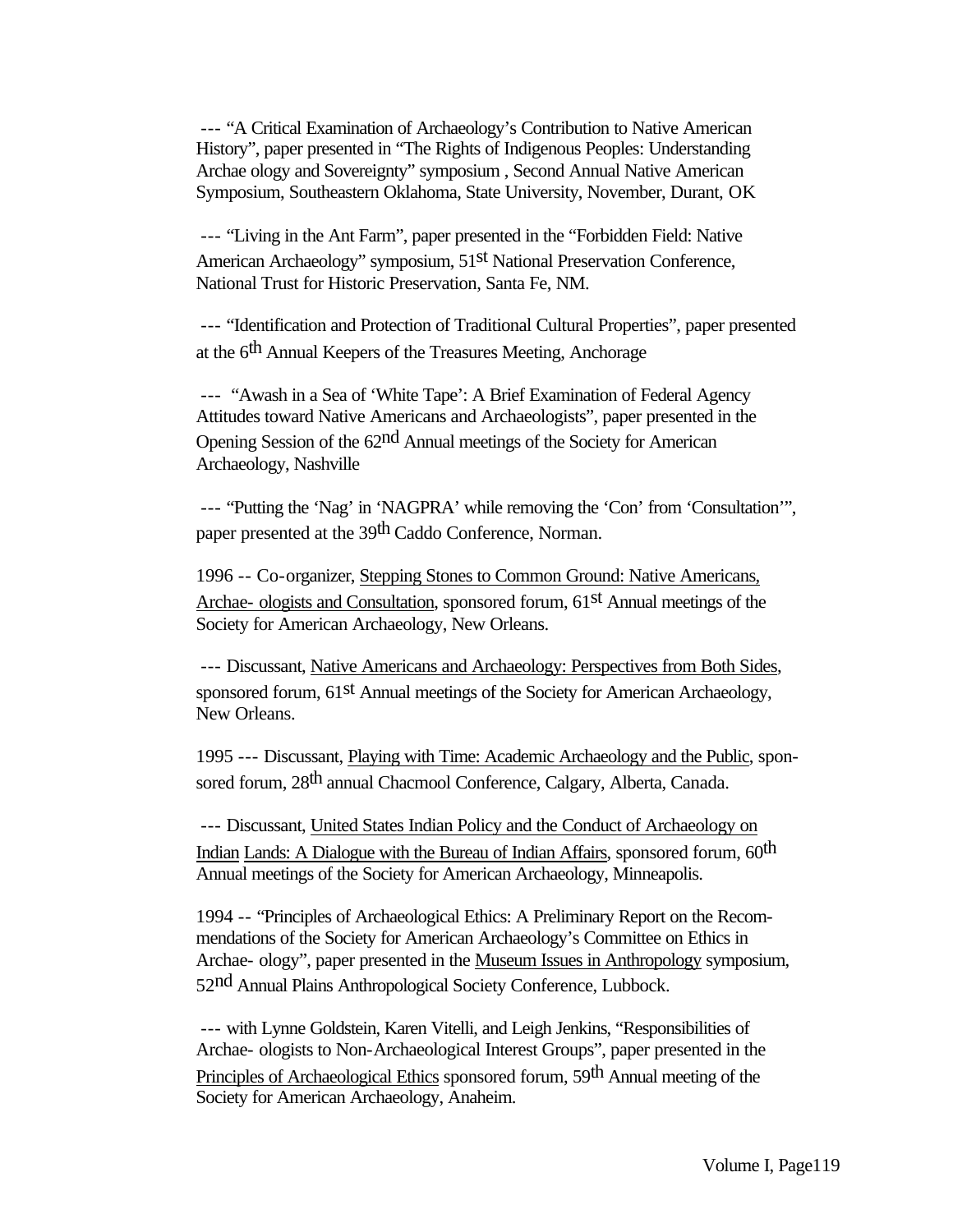1993 -- "Ethics and Value Conflicts: An Examination of Archeologists' Responses to Questionnaire Scenarios", paper prepared for the Native Americans and Historic

Preser- vation symposium at the 51<sup>st</sup> Plains Anthropological Society Conference, Saskatoon.

1983 -- with J. Marshall Gettys, "A Photographic Study of Creek Foodways in the 1920s", paper presented at the Conference on Native American Studies, Stillwater.

1980 -- "The Role of P.L. 95-341 (The American Indian Religious Freedom Act) in the formulation of the Interagency Archeological Services' 'Policy for the Disposition of Human Remains'", paper prepared for the 45th Annual meetings of the Society for American Archaeology, Philadelphia.

1979 -- with B. Lea Baker, "The Tennessee-Tombigbee Archaeological Data Bank: Using a Computer in Cultural Resource Management and Archeological Research", paper prepared for the Southeast Archeological Conference, Atlanta.

1978 -- "A Native American in Archeology: A Conflict of Ethics?", paper presented at the University of California-Los Angeles.

National Committees:

-- Chairman, Committee on Native American Issues, Register of Professional Archaeologists (1999-present)

-- Chairman, Committee on Ethics (Archaeology seat) American Anthropological Association (2000-2002)

-- Member, Scientific Advisory Board, Grand Canyon Monitoring and Research Center (2001-2003)

-- Member, Committee on Ethics in Archaeology, Society for American Archaeology (1998-2003)

-- Member, Program Committee,  $67<sup>th</sup>$  Annual meetings of the Society for American Archaeology, Denver

-- Member, Program Committee, 62<sup>nd</sup> Annual meetings of the Society for American Archaeology, Nashville

-- Past Chairman, Native American Scholarships Committee, Society for American Archaeology (1997-2000)

-- Past Chairman, Committee on Native American Relations, Society for American Archaeology (1995-1997)

-- Chairman, Committee on Native American Issues, Society of Professional Archaeologists (1995-1998)

-- Past Vice President, Oklahoma Council for Archaeological Preservation

-- Advisor, Sam Noble Oklahoma Museum of Natural History Native American Advisory Committee working with the Social Science Exhibit Committee

Professional Societies:

-- Member, Society for American Archaeology

-- Member, American Anthropological Association, Archaeology Division

-- Member, Plains Anthropological Society